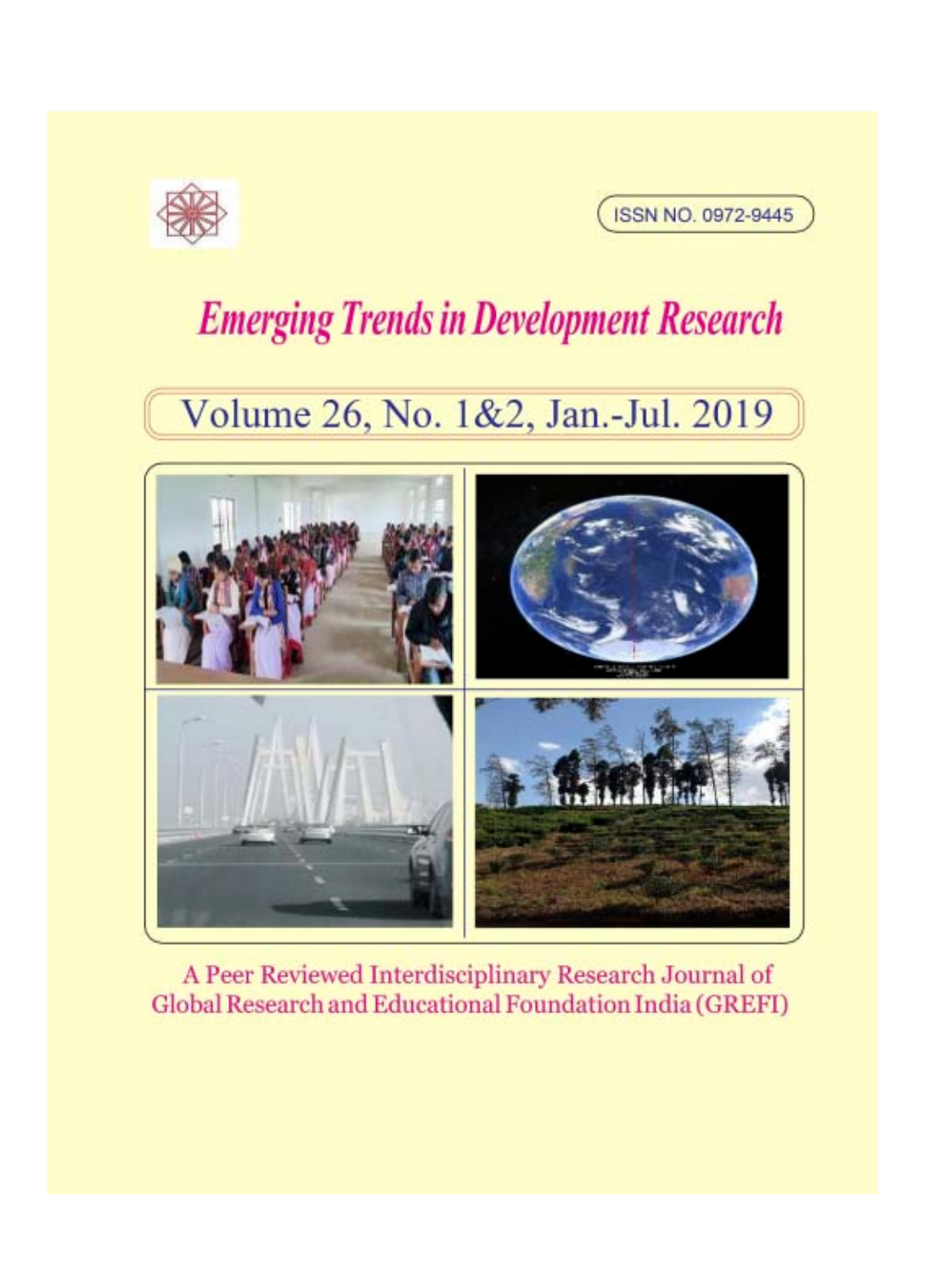

#### Editor : Virendra P. Singh

#### Associate Editor : Manju Singh

#### Editorial Advisory Board

Late Brij Raj Chauhan Udaipur (India) (1995-2009) Kerstin Bohm Stockholm (Sweden) K. L. Sharma Gurgaon (India) Heinerich Beck, Bamberg (Germany) Arvind Chauhan, Bhopal (India) G. P. Pandey, Silchar (India) Padma Rani, Manipal (India) Parvez A. Abbasi, Surat (India) Jeffery Henderson, Bristol, (UK) Dharam Ghai, Nairobi (Kenya) Edward J. Jay, Oakland (USA) Nataliya Velikaya, Moscow (Russia) S. L. Sharma, Panchkula (India) Sirpa Tenhunen, Helenski (Finland) Rajesh Misra, Lucknow (India) Christiane Wagner, Sao Paulo (Brazil) R. Shankar, Tiruchirapalli (India) Dimitra Laurence Larochelle, Paris, (France) Prahlad Mishra, Jabalpur (India) Devika Naidu, Johnesberg (South Africa) Madhav Govind, New Delhi (India)

#### Book Review Editor : Sarvesh Dutt Tripathi

#### © 2019 Emerging Trends in Development Research

All rights reserved. No part of this publication may be reproduced, stored, transmitted or disseminated, in any form or by any means, without prior written permission from the publisher, to whom all request to reproduce copy right matters should be directed in advance. The views expressed by the authors in the articles are of their own. The ETDR bears no responsibility for the statement and opinions advanced by contributors.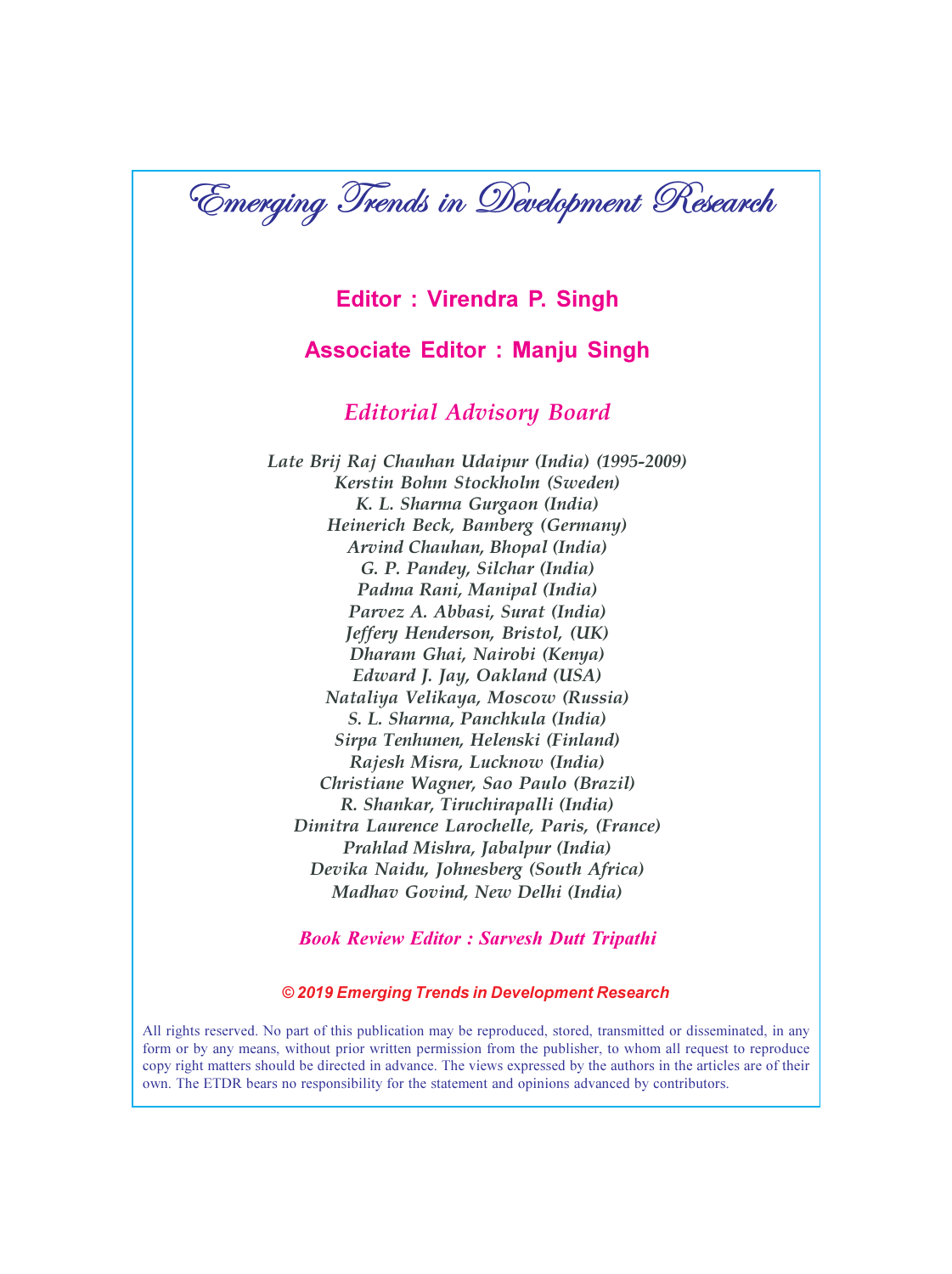

# Emerging Trends in Development Research

| <b>Vol. 26</b>                                                                                                             | <b>No. 1&amp;2</b> | 2019 |
|----------------------------------------------------------------------------------------------------------------------------|--------------------|------|
|                                                                                                                            | <b>CONTENTS</b>    |      |
| <b>Articles</b>                                                                                                            |                    |      |
| <b>Customs and Rituals among settled Gujjars of Jammu District</b><br>in J & K<br><b>Nisha Sharma</b>                      | 3                  |      |
| <b>Understanding Human Trafficking: A Sociological Analysis</b><br><b>Pradeep Kumar</b>                                    | 8                  |      |
| <b>Globalization and Cultural Transformation: Concept and Perspectives</b><br>Debanjana Nag                                | 13                 |      |
| <b>Understanding Globalization: A Review</b><br><b>Preeti Tiwari</b>                                                       |                    | 19   |
| <b>Status of Sustainable Development Goals in Uttar Pradesh:</b><br><b>A Critical Analysis</b><br><b>Sujeet Srivastava</b> |                    | 31   |
| <b>Globalization and Communication Research: Emerging Issues</b><br><b>Virendra P. Singh</b>                               |                    | 57   |
| <b>Book Review</b>                                                                                                         |                    |      |
| <b>Popular Culture in a Globalised India</b><br>Debanjana Nag                                                              | 73                 |      |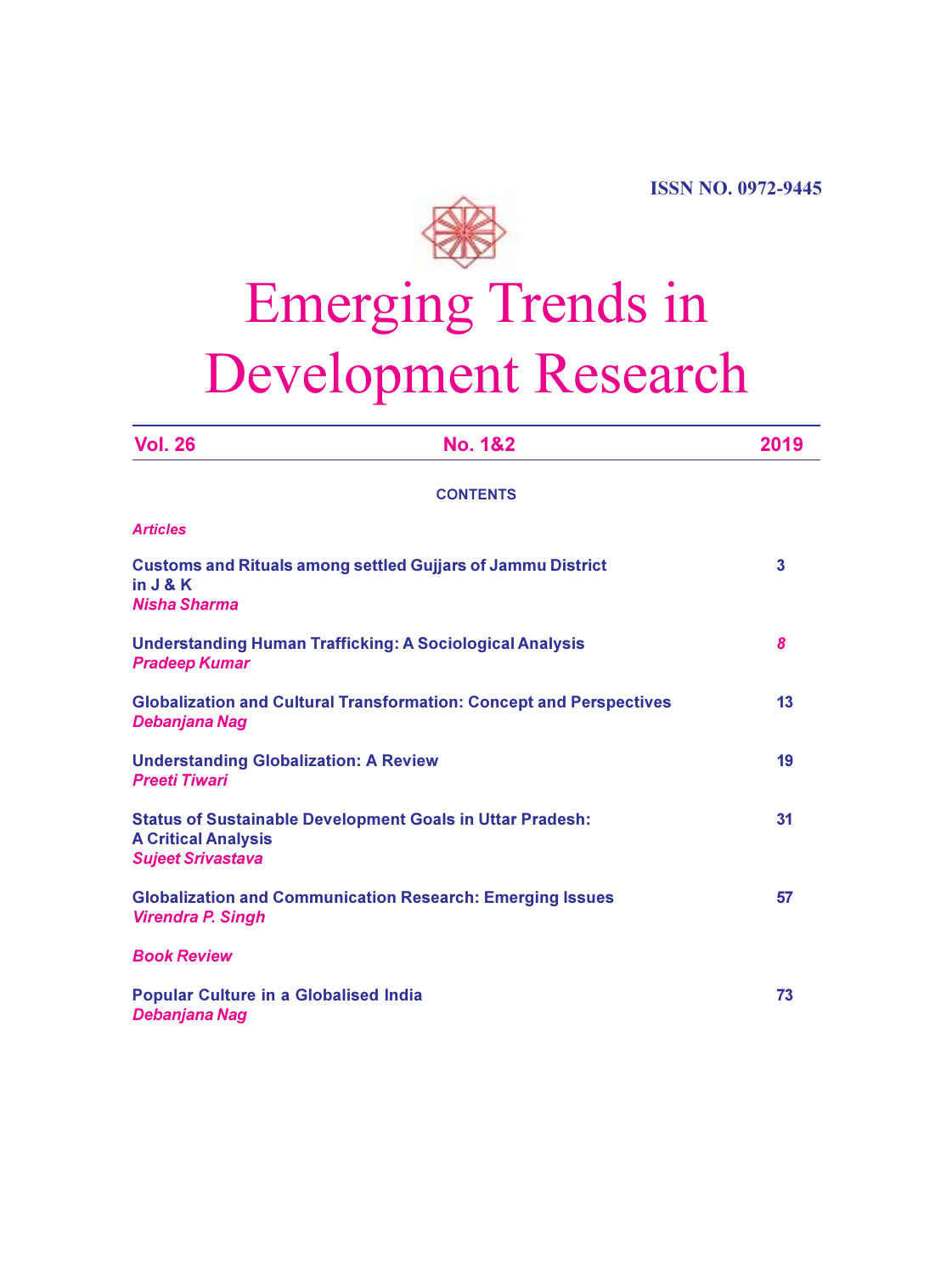### **TOYUTI NAVRACHNA**

एक सहकर्मी–समीक्षा समाजशास्त्रीय शोध पत्रिका (A Peer-reviewed Sociological Research Journal)

ISSN No. 2454-2458

सम्पादक प्रोफेसर वी पी सिंह इलाहाबाद विश्वविद्यालय प्रयागराज

### सह-सम्पादक

प्रोफेसर परवेज अहमद अब्बासी प्रोफेसर अरविन्द चौहान प्रोफेसर राजेश मिश्रा प्रोफेसर प्रहलाद मिश्रा

### $-$  सम्पर्क सूत्र  $-$

 $\n *y*$   $\n *y*$  oh  $\overline{y}$  oh  $\overline{z}$ 1205 ए, ब्लाक बी, के. एम. रेजीडेंसी राज नगर एक्सटेंशन, गाजियाबाद 201017 दूरमाष : 9235608187 ई-मेलः grefiplus2018@gmail.com daसाइटः www.grefiglobal.org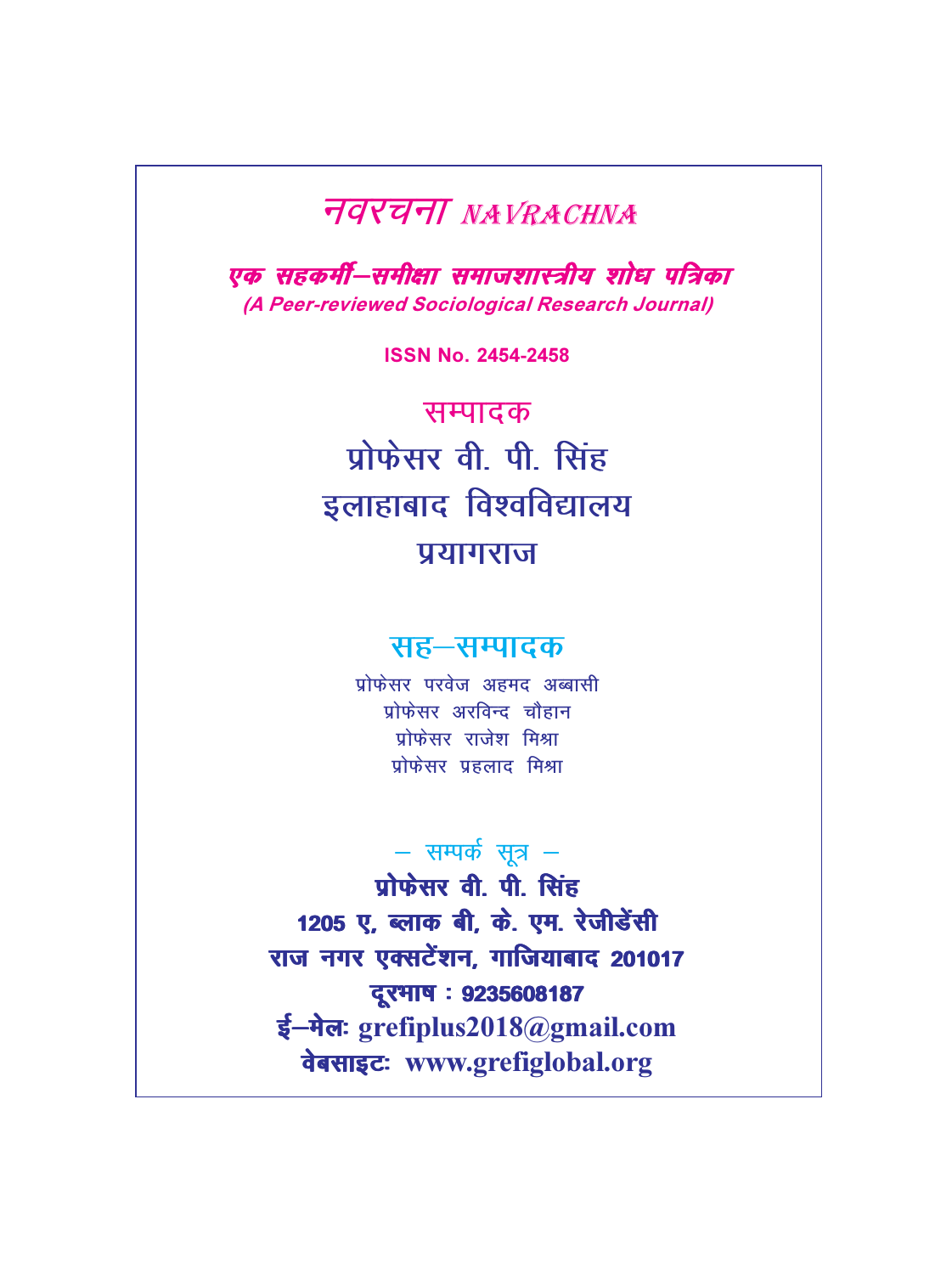ISSN NO. 0972-9445 Emerging Trends in Development Research Vol. 26, No. 1&2, 2019, 3-7 www.grefiglobal.org/journals

### Customs and Rituals among settled Gujjars of Jammu District in J&K

#### Nisha Sharma

#### **Abstract**

This paper is an attempt to study the Customs and Rituals among settled Gujjars of Jammu District in J&K. Customs are nothing but accepted and common ways of acting. They are very much responsible for maintenance of social values and objectives. Tradition, as a result of transference from generation to other gets strengthened by the new generations. These strengthened traditions are called 'customs'.

#### Keywords: Customs, Rituals, Traditions, Ceremony, Gujjars.

Customs and rituals constitute important components of tribal culture of the Gujjars. Customs are cultural traditions or habitual forms of behaviour within a given social groups. The concept of custom implies not only the statistical occurrence of a given behaviour but also a prescriptive dimension: Customary behaviour is that which is required or expected of the members of society under any given circumstance .To behave contrary to custom may attract sanctions ranging from social disapproval to ostracism or other forms of punishment.

Among Gujjars of Jammu and Kashmir, customs reflect the influence of religion. For them the disobedience to customs means a sin against one's forefathers and a sin against the social faith. Ritual may be defined as a kind of patterned activity oriented towards control of human affairs, primarily symbolic in character with a non- empirical referent, and as a rule socially sanctioned. Right from the child birth to death ceremony, a range of customs is prevalent among the Gujjars. The Gujjar community of Jammu are Muslims by faith and one can see the impact of Islam on their customs and rituals. Most of the customs and rituals prevalent among them today reflect the combination of both customary tribal practices and Islam.

The most important Islamic customs among them are those related to child birth, circumcision **Sunnat** of male child, wedding ceremony and funeral rites. Custom of child birth is a time of gayness and rejoicing. When a child is born of a Muslim Gujjar, the Imam ( Partiarch of mosque) or some pious and venerable person sounds Azan (Muslims called to prayer) in the new bom's one ear while as Takir ( Praise of God-Allah is great) in the other ear. On or soon after seventh day, the child is given his name in a ceremonial gathering called **Agiquah** in which his/her head is tonsured and then goat or sheep, is sacrificed whose two-third meat is distributed among the poor, friends and relatives. Circumcision i.e., Sunnat of new bom male child is another occasion in which feast is served when the male child is circumcised and then a girl from a neighbouring family, usually

#### Nisha Sharma is Assistant Professor, Department of Sociology, Reasi Campus, University of Jammu (J&K)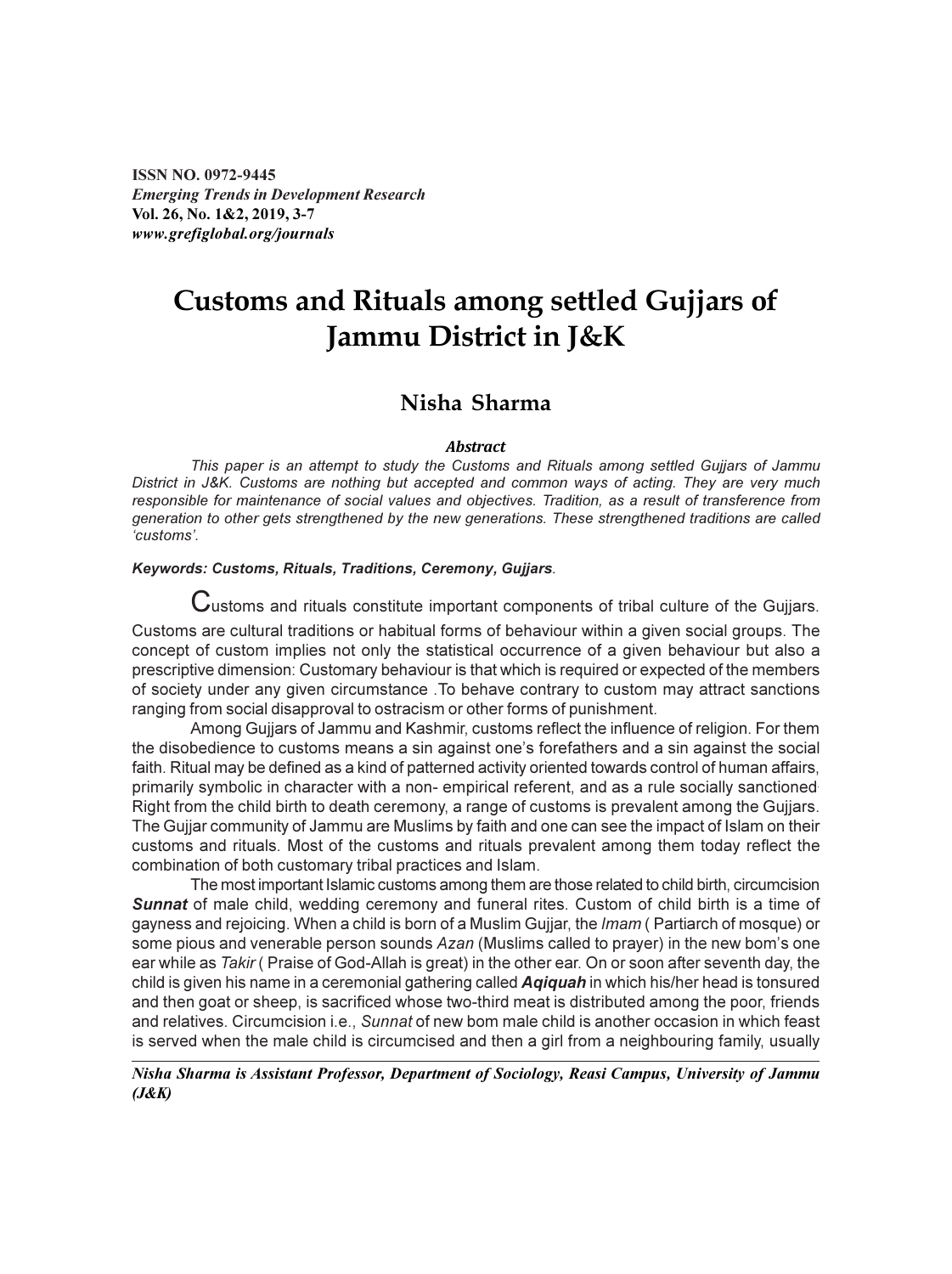belonging to the same community, is called. She applies mehandi (henna) on the palms of the boy and the boy gives her some presents and jaggery (gur). This girl remains a god sister of the boy throughout his life. The Circumcision is the 'Ibrahimi holy' tradition and it should be performed according to the method prescribed in **Shariah** (Religious code of Islam). The circumcision ceremony is performed on boys when they are between one and a half years and five years of age.

The ceremonies of Nabseen (piercing the nose of a female child) and Kamseen (Piercing the ears of a female child) are performed on Gujjar girls when they are between two and six years of age. This is a very simple ceremony and no feast is given on this occasion.

The Clothing/Ring Ceremony (KURMAIYEE) is celebrated with much enthusiasm to fix a match of bride and bridegroom. Commonly some clothes, ring or other ornaments along with some money called Phandey Bahani is offered from the grooms side to the bride and the other side may also reciprocate with some gifts. The function is proclaimed as half marriage.

The wedding ceremony is perhaps the biggest rejoicing time for Gujjars society. The custom starts with the date fixing ceremony and continues for days together. In between there are lots of sub-customs and ritual locally known as Matti Khunni, Kapra Baterna, Lakri Tokni etc. which are customary in nature. **Matti- Khunni** is the ritual which marks the beginning of the marriage ceremony and in this particular ritual, digging of earth is done with which the walk of the house is plastered. Kapra Baterna is an occasion on which a new cloth which is especially purchased for the would be bride/bridegroom is cut and designed by a tailor who is dually called at home for this occasion in the presence of relatives and friends. Lakri Tokni is a custom in which Gujjars collect the wood before marriage and then they prepare the food by liting the collected wood

There are some major ceremonies. For example, there is Oil ceremony called Tel/ Chor. Tel or Mayin ceremony wherein Temol is paid to the boy or the girl and are formally designated as groom or bride respectively. Temol is the money which is paid to the boy or girl at the time of this particular auspicious occasion. Special Oil is applied on the body of bride and groom at their respective places. Some rustic people tie on the hands of bride and groom a Pasham (Ganna) adorned with iron rings which they consider as a sort of knot to keep the couple safe and secure. After tying of Ganna from Dost or Dharambehn they are not generally allowed to leave the house. Then there is rice cleaning ceremony when the women from the neighborhood assemble to clean the rice for cooking at the time of marriage, and make other arrangements also. After that comes the Mehandi locally called Neharien night when the women folk apply "Mehandi' paste on the palms and feet of the bride and groom as also to other women. The function is mainly a women function and involves a lot of folk music/songs and dances besides other recreations. In Mehandi ceremony, the nearest and closest friends of the Bride or of the Bridegroom brings sweets which are distributed among the guests and other relatives.

A custom of water fetching is also celebrated by women on the occasion of marriage. One of the girls is appointed as sister called **DHARAM BEHEN** to the bride or groom at their respective places. She is provided with a pitcher to fetch water from a nearly spring or stream in a procession of women called 'PANIBARNO'. This water is used for bathing the bride or groom as this water is believed to be sacred. This is a colorful function in which beautiful songs are sung. The peak ceremony is marriage party's departure from the house of the groom and its reception at the house of the bride. The reception is marked with folkgames like **Beni panjo** (Arm holding), **Bustler** etc. This is followed by Nikah or Nuptial ceremony. During this period many smaller rituals are performed like 'Surma', The Surma to applied by the youngest sister-in-law. First, the sister-in-law applies "Surma" in one eye of the bridegroom, then she starts demanding money from her would be Brother-in-law. After some bargain, the bridegroom offers some money as agreed upon with the sister-in-law. After receiving the amount, she applies **Surma** in the other eye. The Gujjars perform the Nikah ceremony to solemnize the marriage and the form of this ceremony is the same as the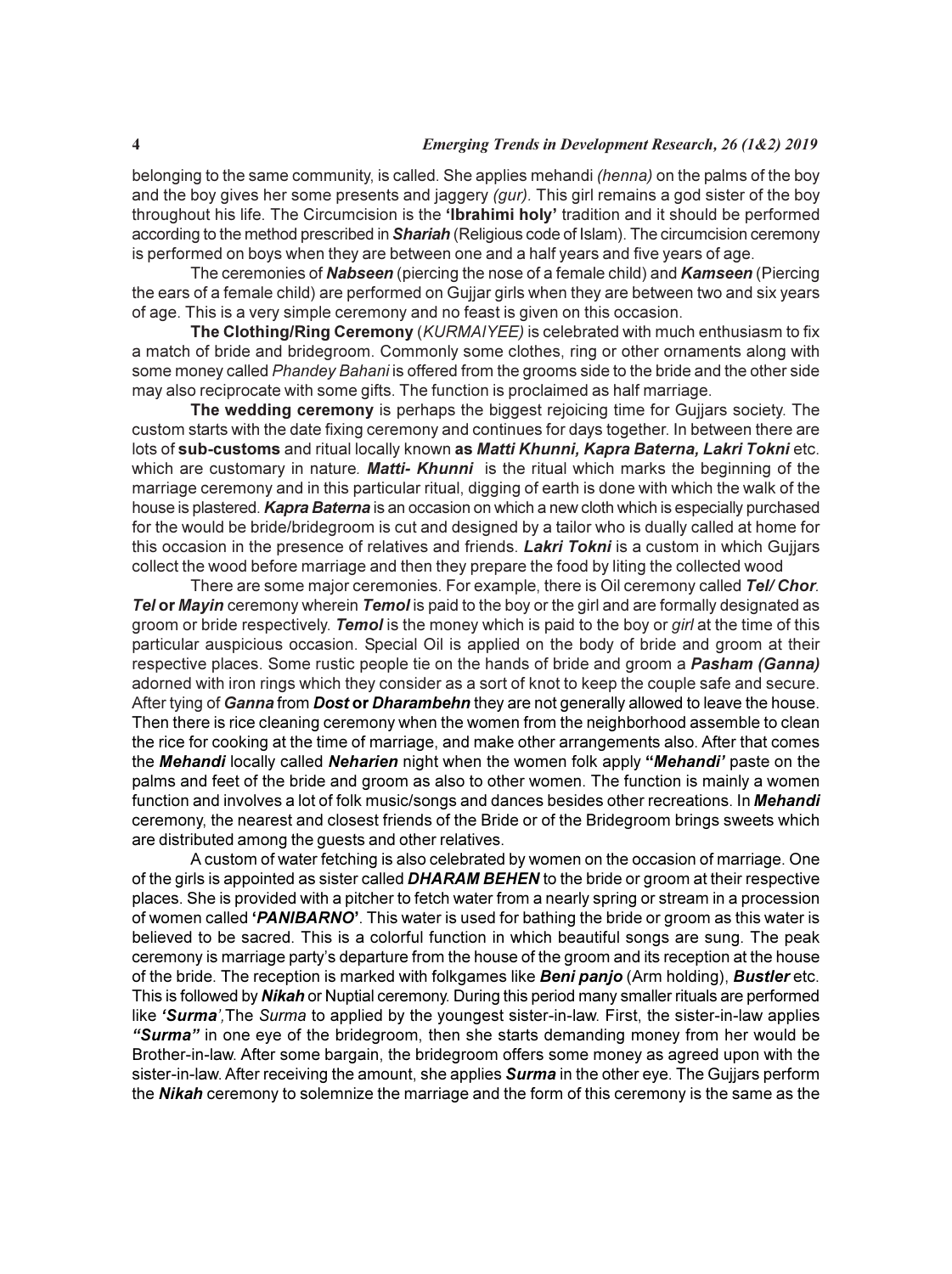#### Nisha Sharma 5

one prescribed by Islam/ The Maulvi sits on a slightly raised platform surrounded by all the invitees and two adult males from the boy's side go over to the girl's parents to find out if she is agreeable to her marriage. She affirms her agreement through one of her friends and her affirmation is announced by the witness to the marriage party. Similar affirmation is then sought from the boy. Once the consent of both the parties has thus been obtained, the **Maulvi** recites an offering (**Fatiha**) from the Kuran.

As soon as the **Nikah** has been read, the bridegroom's father is required to fix the dower (*Mehr*). This can either be deferred or handed over immediately, and paid in cash or in kind. Usually, forty percent of the dower are usually prolonged and a great deal of haggling takes place, the settlement usually being brought by the **Maulvi** and the other elders present. When the boy's father accepts the sum proposed, a marriage contract (Nikah Nama) is drawn up by the Maulvi a copy of which is given to the bridegroom while the original is kept by the Maulvi.

The custom of contributing a prescribed amount of money is also prevalent-called as **Nindra**. Finally there is a departure of **Doli** (the Palanquin)

It is also customary to invite the bride and groom to the house of bride parents for a special feast with in a few days of their marriage. The occasion is called Bathvera.

Among the Gujjar society the death of dear one is announced among the community. The dead body ,after giving a bath is wrapped in clean and fresh clothes. Then it is taken into a procession for prayers in which verses from the Holy Kuran are Recited by the Maulvi, this is called Janazae-Namaz and after that the dead body is laid to rest in grave. At the house of the bereaved family cooked food is brought from the neighbourhood. The bereaved and the relatives from far off are served food and consoled for three days. During this period recitations from religious and Sofiyana poetry books are recited and sung. Local poets and saintly persons are very much quoted. The bereaved and the relatives observe mourning for three days. On the fourth day, the customary mourning is lifted and the relatives return to their houses to pickup their normal chores of life. But the deceased is remembered on different occasions and prayers for the departed soul are held especially on fortieth day and then on the anniversary. The occasion is called KHATAM or NIAZ. Urs or Bhandara is also a custom among the Gujjars of J&K.

They observe the death anniversaries of their common saintly persons while congregating at their shrines and offering cash and kind. A big meal is held on the occasion and men, women and children feel blessed after taking the meals. This is not only a spiritual act but also a socio-cultural occasion.

#### **Tradition**

The community is conservative in which superstitions and myths play a dominant role in their day to day life. The Gujjars are mostly addressed and sport the titles of:

- 1. Mukkadam
- 2. Chowdhary
- 3. Khan or Sardar

Their women folk are addressed as Mehri or Chowdharani. On occasions of festivals, marriages, and *melas* singers and flute players are generally asked by elders to display their skills and art.

#### Folk Beliefs of Gujjar Tribe

The Gujjar people have their own way of life, their culture, customs as well as beliefs. Those in Jammu and Kashmir have all embraced Islam and under the influence of religion many of the folk- faiths and beliefs have disappeared but one cannot deny the fact that a lot of traditional belief still prevail among the Gujjars . Even in this computer age, they love their traditional values and folk- beliefs. For example it is common among Gujjar tribe to avoid starting a project on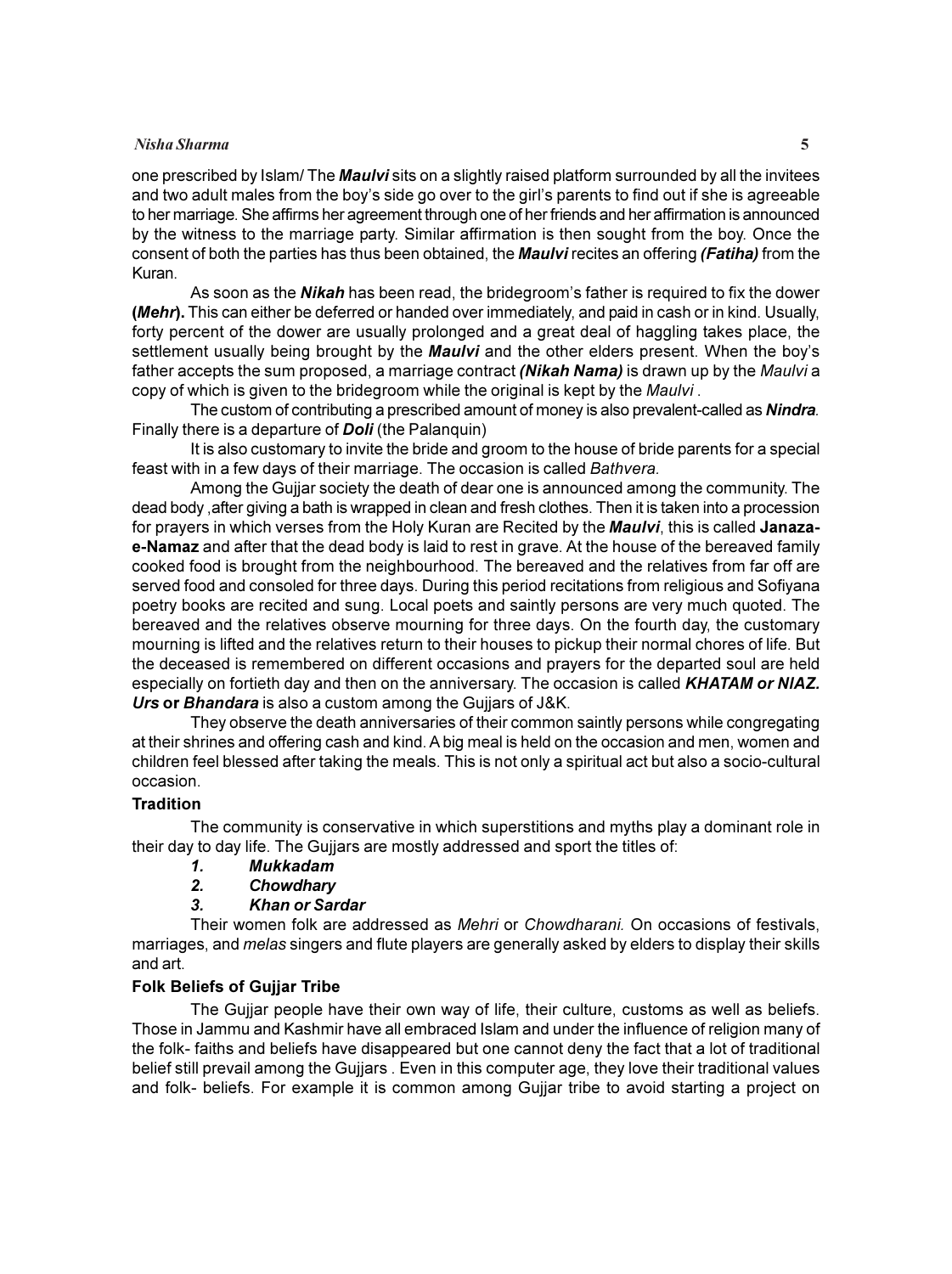Tuesday and Wednesday .e.g laying foundation of a building, starting marriage function or a journey towards east. It is commonly said — You never journey to upward places on Tuesday or you will loose even almost won battle. The Gujjar tribe believes in good and bad omens.

The Friday is understood to be a day of patience. So starting a work on this day means it will take much time to complete that. Thursday is supposed to be a great day. It is believed among Gujjar tribe that one who dies this day is really a happy soul. It is a tradition that on Friday some Gujjars do not sell milk or use at home but offer one time milk, free of cost to those who are deprived of the commodity.

There are some beliefs about timing also. Many of the Gujjars do not make a plan at night or at noon or at the time of sunset . Others believe that noon time is not fit for doing a job and prefer to take rest that time. At the time of Sunset even the small children should be woken up. They believe that this is the time of meeting of five elements locally known as "Panjh Peer".

In normal eases if you sneeze, it is believed that you are missed by who is dear to you.

Weeping cries of a dog is an impression that some havoc will inundate the area, It is also forbidden to sweep at night. Seeing a mirror in the night is also prohibited. The belief says if you feel itching in your feet, it means some journey await you or it will rain. If the itching is on the upper side of the foot it is believed that you will be honoured or revered. If your hand feels itching it denotes that money will come to you. Similarly palpitations of your eye means coming of guests,

Gujjars believes that those who do not get married for a long, they should cat the left out meal of a bride or a groom to get the problem solved.

Many people among Gujjars keep a knite or a piece of a metal under the pillow of a newly born child or a woman believing that the evil spirits are afraid of metal and hence keeps away. When a baby cries and parents believe she fell prey to some bad looks then some chillies or certain grains are fired on a fire and the smoke allowed to touch the baby so that ill effect is undone.

In brief there are number of beliefs to which these people ding to even in this age of computer. The belief may be true or false but it certainly brings some satisfaction to the believer.

To conclude, it can be said that right from birth to death, Gujjars have specific rituals and customs to perform. Their social life is very much linked with their religious life. On each occasion of their social and religious life, Maulvi performs all rituals. Thus, Maulvi occupies an important place in the lives of Gujjars. The customary rites and ceremonies continue to enjoy a very strong hold on the community.

#### References

Ahuja, Ram. 2010: Indian Social System. New Delhi. Rawat Publications.

Ambedkar, S.N. 2008: Gurjars and Reservations: A Socio-economic and Political Study. Delhi: Rajdhani Printers.

Bahadur, K.P.1978: Caste, Tribes and Culture of India. Vol. 6. New Delhi: Ess Ess Publications. Bhardwaj, A.N.1994: History and Culture of Himalayan Gujjars. Jammu: Jay Kay BookHouse. Bowles, Gordon.T. 1977: The People of Asia. London: Weidenfeld and Nicolson.

Chauhan, Ali Hasan.2003: "Origin of Gujjars". Awaz-E-Gurjar, Vol. 9, March (Jammu).

Choudhary, Masud. 1995: "The Gujjars over the Centuries". Awaz-e-Gurjar, July-August.

Diwan, Paras. 2007: Muslim Law in Modern India. Allahabad: Law Agency.

Firth, Raymond. 1971: Elements of Social Organization, London: Tavistock Publications.

Fyzee, A.A.A. 1981: A Modern Approach to Islam, New Delhi: Oxford University Press.

Hussain, C.G. 1994: Marriage and Kinship among Muslims in South India, Jaipur and New Delhi: Rawat Publications.

Jalali, Ramnika. 2003: Status of Women, Jammu: Vinod Publishers.

Javed, Shouket 1995: "The Gujjars and their Society", Awaz-e-Gurjar, Vol. 1,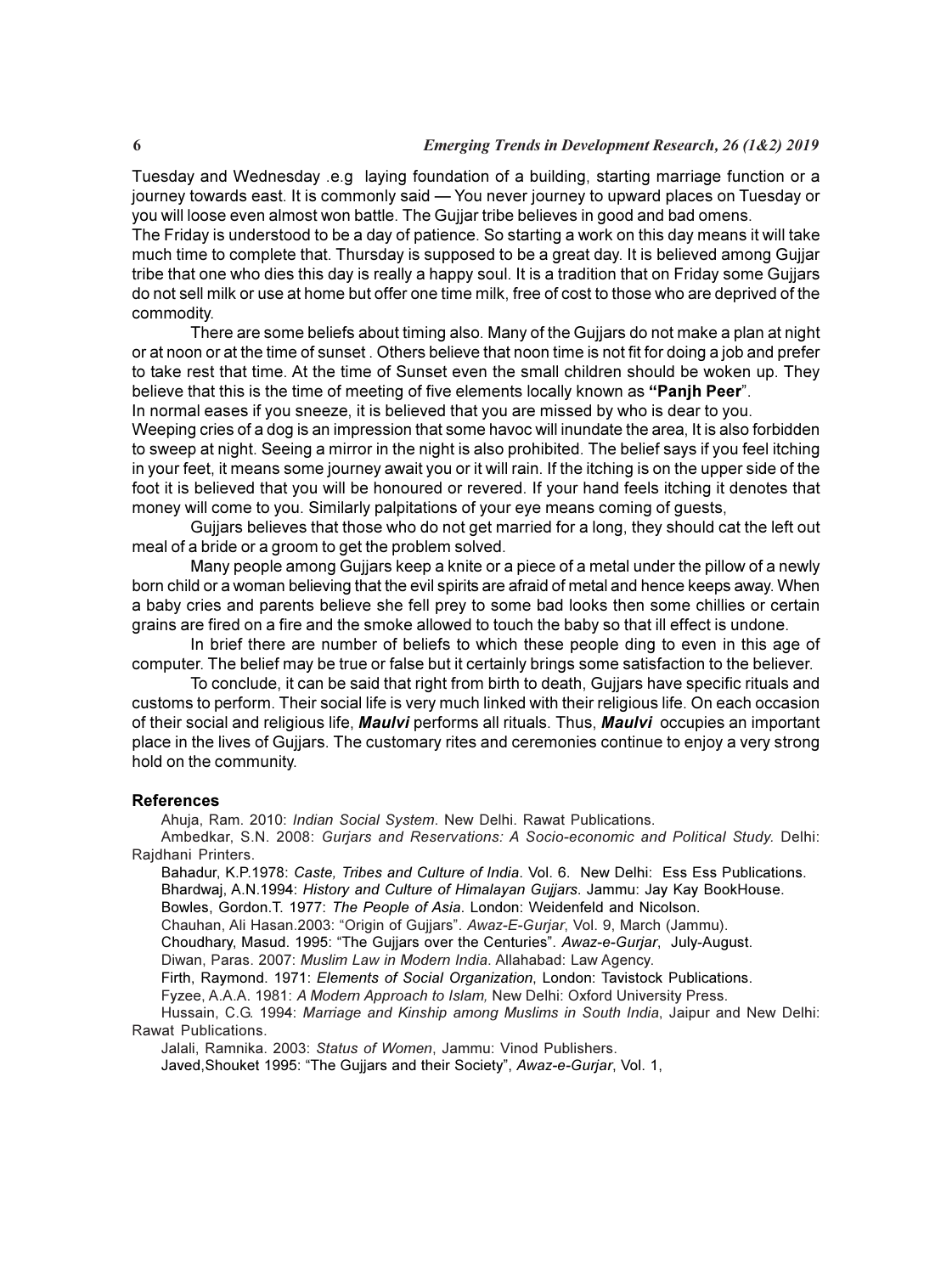#### Nisha Sharma 7

Javed,Shouket 2003: "Gujjars: A Leaf from Encyclopaedia of Islam, Lahore", Awaz-e-Gurjar, Vol. 9, May.

Khatana, R.P. 1976: "Marriage and Kinship among the Gujjar Bakerwals of Jammu and Kashmir" in Imtiaz Ahmed (ed.) Family, Kinship and Marriage among Muslims in India, New Delhi: Manohar Book Service.

Lambat, I.A. 1976: "Marriage among the Sunni Surati Vohras of South Gujarat" in Imtiaz Ahmed (ed.) Family, Kinship and Marriage among Muslims in India, New Delhi: Manohar Book Service.

Lidhoo, Motilal 1987: Kashmir Tribals: Child rearing and Psycho- social Development, Srinagar: Minakshi Publications.

Majumdar, D.N. 1946: Races and Cultures in India, Lucknow: Universal Publishers.

Radcliffe-Brown, A.R. 1952: Structure and Function in Primitive Society, London: Cohen and West Ltd.

Sheel, Ranjana 1999: The Political Economy of Dowry, Delhi: Manohar Publishers.

Singh, Gopal and Kamal Manohar 1998: "Social Transformation of Gujjar Tribe of Himachal Pradesh" in S. K. Gupta, V. P. Sharma and N.K.Sharda (eds.) Tribal Development: Appraisal and Alternatives, New Delhi: Indus Publishing Company.

Singh, K.S 2000: People of India: Jammu and Kashmir. Vol. XXV, Delhi: Lordson Publishers Pvt. Ltd. Sooden, Surjit Singh 1999: Jammu under the reign of Maharaja Hari Singh: A Study on Socioeconomic Conditions, Jammu: Vinod Publishers.

Upadhay, V.S. and Gaya Pandey 1993: History of Anthropological Thought, New Delhi: Concept Publishing Company.

Warikoo, K. 2000: "Tribal Gujjars of Jammu and Kashmir" in K.Warikoo and Sujit Som (eds.) Gujjars of Jammu and Kashmir, Bhopal: Indira Gandhi Rashtriya Manav Sangrahalaya.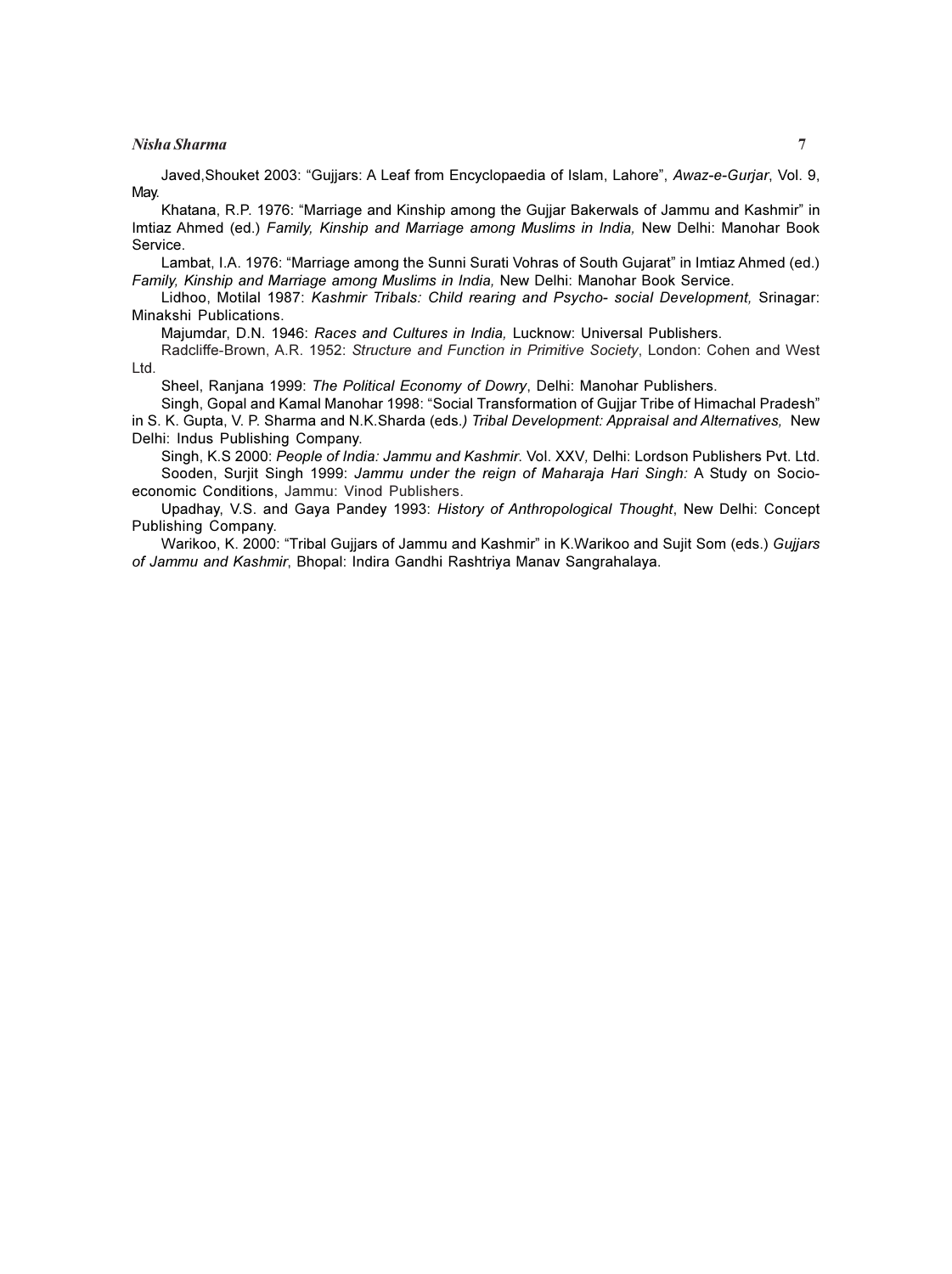ISSN NO. 0972-9445 Emerging Trends in Development Research Vol. 26, No. 1&2, 2019, 8-12 www.grefiglobal.org/journals

of organs."

### Understanding Human Trafficking: A Sociological Analysis

#### Pradeep Kumar

#### **Abstract**

Trafficking affects every county and region in the world. The movement of victims cut across national, international and continental boundaries. To co-ordinate the global efforts the United Nations Convention against Transnational Organized Crime, came into effect in December 2003. The convention has urged countries to take legislative action to respond to trafficking. However, many countries have legislation that covers only some victims (only children, women and/or foreigners) or certain forms of exploitation (for example sexual exploitation). Regions of Africa and Middle East have significant legislative gaps that need to be filled. In Asia, due to partial legislation there are persons living in trafficking situations constituting an offence according to the international standards, but who may not be considered as trafficking victims by the national authorities as these are using legal definitions. Such loopholes have allowed trafficking to persist and increase rapidly. The present paper is aimed to understand the gaps in policy issues related to trafficking in India from sociological point of view.

Keywords: Human trfficking, policy issues, legislative constrints

 $\mathsf T$ he latest UN report on human trafficking published by United Nations Office on Drugs and Crime (UNODC) confirms that the crime of trafficking affects virtually every country in the world. It is a trade that exploits victims at every stage. According to the definition of UNODC, "trafficking is the recruitment, transportation, transfer, harbouring or receipt of persons by means of the threat or use of force or other forms of coercion, of abduction, of fraud, of deception, of the abuse of power or of a position of vulnerability or of the giving or receiving of payments or benefits to achieve the consent of a person having control over another person, for the purpose of exploitation. Exploitation shall include, at a minimum, the exploitation of the prostitution of others or other forms of sexual

Trafficking serves as sources of profit. Various types of exploitation of trafficking victims have been documented. These include sexual exploitation, forced labour, organ removal, committing crime, begging, pornography (including internet pornography), forced marriages, benefit fraud, baby selling, illegal adoption, armed combat and rituals. Two most common form of exploitation includes forced labour and sexual exploitation. As per the 2011 data, sexual exploitation constituted 53% of trafficking victims. Trafficking for the purpose of sexual exploitation is especially high in regions of

exploitation, forced labour or service, slavery or practices similar to slavery, servitude or the removal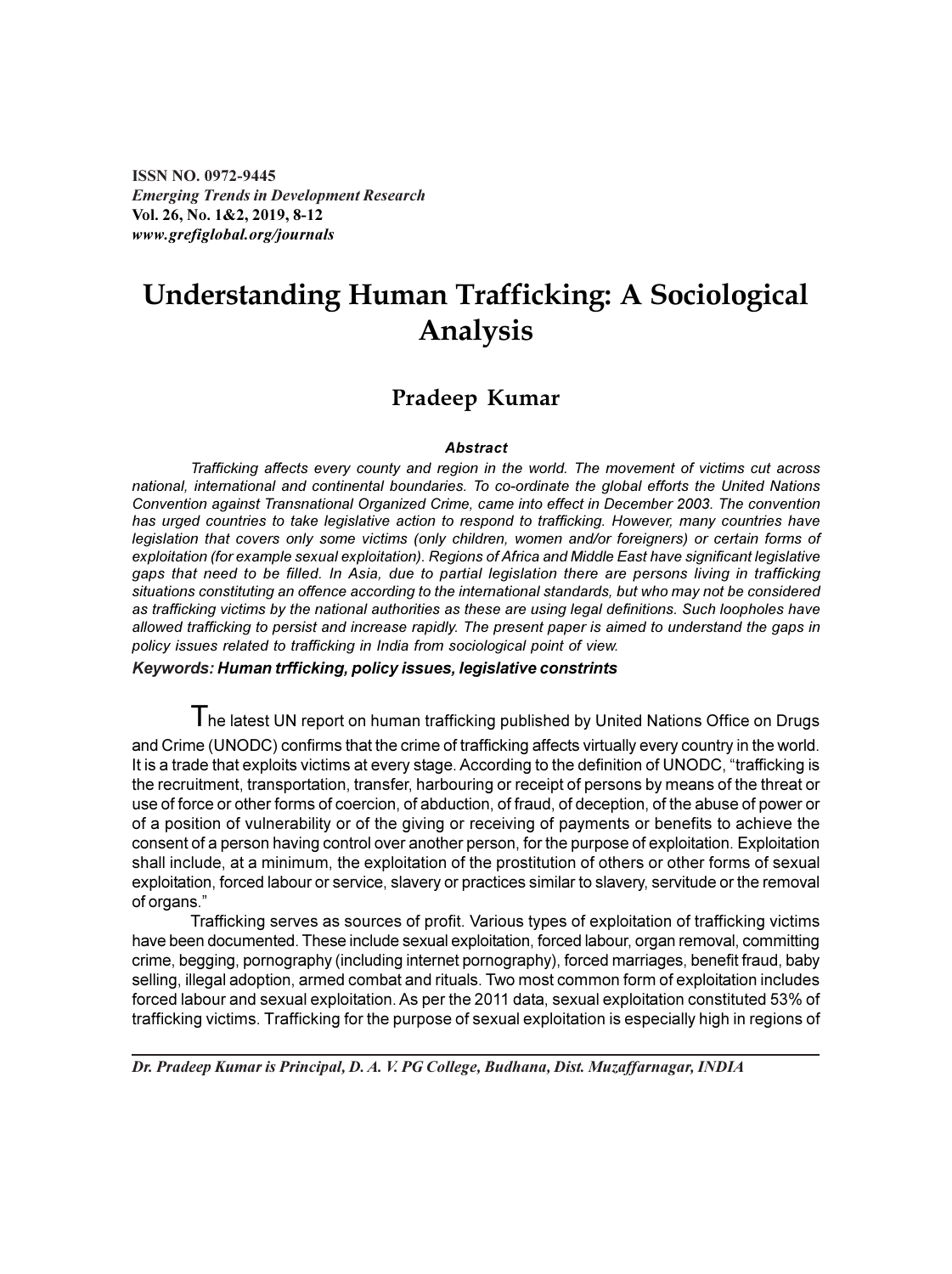#### Pradeep Kumar 9

Central Asia and Eastern Europe. The share of forced labour in trafficking has increased over the last few years- from 32% in 2007 to 40% in 2011. Such is especially prevalent in South Asia, East Asia and the Pacific making up to two thirds of the detected victims. In South Asia, over 80% of the reported victims are trafficked for forced labour (UNODC, 2014).

The UNODC report reveals that the international trafficking flows mainly in the rich countries of Middle East, Western Europe and North America. These flows often involve victims from the poorest countries of East and South Asia and Sub Saharan Africa. The report has compiled official figures of trafficking cases provided by 124 UN members nations and compiled 510 flows of trafficking. The report categorically begins by stating, "the data reported to UNODC by national authorities' represent only what has been detected. It is clear that the reported numbers are only the tip of the iceberg." So the question is how wide spread is the network of this crime. According to a statement made by Admiral SJ Locklear (US Navy Commander) on April 15, 2015 before the United States House Armed Services Committee, "nearly 21 million victims of human trafficking are estimated worldwide and nearly two-thirds are from Asia, with India, China, Indonesia, Bangladesh, and Thailand among the countries with the highest number of victims."

The first Global Slavery Index published by 'Walk Free Foundation' in 2015 gives a horrible picture of extreme human right violations and exploitation of people worldwide. The index defines modern slaves and slavery as "depriving a person of their freedom: their freedom to leave one job for another, their freedom to leave one workplace for another, their freedom to control their own body. Modern slavery involves one person possessing or controlling a person in such as a way as to significantly deprive that person of their individual liberty, with the intention of exploiting that person through their use, management, profit, transfer or disposal" (Global Slavery Index, 2014). Its forms include slavery, forced labour, or human trafficking. According to the index, globally, about 35.8 million people are affected by modern slavery. Within India itself, an estimated 14 million people are enslaved, whether through forced or bonded labour, human trafficking or forced marriage."

#### Trafficking in India

India is the source, destination and transit place for human trafficking. Trafficking flowing to Middle East countries from Nepal and Bangladesh use India as transit place. Victims, including children, are trafficked to Middle Eastern Countries for activities including for sports like camel racing. The domestic trafficking in India is very high as compared to international trafficking. Around 90 percent of trafficking in India is intra-regional, i.e. from one part of the country to another (Hameed et al, 2010). Trafficking within India is rising because of "increased mobility and growth in industries that use forced labor, such as construction, textiles, wire manufacturing for underground cables, biscuit factories, and floriculture" (US State Department, 2014).Trafficking takes place from poorer states to more affluent ones. According to Childline India Foundation (an independent organization collaborating with Government of India to curb human trafficking) states like Andhra Pradesh, Karnataka, West Bengal and Tamil Nadu act as origin areas for largest number of people trafficked. Delhi and Goa are the major receiver states. Trafficking from Jharkhand, Chhattisgarh, Bihar, Uttar Pradesh and North Eastern States is also high.

India is considered both, the largest source and destination of human trafficking in the world. Based on estimates of various NGOs, Childline India Foundation reported about 12,000 - 50,000 women and children are trafficked into the country annually from neighboring states for the sex trade. "Thousands of girls are trafficked from Bangladesh and Nepal. 200,000 Nepalese girls under 16 years are in prostitution in India. An estimated 1,000 to 1,500 Indian children are smuggled out of the country every year to Saudi Arabia to beg during Haj." "The forced labor of an estimated 20 to 65 million citizens constitutes India's largest trafficking problem; men, women, and children in debt bondage – sometimes inherited from previous generations – are forced to work in industries such as brick kilns, rice mills, agriculture, and embroidery factories."(US State Department, 2014).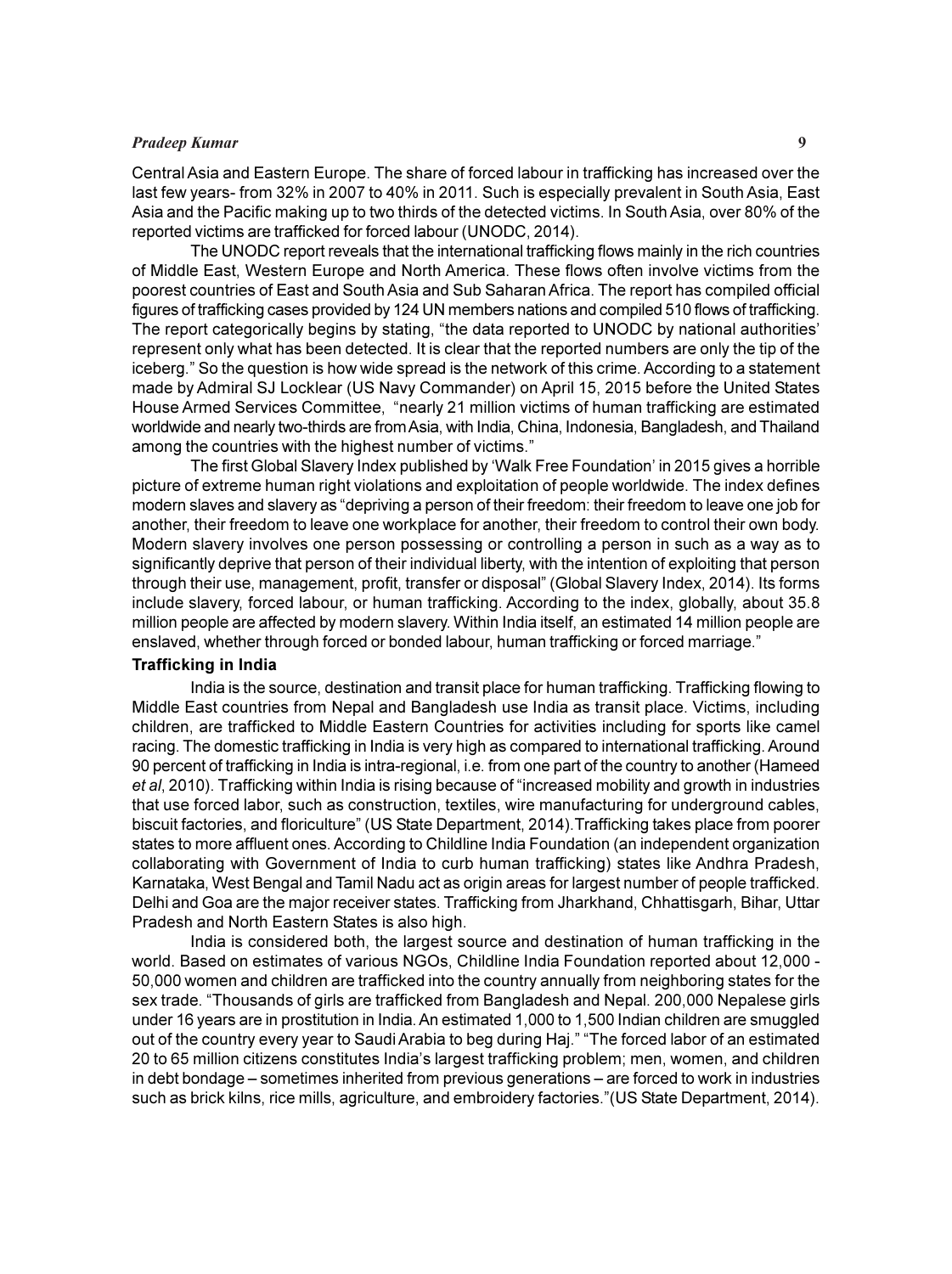

Source: NCRB, 2013

Trafficking in India is not new, it is been there for centuries to cater to the demand for cheap labour, prostitution, begging, forced marriages, bonded labourer etc. The NCRB data show that the increased awareness among people, government and non-government initiatives has encouraged people to report cases of trafficking thus resulting in an increase in reporting of incidents of trafficking. The number of reported incidents saw an increase from 2848 incidents in 2009 to 3940 in 2013 (Around 38% increases in last five years). However, these cases reported by NCRB are much less compared to the annual estimation of trafficking in India. According to Save the Children India, every year over one million children are trafficked across India.

Despite rampant prevalence, there are still lacunae of authentic data on trafficking and functioning of the trafficking racket. This void in data, among other factors, makes human trafficking a marginalized issue.

#### Brief Profile of the Victims and Trafficker

According to United Nation Office on Drugs and Crimes a majority of the traffickers worldwide are men whilst the victims are women. 49% of detected victims are adult women, 33% of detected victims are children (21% girls and 12% boys) and about 18% of trafficked victims are men. Males (boys and adult men) make up to 25% to 30% of trafficking victims- this is an increase from the previous period. A primary cause for this increase could be in greater trafficking for forced labour that involve more males than females. Child trafficking too has seen an increase of 5% in between 2010-12 as compared to 2007-2010 (UNODC, 2014).

Women comprise the vast majority of the detected victims who are trafficked for sexual exploitation. Men make up a majority of trafficked victims for forced labour, while women make up nearly one third of detected victims. However, in regions especially Asia, most of the victims of trafficking for forced labour are women. There are high regional variations. "In some areas, child trafficking is the major trafficking related concern. In Africa and the Middle East, for example, children comprise a majority of the detected victims. In Europe and Central Asia, however, children are vastly outnumbered by adults (mainly women)" (UNODC, 2014).

Data reflects that in India, trafficking affects lowest caste Dalits, members of tribal communities, religious minorities, and women are most vulnerable to trafficking. A study by the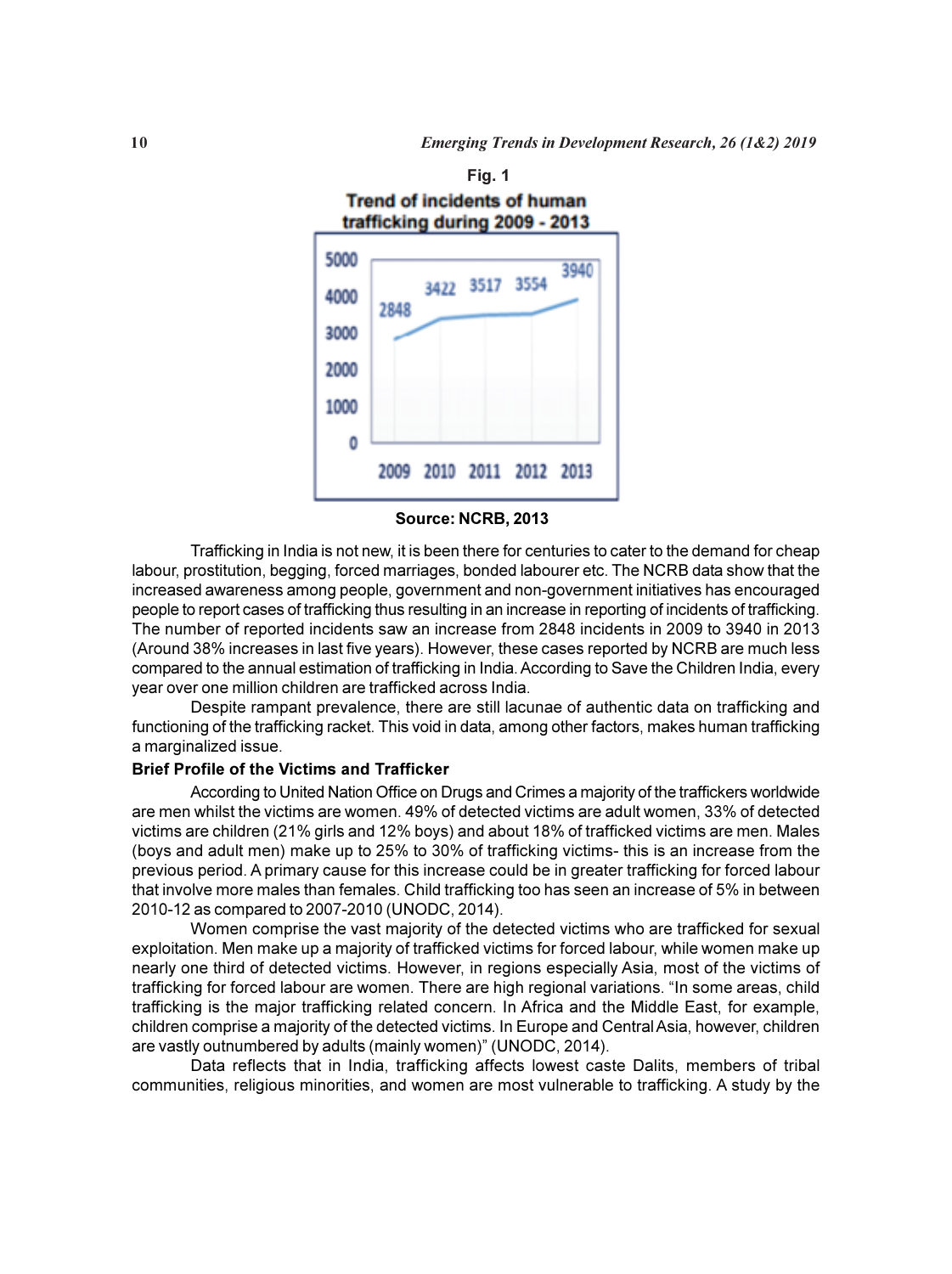#### **Pradeep Kumar** 11

National Commission for Women found that 62% of women in commercial sex work are from scheduled castes and 30% from schedule tribes. Similarly, children who are out of school and come from poor families are especially vulnerable to trafficking. Most prevalent sectors where trafficked victims work includes commercial sex work, bonded labour, domestic work, entertainment (circus, came jockeying) and begging. Children are preferred for labour work because they are "naïve, uncomplaining, easily controlled, vulnerable, desperate and dispensable."(Hameed et al, 2010)

Most traffickers are males. As per the Global Report on Trafficking in Persons 2014, over 72% of convicted traffickers are men and 28% are women. These traffickers were convicted of involvement in domestic as well as transnational trafficking schemes. "When looking at the gender and age of offenders and victims, for the period 2007-2010, countries with high rates of female offending were generally countries where many underage female (girl) victims were detected. This could indicate that female traffickers are more frequently involved in the trafficking of girls." Other reasons for increased involvement of women in the crime could also be explained because of the role they play in trafficking. Women may be involved in roles as such as guards, money collectors and/or receptionists. These activities are more visible and exposed to risks of prosecution and detection making women more vulnerable to law enforcements (UNODC, 2014).

In India, the data available to identify traffickers is limited. Available numbers reflect an increasing presence of women in trafficking- 40% of the persons investigated for trafficking in persons in India were females (UNODC, 2014). Groups that carry out trafficking include organized gangs and crime groups, drug dealers, employment agencies and brothel owners.

#### Policy Responses

United Nations Office on Drugs and Crime (UNODC) is the specialized body of United Nations to deal with the crime related to trafficking and smuggling of migrants. To coordinate international and national flow of trafficking and ensure stringent global action against human trafficking UN general assembly adopted the United Nations Convention against Transnational Organized Crime (UNTOC) on 15th November 2000. To target specific areas within human trafficking, the convention is supplemented by three protocols.

- 1. The Protocol to Prevent, Suppress and Punish Trafficking in Persons, Especially Women and Children.
- 2. The Protocol against the Smuggling of Migrants by Land, Sea and Air; and
- 3. The Protocol against the Illicit Manufacturing of and Trafficking in Firearms, their Parts and Components and Ammunition.

 According to the latest report of UNODC, 90 percent of its member nations have streamlined their domestic laws as per the spirit of the convention and protocols.

India ratified the UN Convention and Protocol in 2011 and brought about required amendments in the Indian Penal Code (IPC) by inserting section 370A. The Central Bureau of Investigation (CBI), Government of India, has been designated as the Nodal Authority to receive and respond to all requests for assistance as a single point of contact and to act as a liaison between the Ministry of External Affairs and other State parties on matters relating to the Convention as well as the Protocols. The Union Ministry of Home Affairs monitors all issues of law and justice pertaining to human trafficking. The Union Ministry of Women and Child Development look in the issues of community awareness, prevention, rescue protection and rehabilitation of trafficked women and children.

Trafficking as described earlier is a multifaceted crime due to the complexity of process and purpose of trafficking, people involved in it, extent and kind of exploitation involved. To address such diversity of crime, India has number of laws in place. The National Crime Record Bureau (NCRB) collects trafficking related data under following laws of land.

1. Procuration of minor girls (section 366-A IPC)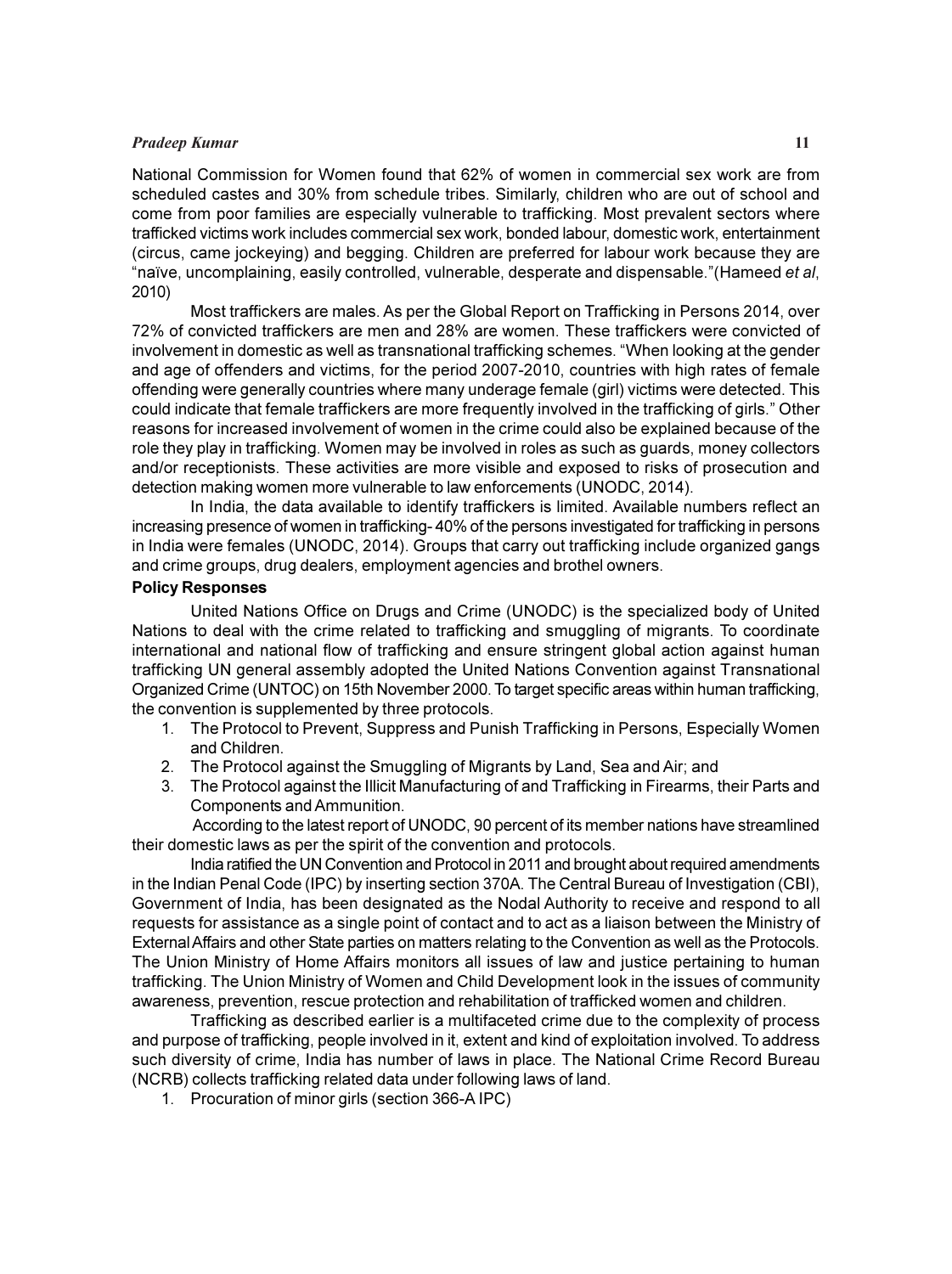- 2. Importation of girls from foreign country ((Sec. 366-B IPC)
- 3. Selling of girls for prostitution (Section-372 IPC)
- 4. Buying of girls for prostitution (Section -373 IPC)
- 5. Immoral Trafficking (Prevention) Act 1956
- 6. Prohibition of Child Marriage Act, 2006.
- 7. Bonded Labour System (Abolition) Act 1976
- 8. Juvenile Justice (Care and Protection of Children) Act 2000
- 9. Child Labour (Prohibition and Regulation) Act 1986
- 10. Transplantation of Human Organs Act 1994.

Despite, a range of laws dealing with each aspect of trafficking, the rate of reporting, investigation and conviction remain very low in India. Various estimates reveal that the millions of people are affected from trafficking in India. Each year, thousands of children, women and men are being trafficked from one part of the country to another. Despite this rampant flow of trafficking very few of them are reported. According to the Anti-Trafficking Cell of Ministry of Home Affairs, in 2013 only 4566 people were reported trafficked and 1665 people were arrested for their involvement in trafficking. Out of 1665 accused, 356 were charge sheeted and only 13 were convicted during the year (MHA, 2014).

#### Conclusion

Trafficking affects every county and region in the world. The movement of victims cut across national, international and continental boundaries. To co-ordinate the global efforts the United Nations Convention against Transnational Organized Crime, came into effect in December 2003. The convention has urged countries to take legislative action to respond to trafficking. However, many countries have legislation that covers only some victims (only children, women and/or foreigners) or certain forms of exploitation (for example sexual exploitation). Regions of Africa and Middle East have significant legislative gaps that need to be filled. In Asia, due to partial legislation "there are persons living in trafficking situations constituting an offence according to the international standards, but who may not be considered as trafficking victims by the national authorities as these are using legal definitions." As per estimates, about two billion people lives in areas where trafficking is not criminalized (UNODC, 2014). Such loopholes have allowed trafficking to persist and increase rapidly. Understanding where gaps lie will be crucial to direct response in an effective manner.

#### References

Child Line India 2015: http://www.childlineindia.org.in/child-trafficking-india.htm# Accessed on: 29<sup>th</sup> April, 2015. Global Slavery Index, Methodology 2014: Walk Free Foundation, http://d3mj66ag90b5fy.cloudfront.net/wp-content/ uploads/2015/01/GSI2014\_full\_methodology\_new-op.pdf, Accessed on 3rd May, 2015.

Hameed, Sadika, Sandile Hlatshwayo, Evan Tanner, Meltem Türker, and Jungwon Yang 2010: 'Human Trafficking in India: Dynamics, Current Efforts, and Intervention Opportunities for The Asia Foundation', https://asiafoundation.org/ resources/pdfs/StanfordHumanTraffickingIndiaFinalReport.pdf Accessed on: 30th April, 2015.

Ministry of Home Affairs 2014: 'Data On Human Trafficking In India During 2013', http//stophumantraffickingmha.nic.in/writereaddata/DATA%20ON%20HUMAN% 20TRAFFICKING%20IN%20INDIA%20DURING%202013%20 (As%20on%2021\_01\_2014). pdf, Accessed on: 29th April, 2015

National Crime Record Bureau, Also Available at: http://ncrb.gov.in/ Accessed on: 29th April, 2015

United Nations Office on Drugs and Crime, Global Report on Trafficking in Persons 2014: http://www.unodc.org/ documents/data-and-analysis/glotip/GLOTIP\_2014\_full\_report.pdf Accessed on: 29th April, 2015

United Nations Office on Drugs and Crime, 2015: 'Definition of Trafficking in Persons', http://www.unodc.org/ southeastasiaandpacific/en/topics/illicit-trafficking/human-trafficking-definition.html, Accessed on: 28th April, 2015 United States Department of States 2014: "Trafficking in Persons Report – India", , 20<sup>th</sup> June 2014, http:// www.refworld.org/docid/53aab9ec14.html, Accessed on: 29th April, 2015.

Walk Free Foundation 2015: "Slavery Alert: Consumer Poll, India", http://d3mj66ag90b5fy.cloudfront.net/wpcontent/uploads/2015/03/Consumer-Poll-INDIA.pdf, Accessed on: 29th April, 2015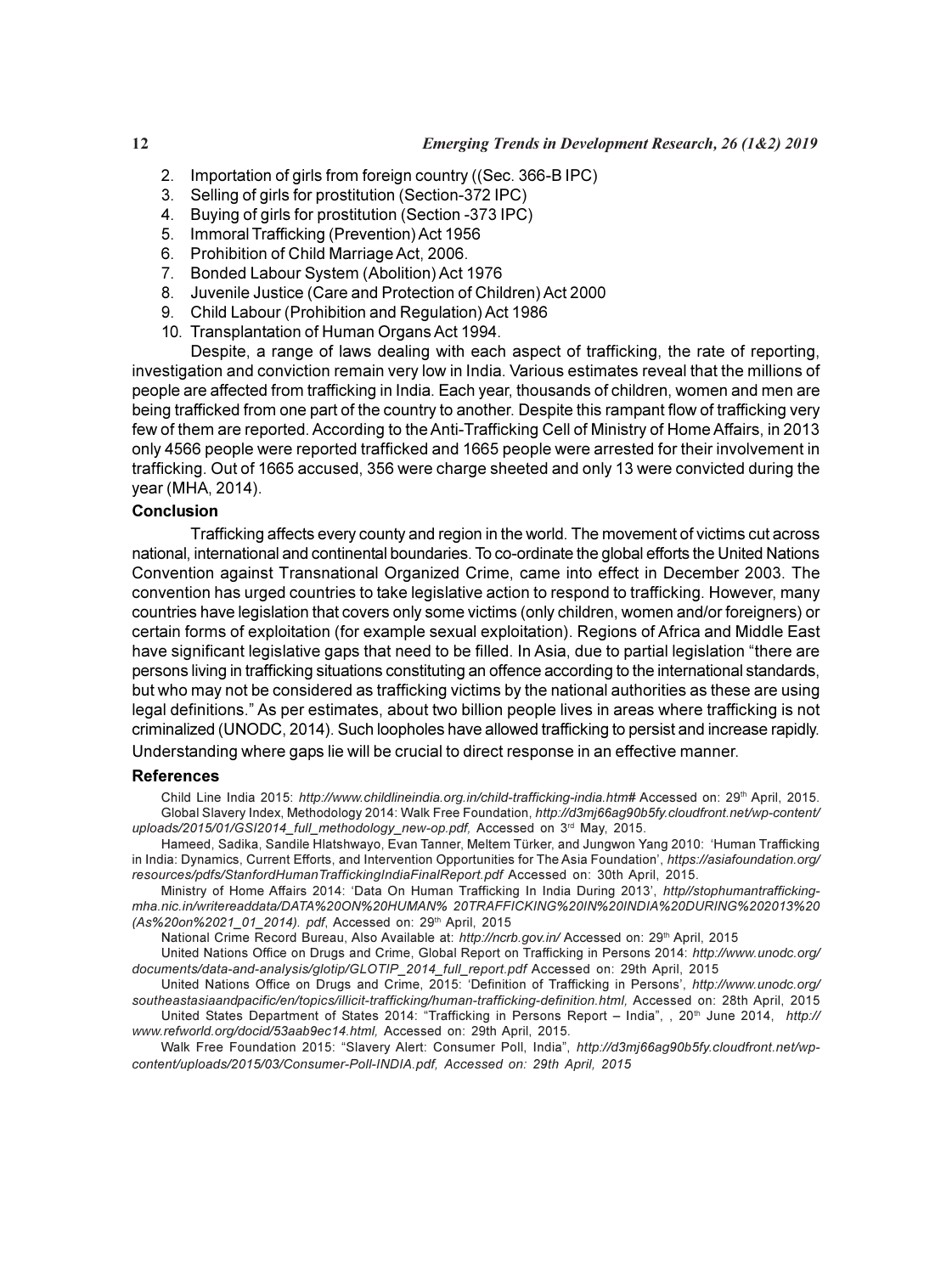ISSN NO. 0972-9445 Emerging Trends in Development Research Vol. 26, No. 1&2, 2019, 13-19 www.grefiglobal.org/journals

### Globalization and Cultural Transformation: Concept and Perspectives

### Debanjana Nag

#### **Abstract**

The era of post modernism has seen many expressions of globalization. It has been reflected in the many domains of the society i.e. the societal processes, social relationships, social structures or in cultural artifacts. It is a Trans- planetary process that is often reciprocated with the term Trans- nationalism. Globalization often results in more liquidity and easier flow of cross cultural barriers in comparison to the other equivalent processes like liberalization or privatization.. Globalization in the recent world has been seen as a proliferation of consumerist Western culture and a global icon of cultural commoditization. But the process not only brings dynamic cultural changes in regard of Homogenization but also have many other facets like differentilism or Convergence of culture etc. The present paper tries to decipher the different concepts and perspectives related to Cultural Globalization and its impacts in the contemporary world.

#### Key Words: Globalization, Culture, Homogenization, Differentialism, Convergence

Globalization may be thought initially as the widening, deepening and speeding up of worldwide interconnectedness in all aspects of contemporary social life, from the cultural to the criminal, the financial to the spiritual- (Held et. al. 1999:2). Globalization today is pervading the world. It is present in all dimensions of the society whether it is economical, political, historical or cultural. The process of globalization may be analysed in a two major types i.e. globalization as a structural process and globalization as a cultural process (Singh 2004, 2007). As a structural process, globalization stratifies the social structures, economic and legal institutions, religious structures, educational and media institutions etc. The primary aim of the paper is to understand the cultural dimension of the globalization as a cultural process.

#### Globalization as a Cultural Process

Culture has always been portrayed as a mirror of human society, their thinking and values and their habits through different methods and technology. Culture refers to the characterization of a particular region, people, their lifestyles and habits. It is the study of both material and nonmaterial elements of the society. It focuses on the customs, their norms and values and other societal behaviors. While material culture visualizes the culture i.e. physically embedded elements

Debanjana Nag is Research Scholar, Centre for Development Studies, University of Allahabad, Prayagraj-211002, INDIA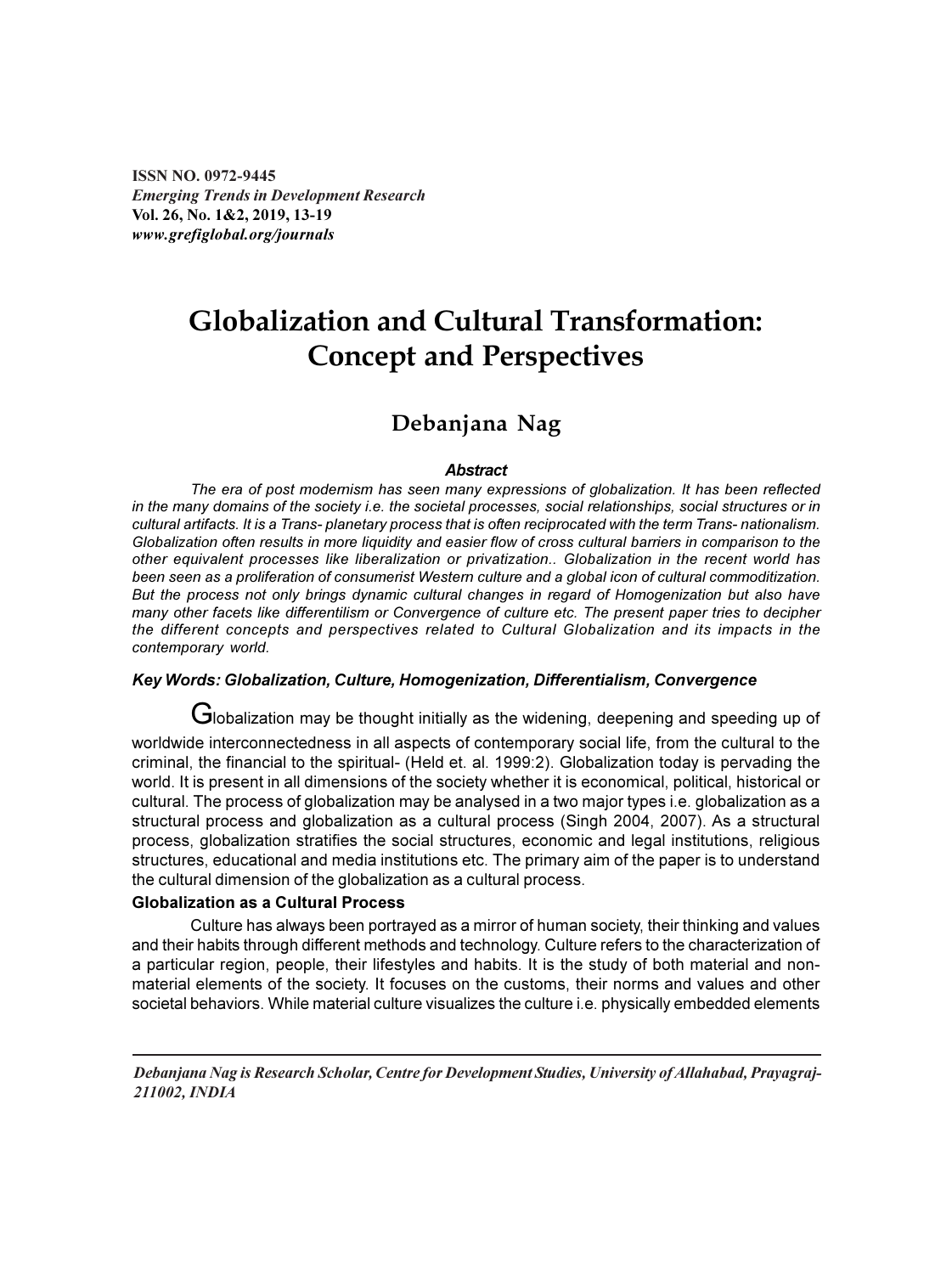like the patterns of consumption, artifacts and other substantial properties; however, non-material culture is the expression of ideas, values, norms etc.

From the prospect of globalization, culture is the cultivation of intricate social actions that occurs globally. It concentrates on the integration, convergence and diffusion of the cultural traits. Globalization has been visualized as an infrastructure of cultural production, cultural transmission and cultural reception. As the flow of culture is tend to be easier so the nature of cultural change is also said to be dynamic. According to Nederveen Pieterse (2004) the cultural globalization is dominated by three views: Cultural Convergence, Cultural differentialism and cultural hybridization. While the concept of cultural differentialism is given by 'Samuel Hutington' in his paper 'Clash of Civilizations' (1996), which refers that whenever cultures come in contact to each other due to differences of their views there happens a clash whereas the concept of 'cultural convergence' given by George Ritzer (1993) was focused on globalization or 'modernization' of culture. It was the westernization of different cultures which was occurring due to new communication technologies. The third concept of 'cultural hybridization' refers to ongoing mixing of cultures. The hybridity is caused by new media like internet, mobile phones due to which two different cultures come into each other's contact with much faster rate crossing the borders of time and space. So, the hybridity reflected on different aspects of life like food, culture, music, dance, clothing etc. or it can be said that westernization of society is taking place.

The processes of cultural flow can be further explained broadly in terms of a number of interrelated concepts such as cultural convergence, cultural imperialism, Americanization or McDonaldization,expensionalism, cultural differentialism, pluralism and traditionalism, cultural hybridization, and creolization. These concepts need to be explained briefly.

#### Cultural Convergence

The concept of cultural convergence can also be described as the process of cultural homogenization. It emphasizes on increasing sameness or a homogenized nature of world culture. The major supporter of this notion are 'hyper-globalizers' who think that the world today has crossed all the barriers of nation states and are eventually converted into a global village. The notion believes that the part of the society that is more dominant subdues upon the others and as a result a process of assimilation of world cultures is taking place. Factors that primarily results in occurrence of the above process are:

#### Cultural Imperialism

Ritzer (2011:163) describes, "Cultural Imperialism indicates that one or more cultures are imposing themselves, more or less consciously, on other cultures thereby destroying local culture, in whole, or more likely in part." In the process of convergence the Imperialism always plays an important role. It fuels the destruction of local cultures and gives rise to one single capitalist market. For instance, with industrial revolution the evolution of ideologies like Westernization discovered many new technologies that were very efficient and time saving in nature. So, the small scale industries like handloom or traditional craft industries started seeing many adverse effect of it both in terms of labor and capital especially due to mass manufactured goods by machines. Cultural imperialism not only affects economically but also threatens the skills and cultural diversity.

#### Americanization or McDonaldization

The concept of Americanization or McDonaldization was first given by George Ritzer in 'The McDonaldization Thesis' (1997, 2008). The world in recent times has experienced the growth of capitalist culture like Americanization or McDonaldization. In this culture, the homogenization process is taking place in the form of fast food restaurants. The reason behind the spread of such consumerist culture is their profit making perspective. Another factor that has outlined their expansion is the use of improved technologies due to which they are relatively more time saving and efficient,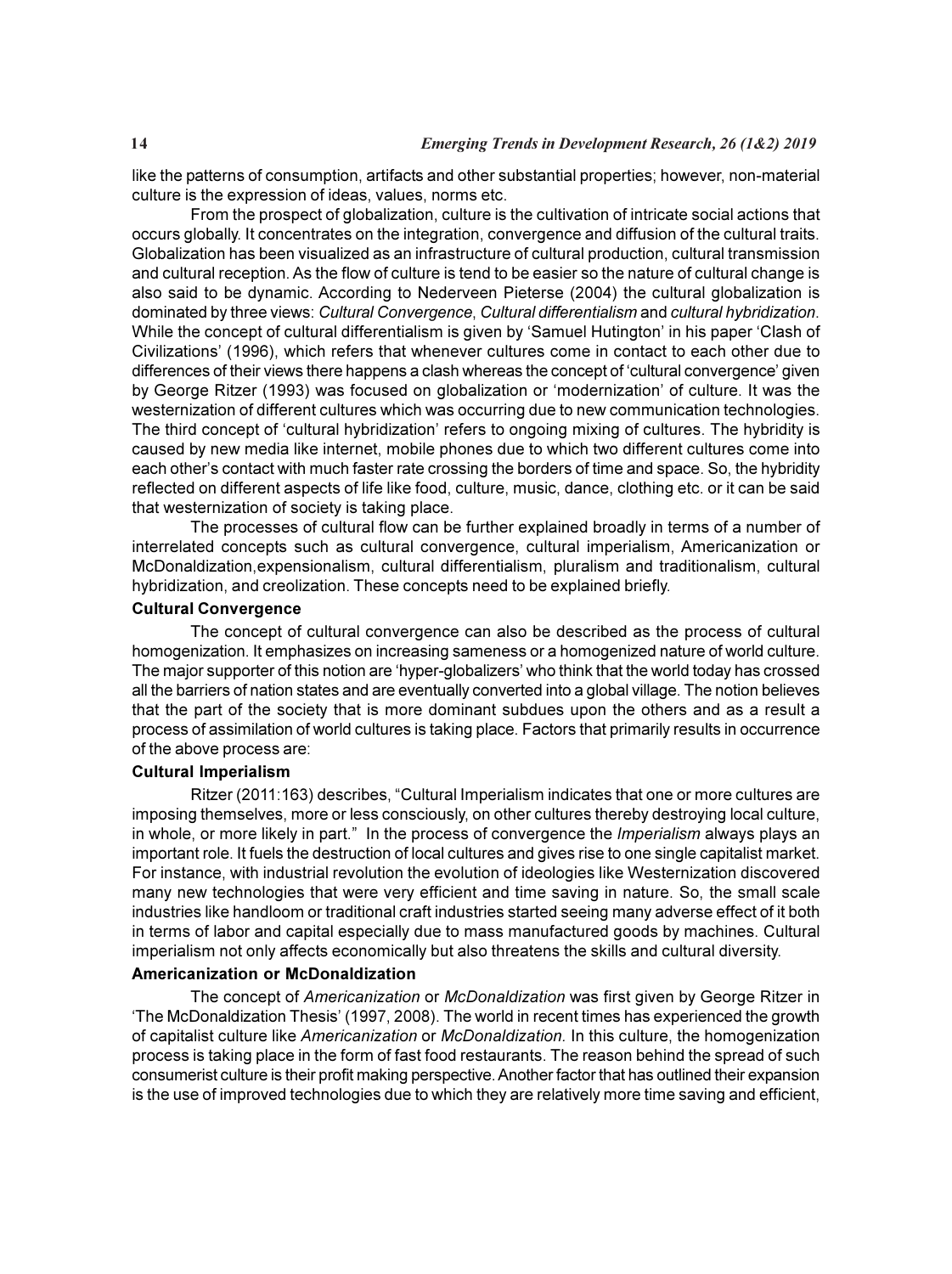#### Debanjana Nag 15

calculable both in terms of quality and quantity. Being capitally stronger than others they by nature overpower the market and also accomplished to impose themselves on the other cultural realms.

#### Expansionalism

The concept of expansionalism is the extended process of the cultural imperialism and McDonaldization. Whether in terms of fast food, restaurants, drugs that are globally distributed, clothing and fashion stores all go through the process of expansionalism. The primary goal of all of these aforementioned goods and services are based on profit maximization. So they try to expand their market as much as possible beyond the boundaries of a single territory and especially to the third world countries. The key reason for this is the lack of science and technology in comparison to developed countries. Hence, this results in homogenized culture of market throughout the world.

Besides, scholars like Mayer et al. (1997) believe 'Isomorphism' or 'world culture theory' i.e. single or uniform globe model is reason behind the cultural convergence. The world is highly going towards rationalism and is adopting same nature of economic, ideological and educational systems throughout. The success of United Nations is one such example. Thus, it can be argued that global homogeneity has been spread in all dimensions of the society like education, health (like drugs), business etc.

#### Cultural Differentialism

Huntington (1993) in his paper states about the world situation especially till the end of cold war. He argued the different cultural views as the main reason behind cold war as every cultural region tries to overwhelm its values upon others and as a result a clash starts among the civilizations. The world thus remains unaffected by the process of multi or Trans culturalism and maintains their individual cultural ideologies. The major factors behind the differentialism process can be divided as pluralism and traditionalism

#### Pluralism

The concept of pluralism describes the pluralistic nature of cultural behavior. The difference can be seen both in material and non- material culture. In India, for example the youths on their regular or daily life prefers to wear Western attires but the same youth during a marriage ceremony or in festivals love to wear peculiar traditional attires. Same in the case of non- material culture like People during festivals like to enjoy with other religions comfortably. Many Hindus go to a Muslim House during Eid or enjoy Christmas at their house with cakes, candles and other decorative items but the same person changes the mind when marrying in other cultural groups or they prefer to marry within the same caste. It shows a dualism or clash in the thought process that further encourages cultural differentialism.

#### Traditionalism

The process of Traditionalism is a contributing factor in differentialism as it tries to empower own tradition from other contemporary traditions. At greater level, it is a clash between two different religions like the missionaries trying to convert people in colonial period or such religion based struggle. At smaller level, it is a clash within a single sect of religion like the emergence of Brahma Samaj, Arya Samaj from Hindu fold. These sects have though emerged from Hinduism still their norms and belief systems are very much different from typical Sanatan sect.The societies from historical times till today have always come across such differentialism that has been further divided into three phases:

Phase I: It was the historical period till 1500 A.D. The whole world has their own cultural and religious ideologies. It was a clash of thought among Hinduism, Islamic, Chinese, Japanese, Christianity and all other individual religions.

**Phase II:** This phase describes the time period of 1500 A.D to 1900 A.D. It was the time when Western ideology was proliferating. The notions like colonization, imperialization etc. was in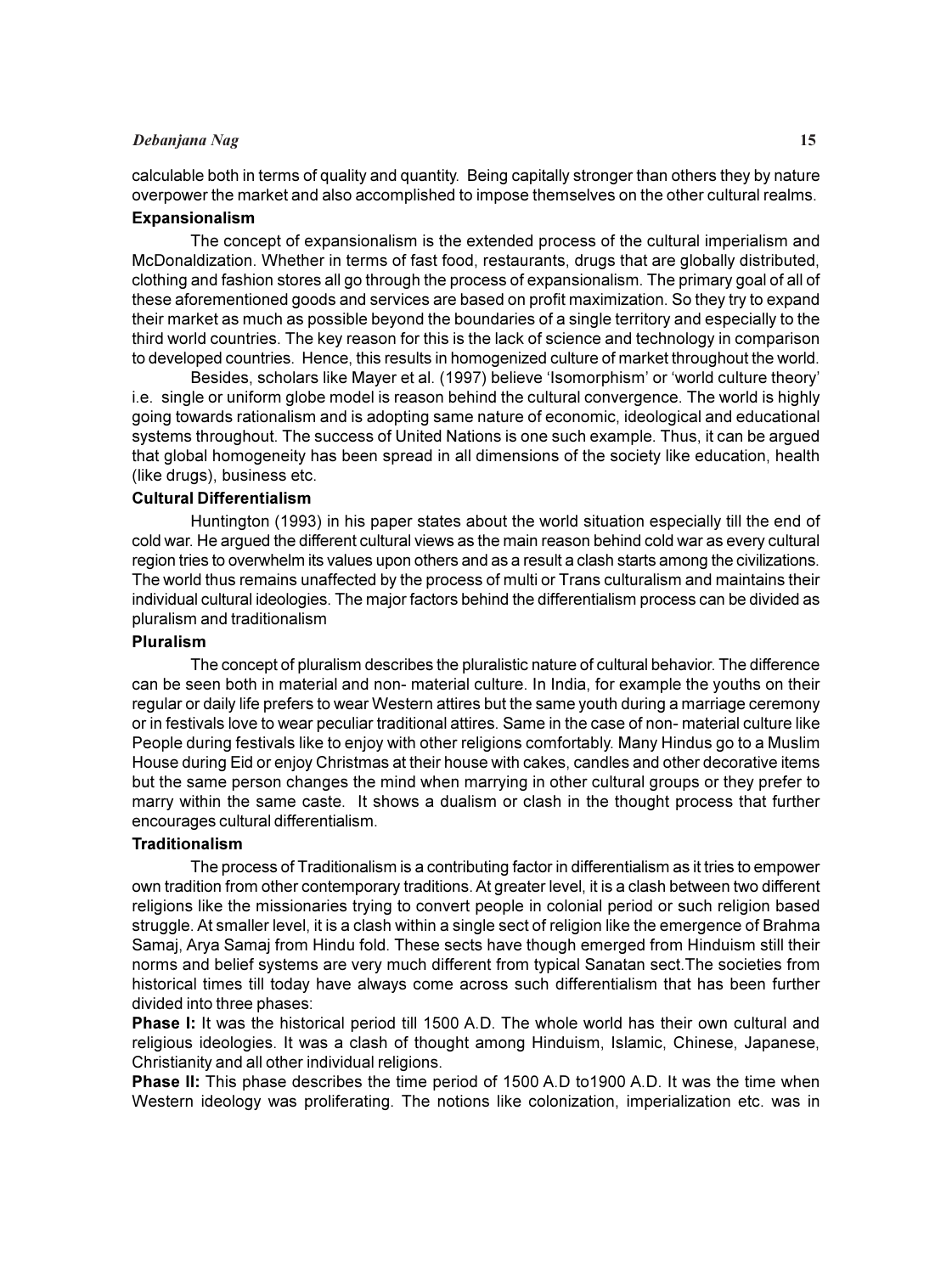existence. Even the discoveries in the field of science and technology were also changing the viewpoints of the culture.

Phase III: It was the most important phase as it covers the time period after 1900 A.D. This period characterizes of emergence of most of the ideologies like capitalism, communism, liberalism etc. It was a period when the clash was not only with other civilizations but also among same cultures. Some of the scholars deny this notion of differentialism as they believe it is based upon assumptions and have no social reality. But, it is also affirmed that the differentialism among the cultures will exist till the ideologies exist. Globalization as a homogenous process can slow down its impacts but the difference can't be merged fully.

#### Cultural Hybridization

It is the ongoing mixing of cultures that emphasizes heterogenization of cultures globally. It states that one culture can't be fully homogenized into a single culture rather some elements of both mixes up when two different cultures come into contact. Thus it creates a nature of hybridization among the specific cultures and adds new cultural aspects on that. The process of hybridization is most common and rapid in the globalization of culture. For example: in music industry when the aspect of American music came into contact with traditional West African Rapping, it took a new form known as Hip hop music. And the most striking feature of it was this type of music was free from any kind of rigid forms of music and was actually stories delivered through spoken words. Thereby it was easier to understand and sing, and got popularized among the general population in America very quickly. The other forms in which cultural hybridization is taking place are glocalization and creoli:

#### Glocalization

Cvetkovich and Kellner (1997) define Glocalization as "the mixing of cultures as a result of Globalization and the production, out of the integration of the global and the local." In this process due to the mixing of global elements, the local culture gets hybridized or contaminates some alien components in the native culture. It doesn't overpower any specific culture but adds on to the basic culture and forms a new and positive outlook in the heterogenization of the society. New cultural and social realities get innovate that are more rational still attractive in nature.

#### Creolization

Ritzer (2011) describes, "Creolization involves a combination of languages and cultures that were previously unintelligible to one another." The concept can be found in many instances of the society. Like Many East Indians live in South American countries of West Indies, Trinidad and other Caribbean Regions. The demographic and historical coexistence between Africans and East Indians there has given rise of a process of Interculturation especially in Trinidad. The term Interculturation can be used to demonstrate the coexistence between two cultures and their interre lation. It has given rise to the Creole language which refers to a natural language that has been developed from a mixture of different language at a sudden point of time or it can be refer as a kind of Hybrid language. Even it has been noticed that due to this contamination the East Indians who initially followed caste system have gradually transformed themselves with Racist system of ideology. This ideology of this interculturation is purely based on colors. While the Africans are manifested as black one the East Indians are showed as White masked. The full scenario can be told as Caste having passed into Race.

Arjun Appadurai's concept of Landscapes (1996) describes the measures through which Cultural Hybridizaton takes place. He states about five kind of Global flows of culture in this sense i.e. ' Ethnoscape or Global movement of mobile groups or individuals, ' 'Technoscapes or Global flow of technology', 'Financescape or Global flow of sums', 'Mediascape or Global flow of information',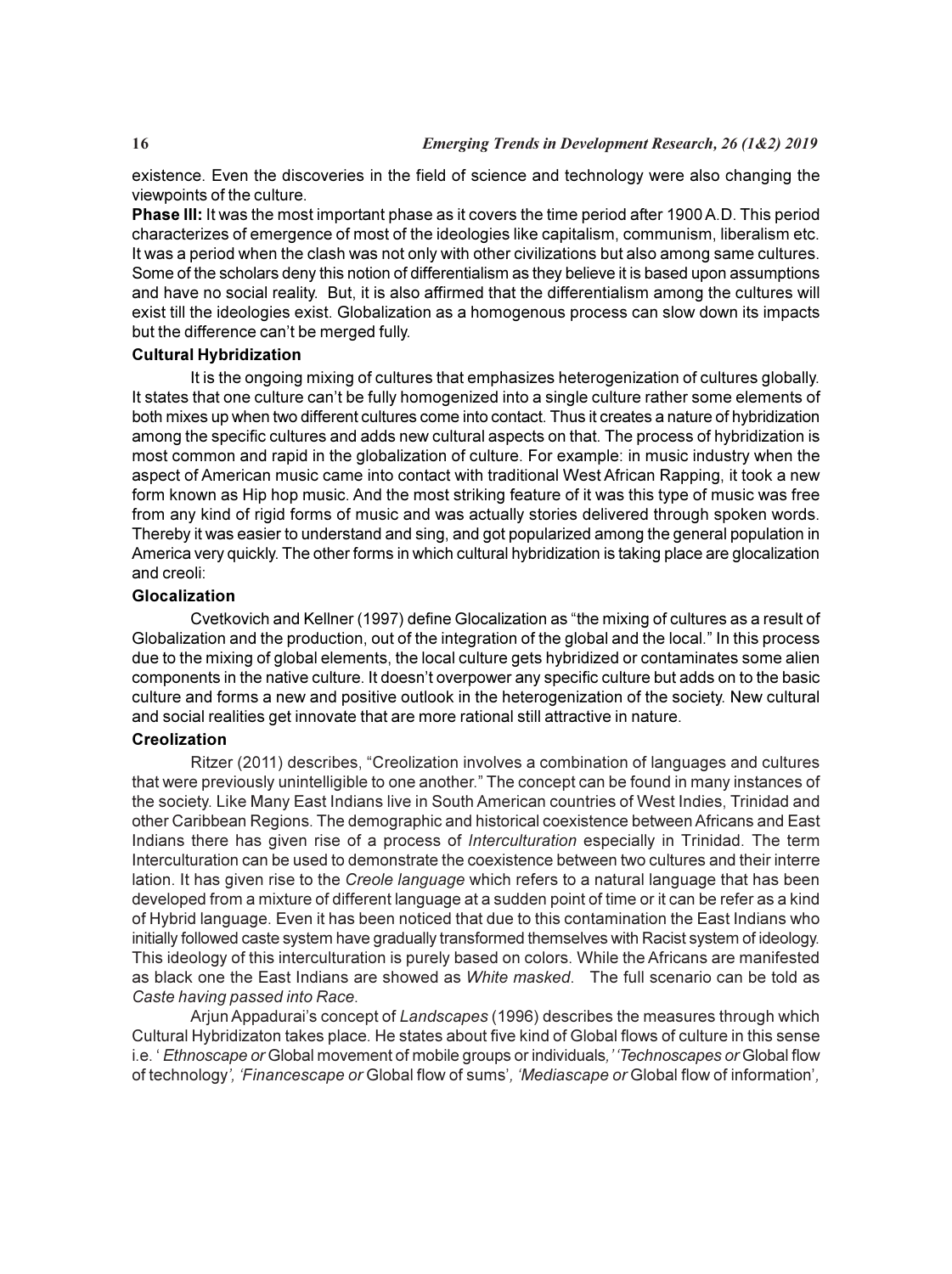#### Debanjana Nag 17

and ' Ideoscape or Global flow of ideologies'. Due to these cultural flows the natures of existing cultural or societal behaviors change to more or less extent.

Thus the contamination of cultures always results in production of new cultural and social prospects of the society and the rapid process of Globalization with liberalized norms has fuelled its growth immensely. Besides, the modernization of the society has also formed a new cultural system i.e. Cyber Culture or the Virtual Culture:

The rise of communication technologies have lessened the face to face interaction of people and the youth especially are leaning their interest from existing culture to a new virtual world of Cyber Culture. They have their own process of thought and belief that are formed through interaction with people from numerous cultural regions and within a second. They are becoming more rationalized about their value system. It is creating new forms of cultural system and ideologies and is expanding the "Time-Space Compression" (Harvey, 1989).

#### Globalization and Cultural Transformations in Indian Context

India is a country that has been known for its religious and cultural values since the ages. The country on one hand characterizes Unity in Diversity or the concept of Homogenization and on the other hand it has ideologies based on heterogeneous notions varying from secularist to nationalist, from pluralistic to orthodoxic etc. The process of Globalization that has proliferated change in the country are quite visible in all of its cultural aspects i.e. both in material and non- material culture.

#### Material Culture

Material culture is highly dynamic in nature. It is very flexible in nature and can spread at a much faster rate than non- material culture. For example, food habits, dressing habits, handicrafts etc. can be adapted from one culture to another at a quick and simple way. Their form changes neither only among other cultures but also in a single culture at different levels. The type of food people eat or dress people carry at a particular homogenous area can be heterogeneous. For Example: In India, the preference of consumption of goods can be divided into four major levels:

- 1. Global Level: It is found throughout the globe like McDonald, Dominos, US PIZZA, Burger King, KFC, Levies, UCB, Nike etc.
- 2. National Level: It has its market at national level. Britannia, Nestle, Haldirams, Bikaner, Parle, Café Coffee Day, Manyavar, Khadi, Reliance Trends, Big Bazaar etc. demonstrates this level.
- 3. Regional Level: These kinds of hubs are found mainly at regional level or state level and are in the process to expansion of their market at national level. For instance, Sagar Ratna that started in the parts of Northern India but is extending its franchise to all over the country slowly. The same goes with Mr. Idli that was actually a South Indian Group of companies but gradually expanding its territory to North Indians states and has set up many outlets in the National Capital Territory, New Delhi.
- 4. Local Level: This refers to all the local level markets that are famous or doing best at their local or specific area i.e. to a single district or may be in two. They are smaller in size in comparison to the others but have ample opportunity for growth, thus contributes in the process of Cultural Globalization.

In the field of Infrastructural services too this levels can be identified. For example: OYO, Goibibo, MakeMyTrip etc. are contributing in the Globalization of Tourism. All these stages of Globalization are transforming the cultural aspects of the society. Though the Globalization of material culture mostly helps in Cultural Homogenization, still sometimes when they mix up an elegant form of Cultural Hybridization also takes place like the Fusion or Indo-Western Dress culture. Sometimes, with the development of manufacturers like Manyavar, Sabhyata that excels in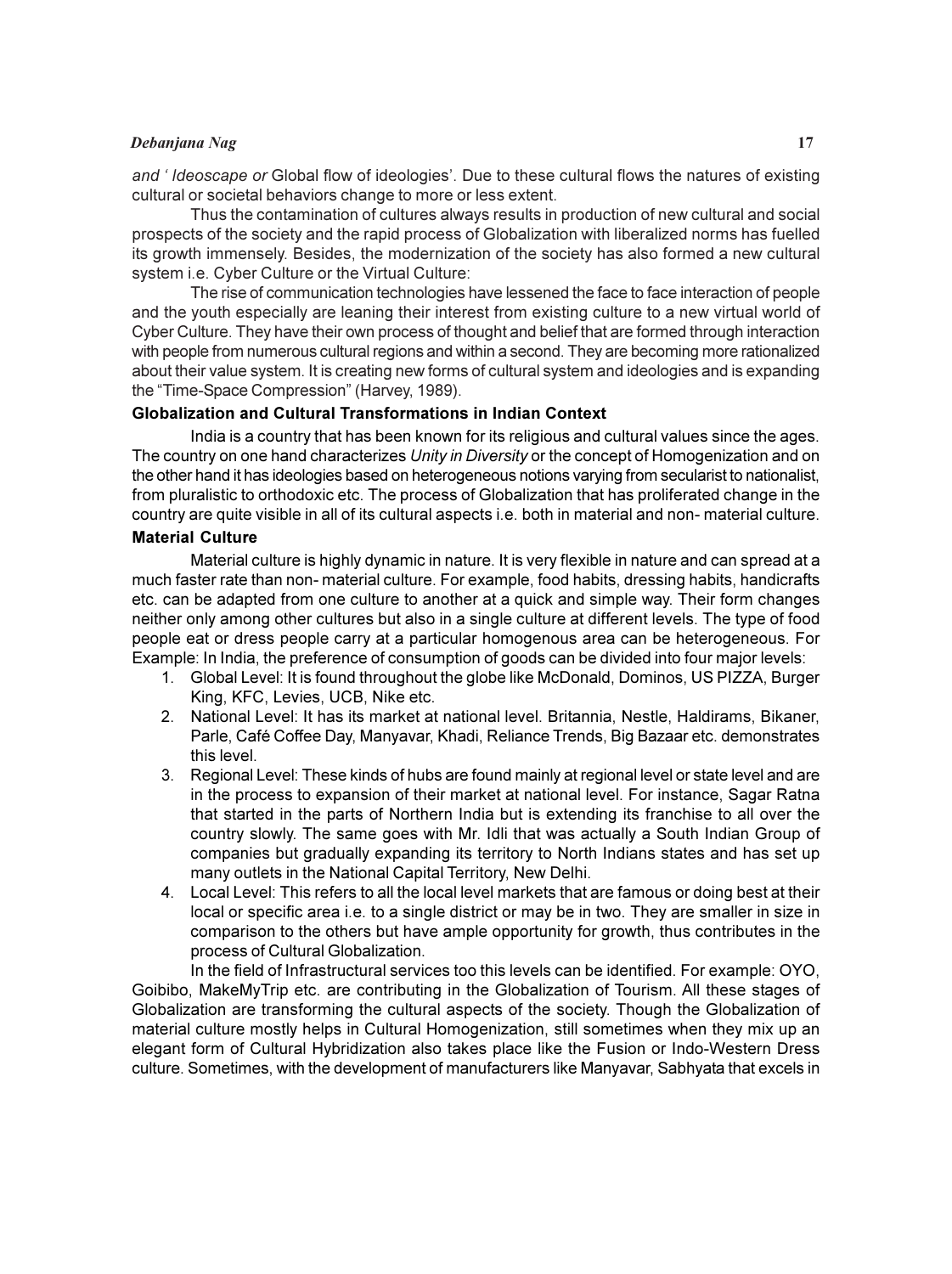designing Indian Traditional wears or use of eco friendly goods like Bamboo products, Bell- Metal etc. are also contributing in the Glocalization of Indian market at the world level.

#### Non- Material Culture

Non- material culture are those culture that can't be feel or touch physically but are a part and parcel of our value system and norm based culture. For example: marriages, language, music, worshipping systems etc. They are primarily intangible in nature and are rigid in comparison to material culture. They mainly reflect Cultural Differentialism as there is dissimilarity among the value systems of the society. With the spread of Globalization though changes have took place to some extent, still the basic element of a culture i.e. the norms, values can't be change altogether. For Instance: In India though inter-caste marriages are occurring in some places but till now they prefer to marry within the same caste. In the same manner, though English has been accepted as a universal language, still people prefer their own mother tongue while communicating at individual level throughout the world. Exceptional to this is the case of music. As music is free from all kind of norms and values and are acceptable to the society at a whole, so it is feasible to change. Like Jazz and Indi Pop style of music that is basically a fusion of Indian and Western style of music, but are popularized as they are not rigid like traditional Indian Ragas and can be easily understood. They symbolize the growth of popular culture and impact of Cultural Hybidization in the contemporary world.

#### Conclusion

The elements of culture are omnipresent and multi structured. It is a dynamic phenomenon that changes with time and space. The aspects that were important few years back are not important today or may have changed its forms. This concept of 'Cultural Lag'(Ogburn,1964) is a static event that ensures the changes in the societal processes. In the colonial period while the cultural dimensions were based upon the terminologies like black and oriental, the modern society is perhaps less conscious about them and is more focused on the processes of Differentialism, Homogenization, and Hybridization. With the digitalization of the society the process of Globalization has fuelled and people become more interactive about one another. They can access into the lives of both individual and community with the same ease. All these occurrences help in knowing the cultural insights of a society better and influence others with individual opinions. Sometimes, the aspects of a particular culture attract others and at other times the native cultural elements are imposed on an alien culture and in this process, the cultural transformations go on. At times people are bothered of their ethnicity and nationality whereas on some occasions they become rational and accept the values of other cultural backgrounds. This coherence is very necessary to maintain structure of the pluralistic society. Thus, the current transformations of culture is happening due to Globalization and its liquid nature of interactivity and it is also changing the dimensions of modern culture with the process of Differentialism, Homogenization and Hybridization especially through digitalization.

#### References

Appadurai, Arjun 1996: Modernity At Large: Cultural Dimensions of Globalization. Minnepolis, London: University of Minnesota Press.

Cvetkovich, A and D. Kellner 1996: Articulating the Global and the Local: Globalization And Cultural Studies, London: Routledge.

Harvey, D. 1989: "The Condition of Postmodernity: An Enquiry into the Origins of Cultural Change", Cambridge: Blackwell.

Held, D., McGrew, A.,Goldblatt, D., Perraton, J. 1999: Global Transformations: Politics, Economics and Culture. Stanford: Stanford University Press.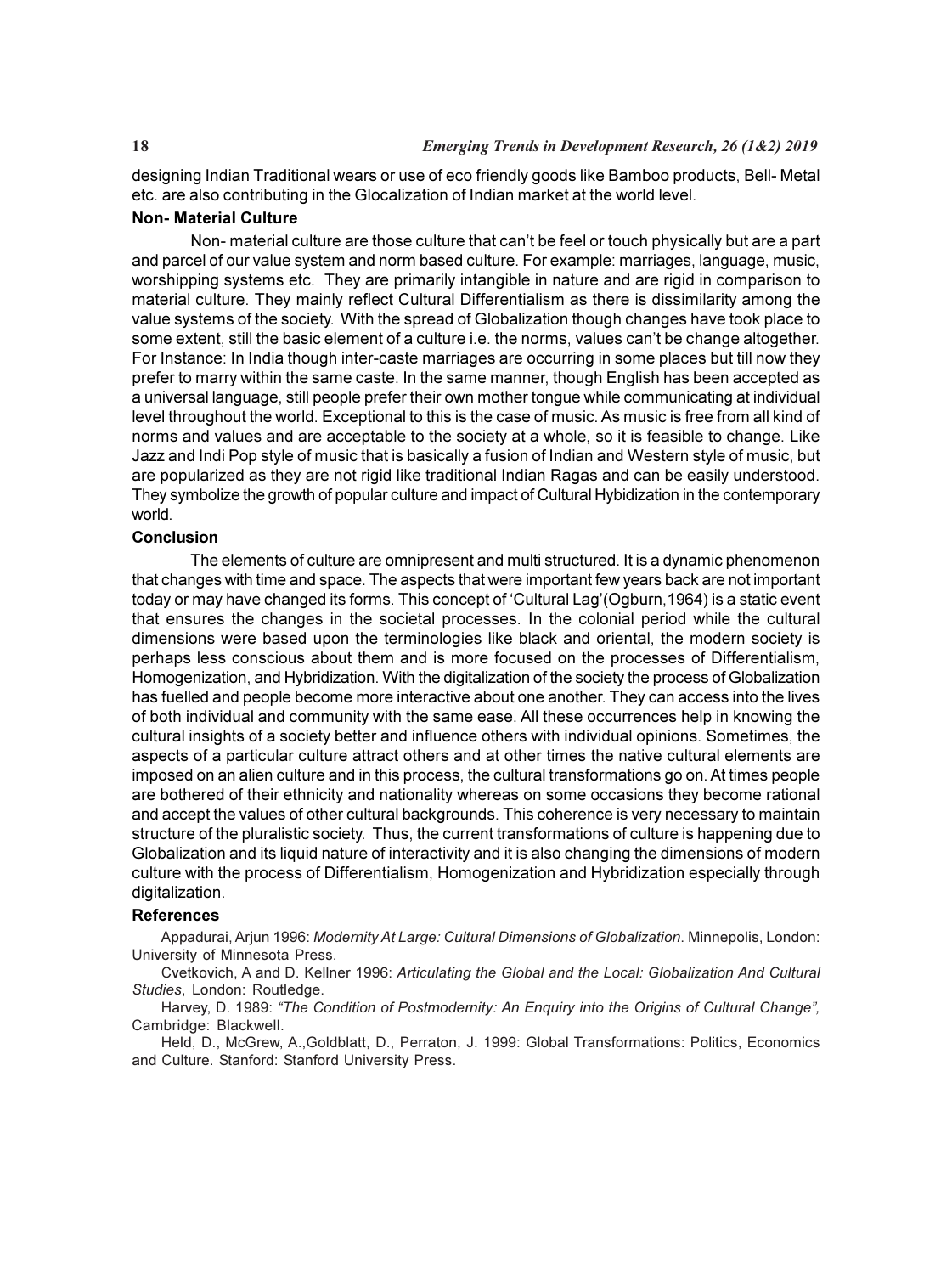#### Debanjana Nag 19

Huntington, S. P. 1996: The Clash of Civilizations and the Remaking of World Order, New York: Simon & Schuster.

Kellner, D , C., Pierce 2007: "Media and Globalization", in G. Ritzer (ed.) The Blackwell Companion to Globalization, Cambridge: Blackwell.

Meyer John W., John Boli, George M. Thomas and Francisco O. Ramirez 1997: World Society and The Nation State, American Journal of Sociology, 103, No. 1 (July 1997), pp. 144-181.

Ogburn, W. F 1964: On Culture and Social Change: Selected Papers, Chicago: Chicago University Press.

Pieterse, J. N. 2004: Globalization and Culture: Global Melange, Lanham, Rowman and Littlefield. Ritzer, G. 2011: Globalization: The Essentials, West Sussex: Wiley Blackwell.

Ritzer, G. 1993: The McDonaldization of Society, London: Pine Forge Press.

Singh, V. P. 2004: "Globalization, New Communication Technologies and Socio-cultural Change in India", Emerging Trends in Development Research, 11 (No. 1&2), 3–9.

Singh, V. P. 2007: Globalization and Social Stratification in India", *Emerging Trends in Development* Research, 14 (No. 1&2), 1–8.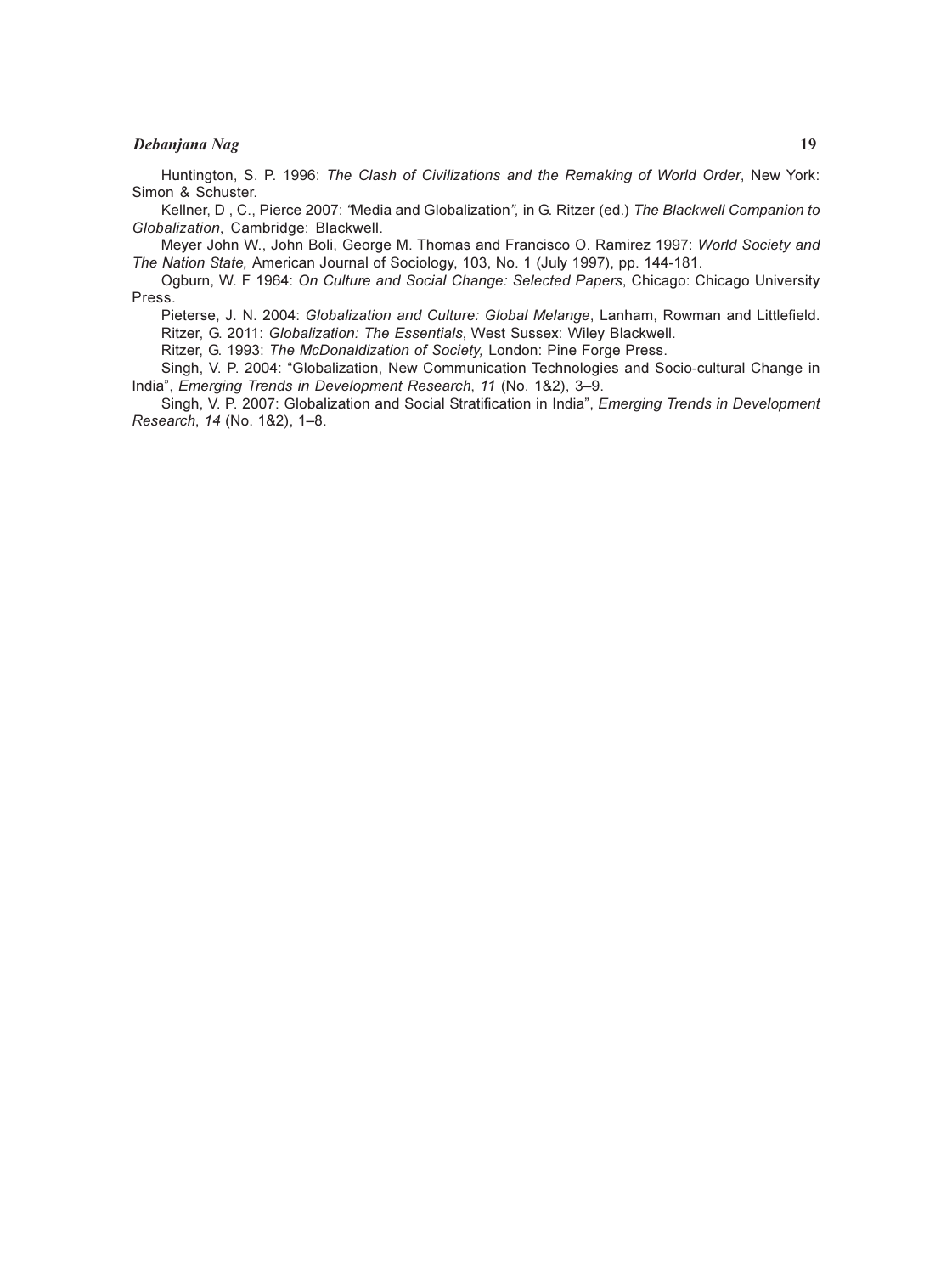ISSN NO. 0972-9445 Emerging Trends in Development Research Vol. 26, No. 1&2, 2019, 20-30 www.grefiglobal.org/journals

### Understanding Globalization: A Review

#### Preeti Tiwari

#### **Abstract**

The present paper is an attempt to understand the notion of globalization which has emerged as one of the most important phenomenon of the contemporary societies. However, the different authors have used it in different manners and have defined it in their own ways which resulted into a kind of camouflage in academic circles. Thus it requires a proper understanding of the concept of globalization in terms of its meaning and definition, characteristic features, dimensions, approaches, perspectives and debates regarding it. The paper is based on the review of existing literature of the theme.

#### Key words: globalization, hyperglobalizers, anti-globalization, transformationalists

 $\mathsf T$ he alobalization as a conceptual tool has been used by the social scientists in the last decade of the twentieth century to understand first the economic precesses but later on to analyse the changes taking place in the contemporary society in different spheres of social and cultural life. It has generated a debate among the scholars regarding the beginning of a new epoch in human history and about the issue related to modernity. A vast literature on globalization has been generated by the scholars in last three decades. The paper is aimed to inderstand the concept of globalization on the basis of the review of the relevant literarure and makes a comprehensive attempt to define the term globalization in a precise manner, delineate its characteristics, trace the phases of globalization using a historical perspective, major dimensions of globalization, nature of debate on globalization, basic authors on globalization, antecedents and consequences of globalization on the basis of existing literature in social sciences in order to develop a clear understanding of globalization process.

#### Meaning and Definition

The term 'globalization' appeared in the 'Webster Dictionary' in 1961 and in the 'Oxford English Dictionary Supplement' in 1972 (Kilminster 1997: 257). It was somewhat later that it entered into academic field in a decisive manner in the late 1970s and early 1980s, mainly by thrusting aside 'international' or 'world' or universal process and systems. Most of these initial academic evocations came clearly from a specific North American location and with concordant interests (Lamy 1976). By the late 1970s, the term 'globalization' itself started appearing in various academic and specialist forums (Goreau 1983). It largely connoted the desire to develop the study of sociology

Preeti Tiwari is Research Scholar, Centre for Development Studies, University of Allahabad, Prayagraj-211002, INDIA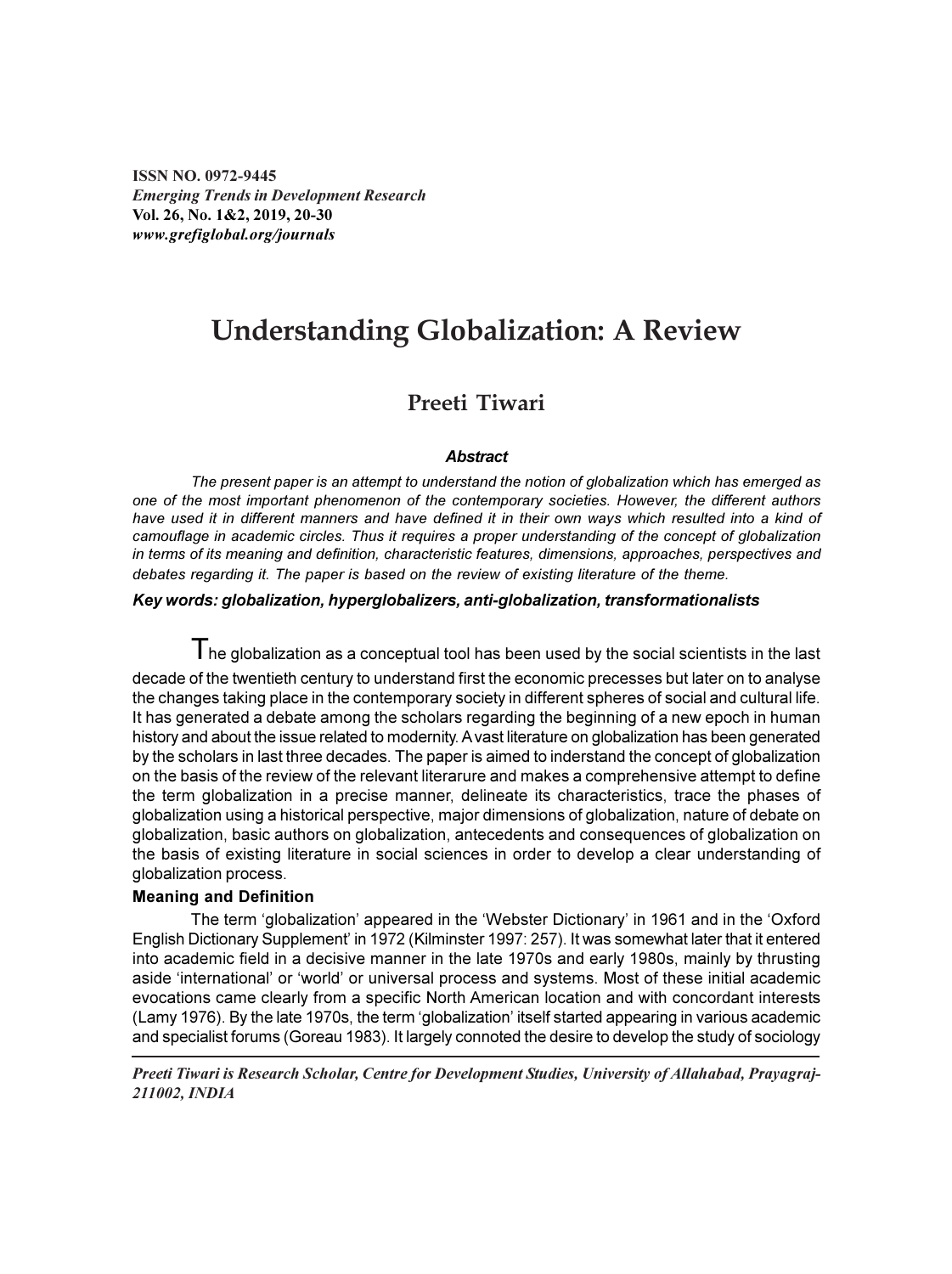#### Preeti Tiwari 21

in the USA as a world embracing enterprise or to trace the extension of such studies in the territories outside the USA. "More importantly it expressed the desire of US business leaders and management gurus to extend business interests, and exploitation of resources and labour, to a global domain" (Hopkins 1978; Levitt 1983; and Gupta, S. 2010). Since then, the term has gradually been distanced from the specific context and interests with which it was initially associated and understood as gesturing towards an increasingly a contextual world condition. The impetus for this direction was given, to some extent, by left wing intellectuals in the 1970s who were associated with a growing consolidation of global economic process and markets with advanced capitalism - e.g. In Eric Hobsbawm's 'drawing together of all parts of the globe into a single world' (Hobsbawm, Eric 1975).

The tendency towards decontextualizing the term was underlined with Brandt Commission Report, published in 1980 with the title North-South. "This was the result of deliberations in an independent think-tank under the chairmanship of former German Chancellor Willy Brandt in order to resolve the impasse between poor and rich nations on terms of loans and assistance through the World Bank" (Gupta, Suman 2010: 7). The report that followed called for a 'globalization of policies' to counter the 'globalization of dangers and challenges'.

Rather, roughly until the end of the 1980s the term 'globalization' usually appeared unambiguously with the ideological weight of its North American- Western European capitalist associations and affirmations, and was located, despite the spread of 'new social movements', in the polarized ideological discourse of the Cold War. With the symbolic end of the Cold War marked by the 'Fall of Berlin Wall' in 1989 the term 'globalization' really came into existence (Gupta, Suman 2010: 7). It seems, according to Gupta (2010), two noteworthy sides to manoeuvres around the term 'globalization' at this point:- (a) "It was adjusted to where with the vocabulary of activist and NGOs, which inturn impinged upon establishment, mass media and academic usage" (Gupta, Suman 2010: 7) and (b) "The terms public, mass media and particularly academic uses proliferated exponentially, essentially with the effect of firmly decontextualizing it and neutralizing its ideologically partisan affirmativeness"(Gupta, Suman 2010: 7). The two sides of these shifting nuances of 'globalization' unfolded simultaneously and with extraordinary speed.

Although 'globalization' is a set of processes of changes which are actually happening in the world, it is also a word which has quite recently become prominent in the ways in which such changes are represented. But the term 'globalization' is used in various senses within more complex discourses, which are partly characterized by distinctive vocabularies in which 'globalization' is related in particular ways from other keyword's such as 'modernization', 'democracy', 'markets', 'free trade', 'flexibility', 'liberalization', 'security', 'terrorism', 'culture', 'cosmopolitanism', and so forth. Thus, we can see 'globalization' is represented as an agent which itself causes change in the world, as in 'globalization' opens up new markets'(Fairclough, Norman 2006). These discourses are more than vocabularies as they differ not only grammatically but also as 'forms of narrative, forms of argumentative and so forth'. Thus, we can now attempt to look into the specific definition of the term 'globalization' in academic domain.

#### Definitions of Globalization

The first systematic formulation of the concept of globalization came from Giddens. According to him, "globalization is about the intensification of worldwide social relations which link distant localities in such a way that local happenings are shaped by events occurring many miles away and vice versa"(Giddens 1990: ). This definition focuses on the intensification of social relationshipsat the global level cutinng across the boundary of the community and nations. he also emphsises on the impact of such process at the local level events.

Robertson's defines globalization as follows: "Globalization as a concept refers both to the compression of the world and the intensification of consciousness of the world as a whole… both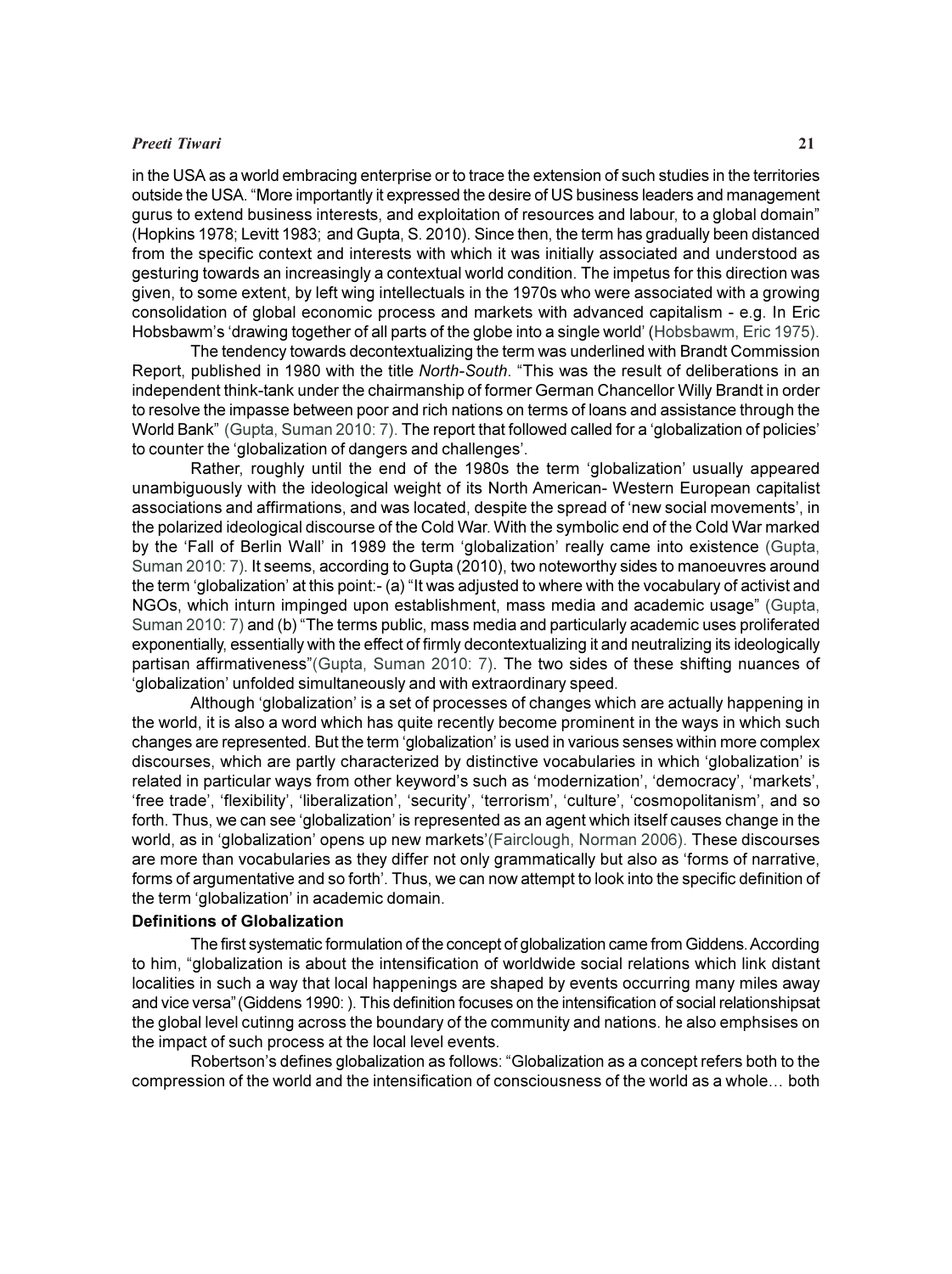concrete global interdependence and consciousness of the global whole".(Robertson, Rolland 1992:). Robertson on the one hand, talks of the compression of the world in a whole (single social entitity) and at the same time, he also intensification of the world as a whole. Thus, bothe the Giddens and Robertson see globalization as a process of compression and intensification of relationships and consciousness at the global level. However, Giddens also sees its impact on the local events and happenings as well. in this sense Giddens definitin is more wide than of Robertson.

Clark says: "Globalization denotes movements in both the intensity and the extent of international interactions" (Clark 1997:1). In the former sense, globalization overlaps to some degree with related ideas of integration, interdependence, multilateralism, openness and interpenetration; in the latter, it points to the geographical spread of these tendencies and is cognate with globalism, spatial compression, universalization, and homogeneity.

Lubbers (1998) say, "Globalization is a process in which geographic distance becomes less a factor in the establishment and sustenance of border crossing, long distance economic, political and socio-cultural relations. People become aware of this fact. Networks of relations and dependencies therefore become potentially border crossing and worldwide. This potential internationalization of relations and dependencies causes fear, resistance, action and reactions".

According to David Held et al., "globalization may be thought initially as the widening, deepening and speeding up of worldwide interconnectedness in all aspects of contemporary social life, from the cultural to the criminal, the financial to the spiritual" (Held et al. 1999:).

Ohuabunwa, Mazi S. (1999:29) defines globalization as "an evolution which is systematically restructuring interactive phases among nations by breaking down barriers in the areas of culture, commerce, communication and several other fields of endeavor".

Bauman, Z. explains: "… [globalization] tends towards disaggregation, autarchy and isolation as well as ethnic or nationalistic separatism and regional integration" (Bauman 2000: 156).

According to Held and McGrew, "[Globalization] suggests a growing magnitude or intensity of global flows such that states and societies become increasingly enmeshed in worldwide systems and networks of interaction. As a consequence, distant occurrences and developments can come to have serious domestic impacts while local happenings can engender significant global repercussions. In other words, globalization represents a significant shift in the spatial reach of social relations and organization towards the interregional and intercontinental scale" (2003:).

Singh, V. P. (2007: 1) argues that Globalization in its present form is a process, which has implications not only for social and cultural institutions of developed countries but is also transforming the social fabric of developing countries like India. The process of globalization is not confined to economic and political concerns of these societies. Its impact can also be observed in the field of mass media communication and other social institutions of the society (Singh, V. P. 2004: 4).

Dreher, Axel, Noel Gaston, and Pim Marten (2007), say, "Globalization refers to the intensification of cross-national economic, political, cultural, social and technological interactions that leads to the establishment of transnational structures and the integration of economic, political and social processes on a global scale"

Beck, Ulrich distinguishes between three terms: 'globality', 'globalism', and 'globalization'. 'Globality' refers to the fact that we are increasingly living in a 'world society' in the sense that the motion of closed spaces has become illusory … from now on nothing which happens on our planet is only a limited local event (Beck 2000); 'globalism' is the view that the 'world market' is now powerful enough to supplant (local and national) political action; 'globalization' is the blanket term to describe the processes through which sovereign national states are crisscrossed and undermined by transnational actors with varying prospects of power, orientations, identities and networks' (Beck 2000).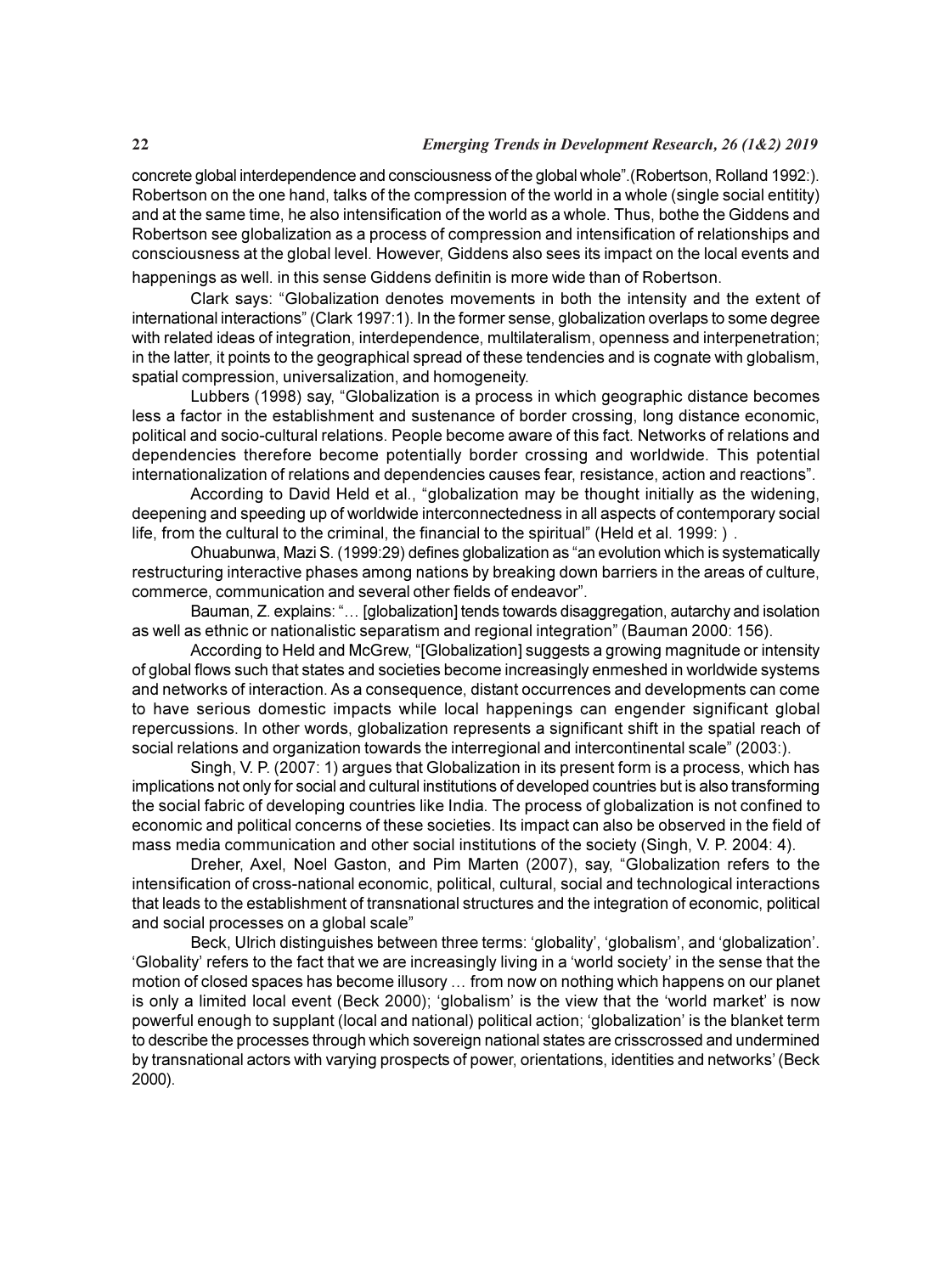#### Preeti Tiwari 23

Lash and Urry (1987:1994) see Post-Fordist 'disorganized capital' characterizing globalization, having replaced old-Fordist 'organized capital'.

#### Characteristics of Globalization

On the basis of above discussion on the concept of globalization now it is clear that the concept of globalization has some specific and meaningful characteristics. These characteristics are found in the works of a number of scholars.

Manfred Steger(2013) pointed out the basic characteristics of globalization as follows:

- 1. Globalization is a set of processes of social change.
- 2. One of such processes central to globalization is deterritorialization.
- 3. Globalization involves a process of stretching or extension of human activities relations and network across the globe.
- 4. Globalization involves a process of intensification of human activities and relations.
- 5. Globalization involves a process of speeding up or increasing velocity of human activities and relations.
- 6. Globalization involves specific impacts on different societies.
- 7. Globalization produces winners and losers.
- 8. Globalization involves a process of reflexivity, that is, the growing awareness of living in a single global space.

Waters, Malcolm (1995) characterizes globalization as "… a social process in which the constraints of geography on social and cultural arrangement recede and in which people become increasingly aware that they are receding". He further goes on to predict that in the future "territoriality will disappear as an organizing principle for social and cultural life … it will be a society without borders or spatial boundaries. In a globalized world we will be unable to predict social practices and preferences on the basis of geographical location. Equally we can expect relationships between people in disparate locations to be formed as easily as relationships between peoples in proximate ones" (Waters1995).

Waters(1995) is of the view that a number of features of contemporary globalization can be delineated. These are as follows:

- 1. Increasing speed and volume of goods, messages and symbols in circulation.
- 2. Shrinking space (space is increasingly expressed in time of travel or communication and appears to shrink as travel and communication time decreases. The messages, images and symbols now have been freed of spatial constraints.
- 3. Permeable borders-greatly increased relations in the fields like trade, tourism or electronics cut across the rigid political and geographical boundaries which resulted into an increase in the degree of the interconnectedness between all nation states.
- 4. Reflexivity- people are increasingly orienting themselves to the world as a whole, regarding themselves as both locals and cosmopolitans.
- 5. Risk and Trust: Globalization increasingly involves everyone everywhere in a web of trust and risk, in that all of us have to place our trust in 'experts' and other unknown persons. Nick Bisley (2007) differentiates chronological phases of the debate on globalization by

delineating the characteristics of globalization by various thinkers over a period of time. He identifies five phases of the evolution of globalization debate, first debate emerged in late 1980s in which globalization was identified as a process driving radical changes in the social realm (Giddens 1990, Harvey 1989, Featherstone1990, Luard 1990); Second phase can be said from early 1990s to mid of 1990s in which claims about globalization amplified and theu became increasingly mainstream and key lines of contestants emerged on the scene (Ohmae 1995, Giddens 1994, Camilleri and Falk 1992, Albrow 1996, Mc Grew and Lewis 1992, Scholte1993); The third phase is seen in late 1990s. it was the period when Central claims about globalization are theoretically, empirically and politically challenged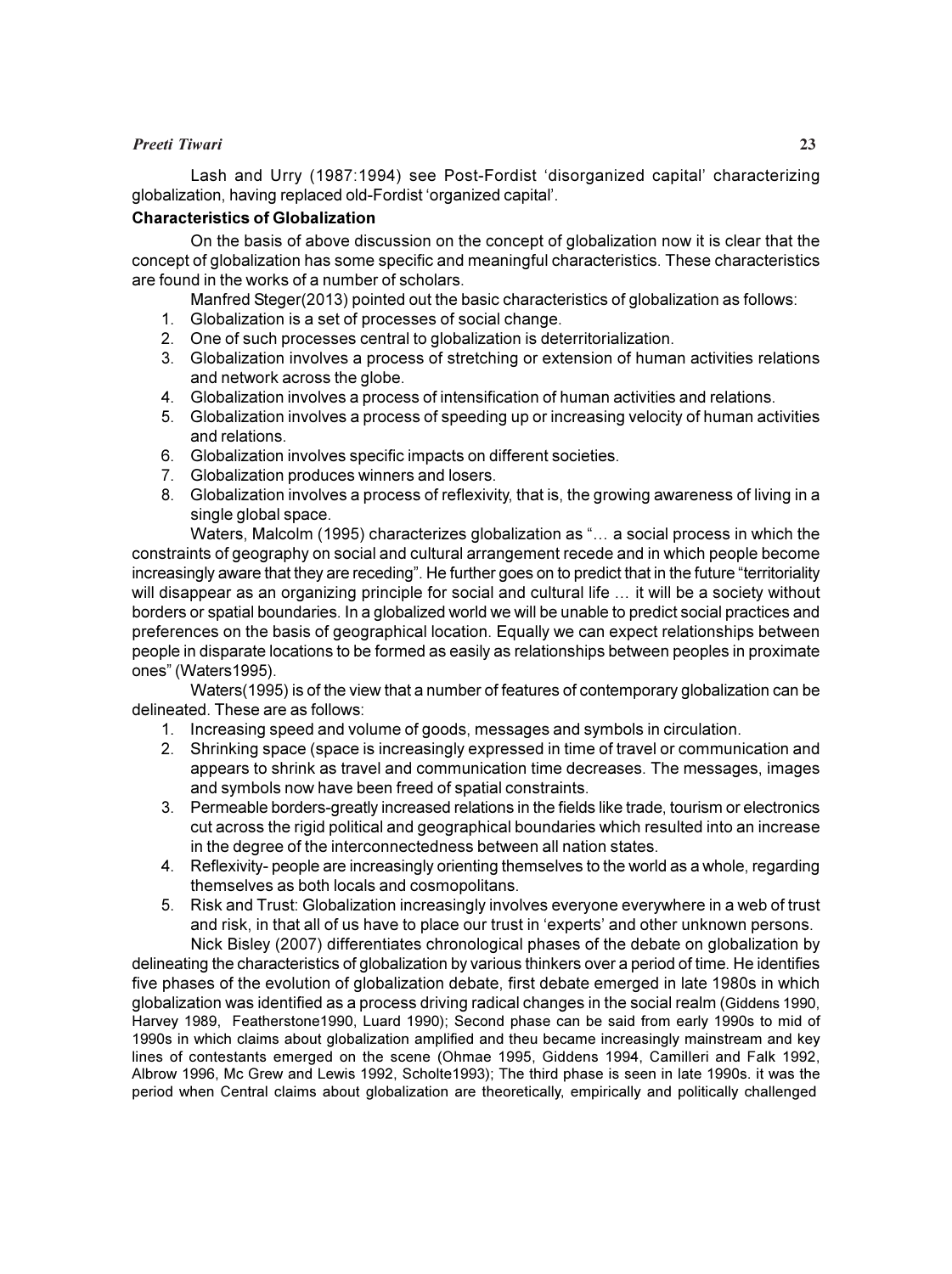Weiss 1998, Garrett 1998, Hirst and Thompson 1996, Rodrik 1997, Hoogvelt 1997); Early years of 2000s constitute the fourth phase of globalization when consolidation of globalization took place through parameteters and set studies of globalization as a site of political contestation (Held et al. 1999, Scholte 2000, Castells 1996, 1997, 1998, Klein 2000, Stiglitz 2000). Fifth stage was in mid 2000s when merits of globalization were defended by the scholars like Bhagwati (2004), Wolf (2004), Bhagwati (2004), Wolf (2004), Legrain (2002), Friedman (2005) in the face on the critics.

#### Phases of Globalization

Though modern globalization is traced from the end of Cold War, however its antecedents can be traced back to ancient age, particularly in ancient Indian philosophy of 'Vasudhaiva Kutumbakam' a Sanskrit phrase found in Hindu text such as mahaupnishad, which means 'the world is one family' (http://aboutworldlanguages.com/sanskrit.).

Other precedents of global trade can be traced to the ancient silk root between Asian and European Countries. Scholars like Robertson claim that the process of globalization is not new, that it predates modernity and the rise of capitalism. However, modernization tends to accelerate globalization and the process has moved to the level of consciousness during the contemporary period. Moreover, European civilization is the central focus for and origin of the development. Robertson $35$  depicts the path of globalization as a series of five phases:

#### 1. The germinal phase (Europe, 1400-1750)

Dissolution of Christendom and emergence of state communities; Catholic (i.e. universal) churches; Development of generalizations about humanity and the individual; First maps of the planet; Sun-centered universe, Universal calendar in the West; Global exploration; Colonialism

#### 2. The incipient phase (Europe, 1750-1875)

Nation-state; Formal diplomacy between states; Citizenship and passports; International exhibition and communications agreements; First non-European nations; First ideas of internationalism and universalism.

#### 3. The take-off phase (1875-1925)

Conceptualization of the world in terms of the four globalizing reference points-the nationstate, the individual, a single international society, and a single (masculine) humanity; International communications, sporting and cultural links; Global calendar; First ever world war, so defined; Mass international migrations and restrictions thereon; More non-Europeans in international club of nation states.

#### 4. The struggle-for-hegemony phase (1925-69)

League of Nations and UN; Second World War; Cold War; Conceptions of war crimes and crimes against humanity; The universal nuclear threat of the atomic bomb; Emergence of the Third (part of the) World.

#### 5. The uncertainty phase (1969-92)

Exploration of space; Post-materialist values and rights discourses; World communities based on sexual preference, gender, ethnicity and race; International relations more complex and fluid; Global environmental problems recognized: Global mass media via space technology.

The 1990s are uncertain, Robertson argues, because we (the inhabitants of the planet) have little confidence in the direction in which we are heading and only a little more in the direction of the planetary environment.

The particular outcome that separates globalization in the contemporary world from its earlier manifestations is its reflexivity: the world 'moved' from being 'in itself' to the problem or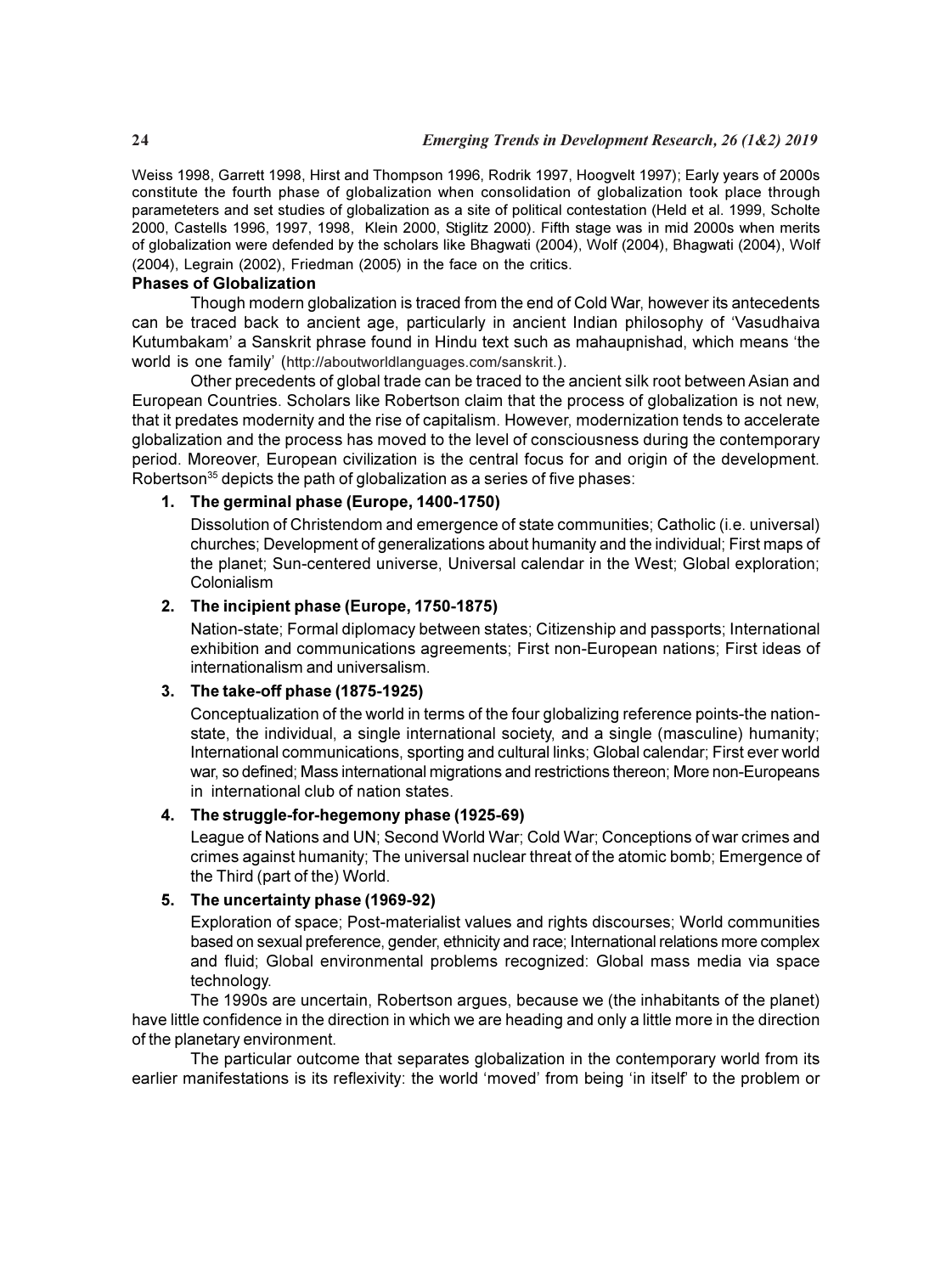#### Preeti Tiwari 25

possibility of being "for itself" (robertson 1992). Injunctions from the diverse viewpoints of both business consultants and environmentalists to 'think globally' mean that the inhabitants of the planet set out to make it, in the terms Robertson borrows from Giddens, to structure it as a whole, to apprehend it as 'one place'.

To Robertson(1992), however, globalization is neither necessarily a good nor a bad thing as its moral character is to be accomplished by the inhabitants of the planet. Moreover, Robertson does not think that the world is, as a consequence of globalization, a more integrated or harmonious place. He, however, believes that the world has become a more unified and systematic place as a result of globalization.

#### 6. Capitalist-Neoliberal Globalization (1995-2001)

From the previous mapping of Globalization by Robertson, we get a systematic, if not exhaustive, picture of the process of globalization up to 1992 and thereafter.

#### Approaches for the Study of Globalization

One of the most quoted definitions of Globalization is of David Held et.al(1999). For them, globalization is "the widening, deepening and speeding up of worldwide interconnectedness in all aspects of contemporary life, social life, from the cultural to the criminal, the financial to the spiritual" (1999:2). However, beyond a general agreement of a real or perceived intensification of worldwide interconnectedness, there are substantial differences in the views of scholars on globalization. On the basis of the debates on various issues three different orientations on globalization have emerged in the literature. These orientations constitute three different approaches to the phenomenon of Globalization. The scholars can be classified into three broad schools of thought- The Hyperglobalizers, the Skeptics & the Transformationalists (Held et al. 1999: 3). Each of these schools may be said to represent a distinctive account of globalization as discussed below:

#### 1. Hyperglobalizers

Hyperglobalists define globalization as a new epoch of human history in which "traditional nation-state has become unnatural, even impossible business units in a global economy" as assaulted by Ohmae (1995), Wriston (1992), Guehenno(1995). This view of globalization is generally based on economic reasoning and represents a neo-liberal approach to economic globalization. The followers of this approach celebrate the emergence of a single global market which will bring prosperity and high quality of life among the masses particularly in the developing countries. Global competition in trade is the basic principle of globalization. They argue that economic globalization is to bring about de-nationalization of economies by establishing a trans-national network of production trade and finance. Thus, global economy is borderless in which the national governments have to play a minor role of promoting the investment of the global capital or operating as intermediate institutions between local, regional and global mechanisms of governance. This phenomenon is elaborated by Susan Strange (1996) as follows:

"The impersonal forces of world markets…..are now more powerful than the states to whom ultimate political authority over society and economy is supposed to belong … the declining authority of states is reflected in a growing diffusion of authority to other institutions and association and to local and regional bodies".

Most of the hyper-globalizers share a conviction that as a result of economic globalization traditional nation-state will be weakening in terms of their economic and political power as new forms of social organizations will emerge to control the economic activities and political policies of the nation-state.

Under this approach there is considerable ideological diversity between the Neo-liberal and the radicals or Neo-Marxists. On the one hand, the Neo-liberals welcome and celebrate the 'triumph of individual autonomy and market principle over state power'(Held et al.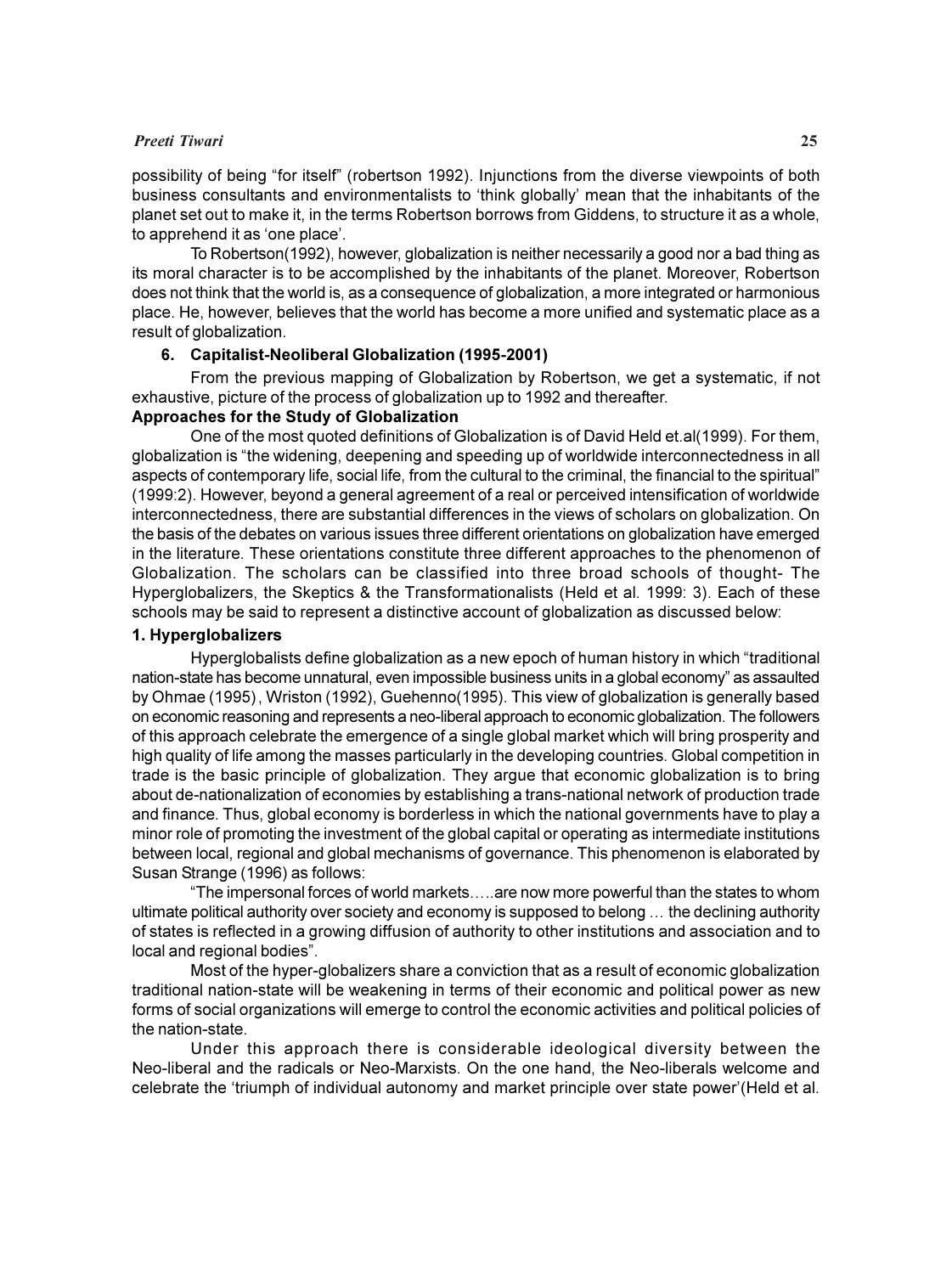1999:3). On the other hand, the radicals and the Neo-Marxists are critical of contemporary globalization for whom it represents to the triumph of 'the oppressive global capitalism' (Held et al. 1999:4). However, both set of theorists having divergent ideological convictions share a set of beliefs: "globalization is primarily an economic phenomenon"; that an increasingly integrated global economy exists today; that the needs of global capital impose a neoliberal economic discipline on all governments such that politics is no longer the 'art of the impossible' but rather the practice of 'sound economic management'(Held et al. 1999:4). Hyperglobalizers also claim that economic globalization is capable to produce a new pattern of a binary division- winners and losers in global economy. Thus, those who are left behind in this process and have no chances to move forward at their own need specific measures by the government to manage the negative consequences of globalization (Ohame 1995).

The global financial and competitive disciplines of the global economy generate certain constraints. As a result, social democratic models of social protection become untenable and make the social welfare policies of the state unwarranted (Gray 1998). While the neo-liberals view economic competition in a positive sense despite some of the persons as losers, nearly all countries are comparatively in an advantageous position as they can produce certain goods which can be used for gain in the long run. On the other hand, radicals and neo-Marxists disagree with the highly optimistic view of neo-liberals and emphasize that global capitalism creates and reinforces structural patterns of inequality within and between countries (Held et al. 1999:4). However, the scholars of the both categories are agreed that options of social welfare which provided social protection to certain classes and local traders are now become increasingly difficult to continue and sustain.

Culturally a world-wide diffusion of consumerist ideology has imposed a new type of identity by displacing traditional ways of life and culture.

"The liberal democracy has now become a global ideal and it is helping in the emergence of global civilization, defined by universal standards of economic and political organizations. At the same time new mechanisms of global governance-like IMF or the disciplines of world market such that and peoples are increasingly the subjects of new public and private global or regional authorities (Gill 1995; Ohmae 1995; Strange1996; Cox 1997).

Thus, the hyper-globalizers see the rise of global economy in terms of a number of other structures and processes in the form of the emergence of institutions of the global governance, and the global diffusion and hybridization of cultures forming a radically new world order, and order which is based on the demise of the Nation-state (Luard 1990; Ohmae 1995; Albrow 1996).

On the basis of above discussion, it can be said that hyper-globalizers mainly focus on neo-liberal approach to the process of globalization in which a new global economy is integrating the trading activities through supra-national structures and have a number of consequences not only for national polity and economy by weakening them but also for the cultural milieu of these societies and advocate for a global market, supra-national structures of global governance and world-wide diffusion and hybridization of a consumer culture.

#### 2. Skeptics

The Skeptics also focus on economic aspect of the globalization like hyper-globalizers. However, they are totally disagreed with them, and argue that there is nothing new about this international economic integration. This kind of situation is comparable to the period preceding to First World War (Hirst and Thompson 1996; Weiss 1997). In their view, globalization is a myth. They consider the hyper-globalist thesis as fundamentally flawed and naïve as they underestimate the power of national government to regulate international economic activity (Castells 1996).

They also prefer to use the term 'internationalization' rather than globalization. They also pointed out that what is called world economy/global economy, is in fact evolves in the direction of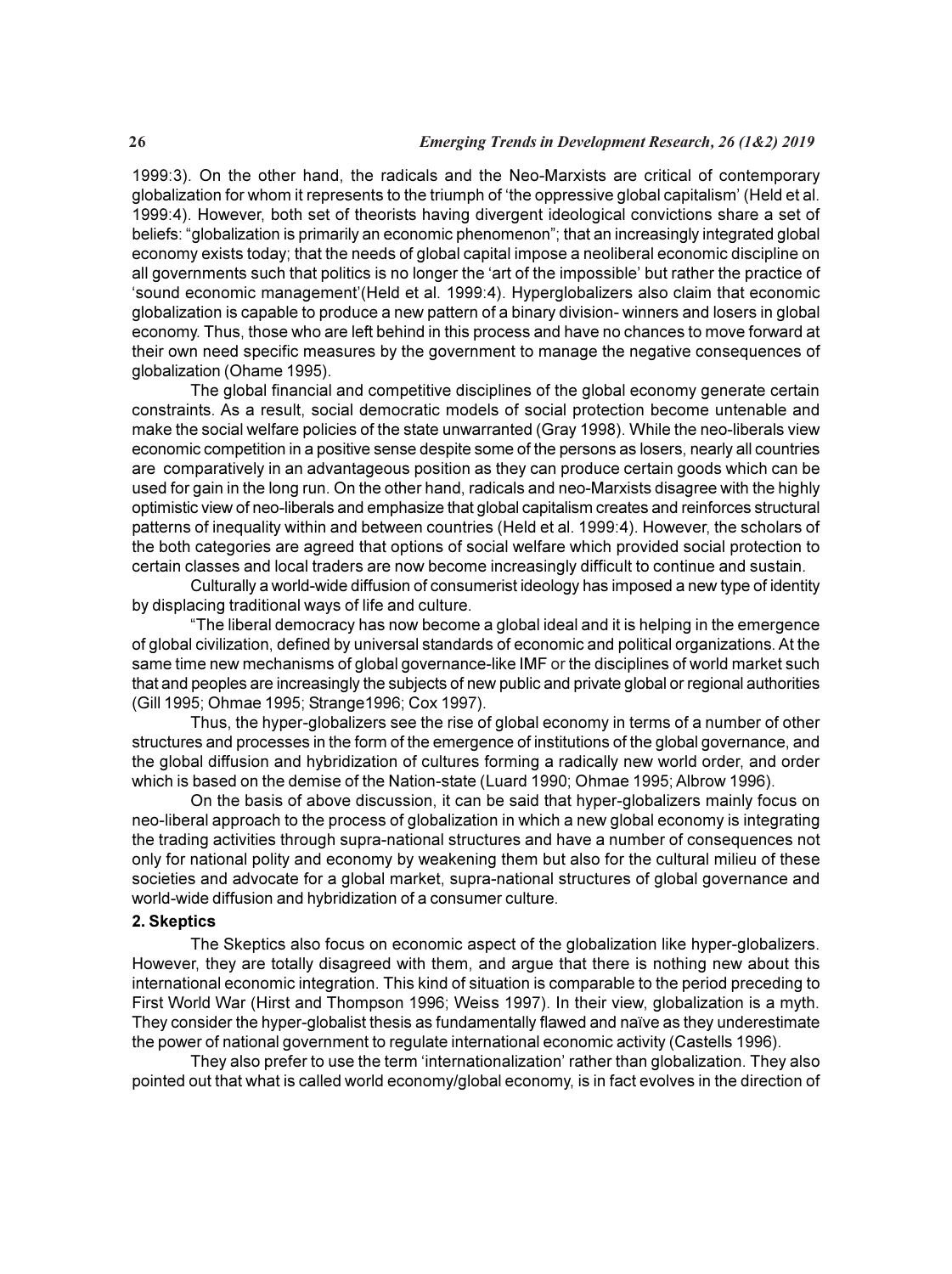#### Preeti Tiwari 27

three major financial and trading blocs, namely Europe, Asia-Pacific and North America (Hirst and Thompson 1996). They also conceive globalization and regionalization as contradictory tendencies (Gordon 1988; Weiss 1997). They also argue that the role of the nation-states remain as stronger as ever. Thus, they completely reject the notion of globalization and represent a contradictory approach to the hyper-globalist approach of globalization.

#### 3. Transformationalist Approach

Third perspective on globalization is represented by transformationalist approach. According to them, "globalization is a central driving force behind the rapid social, political and economic changes that are reshaping modern societies and world order (Giddens 1990; Castells 1996). The proponents of this view see contemporary processes of globalization historically unprecedented and as a powerful transformative force which is "responsible for 'massive shake-out of societies, economies, institutions of governance and world order" (Held et al. 1999: 7). This transformation, however, is not linear but dialectical and uncertain, as it is an outcome of historical contradictions. In contrast to hyper-globalizers and skeptics, the proponent of transformationalist approach makes no claims about the future trajectory of globalization. They also do not seek to evaluate the present form of social relations into a fixed ideal type of globalized world (such as: a global market or a global civilization). Rather they see it as a long-term historical process full of various contradictions and various conjunctural factors. Although they emphasize the process of globalization as historically unprecedented in which all countries in the world virtually in one or more respects are part of a larger (global system) but the existence of a single global system is not considered by them as an evidence of global convergence or the emergence of a single world society. For them, 'globalization is associated with new patterns of global stratification in which some states, societies and communities are becoming increasingly enmeshed in the global order while others are becoming increasingly marginalized" (Held et al. 1999: 8).

As a result, "the traditional dichotomies North and South or divisions like First World and Third world are no longer in existence but all societies and communities are stratified into the elites, the contended and the marginalized cutting across national boundaries" (Hoogvelt 1997).

The restructuring of global stratification gives rise to the process of deterritorialization of economic activity as production and finance increasingly acquire a global and transnational dimension and national economic space is no longer coincides with national territorial borders (Castells 1996).

The core belief of transformationalist is that "contemporary globalization is reconstituting or "re-engineering' the power, functions and authority of national governments" (Held et al. 1999: 8). Furthermore, global infrastructures of communication and transport have been developed and are capable to support cross-border flows of the people, goods and ideas for the functioning of new forms of supra-national social and economic organizations without diminution of efficiency or control (Held et al. 1999: 8).

Thus, world order can no longer be conceived as purely state-centric or even primarily state governed because authority has become increasingly diffused among public and private agencies at different levels- the local, national, regional and the global. Therefore, nation-states are no longer the soul centers of governance or authority in the world as stated by Rosenau (1997) and upheld by others (Held et al. 1999: 8).

#### Dimensions of Globalization

The dimensions of globalization can be analyzed in two ways: at the conceptual level and at the level of the fields of interaction involved in the process.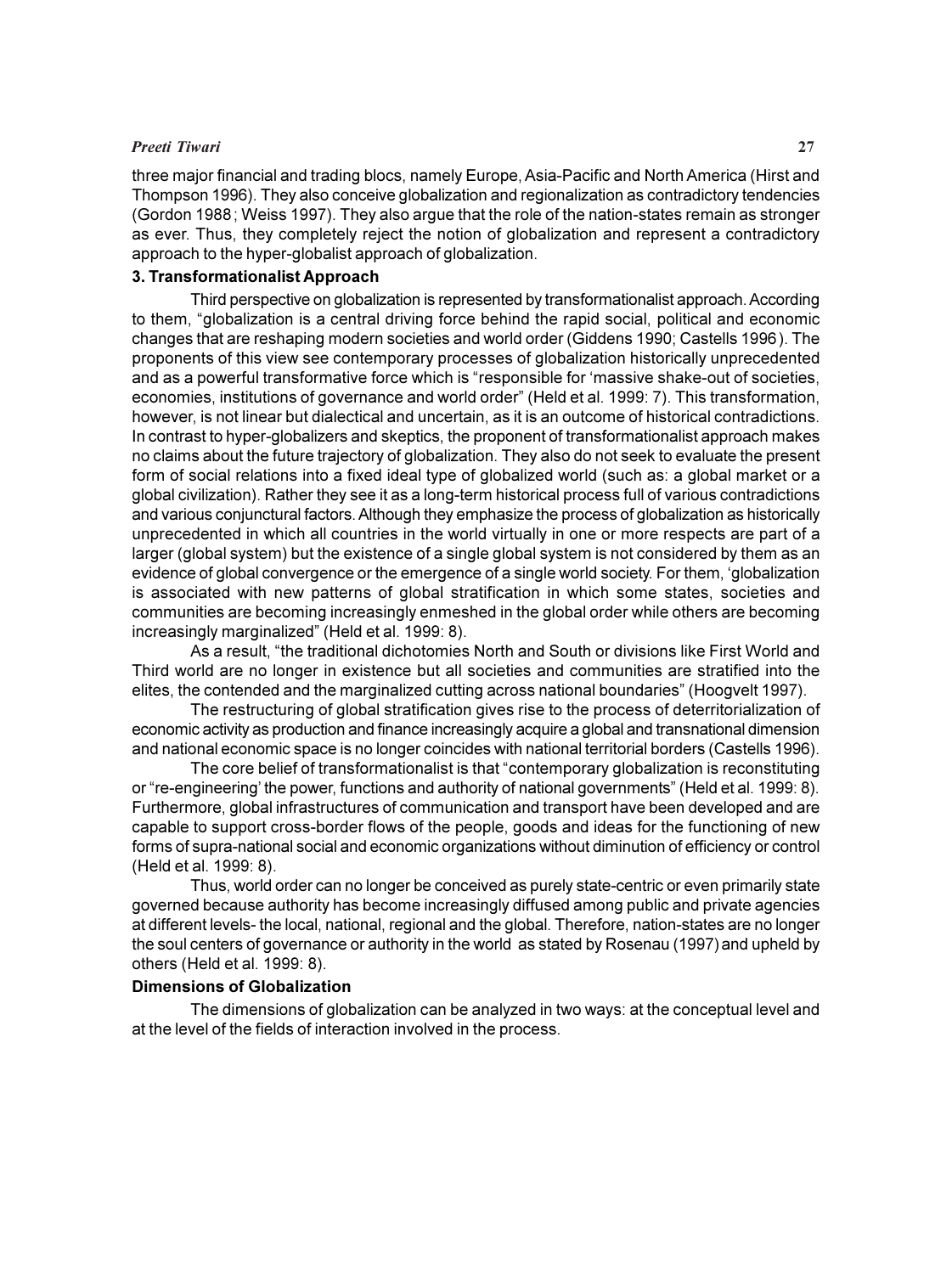#### 1. Conceptual Dimensions and Typology of Globalization

The first category of analysis can be found in the work of David Held et al. (1999). According to them, "the historical forms of globalization can be analyzed in terms of eight dimensions … collectively, they determine the shape of globalization in each epoch. The concept of globalization has broadly two sets of dimensions- Spatio-temporal dimensions and organizational dimensions" (Held et al. 1999: 8). Among the spatio-temporal dimensions, they include the extensity of global networks; the intensity of global interconnectedness; the velocity of global flows; and the impact propensity of global interconnectedness. Among the organizational dimensions, they point out-the infrastructure of globalization; the institutionalization of global networks and exercise of power; the patterns of global stratification and dominant modes of global interaction. They are of the view that "global flows, networks and relations can be mapped in relation to their fundamental spatio-temporal dimensions: extensity, intensity, velocity and impact propensity" (Held et al. 1999: 8). On the basis of these spatio-temporal dimensions, Held et. al. (1999: 8) developed a typology of globalization consists of four types: Type-1 Thick Globalization having high extensity, high intensity, high velocity, high impact (for some sceptics the late  $19<sup>th</sup>$  century era of global empires comes close to this type): Diffused Globalization having high extensity, high intensity, high velocity, low impact. This type of globalization has no historical equivalent): *Expansive Globalization* – characterized by high extensity, low intensity, low velocity, high impact (the early modern period of western imperial expansion can be identify in this category 'in which European empires had acquired a tentative global reach with considerable inter civilizational impacts') and Thin Globalization- high extensity, low intensity, low velocity, low impact (the early silk and luxury trade circuits connecting Europe with China and the East).

#### 2. Substantial Dimensions of Globalization

The substantial dimensions of the globalization can be identified on the basis of the field of interactions which are being affected by process of globalization or in which the process has taken place. On this basis, we can identify five dimensions of globalization.

i. Social Dimensions of Globalization: This dimension of globalization is related to the process related to social structure and stratification system of the society which are being transformed by the forces of globalization. It includes caste and status groups, family, kinship and marriage patterns, migration, social mobility and so on.

ii. Political Dimensions of Globalization: This dimension of globalization is related to power dimension of globalization. It includes the issues like the demise of nation-state (as emphasized by hyper globalizers), sovereignty, global democracy, global civilization, global organized crime, tension and partisan politics, reorganization of the world (impact of international non-governmental organizations), global social movements, global governance and international security regime, global arms dynamics and so on.

iii. Economic Dimension of Globalization: Economic globalization constitutes core area of globalization process. It includes issues like the rise of global economy, pays attention to both, the practices and networks of production, distribution and consumption of commodities and to the revision of central concepts in the economic usages of the term globalization.

iv. Cultural Dimension of Globalization: Cultural dimension of globalization is centered upon the role of the media and the role of religion shaping globalization. It also focuses on the notions of cultural diversity, cultural uniformity and cultural imperialism. Issues like growth of westernization world over, challenged by the rise of religious fundamentalism, terrorism and Islamic revolution can be put under this dimension of globalization.

v. Environmental Dimension of Globalization: It includes a number of environmental and ecological issues related to sustainability of the planet earth. The global environmental movements,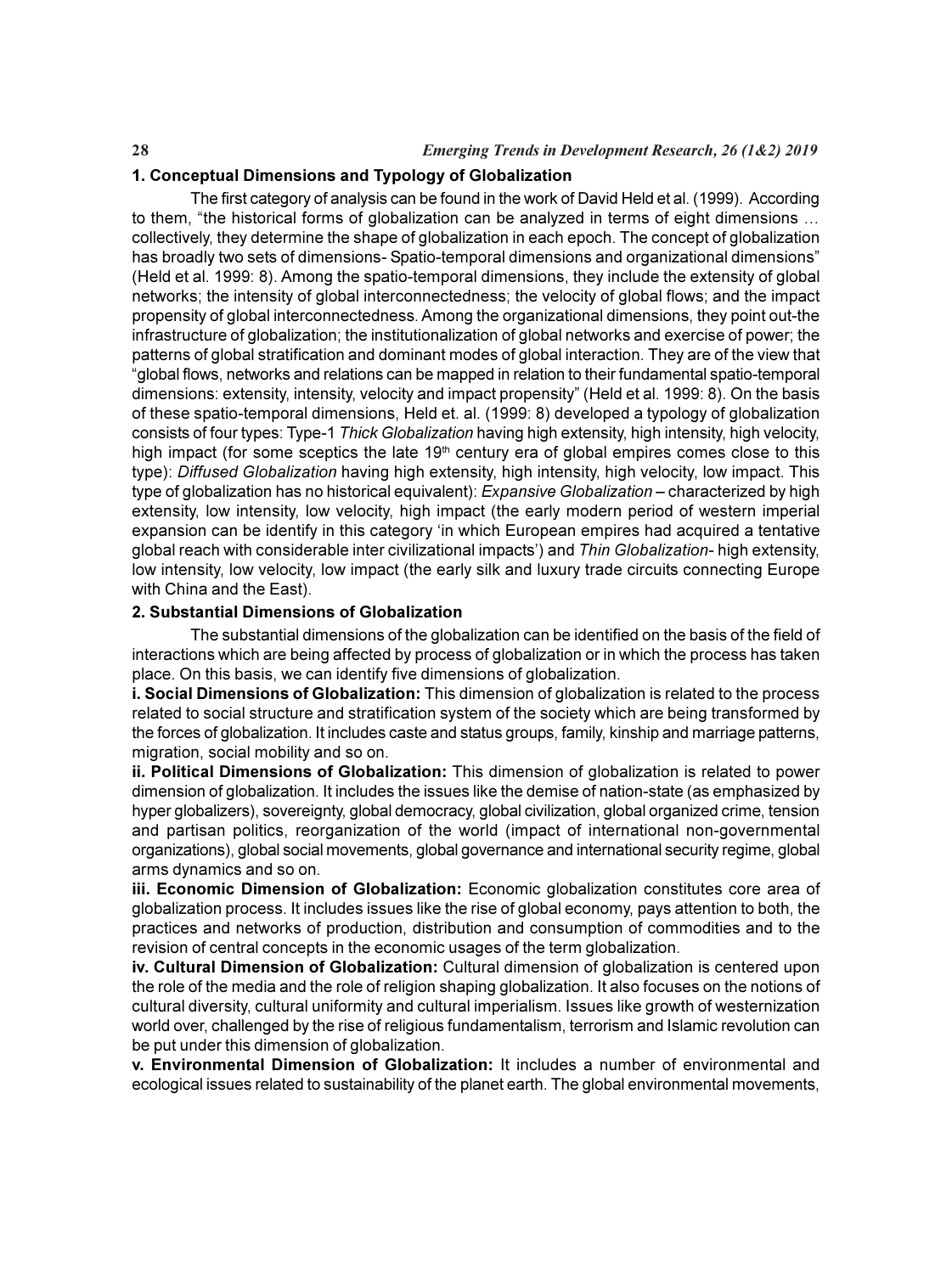#### Preeti Tiwari 29

opposition of globalization by environmental activists at the global level, rise of global environmental organizations, issues related to climate change and global warming and sustainable development practices are the major areas come under this dimension of globalization.

#### The Debates on Globalization

The major debates on globalization can clubbed as:-

i. Globalization/Anti-globalization – The debate on globalization and anti-globalization is related to the macro-dynamics in the world economy with particular reference to development in Latin America and Asia (Veltmayer 2004). The context of this debate is provided by an (epoch-defining) shift in social and economic organizations with what has become known as 'globalization' the process of integrating societies across the world and their economies and cultures into one system, The debate revolves around the basic question whether the term 'globalization' describes at all the major dynamics of change and development in the world, Petras and Veltmeyer (2004) argues that the term 'imperialism' provides a better short hand description of what is going on in the world and thus a better explanations of its major dynamics. The term globalization and Anti-globalization are used as short hand complex dynamics of world developments, for one thing, these terms dominate the theoretical discourse in the field. For another both terms do make reference to and allow for description of several important dimensions of analysis both in regard to structural change and the forces of resistance against this change against the forces that derives the system for world (antiglobalization). In these terms, globalization has the appearance of process that is irresistible, irreversible, inevitable and inescapable – all countries and peoples having to adjust to it the best way they can, to insert themselves into the process under the most favourable conditions or to make the best deal possible.

In contrast to this, there are some strategic and political responses to these dynamics which give rise to a contrary argument that 'globalization is neither inevitable nor immutable'. Diverse groups of people are increasingly organized, although divided and fragmented, global civil society are coming together to mobilize the forces of resistance into an anti-globalization movement played out on the world stage in Latin America and Asia.

#### **Conclusion**

On the bases of above discussion it can be said that globalization is a multi-dimensional phenomenon and is viewed differently by different scholars according to their own theorretical orientations which resulted into various perspectives and various approaches for understanding the complex processes involved with globalization. It requires a thorough knowledge of different theoretical strands of not only of social sciences but also of science and technology. Thus, it has to be studied both at the local (micro-level) and the global (macro-level) level with a multi-disciplinary orientation.

#### References

Albrow, M. 1996: The Global Age, Cambridge: Polity Press.

Bauman, Zygmunt 2000: Liquid Modernity, Cambridge: Polity Press.

Beck, Ulrich 2000: Risk Society: Towards a New Modernity, London: Sage Publications

Bisley. N. 2007 Rethinking Globalization, Bisingstcke: Palgrave Macmillan.

Castells, Manuel (ed.) 1996: The Network Society: A Cross-Cultural Perspective, New York: Edward Elgar Publishing Ltd.

Castells, Manuel (ed.) 1996: The Network Society: A Cross-Cultural Perspective, New York: Edward Elgar Publishing Ltd.

Clark, I. 1997: Globalization and Fragmentation, Oxford: Oxford University Press.

Cox, R. 1997: 'Economic globalization and the limits to liberal democracy" in McGrew, A. G. (ed.) The Transformation of Democracy? Globalization and Territorial Democracy, Cambridge: Cambridge University Press.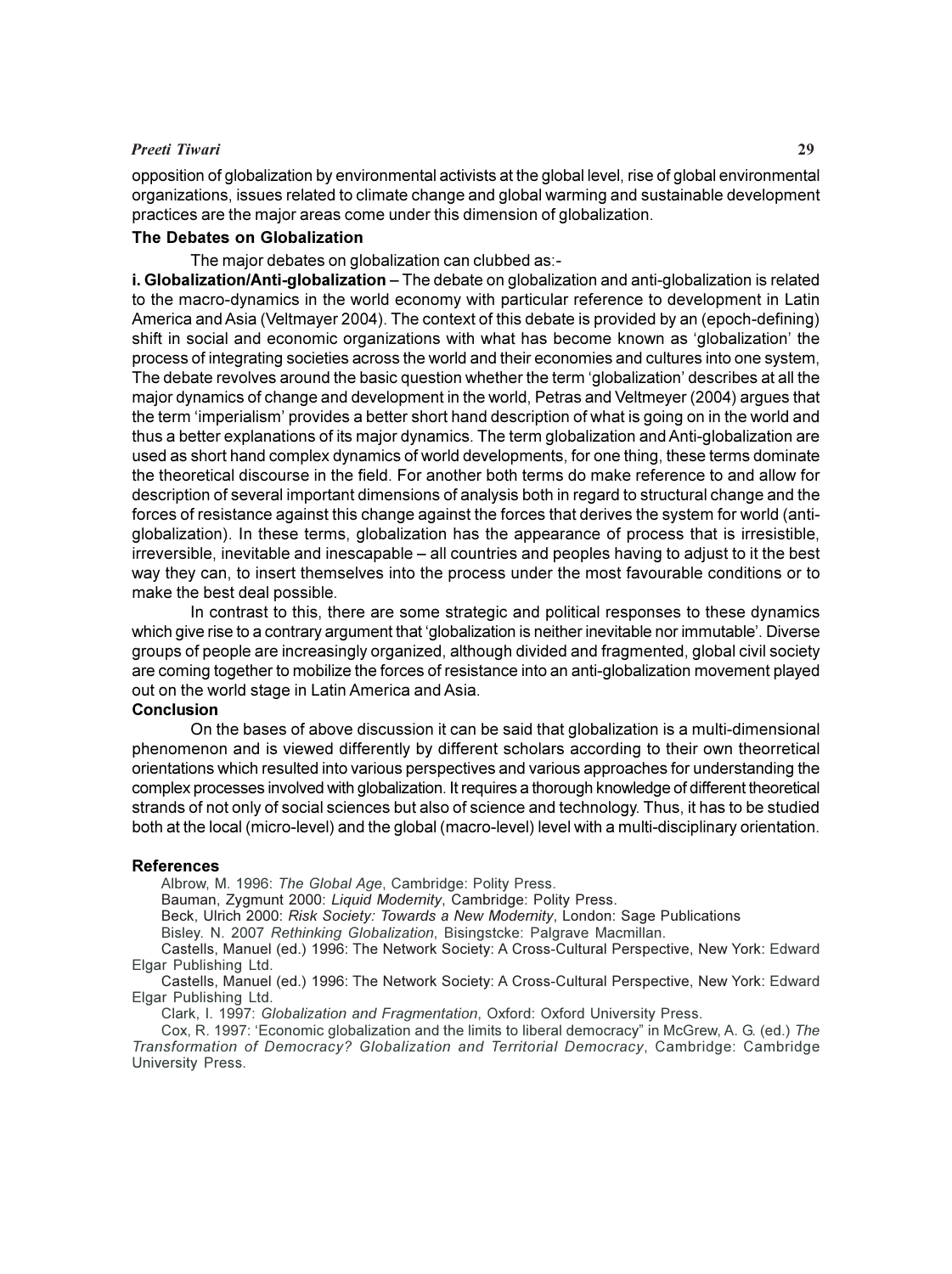Dreher, Axel, Noel Gaston, and Pim Marten 2007: "Measuring Globalization and Its Consequences", Globalization and Labour Market, Department of Business Enterprises and Regulatory Reform,13 December 2007.

Fairclough, Norman 2006: Language and Globalization, London: Routledge.

Giddens, Anthony 1990: The Consequences of Modernity, Cambridge: Polity Press.

Gill, S. 1995: "Globalization, Market Civilization and Disciplinary Neo-liberalism", Millennium, 24.

Gordon. D. 1988: "The global economy: new edifice or crumbling foundations?", New Left Review, 168.

Goreau. Fredrick H. 1983: "The Multinational Version of Social Sciences", International Social Science Journal, 35/2: 379-90.

Gray, J. 1998: False Dawn, London: Granta.

Guehenno, J. M. 1995: The End of the Nation State, Minneapolis: University of Minnesota.

Gupta, Suman 2010: Globalization and Literature, London: Polity Press.

Held, David, Anthony Mc Grew (eds.) 2003: Global Transformation Reader: An Introduction to Globalization Debate. Cambridge: Polity (2nd edition).

Held, David, Anthony Mc Grew, David Goldblatt and Jonathan Parraton 1999: Global Transformations: Politics, Economics and Culture, Cambridge: Polity.

Hirst, Paul, and Grahame Thompson 1996: Globalization in Question, Cambridge: Polity.

Hobsbawm, Eric 1975: The Age of Capital 1848-1875, London: Weidenfield and Nicolson.

Hoogvelt, A. 1997: Globalization and the Post-colonial World: The New political Economy of Development, London: Macmillan.

Hopkins, Raymond F. 1978: Global Management Networks: The Internationalization of Domestic Bureaucracies', International Social Science Journal, 30/1, 31-46 (http://aboutworldlanguages.com/ sanskrit).

Independent Commission on International Development Issues 1980: 19.

Jones, Andrew 2010: Globalization: Key Thinkers, Cambridge: Polity Press.

Kilminster, Richard 1997: Globalization as an Emergent Concept', in Alan Scott (ed.) The Limits of Globalization: Cases and Arguments. London: Routledge.

Lamy, Paul 1976: "The Globalization of American Sociology: Excellence or Imperialism?", American Socialist, 11/2: 104-13.

Lash S. & Urry. J. 1987: The End of Organized Capitalism. Cambridge, Cambridge: Polity.

Levitt, Theodore 1983: "The Globalization of Markets", Harvard Business Review: 19.

Luard. E. 1990: The Globalization of Politics, London: Macmillan.

Lubbers, Ruud and Koorevaar, Jolanda 1998: "The Dynamics of Globalization", paper presented at a Tilburg University seminar on 26 November 1998 (available at https://koorevaa.home.xs4all.nl/html/ dynamic.html.)

Ohmae, Kenichi 1995: The End of the Nation State: The Rise of Regional Economies, New York Harper Collins.

Ohuabunwa, Mazi S. 1999: "The Challenges of Globalization to the Nigerian Industrial Sector", Nigerian Tribune, December, 14, pp. 19-21.

Petras, James, Henry Veltmeyer 2004: Globalization and Antiglobalization, Routledge (First Edition).

Robertson R. and Garret W. (eds.) 1991: Religion and Global Order, New York: Paragon.

Robertson, Rolland 1992: Globalization: Social Theory and Culture, London: Sage Publications. Rosenau J. 1997: Along the Domestic Foreign frontier, Cambridge: Cambridge University.

Singh V. P. 2004: "Globalization, New Communication Technologies and Socio Cultural Change in India", Emerging Trends in Development Research, Vol. 11. No 1&2, January & July, 3-9.

Singh V. P. 2007: "Globalization and Social Stratification in India", *Emerging Trends in Development* Research, Vol. 14. No 1&2, January & July, 1-8.

Steger, Manfred. 2013: Globalization: A Very Short Introduction, (3rd edition) Oxford: Oxford University Press.

Strange. S. 1996: The Retreat of the State he Diffusion of Power in the World Economy, Cambridge: Cambridge University Press.

Veltmyer. H. (ed.) 2004: Globalization and Anti-globalization: Dynamics of Change in the New World Order, Burlington: Ashgate.

Waters, M. 1995: Globalization, London: Routledge.

Weiss, Linda 1997: "Globalization and the myth of the powerless state", New Left Review, 225: 9-32. Wriston W. 1992: The Twilight of Sovereignty, New York: Charles Scribners Sons.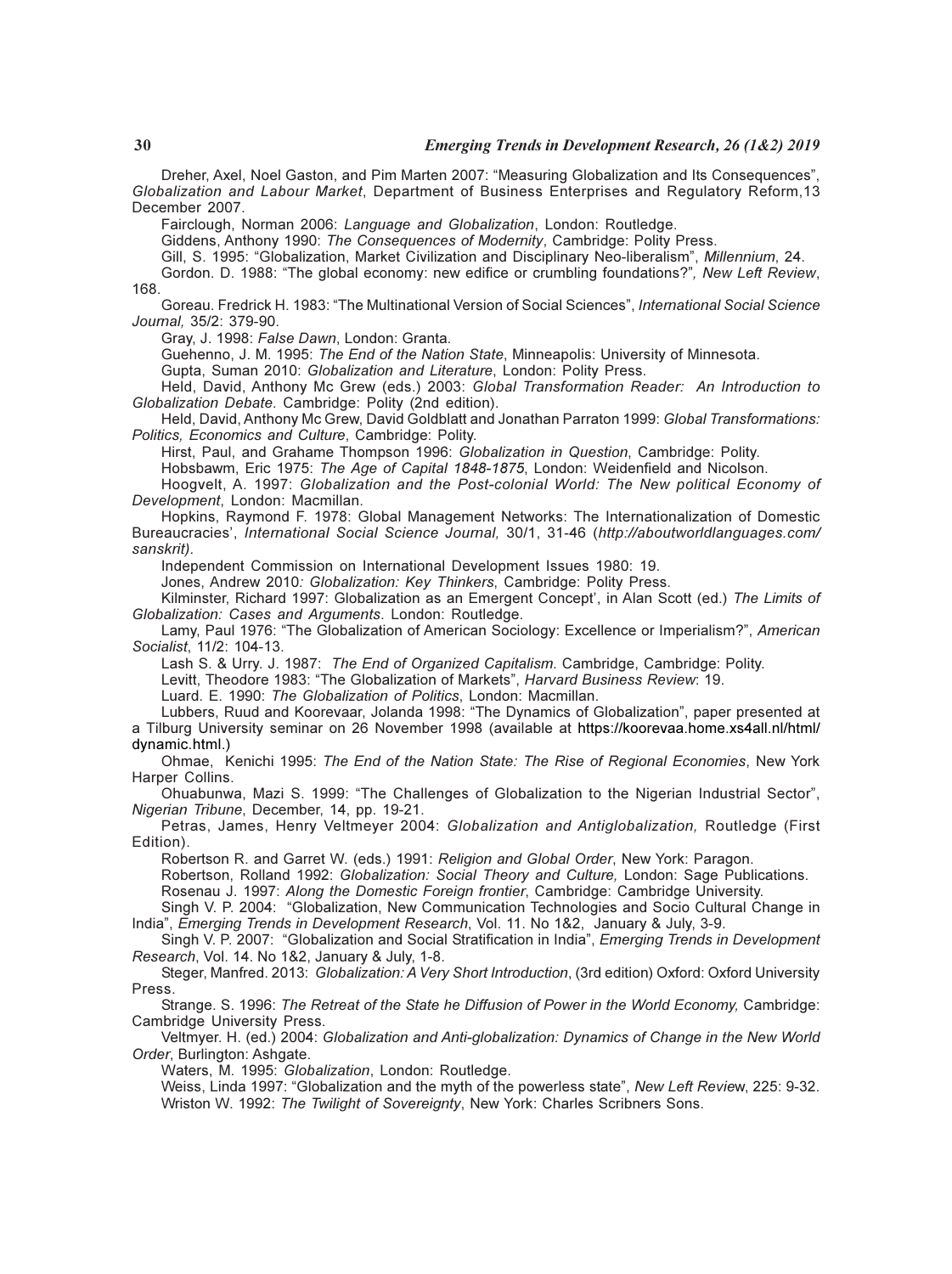ISSN NO. 0972-9445 Emerging Trends in Development Research Vol. 26, No. 1&2, 2019, 31-56 www.grefiglobal.org/journals

### Status of Sustainable Development Goals in Uttar Pradesh: A Critical Analysis

#### Sujeet Srivastava

#### **Abstract**

This paper examines the role of Sustainable Development Goals (SDGs) in the all round development of an Indian state, nemely, Uttar Pradesh. This study is based on secondary data drawn from the Neeti Ayog SDG India Index Baseline report 2018. The term "globalization" means unlimited transport of goods, services, ideas and people. It is a process of increasing international integration in society, economy, politics, culture, environment, and communication. The term "Globalization" used to refer to the growing influence exerted at the local, national and regional levels by financial, economic, environmental, political, social and cultural processes that are global in scope. The India is known as a agriculture based country and faced with the challenges of globalization and sustainable development. Globalization put both the positive and negative consequences on its way to sustainable Development. The Brundtland Commission's brief definition of sustainable development as the ability to make development sustainable to ensure that it meets the needs of the present without compromising the ability of future generations to meet their own needshas to be operationalized in terms of empirical parameters. The parameters developed by the Neeti Ayog are used to evaluate the performance of Uttar Pradesh in the context of SDGs.

#### Key Words: Globalization, Sustainable Development, Brundtland Commission

I he issues confronting the development process today are to achieve desired development

for economic or social reasons on one hand and safeguarding the environment and maintaining good quality living conditions on the other. The haphazard and uncontrolled developmental activities are the primary reason for over use of natural resources, congestion, incompatible land-use and poor living conditions. Problems of habitat pollution are becoming complex and are creating a high risk environment. The concept of sustainable development is all about harmonious coexistence of natural as well as manmade environment. Development must be such which can be sustained by the future generations. We cannot grow haphazardly, we have to develop equitably. The elements of intergenerational equity and a trans-anthropocentric approach must be given real considerations while chalking out any developmental activity.

In last quarter of 20th century, the neo-liberal economy emerged and gradually a global economy had taken shape in the western world. North America and European Union emerged as champion of this new model of economy and gave the popular notion of globalization, privatization and liberalization. The down fall of Soviet Union and Communist Block in Europe helped in the rise

Sujeet Srivastava is Research Scholar at Centre for Development Studies, University of Allahabad, Prayagraj-211002, India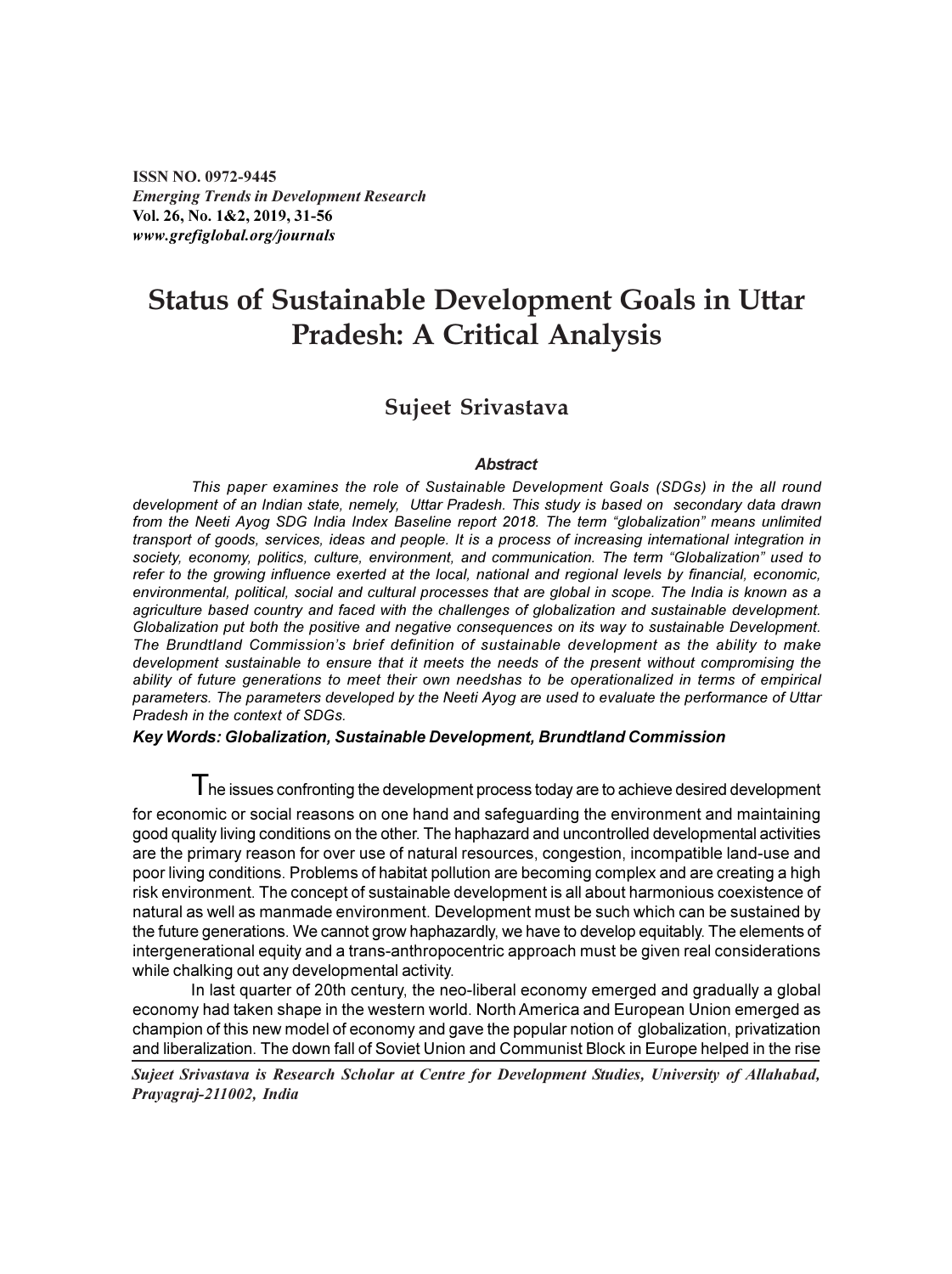of global corporate capitalism and group of scholars advocated for adoption of this economic policy. International Monetary Fund (IMF) and World Trade Organization (WTO) influence a number of developing countries to adopt this LPG policy. India also adopted this policy in 1993 and joined the globalization club. The development policies of India in last three decades have been greatly influenced by the policy of globalization. Millennium Development Goals (MDGs) and now Sustainable Development Goals (SDGs) are part of this new economic policy which also attracted the political leaders of erstwhile Communist Block and compelled to the Communist China to adopt the path state capitalism. This propose to undertake a study of Globalization and Sustainable Development in a country like India which now has an experience of globalization for almost of three decades. Recently, NITI AYOG of the country which replaces the earlier Planning Commission (established under the great influence of success of Five Year Plans in Soviet Union) has submitted a baseline Report on Sustainable Development Report which can be said as a bench mark survey on sustainable development. Sustainable Development Goals (SDGs) were setup by the international commitment among 193 countries of the entire world. The international commitment for the sustainable development is the framework with 17 goals and 169 targets. India is one of the signatory to achieving the Sustainable Development Goals (SDGs) by the year 2030. The present paper is focused on the analysis of the status of goals of sustainable development in context of the state of Uttar Pradesh. In this paper an attempt is made to delineate and analyse the data regarding the performance of sustainable development in Uttar Pradesh. The data are based on Niti Ayog's SDG India Index Baseline Report 2018 submitted to United Nations. The report has data on some selected SDGs on which data is available through different data sources. For each SDGs some indicators were selected and the raw data was converted into an Index score for each indicator of a particular SDG. Here data only for SDG 1-11, 15 and 16 is presented and analysed.

#### Sustainable Development Goals

The set of 17 Sustainable Development Goals (SDGs) are as follows. In the present work we have renamed them as follows:

| <b>SDG 1</b> End poverty in all its forms everywhere               | <b>Eradication of poverty</b>            |
|--------------------------------------------------------------------|------------------------------------------|
| SDG 2 End hunger, achieve food security and                        | <b>Hunger, Food Security, Nutrition</b>  |
| improved nutrition and promote sustainable and Agricultural Growth |                                          |
| agriculture                                                        |                                          |
| SDG 3 Ensure healthy lives and promote                             | <b>Health Issues</b>                     |
| well-being for all at all ages                                     |                                          |
| <b>SDG 4:</b> Ensure inclusive and quality education               | <b>Inclusive and Quality Education</b>   |
| for all and promote lifelong learning                              |                                          |
| <b>SDG 5:</b> Achieve gender equality and empower                  | women equality and empowerment           |
| all women and girls                                                |                                          |
| SDG 6: Ensure access to water and sanitation for all W&S Access    |                                          |
| <b>SDG 7:</b> Ensure access to affordable, reliable,               | <b>Sustainable Energy</b>                |
| sustainable and modern energy for all                              |                                          |
| <b>SDG 8:</b> Promote inclusive and sustainable                    | <b>Sustainable Economic Development</b>  |
| economic growth, employment and                                    |                                          |
| decent work for all                                                |                                          |
| <b>SDG 9:</b> Build resilient infrastructure, promote              | <b>Infrastructural Development,</b>      |
| sustainable industrialization and                                  | <b>Sustainable Industrialization and</b> |
| foster innovation                                                  | <b>Innovation</b>                        |
| <b>SDG 10:</b> Reduce inequality within and among                  | <b>Reduction in Inequality</b>           |
| countries                                                          |                                          |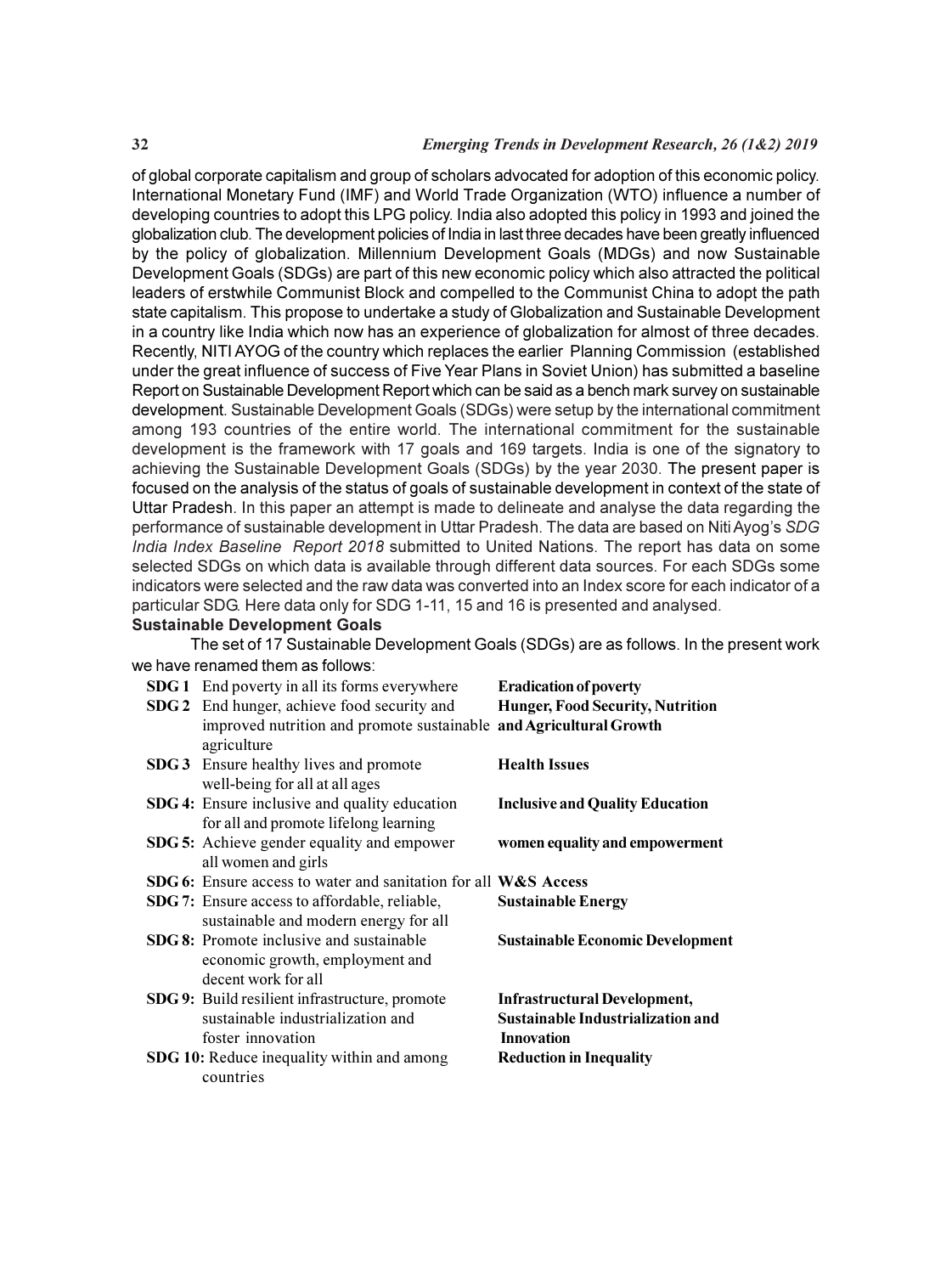#### Sujeet Srivastava 33

| <b>SDG 11:</b> Make cities inclusive, safe, resilient and<br>sustainable                                                           | <b>Sustainable Urban Development</b>                                                                     |
|------------------------------------------------------------------------------------------------------------------------------------|----------------------------------------------------------------------------------------------------------|
| SDG 12: Ensure sustainable consumption and<br>production patterns                                                                  | No change                                                                                                |
| <b>SDG 13:</b> Take urgent action to combat climate<br>change and its impacts                                                      | No change                                                                                                |
| SDG 14: Conserve and sustainably use the oceans, No change<br>seas and marine resources                                            |                                                                                                          |
| <b>SDG 15:</b> Sustainably manage forests, combat<br>desertification, halt and reverse land<br>degradation, halt biodiversity loss | <b>Sustainable Management of forests,</b><br>rejuvenation of Land and Biodiversity<br><b>Maintenance</b> |
| <b>SDG 16:</b> Promote just, peaceful and inclusive<br>societies                                                                   | <b>Societal Processes</b>                                                                                |
| <b>SDG 17:</b> Revitalize the global partnership for<br>sustainable development                                                    | No change                                                                                                |

#### SDG Goals and Their Indicators (NITI Ayog 2018)

#### SDG 1: Eradication of Poverty

- 1. BPL Population percentage<br>2. Health Coverage percentage
- 2. Health Coverage percentage of households<br>3. Employment Guaranteed under MGNREGA
- 3. Employment Guaranteed under MGNREGA
- 4. Social Protection Benefits under Maternity Benefit (%)
- 5. Homelessness per 10,000 households

#### SDG 2: Hunger, Food Security, Nutrition and Agricultural Growth

- 1. Ratio PDS Coverage of poor rural households
- 2. Stunted children percentage
- 3. Anaemic pregnant women %)
- 4. agricultural produced per unit area (Kg/Ha)

#### SDG 3: Health Development Issues

- 5. Maternal Mortality Ratio
- 6. 5 >Y Child mortality rate/100LB)
- 7. Immunized children percentage (12-13 yrs.)
- 8. ATB notifications/1 lac population
- 9. Health professionals per lakh population

#### SDG 4: Inclusive and Quality Education

- 10. ANER at elementary and secondary schools%
- 11. CRLO % in L,M &EVS class 5
- 12. CRLO % in L,M,S &SS class 8)
- 13. % of OOS children 6-13 yrs.
- 14. AAD rate at Secondary level
- 15. PQST percentage
- 16. PT Ratio of EL& SEC schools 30>

#### SDG 5: Gender equality and women empowerment

- 17. B-Sex ratio M/1000F
- 18. Av. F-M ratio in working R&U population)
- 19. spouse violence for women (aged 15-49) %
- 20. representation of women in state assembly by election %
- 21. Ratio FLFP to MLFP rate
- 22. Adoption of MFPM by women (aged 15-49) %

#### SDG 6: W&S Access

23. safe drinking water in villages %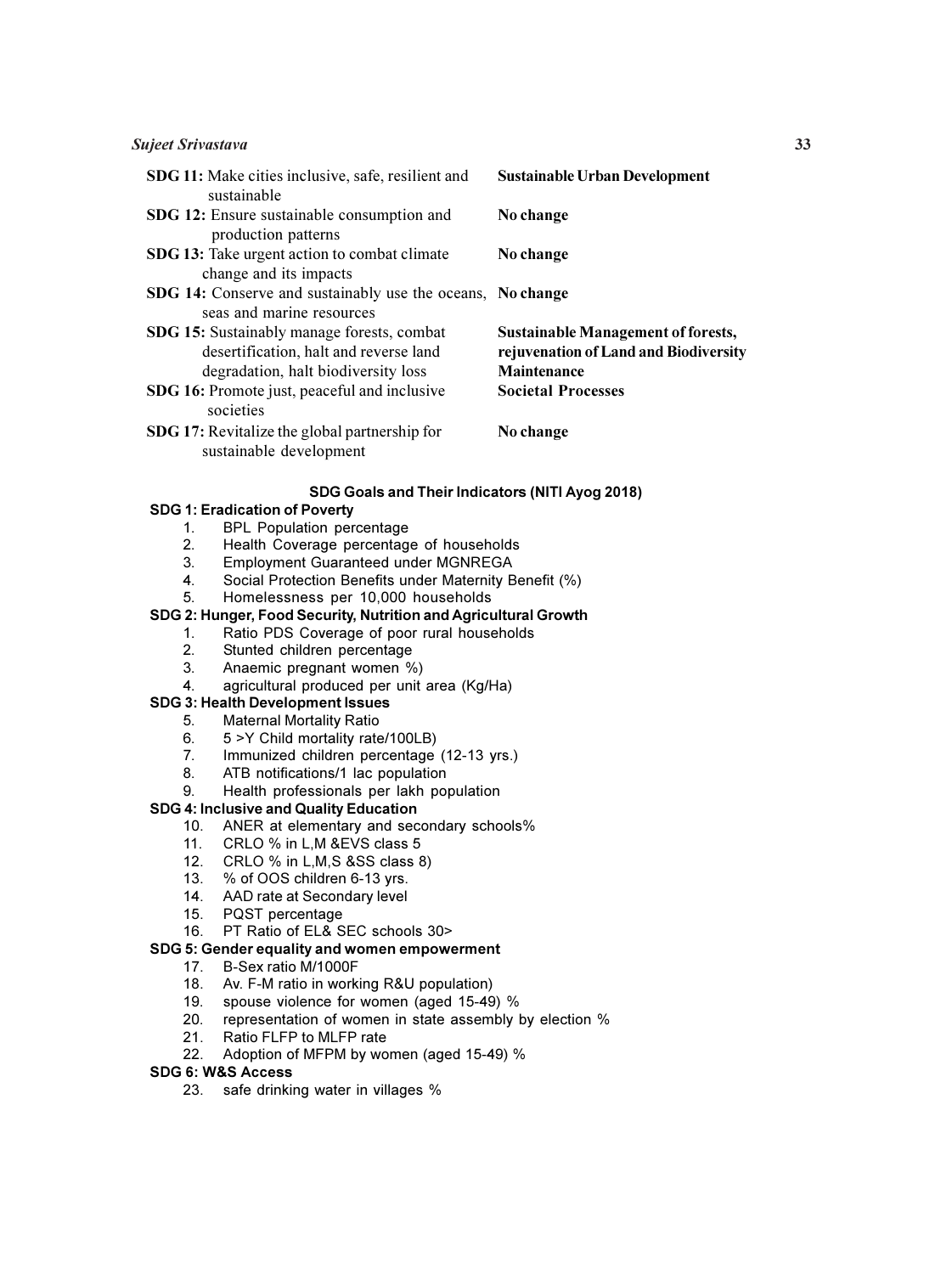#### 34 Emerging Trends in Development Research, 26 (1&2) 2019

- 24. toilets in rural households %
- 25. ODF Verified districts %
- 26. IST capacity in Urban areas %
- 27. AGW withdrawal %

#### SDG 7: ARSM Energy

- 28. Elec. Households %<br>29. CCF households %
- 29. CCF households %
- 30. Renewable IGC share %

#### SDG 8: Sustainable Economic Development

- 31. GDP per capita at constant price of 2011-12
- 32. Av. Unemployment Rate/1000 PFM&F
- 33. households with a bank account %
- 34. ATMs/1 lac population

#### SDG 9: Infrastructural Development, Sustainable Industrialization and Innovation

- 35. PMGSY targeted AWR beneficiaries %
- 36. Mobile Tele density %
- 37. IS %
- 38. GPs under Bharat Net %

#### SDG 10: Reduction in Inequality (Inter and Intra Country)

- 39. Ratio of TLFP Rate to MLFP Rate
- 40. SC Sub Plan Fund Utilization %
- 41. TSPF Utilization %

#### SDG 11: Sustainable Urban Development

- 42. Urban Housing Beneficiaries under PMAY
- 43. Urban Slum Dwellings %
- 44. Wards with cent percent DDWC
- 45. Waste Management (%)

#### SDG 12: Ensure sustainable consumption and production patterns

- SDG 13: Take urgent action to combat climate change and its impacts
- SDG 14: Conserve and sustainably use the oceans, seas and marine resources

#### SDG 15: Sustainable Management of forests, rejuvenation of Land and Biodiversity Maintenance

- 46. Forest Coverage %
- 47. Decadal Variation in Forest Aquatic Resources (2005-15) %
	- 48. Decadal Variations in Forest Area (2005-15) %
	- 49. Variations in Wild Elephants Population % in 5 yrs.

#### SDG 16: Societal Processes

- 50. Heinous Crime rate (murders) plp
- 51. Cognizable Crime rate plp
- 52. Estimated no. of courts pmp
- 53. ERCC per 10MP
- 54. Aadhar Coverage %

#### SDG 17: Revitalize the global partnership for sustainable development

It is clear from the above that sustainable development can be studied in terms of SDGs which have been specified covering a wide range of issues related to sustainable development and globalization process taking palace in contemporary societies. Therefore, in the present study we have focused on sustainable development goals only so that we can assess the how in Indian context sustainable development is defined and in what ways the government is coping with the process of globalization on the one hand which is transforming various aspects of contemporary social life and the sustainable development on the other. These goals are defined in terms of economic development, urban development, educational policies, health issues, energy issues, gender inequality and women empowerment, various environmental issues in a global perspective. The various Nations among the world community are expected to take ownership and establish a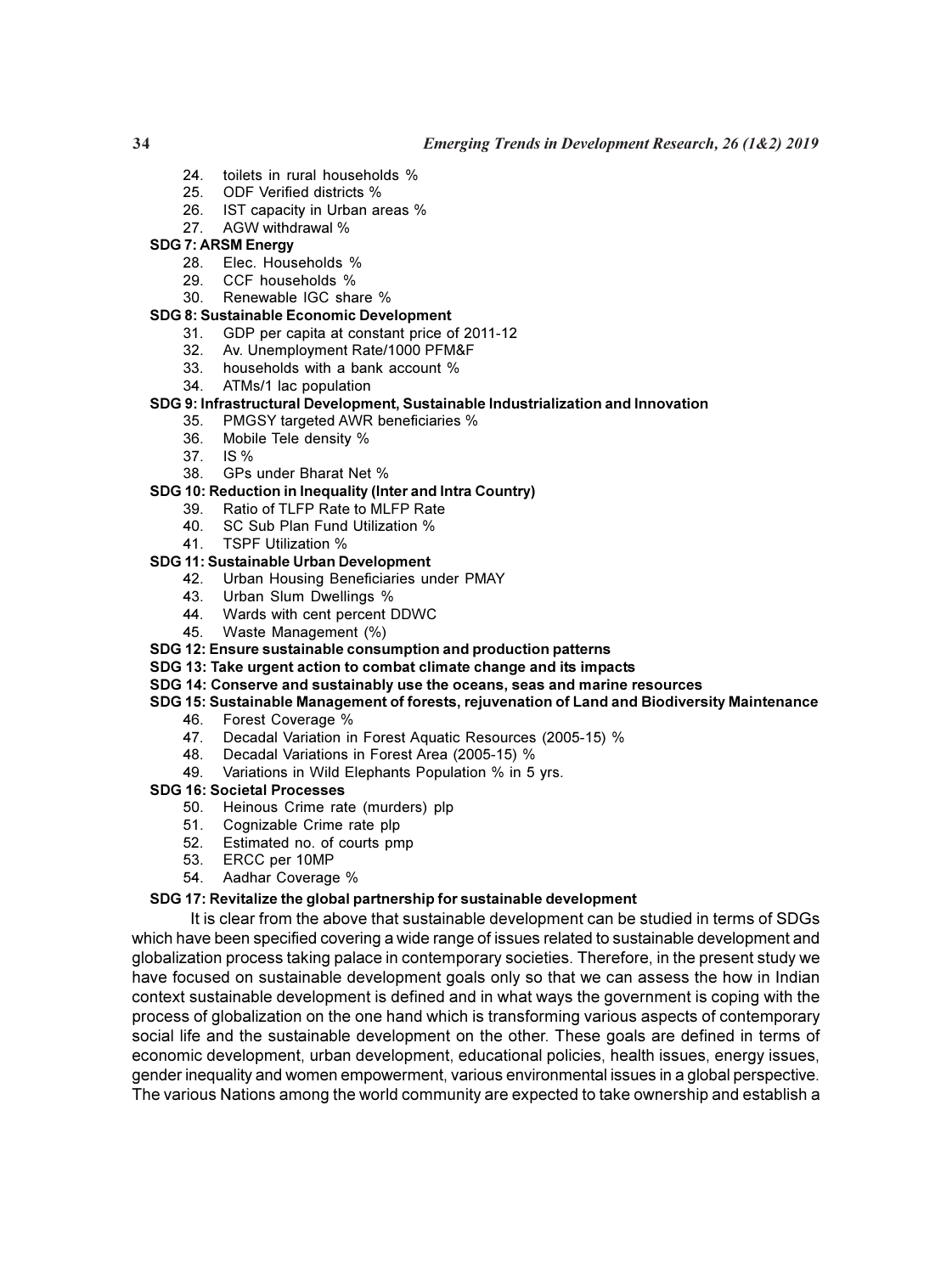# Sujeet Srivastava 35

national framework for achieving these Sustainable Development Goals (SDGs). The implementation and success of these SDGs will directly depends on countries own sustainable development policies, plans and programmes. All the countries would be responsible for follow-up and review at the national level, with regard to the progress made in implementing the goals and targets. The proper actions at the national level will require monitoring progress under SDGs.

To achieve various SDG goals among the various nations of the world, it is necessary that, the goals are mainstreamed into on-going national policies, programmes and strategic to address various developmental challenges. In India, there is already some convergence between SDGs and the developmental goals setup by the National Government.

The Government of India has been pursuing the path of Sabka Sath Sabka Vikas since the year 2014 just after the formation of BJP (Bhartiya Janata Party) led Government in the nation. The Government of India constructed, NITI Aayog that is known as National Institution for Transforming-Aayog . The main responsibility of NITI Aayog is to identification of national development targets and assigning them to concerned Ministries / Departments for implementation. NITI Aayog in consultation with all concerned Ministry / Departments for proper implementation of each Goal and Targets.

The Ministry of Statistics and Programme Implementation (MoSPI) has the key responsibility of developing the National Indicator Framework (NIF) for measuring the progress of the SDGs and associated targets. All of the statistical indicator framework that have been provided by the Ministry of Statistics and Programme Implementation (MoSPI) will be the backbone of monitoring of SDGs at the national and state level. The respective governments among all the nations of the world that have the primary responsibility for follow-up and review of Sustainable Development Goals (SDGs) for the 2030 Agenda for Sustainable Development on our common planet and for our common future*.*

#### Uttar Pradesh: A Profile

Uttar Pradesh is the most populous state in India. It is also the third largest Indian state by the economy. This state is the central sites regarding Hindu mythological devotee such as Rama, Krishna, Ganges and Buddha. Only five countries among the whole world are the larger than the Uttar Pradesh.

The 'Uttar Pradesh' is an important region for our Nation in various dimensions as politically, demographically and economically, for environment concern as-well-as the social change that takes place in this region and its impact on the way of Sustainable Development among the whole world. It is the most populous state in India (Total population: 199,812,341 as per 2011 censes). The state contributes 16.16% of India's population. The population density of the state is 828 people per square kilometer.

Apart from the hub of enormous human resource, it also has an adequate amount of fresh water content and other resources. With the reference of the SDGs (Sustainable Development Goal), as a signatory to the 2030 SDG agenda, India is committed to participate in the international review of progress of SDGs. The Uttar Pradesh is the major contributor in India in terms of human resource and other multi-dimensional activities. That's why we could not achieve as a Nation, SDGs (Sustainable Development Goal) that being decided by the United Nation (UN) for the year 2030 without Uttar Pradesh.

Uttar Pradesh is one of the important states of north India. It has roughly 200 millions of population. It is one of most populous state of the country with a density of 828 persons per square km. according to 2011 census (Census of India, 2011). There are various issues in the state as poverty, hunger, old education system, gender inequality, lack of drinking water, energy crises,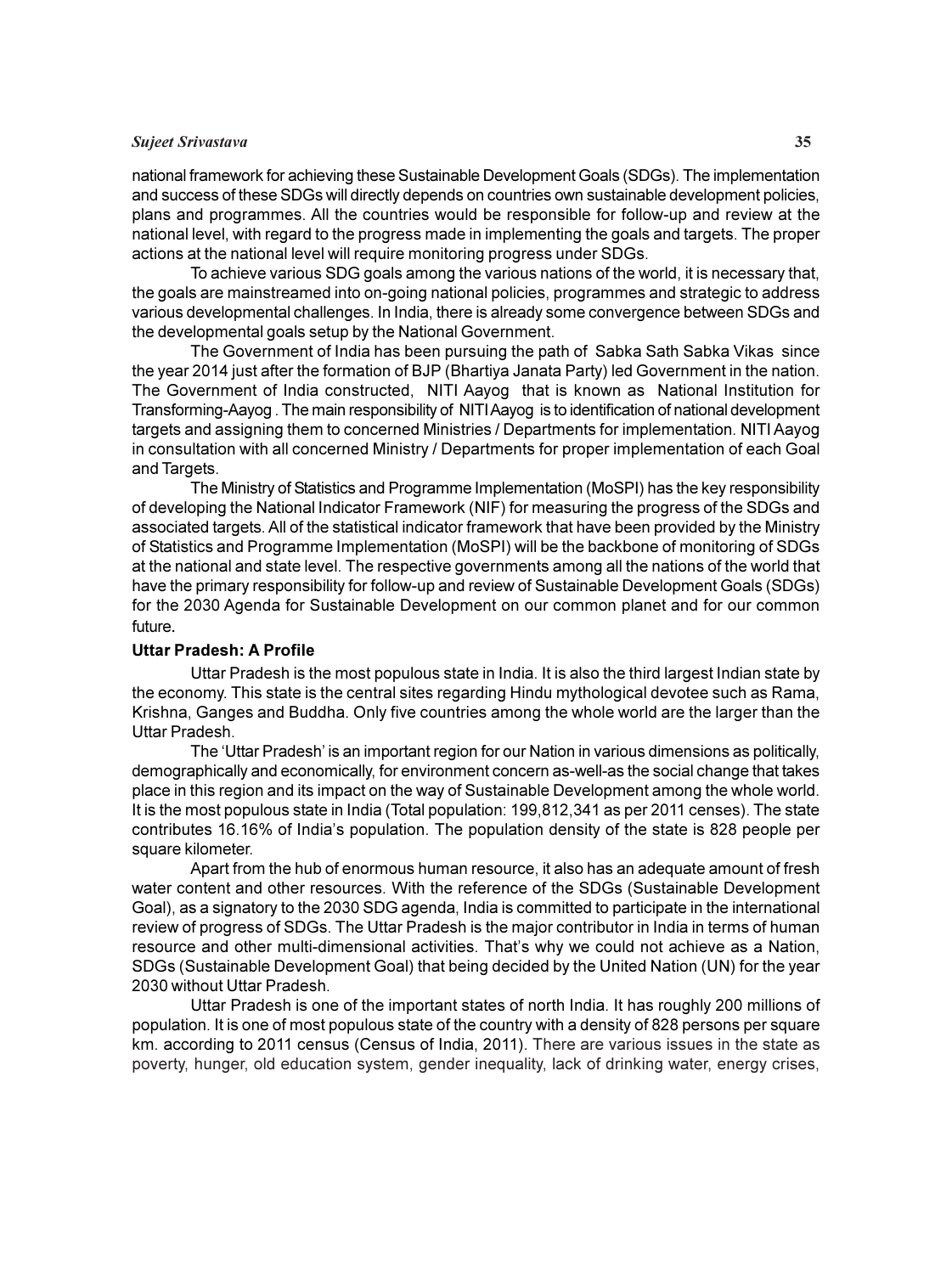exclusive and unsustainable economic growth, unemployment, lack of adequate infrastructure, industrialization, rapid urbanization, inequality and injustice.

Uttar Pradesh has a vast area having a large population consist of different religious orientation and cultural background differ from each other in many aspects but as a whole the state has a very vibrant cultural milieu. The state has its own developmental problems. Different regions of the state are at different levels of development. The western part of the state is relatively more developed than the eastern part. The Bundelkhand region and Purvanchal have a typical socio-cultural milieu and a very different work ethos have implications for the strategy of development in the state. In the next part of the chapter, performance of the state in achieving the SDGs is discussed.

#### Appraisal of Sustainable Development Goals in Uttar Pradesh

The various issues of Sustainable Development in the Uttar Pradesh are associated with the Sustainable Development Goals (SDGs). These Sustainable Development Goals (SDGs) that were setup by the international commitment among 193 countries of the entire world. The international commitment for the sustainable development is the framework with 17 goals and 169 targets. India is one of the signatory to achieving the Sustainable Development Goals (SDGs) by the year 2030. In this paper an attempt is made to delineate and analyse the data regarding the performance of sustainable development in Uttar Pradesh. The data are based on Niti Ayog's SDG India Index Baseline Report 2018 submitted to United Nations. The report has data on some selected SDGs on which data is available through different data sources. For each SDGs some indicators were selected and the raw data was converted into an Index score for each indicator of a particular SDG. Here data only for SDG 1-11, 15 and 16 are presented and analysed.

#### SDG 1: Eradication of Poverty

Sustainable Development Goal 1 is related to very specific problem faced by all the developing nations of the world that is the problem of the poverty. In the third chapter, a number of theoretical models are discussed which explain the nature and causes of the poverty in the developing nations and different strategies adopted to overcome on this problem and to improve the living conditions of the people who are suffering because of this problem. India also has incidence of poverty both in the rural and urban areas and adopted various approaches to tackle with this problem from community development programme to Integrated approach to development. However, the problem still existed in all the states of the country including Uttar Pradesh. In the following table 1 the data regarding SDG 1 is presented for Uttar Pradesh. Five indicator or variables have been taken in this regard. These are: BPL Population percentage; Health Coverage percentage of households; Employment Guaranteed under MGNREGA; Social Protection Benefits under Maternity Benefit; and Homelessness per 10,000 households (%). For each indicator raw data and index score is presented in table 1.

The data indicate that in Uttar Pradesh 29.43 per cent of the population is living below the national poverty line in comparison to the national average of 21.92 per cent. It suggests that about 60 million population of the state comes under BPL category which is a very high number. Unfortunately, just 6.10% of the households of the state (against 28.7% of national average) are covered under any health or insurance scheme. On this ground also the condition of the state is also very pathetic. The availability of the employment to the poor on demand is 84.30% (almost equal to the national average of 84.75%) which can be said satisfactory but there are occasions when it is not available on the demand of the poor workers under MGNREGA scheme. However, on other two indicators related to social security benefits and incidence of homelessness is better in the state.

If we look on the index score for different indicators, we find that the index score of the population below poverty line is 36 (average aspirant) in comparison to the national value of 62 (Front runner), for health or insurance scheme index score of Uttar Pradesh is just 3 against the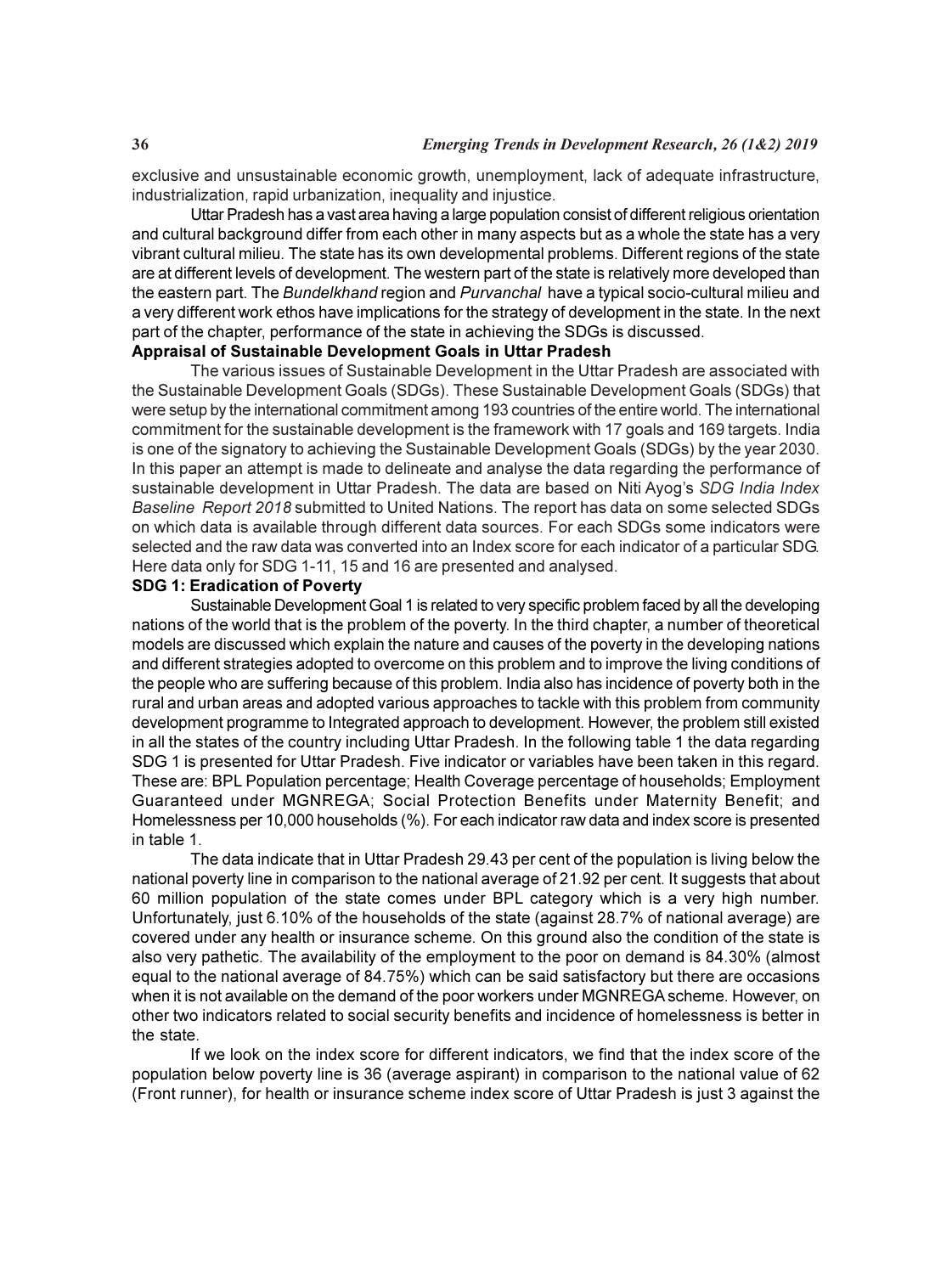| <b>State</b>     | Type of<br>data | <b>BPL</b><br>Population<br>percentage | Health<br>Coverage<br>percentage<br>of<br>households | Employment<br>Guaranteed<br>under<br><b>MGNREGA</b> under | Social<br>Protection<br><b>Benefits</b><br>Maternity<br>Benefit (%)          | Homelessness<br>per 10,000<br>households<br>$(\%)$        |                                            |
|------------------|-----------------|----------------------------------------|------------------------------------------------------|-----------------------------------------------------------|------------------------------------------------------------------------------|-----------------------------------------------------------|--------------------------------------------|
| Uttar            | Raw             | 29.43                                  | 6.10                                                 | 84.30                                                     | 48.70                                                                        | 5.36                                                      | $\blacksquare$                             |
| Pradesh          | Data            |                                        |                                                      |                                                           |                                                                              |                                                           |                                            |
| All              | Raw             | 21.92                                  | 28.70                                                | 84.75                                                     | 36.40                                                                        | 10.39                                                     | $\blacksquare$                             |
| India            | Data            |                                        |                                                      |                                                           |                                                                              |                                                           |                                            |
| Target           |                 | 10.95                                  | 100.00                                               | 100.00                                                    | 100.00                                                                       | 0.00                                                      | ÷,                                         |
| 2030             |                 |                                        |                                                      |                                                           |                                                                              |                                                           |                                            |
| <b>State</b>     | Type of<br>data | <b>BPL</b><br>Population<br>percentage | Health<br>Coverage<br>percentage<br>of<br>households | Employment<br>Guaranteed<br>under<br><b>MGNREGA</b>       | Social<br>Protection<br><b>Benefits</b><br>under<br>Maternity<br>Benefit (%) | <b>Homelessness</b><br>per 10,000<br>households<br>$(\%)$ | <b>SDG</b><br><b>Index</b><br><b>Score</b> |
| Uttar<br>Pradesh | Index<br>score  | 36                                     | 3                                                    | 64                                                        | 48                                                                           | 90                                                        | 48                                         |
| All<br>India     | Index           | 62                                     | 26                                                   | 65                                                        | 35                                                                           | 81                                                        | 54                                         |
| Target<br>2030   |                 | 100                                    | 100                                                  | 100                                                       | 100                                                                          | 100                                                       | 100                                        |

Table 1: SDG 1. Eradication of Poverty (Uttar Pradesh)

Source: SDG India Index, Baseline Report 2018, p. 20)

national average value of 26 and target value of 100, which is highly unsatisfactory. In case of other indicators it is very near to national average. Overall score of the state on SDG I is 48 (average Aspirant) but very near to the category of performer value of 50.

# SDG 2: Hunger, Food Security, Nutrition and Agricultural Growth

Sustainable Development Goal 2 is aimed to end all forms of hunger and malnutrition by 2030. This is one of the important aspects of human development. This has to be done by making sure that all people have access to sufficient and nutritious food all year around. In order to end all forms of malnutrition there is a need to increase agricultural productivity and ensure sustainable food production system. To measure performance towards the goal of Zero Hunger four national level indicators have been identified. These are: ratio of rural households covered under public distribution system to rural households where monthly income of highest earning member is less than Rs.5,000; percentage of children under age 5 years who are stunted; percentage of pregnant women aged 15-49 yrs who are anaemic (11.0g/dl)(%) ; and rice, wheat and coarse cereals produced annually per unit area (Kg/Ha). For each indicator raw data and index score are presented in Table 2.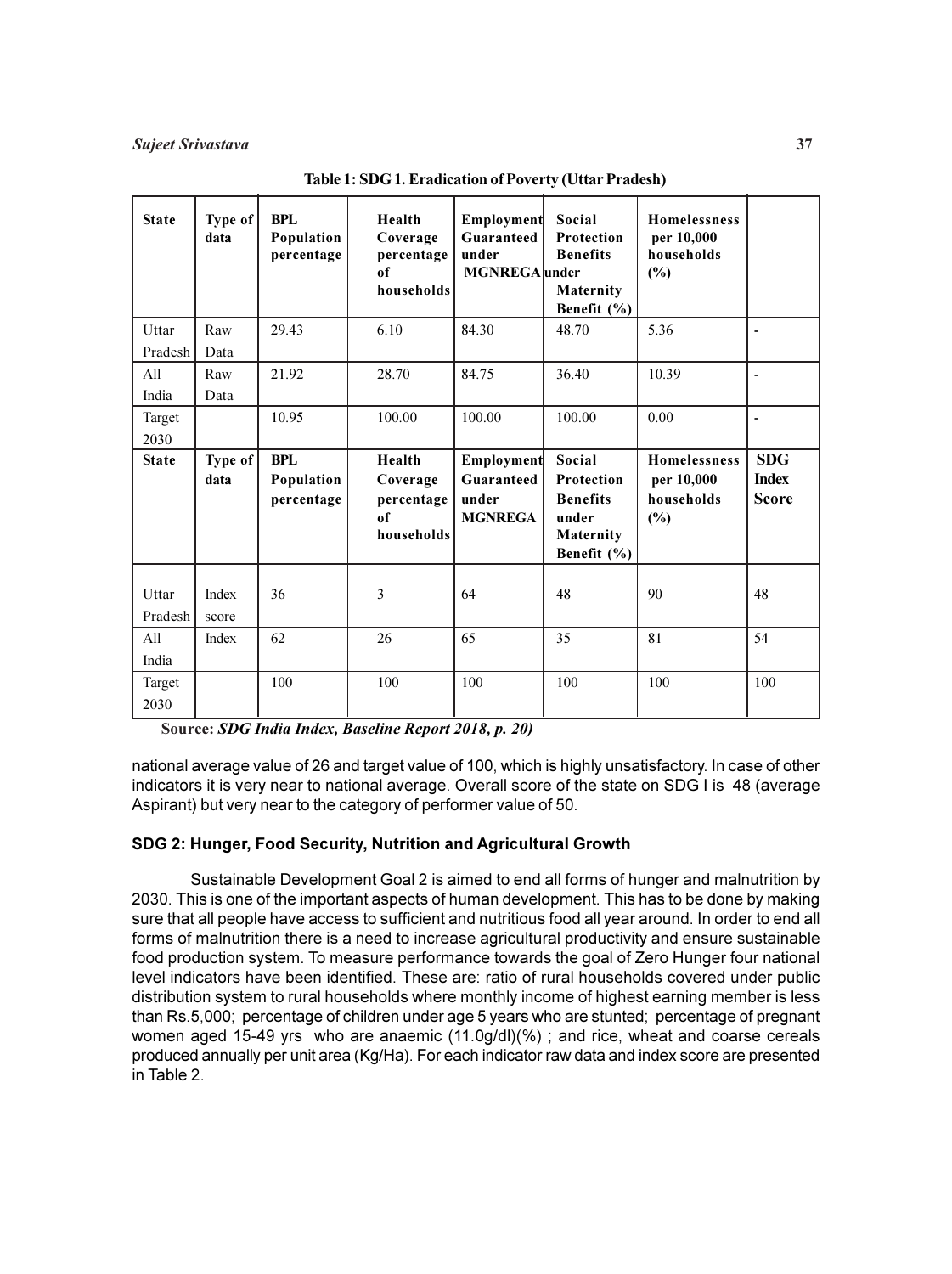| <b>State</b>     | Type of<br>Data | ratio PDS<br>Coverage<br>ofpoor<br>rural<br>households  | <b>Stunted</b><br>children<br>percentage | Anaemic<br>pregnant<br>women $%$ | agricultural<br>produced<br>per unit area<br>(Kg/Ha) | <b>SDG 2 Index Score</b> |
|------------------|-----------------|---------------------------------------------------------|------------------------------------------|----------------------------------|------------------------------------------------------|--------------------------|
| Uttar<br>Pradesh | Raw<br>Data     | 1.11                                                    | 46.30                                    | 51.00                            | 2404.86                                              |                          |
| All<br>India     | Raw<br>Data     | 1.01                                                    | 38.40                                    | 50.30                            | 2509.22                                              |                          |
| Target<br>2030   |                 | 1.29                                                    | 21.03                                    | 23.57                            | 5018.44                                              | $\blacksquare$           |
|                  |                 |                                                         |                                          |                                  |                                                      |                          |
| <b>State</b>     | Type of<br>Data | ratio PDS<br>Coverage<br>of poor<br>rural<br>households | <b>Stunted</b><br>children<br>percentage | Anaemic<br>pregnant<br>women $%$ | agricultural<br>produced<br>per unit area<br>(Kg/Ha) | <b>SDG 2 Index Score</b> |
| Uttar<br>Pradesh | Index<br>score  | 78                                                      | $\overline{7}$                           | 38                               | 48                                                   | 43                       |
| All<br>India     | Index           | 64                                                      | 36                                       | 40                               | 50                                                   | 48                       |

Table 2 : SDG 2. Hunger Eradication, Food Security, Nutrition and Agricultural Growth

#### Source: SDG India Index, Baseline Report 2018, p. 32)

The data indicate that in Uttar Pradesh ratio of rural households covered under public distribution system (PDS) is 1.11 in comparison to national average value of 1.01. This is more than national average but falling short to the target value of 1.29. In this regard Uttar Pradesh has a good position with an index score of 78 in comparison to the national index score of 64 and comes under the category of Front Runners to achieve the target.

In case of the percentage of under 5 years stunted children in Uttar Pradesh, the value is 46.30 in comparison to the national average of 38.40 and target value of 21.03. Thus it is high in comparison to national average and more than double to the target value. The index score for this variable for Uttar Pradesh is only 7 which is very low when compared to national index score of 36 and target value of 100.Thus there is a need to take necessary steps to reduce this gap.

As far as the percentage of pregnant anemic women is concerned, Uttar Pradesh has 51.00 percent such women, a slightly high figure than the national average of 55.30 against the target value of 23.57 percent. The index score of Uttar Pradesh in this regard is 38 against the all India score of 40 and target value of 100. Thus both the Uttar Pradesh and India are in the category of Average Aspirants in this regard.

 In case of annual agricultural production per unit area is concerned, it is 2404.86 kg /ha in comparison to the national average of 2.509.22 kg/ha which is slightly low to the national average. However it is less than half of the target value of 5018.44 kg/ha. The index score of this variable for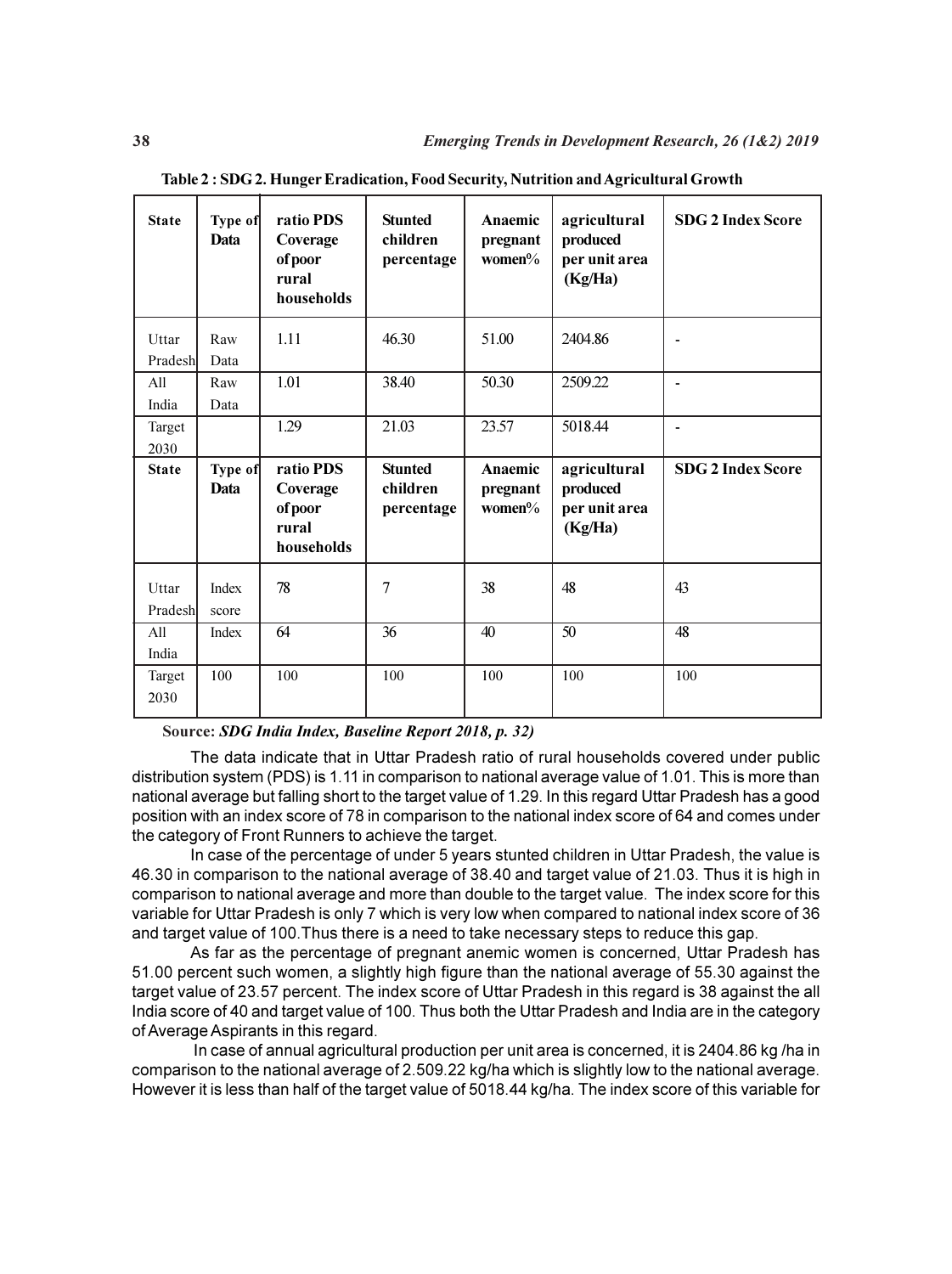#### Sujeet Srivastava 39

Uttar Pradesh is 48 (Average Aspirant) but very near to the category of performer. India's position in this regard is 50 that is just at the bottom of the category of performer against the target value of 100.

 On the basis of the analysis of this four indicators index score of Uttar Pradesh on average is 43. It requires to do a lot of work to increase not only agricultural production but also to improve the condition of mal nutrition for the women and children in the state as well as country.

# SDG 3: Health Issues (Uttar Pradesh)

Sustainable Development Goal 3 is related to the health sector in the country. In order to strengthen the health sector the government has taken various initiatives to reduce mortality, the spread of communicable and non- communicable diseases and ensuring universal health coverage. In order to assess the performance of various states/ UTs and the nation as a whole five indicators of SDG 3 are taken in base line report. These are : Maternal Mortality Ratio, Under-five mortality rate per 1,000 live births, Percentage of children aged 12-23 months months fully immunized (BCG, Measles and three doses of Pentavalent vaccine), Annual notification of Tuberculosis cases per 1 lakh population and Number of governmental physicians, nurses and midwives per 1,00,000 population. The performance of the Uttar Pradesh on each indicator by presenting raw data and index score is shown in Table 3.

| <b>State</b>     | Type of<br>data | <b>Maternal</b><br><b>Mortality</b><br><b>Ratio</b> | <b>Child</b><br>mortality<br>rate/100LB | <b>Immunized</b><br>children<br>percentage<br>$(12-13 \text{ yrs})$ | <b>ATB</b><br>notifications/<br>1 lac<br>population               | <b>Health</b><br>professionals<br>per lakh<br>population | <b>SDG</b><br><b>Index</b><br><b>Score</b> |
|------------------|-----------------|-----------------------------------------------------|-----------------------------------------|---------------------------------------------------------------------|-------------------------------------------------------------------|----------------------------------------------------------|--------------------------------------------|
| Uttar<br>Pradesh | Raw<br>Data     | 201.00                                              | 78.00                                   | 51.10                                                               | 140.00                                                            | 53.37                                                    |                                            |
| All<br>India     | Raw<br>Data     | 130.00                                              | 50.00                                   | 62.00                                                               | 138.33                                                            | 220.96                                                   | $\blacksquare$                             |
| Target<br>2030   |                 | 70.00                                               | 11.00                                   | 100.00                                                              | 0.00                                                              | 549.96                                                   | $\blacksquare$                             |
|                  |                 |                                                     |                                         |                                                                     |                                                                   |                                                          |                                            |
| <b>State</b>     | Type of<br>data | <b>Maternal</b><br><b>Mortality</b><br>Ratio        | <b>Child</b><br>mortality<br>rate/100LB | <b>Immunized</b><br>children<br>percentage<br>$(12-13 \text{ yrs})$ | <b>ATB</b><br>notifications<br>1 lac<br>population<br>Benefit (%) | <b>Health</b><br>professionals<br>per lakh<br>population | <b>SDG</b><br><b>Index</b><br><b>Score</b> |
| Uttar<br>Pradesh | Index<br>score  | 22                                                  | $\boldsymbol{00}$                       | 24                                                                  | 73                                                                | 8                                                        | 25                                         |
| All<br>India     | Index<br>score  | 64                                                  | 42                                      | 41                                                                  | 74                                                                | 39                                                       | 52                                         |

Table 3: SDG 3. Health Issues (Uttar Pradesh)

Source: SDG India Index, Baseline Report 2018, p. 44)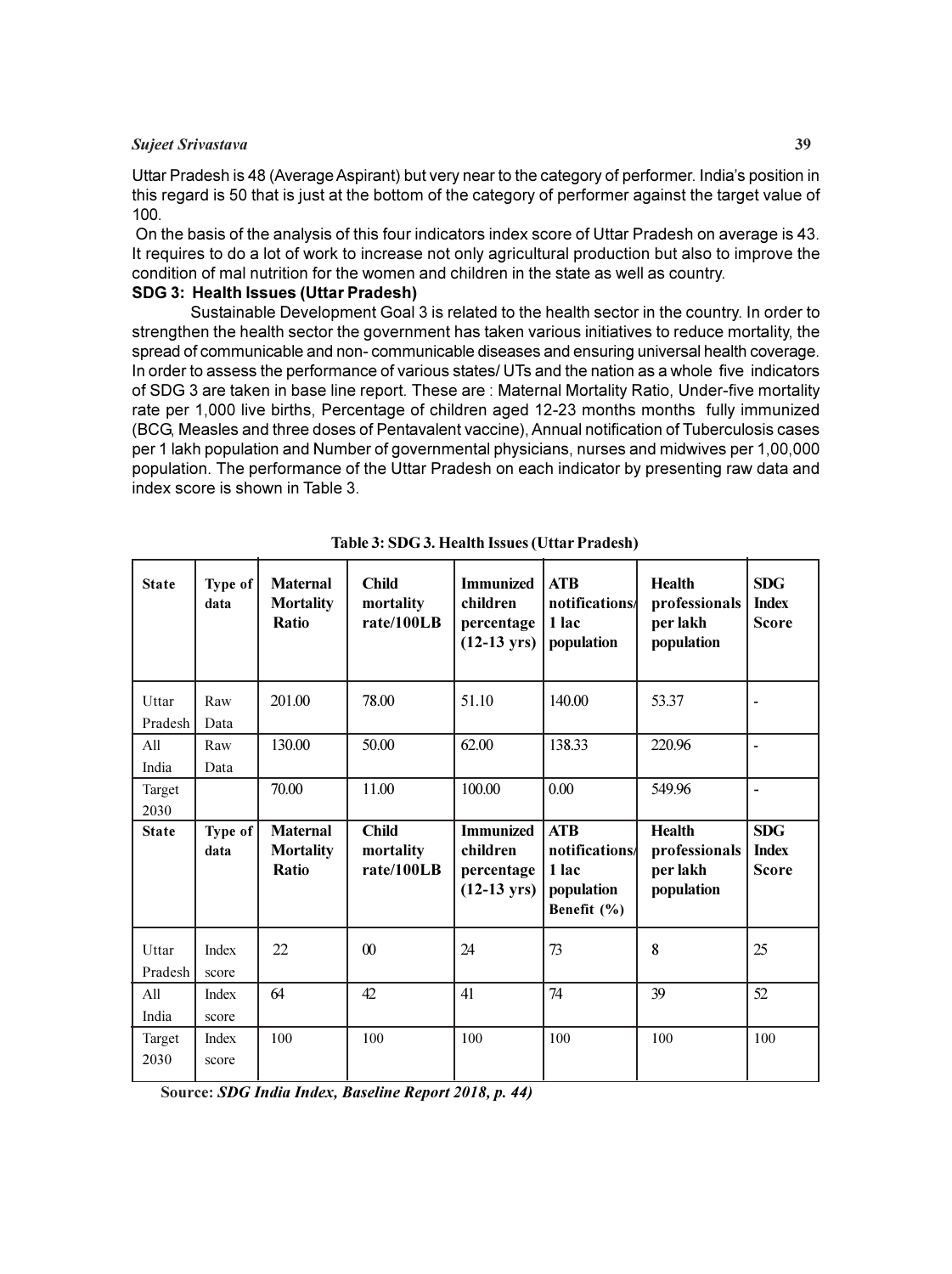The maternal mortality ration in Uttar Pradesh is 201.00 which is very high in comparison to national value of 130.00 and target value of 70.00. Index score of Uttar Pradesh for this indicator is very low (22 only) in comparison to national index score of 64 and target index score of 100.

Under 5 child mortality rate per one thousand live births is seven times high than the target value of 11.0 and also high in comparison to national value of 50.00. Index score of Uttar Pradesh for this indicator is 00 which is very poor in comparison to all India score of 42 and target 100.

As for as immunization coverage of children is concerned the national coverage is 62.00 while in Uttar Pradesh is 51.10 which is below the national average and halfway to the target value. The index score for this indicator is 24 against the national score of 41 and target score of 100. Thus in this field also the performance of the state is low. Incidence of tuberculosis are 140 per one lakh population in Uttar Pradesh which is relatively high than the national average (133.33). This is high as the target value for this indicator is 0.00.

As far as the number of Governmental physians, nurses and mid wives per one lakh population is concerned, the target to be achieved is 550 but all India figure for this indicator is 221 which is relatively low to the global standard. In case of Uttar Pradesh it is very poor with 53.33. The index score for this indicator is also very low (Just 8). The overall index score for SDG 3 for Uttar Pradesh is 25 only in comparison to national score of 52. On the basis of above analysis it can be said in case of health status and services the state has a poor performance. The most important factor for this is the lack of sufficient number of health professional in the state which is very low to provide good health services to the people.

#### SDG 4: Inclusive and Quality Education (Uttar Pradesh)

Sustainable development 4 is related to education, one of the basic institutions of the society by which society transmits its cultural heritage from one generation to the other. In primitive and traditional societies it is imparted through the participation into day to day life while in modern society education is imparted through specialized institutions (Durkheim 1958). The objective of SDG Goal 4 is to ensure inclusive, equitable and quality education for all, including technical and vocational training by providing life long learning opportunities in order to achieve substantial adult literacy and numeracy. Under this goal five indicators are taken. These are: Adjusted Net Enrolment Ratio at elementary (Class 1-8) and Secondary (Class 9-10) school (%), Percentage correct responses on Learning Outcomes in Language, Mathematics and EVS for Class 5 students, Percentage correct responses on Learning Outcomes in Language, Mathematics, Science and Social Science for Class 8 students, Percentage of children in the age group of 6-13 who are out of school, Average Annual Dropout rate at secondary level (%), Percentage of school teachers professionally qualified and Percentage of elementary and Secondary schools with Pupil Teacher Ratio less than/equal to 30. The status of Uttar Pradesh according to these indicators is shown in table 4.

The performance of Uttar Pradesh against these indicators is shown in table 6.5. The adjusted net enrollment ratio at elementary (class 1 to 8) and secondary (class 9 to 10) schools in India is 75.83 percent. The target to be achieved is 100 percent enrollment. In this regard position of Uttar Pradesh is relatively low (68.71 percent) in comparison to the national value of 75.83 percent. Index score of Uttar Pradesh on this indicator is 43 which is relatively low in comparison to the national index score of 56.

Student proficiency in class 5 to 8 is measured in terms of learning outcomes in language, mathematics and environmental science by class 5 student is 54.69 percent at the national level and 44.58 percent for class 8 students against the target value of 67.89 and 57.17 respectively. The performance of Uttar Pradesh in this regard is 50.67 percent in case of class 5 students and 44.25 percent in case of class 8 students. These figures are very near to the all India average when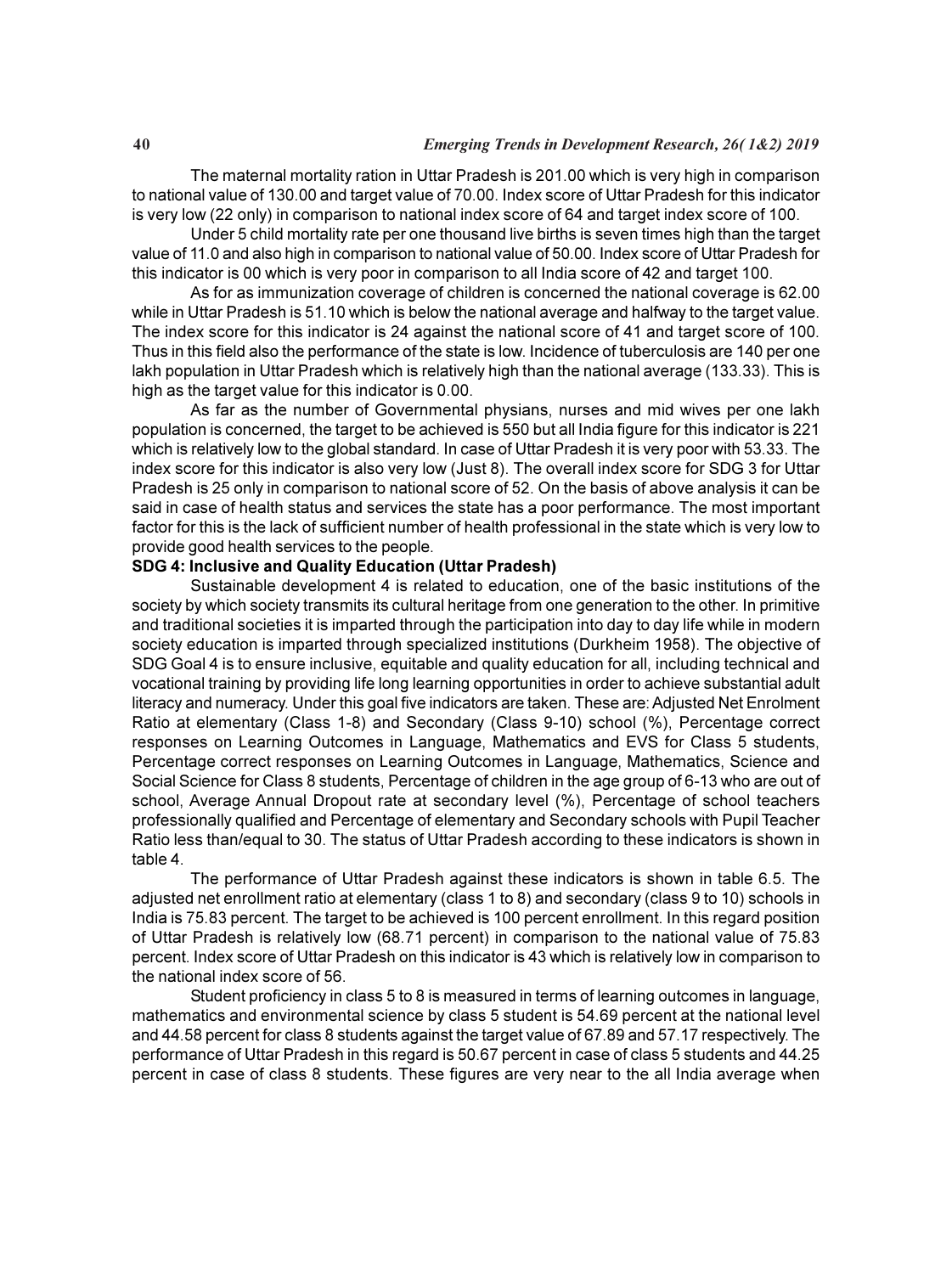| <b>State</b>     | data                    | Type of   ANER at<br>elementary<br>and<br>secondary<br>schools % | <b>CRLO</b><br>$%$ in L,M<br>& EVS<br>class 5 | <b>CRLO</b><br>$%$ in L,<br>class 8 | l% of<br>100S<br>$6-13$ yrs. level | <b>AAD</b> rate<br><b>at</b><br>M,S &SS children Secondary          | <b>PQST</b><br>$\frac{0}{0}$ | <b>PT Ratio</b><br>of EL&<br><b>SEC</b><br>schools<br>30> | <b>SDG</b><br><b>Index</b><br><b>Score</b> |
|------------------|-------------------------|------------------------------------------------------------------|-----------------------------------------------|-------------------------------------|------------------------------------|---------------------------------------------------------------------|------------------------------|-----------------------------------------------------------|--------------------------------------------|
| Uttar<br>Pradesh | Raw<br>Data             | 68.71                                                            | 50.67                                         | 44.25                               | 3.90                               | 10.22                                                               | 77.51                        | 55.96                                                     |                                            |
| All<br>India     | Raw<br>Data             | 75.83                                                            | 54.69                                         | 44.58                               | 2.97                               | 17.06                                                               | 81.15                        | 70.43                                                     |                                            |
|                  | Target<br>2030          | 100.00                                                           | 67.89                                         | 57.17                               | 0.28                               | 10.00                                                               | 100.00                       | 100.00                                                    |                                            |
|                  |                         |                                                                  |                                               |                                     |                                    |                                                                     |                              |                                                           |                                            |
| <b>State</b>     | Type of $\vert$<br>data | <b>ANER</b> at<br>elementary<br>and<br>secondary<br>schools %    | <b>CRLO</b><br>$%$ in L,M<br>& EVS<br>class 5 | <b>CRLO</b><br>$%$ in L,<br>class 8 | $%$ of<br>100S<br>$6-13$ yrs.      | <b>AAD</b> rate<br><b>at</b><br>M,S &SS children Secondary<br>level | <b>PQST</b><br>$\frac{0}{0}$ | PT Ratio<br>of EL&<br><b>SEC</b><br>schools<br>30>        | <b>SDG</b><br><b>Index</b><br><b>Score</b> |
| Uttar<br>Pradesh | Index<br>score          | 43                                                               | 34                                            | 44                                  | 38                                 | 99                                                                  | 68                           | 44                                                        | 53                                         |
| All<br>India     | Index<br>score          | 56                                                               | 50                                            | 45                                  | 54                                 | 68                                                                  | 73                           | 62                                                        | 58                                         |

Table 4: SDG 4. Inclusive and Quality Education (Uttar Pradesh)

Source: SDG India Index, Baseline Report 2018, p. 56)

converted into Index score, the performance of Uttar Pradesh was 34 for class 5 students and 44 for class 8 students relatively low than the national average values of 50 and 45 respectively. In case of the percentage of children who are out of school the target to be achieved is 0.28. The all India average in this regard is 2.97 and value for Uttar Pradesh is 3.90 which is relatively high. The index score of this indicator for Uttar Pradesh is 38 which is relatively low in relation to the national index score of 54. Average annual drop out rate secondary level is 17.6 at all India level against the target of 10.0 to be achieved. The status of Uttar Pradesh is better in this regard with 10.22, very near to the target. The index score of Uttar Pradesh in this connection is very high with 99 relatively high to the national index score of 68. Percentage of school teachers professionally qualified is 77.51 in Uttar Pradesh, relatively low in comparison to the national average of 81.15 percent. The index score of Uttar Pradesh in this regard is 68 slightly low than the national average of 73. The pupilteacher ratio of less than or equal to 30 has been achieved by 70.43 percent of elementary and secondary schools in India. This is relatively low in case of Uttar Pradesh with 55.96 percent. Thus having an index score of 44 in comparison to national index score of 62. The overall performance of Uttar Pradesh regarding inclusive and quality education is 53 relatively low than the national average of 58. This suggests that the state has to go a long way to improve inclusive and quality education in years to come.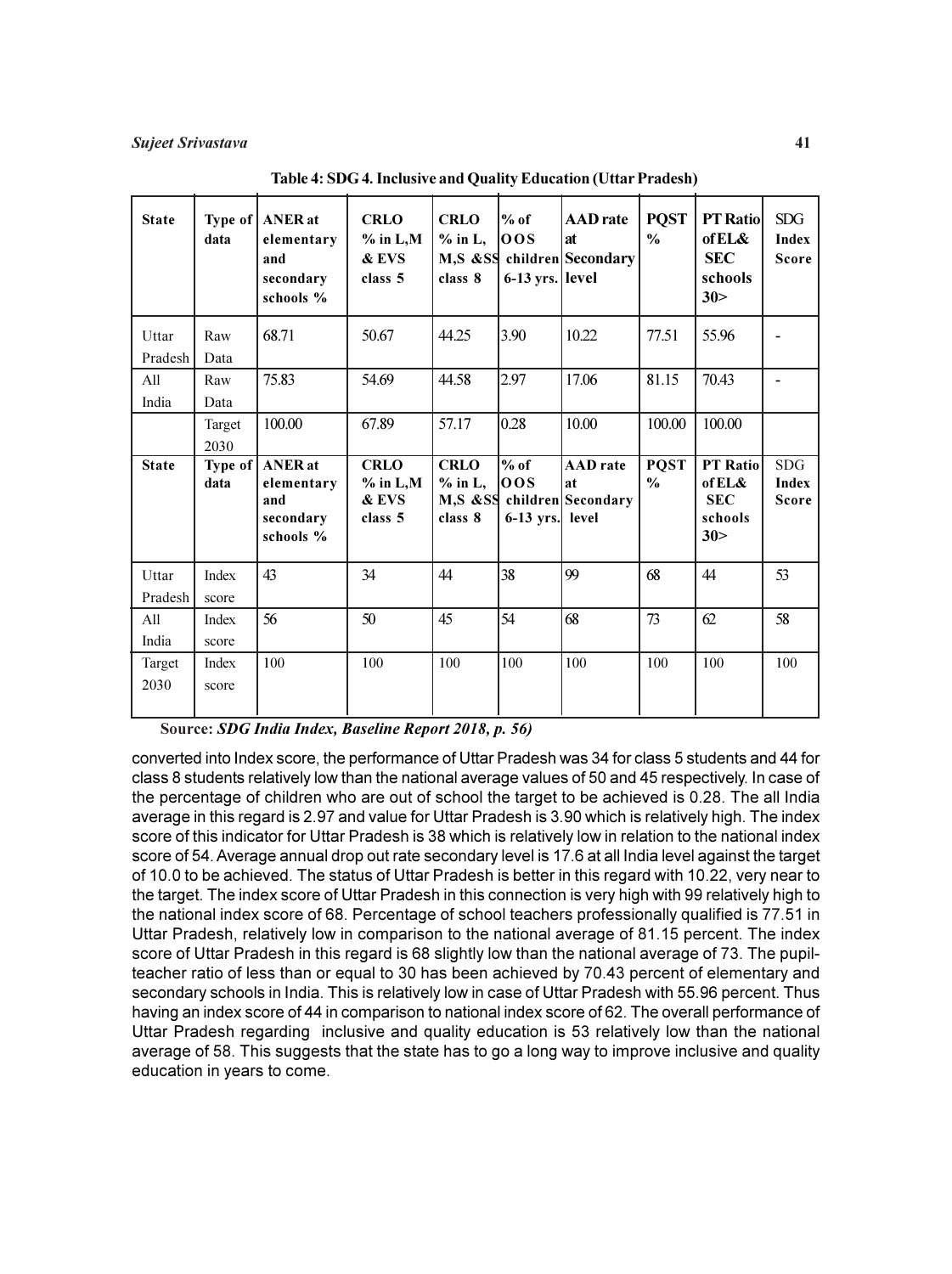# SDG 5: Gender equality and women empowerment (Uttar Pradesh)

The empowerment of women is one of the major problems in the developing countries. Women and girls in India experience inequality in access to health care, education, nutrition, employment and asset ownership. Women empowerment is one important dimension of sustainable development. Therefore in SDG 5 six indicators have been taken to assess the performance of States/ UTs for SDG 5. These are: sex ratio at birth (female per thousand male), Average female to male ratio of average wages/ salaries received per day by regular wage/ salaried employees of age 15 to 59 for rural and urban; percentage of ever married women who have ever experienced spousal violence (aged 15-49); percentage of seats worn by women in the general elections to state legislative assembly; ratio of female labor force participated to male labor force participation rate and percentage of women in the age group of 15 to 49 years using modern methods of family planning.

The performance of Uttar Pradesh is shown in table 5. The data indicate that sex ratio at birth in Uttar Pradesh is 882 in comparison to 898 at the national level which is low in relation to the target value of 954. Index score value of this indicator is 41 for Uttar Pradesh, relatively low than the national average of 54. Average female to male ratio in employment is low in Uttar Pradesh is

| <b>State</b>     | Type of $\mathbf{B}-\mathbf{Sex}$<br>data | ratio<br><b>M/1000F</b> | $Ax.F-M$<br>ratio in<br>working<br>R&U<br>population          | <b>Spouse</b><br>violence<br>for women<br>(aged<br>$15-49$ ) % | Representation<br>of women in<br>state assembly<br>by election % | <b>Ratio</b><br><b>FLFP</b> rate<br>to MLFP | <b>Adoption</b><br><b>ofMFPM</b><br>by women<br>$(\text{aged } 15-49)$<br>% planning | SDG<br>Index<br>Score |
|------------------|-------------------------------------------|-------------------------|---------------------------------------------------------------|----------------------------------------------------------------|------------------------------------------------------------------|---------------------------------------------|--------------------------------------------------------------------------------------|-----------------------|
| Uttar<br>Pradesh | Raw<br>Data                               | 882.00                  | 0.67                                                          | 38.30                                                          | 10.67                                                            | 0.15                                        | 45.50                                                                                |                       |
| All<br>India     | Raw<br>Data                               | 898.00                  | 0.70                                                          | 33.30                                                          | 8.70                                                             | 0.32                                        | 53.50                                                                                |                       |
|                  | Target<br>2030                            | 954.00                  | 1.00                                                          | 0.00                                                           | 50.00                                                            | 1.00                                        | 100.00                                                                               |                       |
| <b>State</b>     | Type of $\mathbf{B}-\mathbf{Sex}$<br>data | ratio<br><b>M/1000F</b> | Av.F-M<br>ratio in<br>working<br><b>R&amp;U</b><br>population | <b>Spouse</b><br>violence<br>for women<br>(aged<br>$15-49$ ) % | Representation<br>of women in<br>state assembly<br>by election % | Ratio<br><b>FLFP</b> rate<br>to MLFP        | <b>Adoption</b><br><b>ofMFPM</b><br>by women<br>$(\text{aged } 15-49)$<br>% planning | SDG<br>Index<br>Score |
| Uttar<br>Pradesh | Index<br>score                            | 41                      | 37                                                            | 30                                                             | 21                                                               | $\overline{2}$                              | 29                                                                                   | 27                    |
| All<br>India     | Index<br>score                            | 54                      | 44                                                            | 39                                                             | 17                                                               | 21                                          | 39                                                                                   | 36                    |
| Target<br>2030   | Index<br>score                            | 100                     | 100                                                           | 100                                                            | 100                                                              | 100                                         | 100                                                                                  | 100                   |

#### Table 5: SDG 5. Gender Equality and Women Empowerment (Uttar Pradesh)

Source: SDG India Index, Baseline Report 2018, p. 68)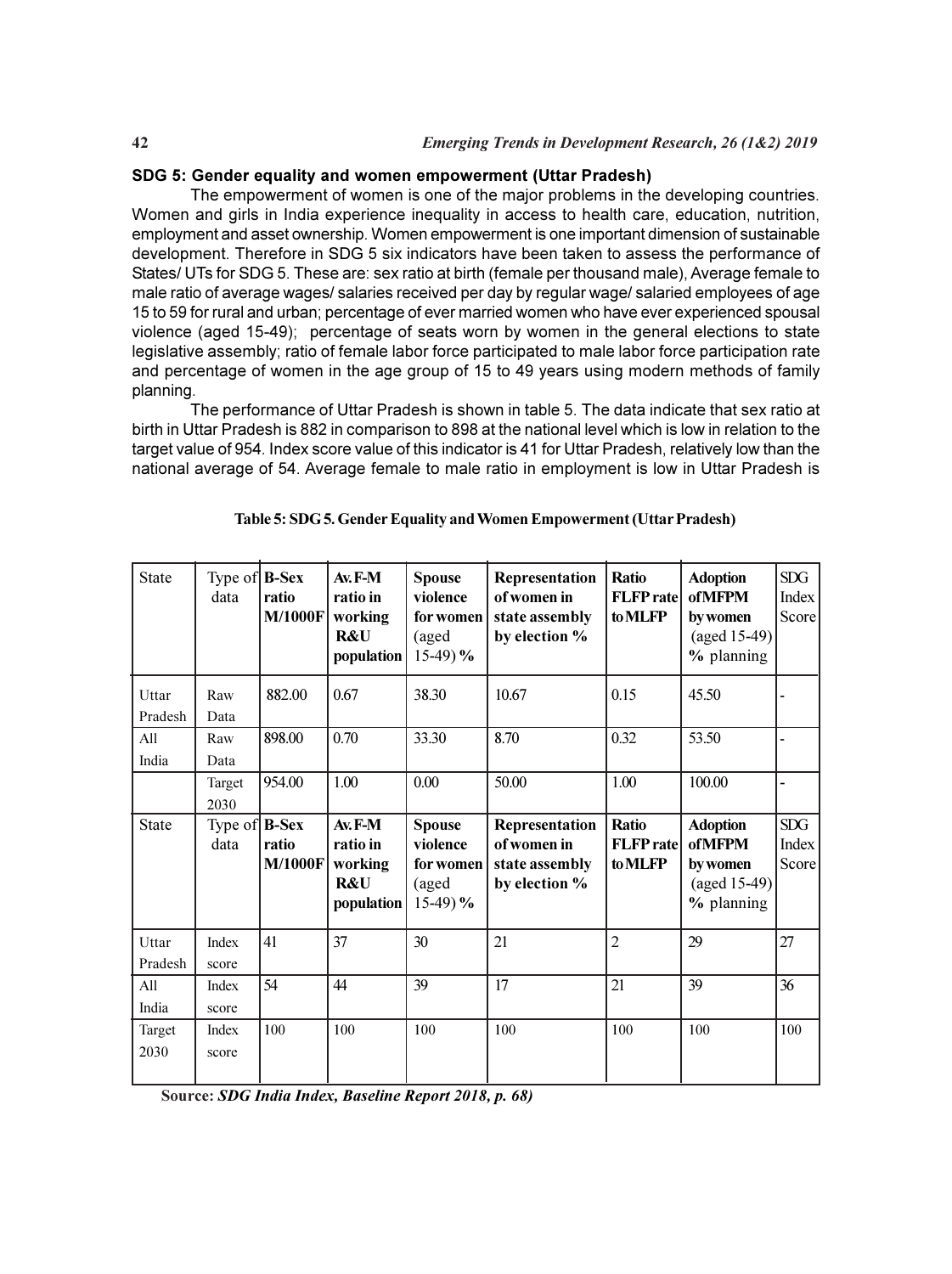# Sujeet Srivastava 43

relatively low with 0.67 against the national value of 0.70 and target value of 1.00. Index score in this regard is also low for Uttar Pradesh (37) as well as for the nation as a whole (44) against the target index score of 100. The incidence of spousal violence are 38.30 percent relatively high than the national average of 33. 30. The target to be achieved in this regard is 0.00. Both the Uttar Pradesh (30) and India (39). The representation of women in state legislative assembly in Uttar Pradesh is low with 10.67 percent but better than the national average of 8.70. The target to be achieved in this regard is 50.00. The index score of Uttar Pradesh and India is also low in this regard with 21 and 17 respectively. Female labor force participation in Uttar Pradesh is very low with 0.15 in relation to national average of national average of 0.32 and target value of 1.00 consequently score against this indicator is just 2 in case of Uttar Pradesh which can be said very poor against national index score of 21 and target score of 100. Percentage of women using modern methods of family planning is 45.50 in comparison to 53.50 at the national level. The index score against this indicator in Uttar Pradesh is 29 which is relatively low than the national average score of 39 against target value of 100. It suggests that the performance of Uttar Pradesh in order to achieve gender equality and empowerment of women is low with an overall score of 27.

# SDG 6: W&S Access (Uttar Pradesh)

Safe drinking water and sanitation is one of the most pressing challenges in a developing country like India and also one of the major dimensions of sustainable development in India. Sustainable development goal 6 is aimed to focus on these dimensions consequently five indicators have been taken to assess the performance of the various states/ UTs in this regard. These are: Percentage of population having safe and adequate drinking water in rural areas; Percentage of rural household with individual household toilets; Percentage of districts verified to be Open Defecation Free ; Installed sewage treatment capacity as a proportion of sewage created in urban areas (%); Percentage annual ground water withdrawal against net annual availability (table 6)

The data indicate that percentage of population having safe drinking water in rural areas in Uttar Pradesh is 98.40 which is high than the national average of 71.80 and very near to the target value of 100. The index score value in this regard is 98 which is relatively very high in comparison to national index score of 64. In case of individual household toilets in rural areas is 64.67 in Uttar Pradesh which is relatively low than the national average of 82.72. The index score on this indicator for Uttar Pradesh is 24 which is quite low than the national score of 63 and the target value of 100. The percentage of district verified to be open defication free is very low with 2.67 in comparison to the national average of 31.95 . Consequently the score on this indicator is also very low with three percent. The sewage treatment capacity in urban areas is 37.15 percent very near to national average of 37.58 against the target value of 8.79. The index score value for Uttar Pradesh and India are almost same with 54 and 55 respectively. Annual ground water withdrawal against net annual availability is 73.7 percent which is relatively high in comparison to national average of 61.53 and the target value of 70.00. The index score for Uttar Pradesh is 95 in this regard. It suggests that overall score of 55 against SDG 6 for Uttar Pradesh is relatively low than the national average but in case of safe drinking water and annual ground water withdrawal the score is near the target. The major casualties are in the sector of sanitation which requires a lot of improvements in years to come.

#### SDG 7: ARSM Energy (Uttar Pradesh)

Sustainable Development Goal 7 is related to the sustainable and affordable energy sector of the country. In order to strengthen this sector the government has encouraged renewable energy generation, identified households for electrification. In order to assess the performance of various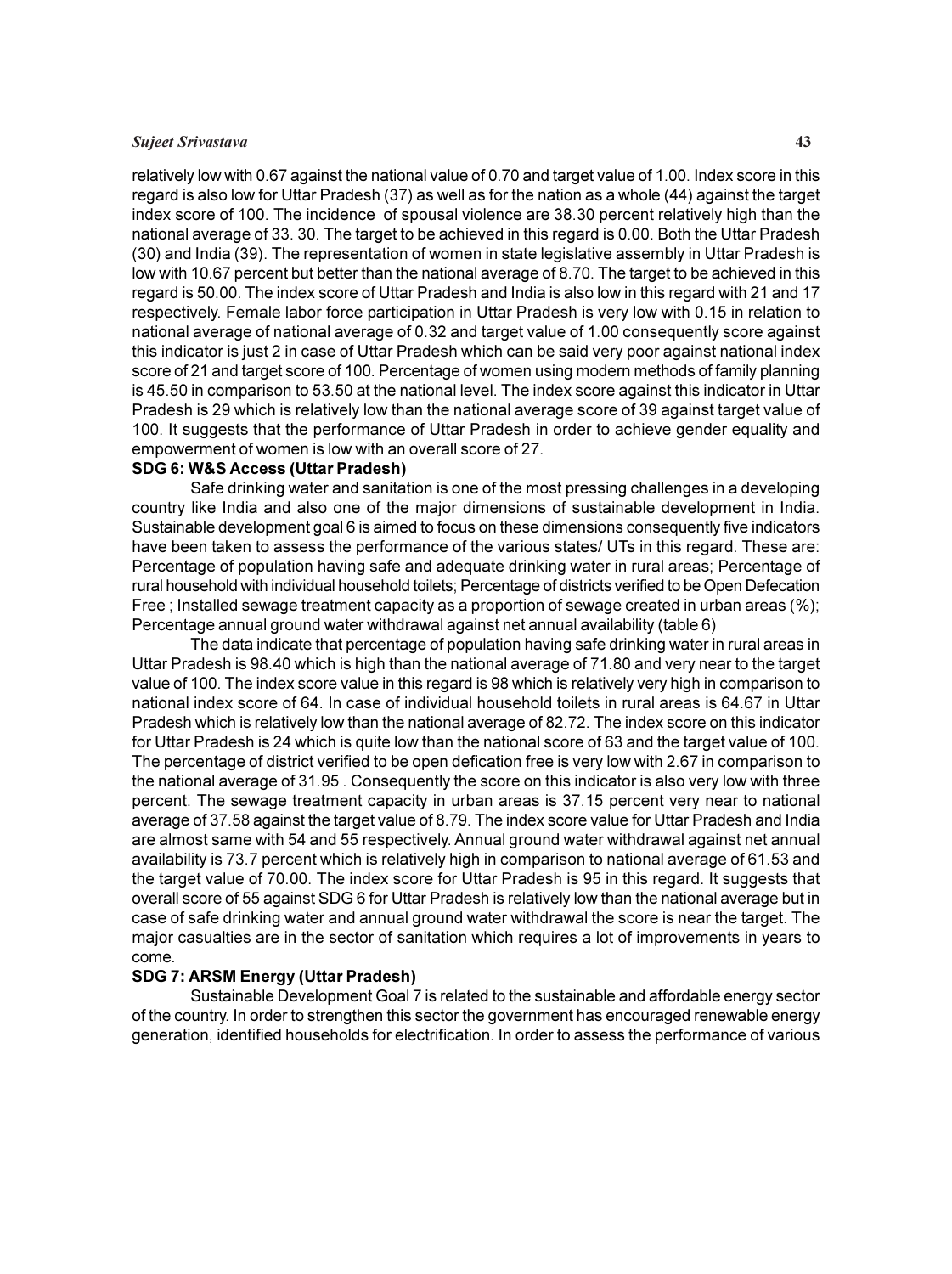| <b>State</b>            | Type of $ $<br>data | safe drinking<br>water in<br>villages %      | toilets in<br>rural<br>households<br>$\frac{0}{0}$ | <b>ODF</b><br><b>Verified</b><br>districts %                        | <b>IST</b> capacity<br>in Urban<br>areas $%$               | <b>AGW</b><br>withdrawal %                               | SDG <sub>6</sub><br>Index<br><b>Score</b> |
|-------------------------|---------------------|----------------------------------------------|----------------------------------------------------|---------------------------------------------------------------------|------------------------------------------------------------|----------------------------------------------------------|-------------------------------------------|
| Uttar                   | Raw                 | 98.40                                        | 64.67                                              | 2.67                                                                | 37.15                                                      | 73.71                                                    |                                           |
| Pradesh<br>All<br>India | Data<br>Raw<br>Data | 71.80                                        | 82.72                                              | 31.95                                                               | 37.58                                                      | 61.53                                                    | ٠                                         |
| Target<br>2030          |                     | 100.00                                       | 100.00                                             | 100.00                                                              | 8.79                                                       | 70.00                                                    | $\overline{a}$                            |
|                         |                     |                                              |                                                    |                                                                     |                                                            |                                                          |                                           |
| <b>State</b>            | Type of<br>data     | <b>Maternal</b><br><b>Mortality</b><br>Ratio | <b>Child</b><br>mortality<br>rate/100LB            | <b>Immunized</b><br>children<br>percentage<br>$(12-13 \text{ yrs})$ | ATB<br>notifications<br>1 lac<br>population<br>Benefit (%) | <b>Health</b><br>professionals<br>per lakh<br>population | SDG6<br><b>Index</b><br><b>Score</b>      |
| Uttar<br>Pradesh        | Index<br>score      | 98                                           | 24                                                 | $\Omega$                                                            | 54                                                         | 95                                                       | 55                                        |
| All<br>India            | Index<br>score      | 64                                           | $\overline{63}$                                    | $\overline{32}$                                                     | $\overline{55}$                                            | 100                                                      | $\overline{63}$                           |

Table 6: SDG 6. W&S Access (Uttar Pradesh)

Source: SDG India Index, Baseline Report 2018, p. 80)

states/ UTs and the nation , three indicators of SDG 7 are taken in base line report. These are : Percentage of households electrified, Percentage of households using Clean Cooking Fuel and Renewable share of installed generating capacity (%). The performance of the Uttar Pradesh on each indicator by presenting raw data and index score is shown in Table 7.

The data indicates that percentage of households electrified in Uttar Pradesh is 78.91 which is relatively lower than national average 94.57 and target value of 100. The index score of households electrified is 13 which is very low than the national index score of 78 and target value of 100. In case of percentage of households using clean cooking fuel in Uttar Pradesh is 32.70 which is slightly lower than the national average 43.80 and very lower than national target 100. The Index score is also very low (18) for Uttar Pradesh in comparison to all India index score of 32 and target 100. The renewable share of installed generating capacity is 14.75 which is lower than national average 17.51 and target 40. The index score for Uttar Pradesh is 36 and is slightly lower than national average 43 and target score of 100 by 2030. Thus, the table points out that there is a lot of scope for electrifying the state as well as the country in the years to come.

# SDG 8: Sustainable Economic Development (Uttar Pradesh)

Employment opportunity and income is one important dimension of sustainable development. Therefore in SDG 8 four indicators have been taken to assess the performance of States/ UTs for SDG 8. These are: Annual growth rate of GDP per capita (at constant price of 2011-12), Average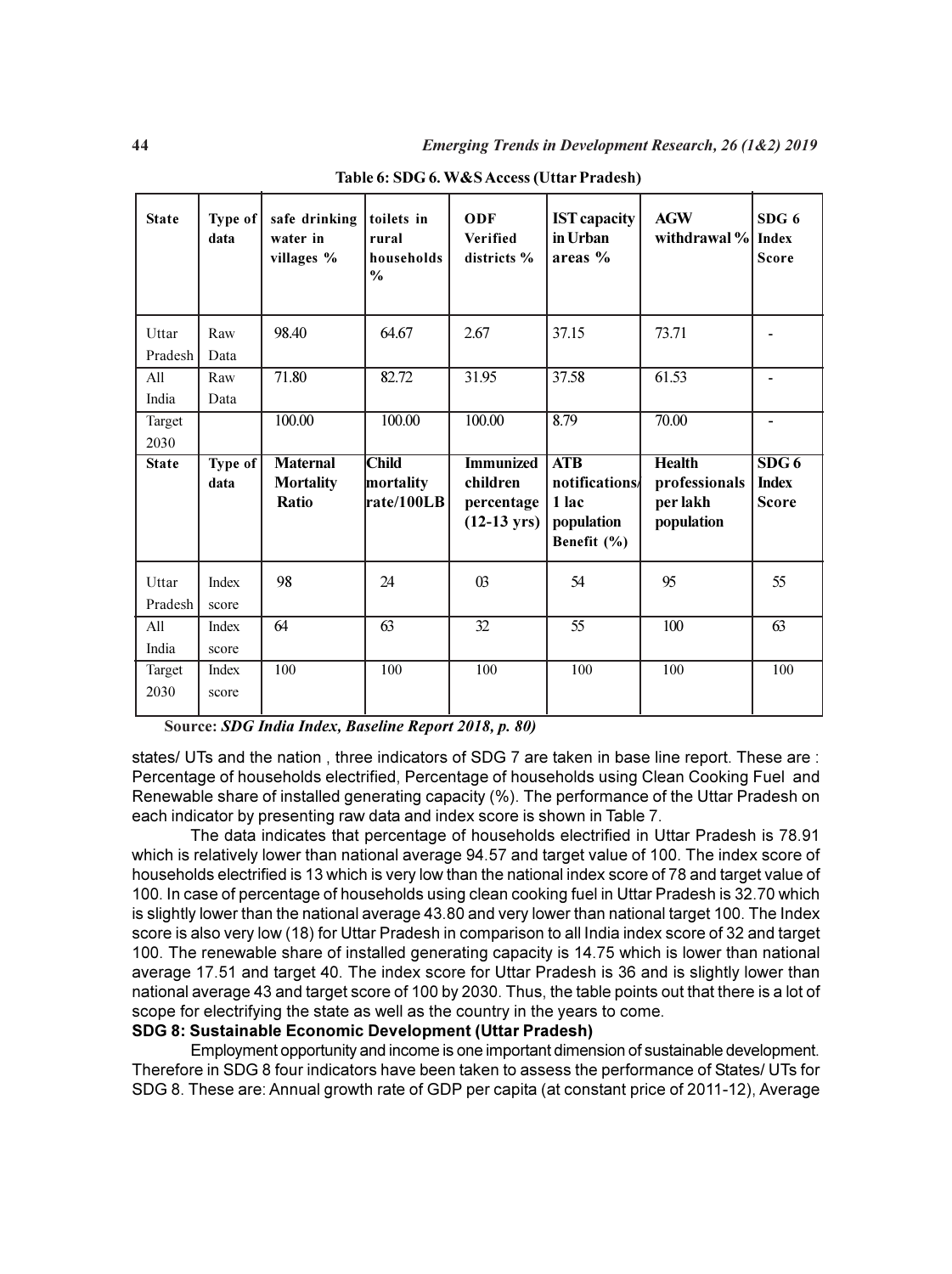#### Sujeet Srivastava 45

| <b>State</b>    | Type of data |               |               | Elec. Households CCF households Renewable IGC share | SDG 7              |
|-----------------|--------------|---------------|---------------|-----------------------------------------------------|--------------------|
|                 |              | $\frac{0}{0}$ | $\%$          | $\%$                                                | Score              |
| Uttar Pradesh I | Raw Data     | 78.91         | 32.70         | 14.75                                               |                    |
| All India       | Raw Data     | 94.57         | 43.80         | 17.51                                               |                    |
|                 | Target 2030  | 100.00        | 100.00        | 40.00                                               |                    |
|                 |              |               |               |                                                     |                    |
| <b>State</b>    | Type of data |               |               | Elec. Households CCF households Renewable IGC share | SDG <sub>7</sub>   |
|                 |              | $\frac{0}{0}$ | $\frac{0}{0}$ | $\frac{0}{0}$                                       | <b>Index Score</b> |
| Uttar Pradesh   | Index score  | 13            | 18            | 36                                                  | 23                 |
| All India       | Index score  | 78            | 32            | 43                                                  | 51                 |
|                 | Target 2030  | 100           | 100           | 100                                                 | 100                |

Table 7: SDG 7: ARSM Energy (Uttar Pradesh)

(Source: SDG India Index, Baseline Report 2018, p. 92)

unemployment rate per 1000 persons for males and females, Percentage of households with a bank account, Number of ATMs per 1,00,000 population. The performance of the Uttar Pradesh on each indicator by presenting raw data and index score is shown in Table 8.

The data indicate that in Uttar Pradesh Annual growth rateof GDP per capita (at constant price of 2011-12) is 6.55 , in comparison to national average value of 6.50. This is more than national average but falling short to the target value of 10. In this regard Uttar Pradesh has a good position with an index score of 59 in comparison to the national index score of 58.

In case of the average unemployment rate per 1000 persons for males and females in Uttar Pradesh, the value is 133.00 in comparison to the national average of 63.50 and target value of 14.83. Thus it is high in comparison to national average and more than double to the target value which is a bad indicator. The index score for this variable for Uttar Pradesh is 57 which is very low when compared to national index score of 82 and target value of 100.Thus there is a need to take necessary steps to reduce this gap.

As far as the percentage of households with a bank account is concerned, Uttar Pradesh has 100.00 percent such accounts, a slightly high figure than the national average of 99.99 and fulfills the target value of 100 percent. The index score of Uttar Pradesh in this regard is 100 against the all India score of 96 and target value of 100. Thus Uttar Pradesh is achiever in this regard. In case of Number of ATMs per 1,00,000 population is concerned, it is 9.19 in comparison to the national average of 16.84 which is slightly low to the national average. However it is less than half of the target value of 50.95. The index score of this variable for Uttar Pradesh is 5 and India's position in this regard is 22 that is just at the bottom of the category of performer against the target value of 100.

On the basis of the analysis of this four indicators index score of Uttar Pradesh on average is 66. It requires to do a lot of work to improve the problem of unemployment and income generation. SDG 9: Infrastructural Development, Sustainable Industrialization and Innovation (Uttar Pradesh)

Sustainable Development Goal 9 is related to the sustainable and resilient infrastructure, industrialization and innovation of the country. In order to strengthen this sector the government has encouraged infrastructural facilities like pakka road, internet technology etc. In order to assess the performance of various states/ UTs and the nation, four indicators of SDG 9 are taken in base line report. These are : Percentage of targeted habitations connected by all-weather roads under Pradhan Mantri Gram Sadak Yojana, Number of mobile connections per 100 persons in rural and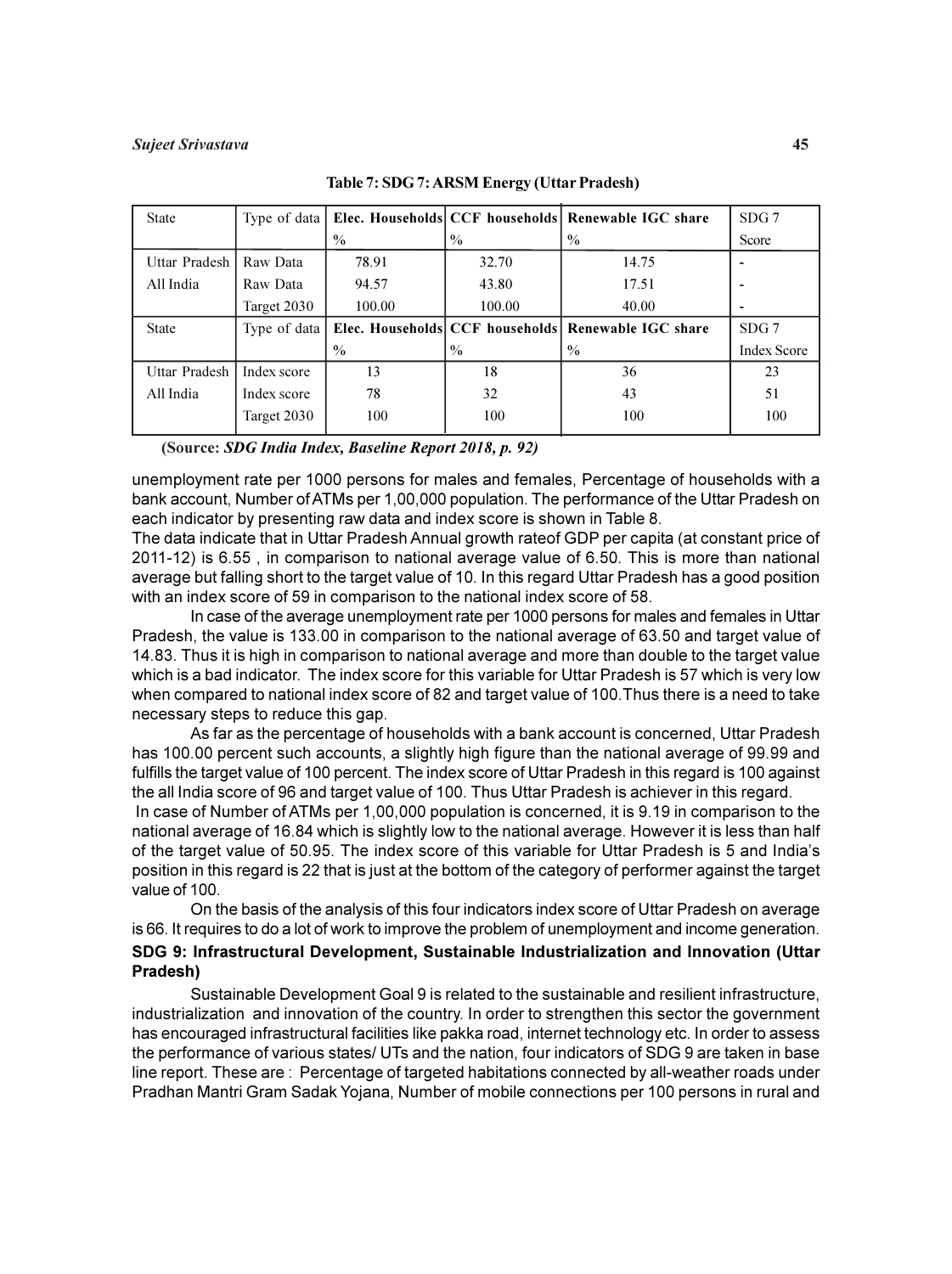| <b>State</b>     | Type of data | GDP per<br>capita at<br>constant<br>price of<br>2011-12 | Av. Unemployment<br><b>Rate/1000</b><br><b>PFM&amp;F</b> | Household<br>with a bank<br>account % | ATMs/1 lac<br>population | SDG 8<br><b>Index Score</b> |
|------------------|--------------|---------------------------------------------------------|----------------------------------------------------------|---------------------------------------|--------------------------|-----------------------------|
| Uttar<br>Pradesh | Raw Data     | 6.55                                                    | 133.00                                                   | 100.00                                | 9.19                     |                             |
| All<br>India     | Raw Data     | 6.50                                                    | 63.50                                                    | 99.99                                 | 16.84                    |                             |
|                  | Target 2030  | 10.00                                                   | 14.83                                                    | 100.00                                | 50.95                    | ٠                           |
| <b>State</b>     | Type of data | GDP per<br>capita at<br>constant<br>price of<br>2011-12 | Av. Unemployment<br><b>Rate/1000</b><br>PFM&F            | Household<br>with a bank<br>account % | ATMs/1 lac<br>population | SDG8<br><b>Index Score</b>  |
| Uttar<br>Pradesh | Index score  | 59                                                      | 57                                                       | 100                                   | 5                        | 66                          |
| All<br>India     | Index score  | 58                                                      | 82                                                       | 96                                    | 22                       | 65                          |
|                  | Target 2030  | 100                                                     | 100                                                      | 100                                   | 100                      | 100                         |

Table 8 : SDG 8. Sustainable Economic Development (Uttar Pradesh)

(Source: SDG India Index, Baseline Report 2018, p. 104)

| <b>State</b> | Type of data | <b>PMGSY targeted</b>      | <b>Mobile Tele</b> | IS <sub>%</sub> | <b>GPs under</b>    | SDG 9 Index  |
|--------------|--------------|----------------------------|--------------------|-----------------|---------------------|--------------|
|              |              | <b>AWR beneficiaries %</b> | density %          |                 | <b>Bharat Net %</b> | <b>Score</b> |
| Uttar        | Raw Data     | 11.0                       | 74.76              | 22.20           | 49.17               |              |
| Pradesh      |              |                            |                    |                 |                     |              |
| All India    | Raw Data     | 47.38                      | 82.97              | 33.47           | 42.43               |              |
|              | Target 2030  | 100.00                     | 100.00             | 100.00          | 100.00              |              |
| <b>State</b> | Type of data | <b>PMGSY targeted</b>      | <b>Mobile Tele</b> | IS <sub>%</sub> | <b>GPs under</b>    | SDG 9 Index  |
|              |              | <b>AWR beneficiaries %</b> | density %          |                 | <b>Bharat Net %</b> | Score        |
|              |              |                            |                    |                 |                     |              |
| Uttar        |              | 11                         | 149                | 6               | 49                  | 29           |
| Pradesh      |              |                            |                    |                 |                     |              |
|              | Index score  | 47                         | 65                 | 20              | 42                  | 44           |
| All India    |              |                            |                    |                 |                     |              |

(Source: SDG India Index, Baseline Report 2018, p. 116)

urban area (Mobile Tele density), Number of Internet Subscribers per 100 population, Percentage of Gram Panchayats covered under Bharat Net.The performance of the Uttar Pradesh on each indicator by presenting raw data and index score is shown in Table 9.

The data indicates that Percentage of targeted habitations connected by all-weather roads under Pradhan Mantri Gram Sadak Yojana in Uttar Pradesh is 11.00 which is relatively lower than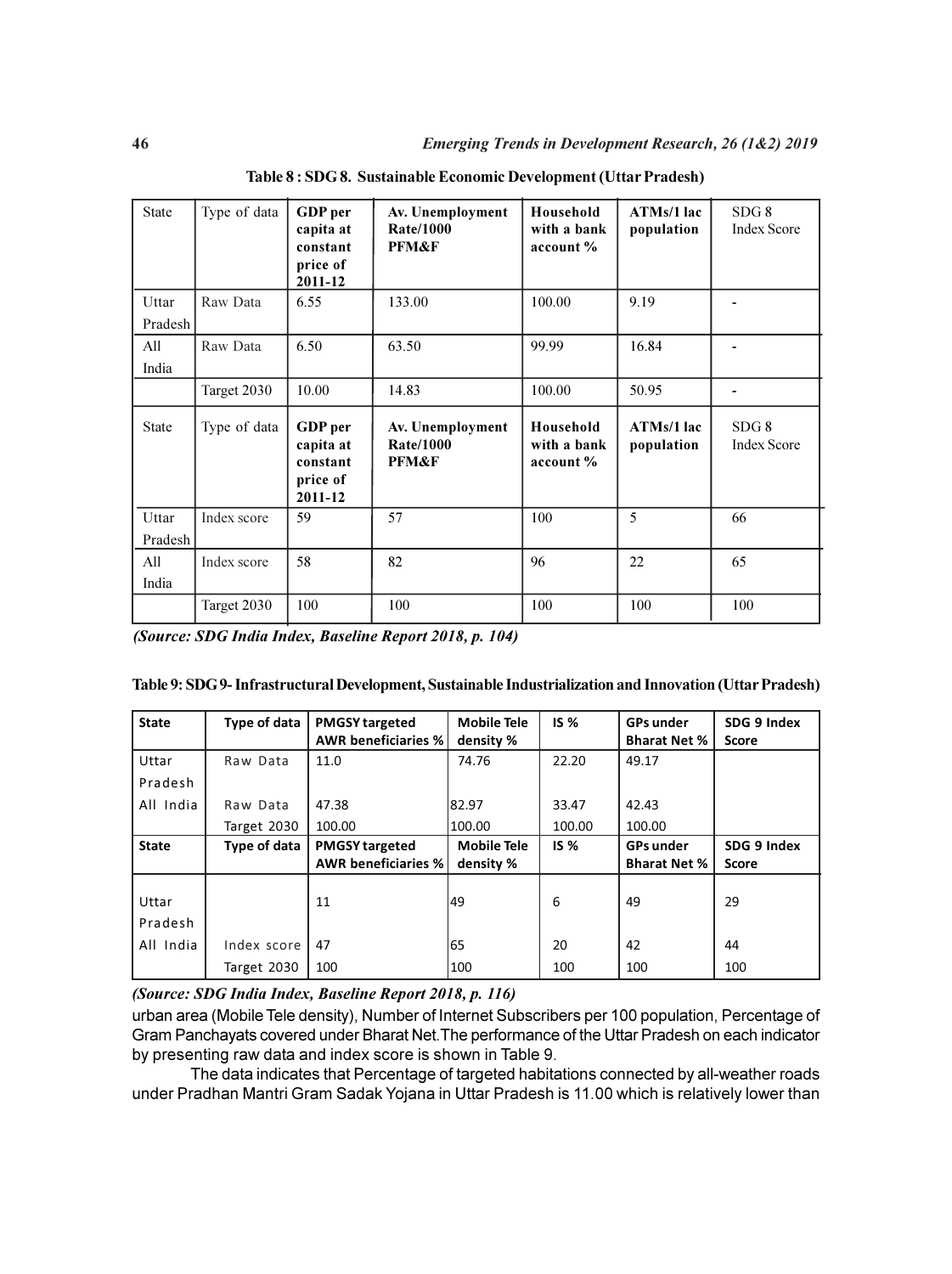| <b>State</b>     | Type of data | <b>Palma Ratio</b><br>of HEUI | Palma Ratio<br>of HERI | <b>Ratio of TLFP</b><br>Rate to MLFP<br>Rate | <b>SC Sub Plan TSPF</b><br><b>Fund</b><br><b>Utilization</b><br>% | <b>Utilization</b><br>℅ | <b>SDG 10</b><br><b>Index</b><br><b>Score</b> |
|------------------|--------------|-------------------------------|------------------------|----------------------------------------------|-------------------------------------------------------------------|-------------------------|-----------------------------------------------|
| Uttar<br>Pradesh | Raw Data     | 1.83                          | 0.79                   | 0.42                                         | 52.11                                                             | 45.04                   | $\overline{\phantom{a}}$                      |
| All<br>India     | Raw Data     | 1.41                          | 0.92                   | 0.64                                         | 77.67                                                             | 82.98                   |                                               |
|                  | Target 2030  | 1.00                          | 1.00                   | 100.00                                       | 100.00                                                            | 100.0                   |                                               |
| <b>State</b>     | Type of data | Palma Ratio<br>of HEUI        | Palma Ratio<br>of HERI | <b>Ratio of TLFP</b><br>Rate to MLFP<br>Rate | <b>SC Sub Plan TSPF</b><br><b>Fund</b><br><b>Utilization</b>      | <b>Utilization</b><br>% | <b>SDG 10</b><br>Index<br><b>Score</b>        |
| Uttar<br>Pradesh | Index score  | $\theta$                      | 100                    | 38                                           | 32                                                                | 21                      | 38                                            |
| All              | Index score  | 50                            | 100                    | 61                                           | 68                                                                | 76                      | 71                                            |
| India            |              |                               |                        |                                              |                                                                   |                         |                                               |

| Table 10 : SDG 10. SDG 10. Reduction in Inequality (Uttar Pradesh) |  |  |
|--------------------------------------------------------------------|--|--|
|                                                                    |  |  |

(Source: SDG India Index, Baseline Report 2018, p. 128)

national average 47.38 and target value of 100. The index score of roads connected is 11 which is very low than the national index score of 47 and target value of 100. In case of Number of mobile connections per 100 persons in rural and urban area (Mobile Tele density) in Uttar Pradesh is 74.76 which is slightly lower than the national average 82.97 and national target 100. The Index score is also low (49) for Uttar Pradesh in comparison to all India index score of 65 and target 100. Number of Internet Subscribers per 100 population is 22.20 which is lower than national average 33.47 and target 100. The index score for Uttar Pradesh is 6 and is lower than national average 20 and very lower from target score of 100 by 2030. In case of Percentage of Gram Panchayats covered under Bharat Net is concerned, it is 49.17 in comparison to the national average of 42.43 which is slightly higher to the national average. However it is less than half of the target value of 100. The index score of this variable for Uttar Pradesh is 49 and India's position in this regard is 42 that is just at the category of performer against the target value of 100 Thus, the table points out that in the upcoming years the country and the state both needs a well-planned infrastructural facilities to get developed. SDG 10: Reduction in Inequality (Inter and Intra Country) (Uttar Pradesh)

This SDG is aimed to measure the extent of inequality both in the rural and urban areas. It is measured in terms of Palma ratio (Measured as the ratio of the monthly consumption expenditure of the top 10 percent households to the monthly consumption expenditure of the bottom 40 percent households.) of Household expenditure for the rural as well as urban India. Apart from these two variables, three more variables were also included in assessment of the status of SDG in various state/UTs. These are: Ratio of Transgender Labour force participation rate to Male Labour force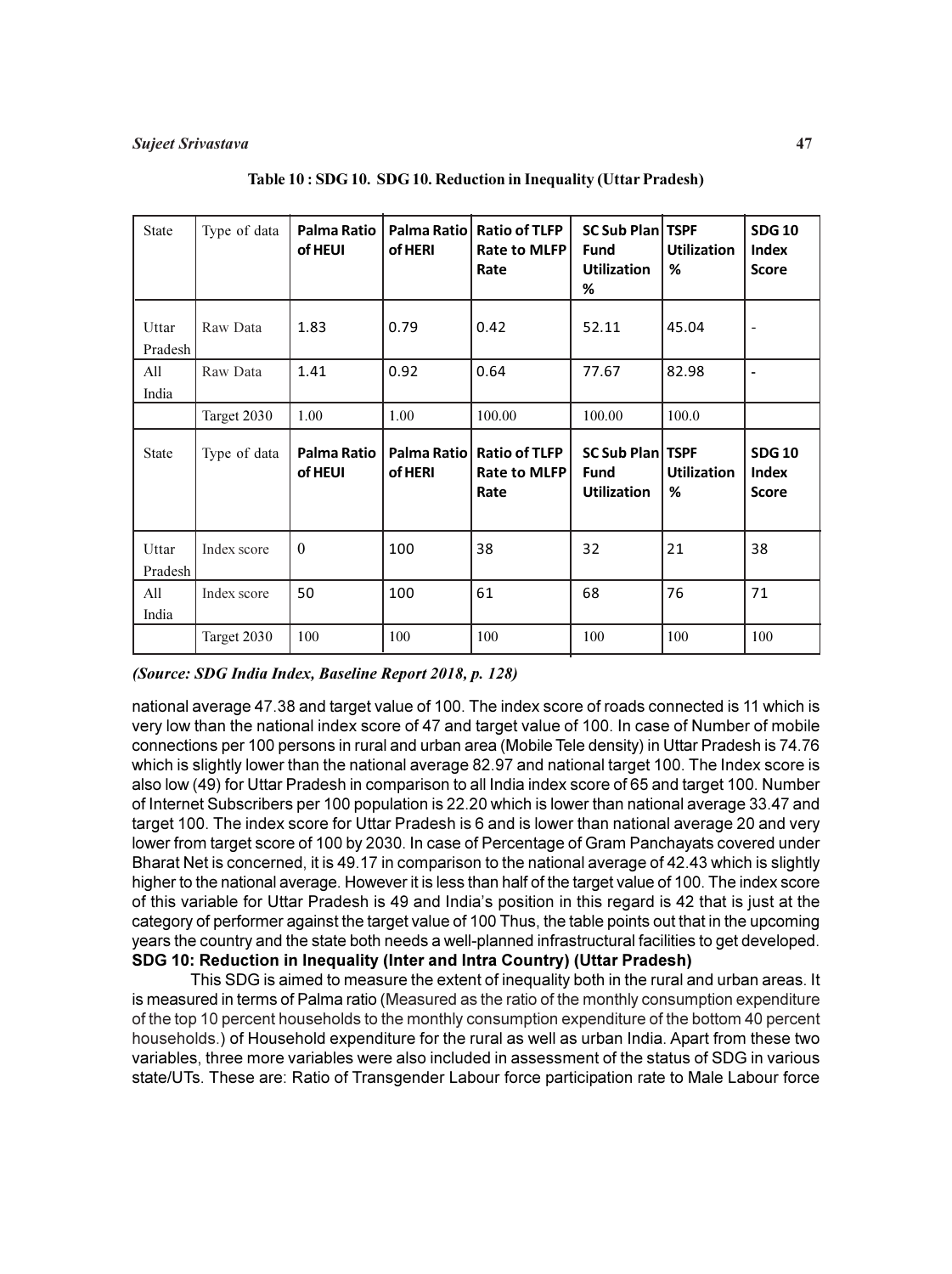| <b>State</b>     | Type of data | <b>Urban Housing</b><br><b>Beneficiaries</b><br>under PMAY | <b>Urban Slum</b><br>Dwellings % | Wards with<br>cent percent<br><b>DDWC</b> | Waste<br>Management<br>$\frac{6}{6}$ | <b>SDG 11</b><br><b>Index score</b> |
|------------------|--------------|------------------------------------------------------------|----------------------------------|-------------------------------------------|--------------------------------------|-------------------------------------|
| Uttar<br>Pradesh | Raw Data     | 0.94                                                       | 3.12                             | 53.71                                     | 20.00                                |                                     |
| All<br>India     | Raw Data     | 3.32                                                       | 5.41                             | 73.58                                     | 24.80                                |                                     |
|                  | Target 2030  | 100.00                                                     | 0.00                             | 100.00                                    | 100.000                              |                                     |
| <b>State</b>     | Type of data | <b>Urban Housing</b><br><b>Beneficiaries</b><br>under PMAY | Urban Slum<br>Dwellings %        | Wards with<br>cent percent<br><b>DDWC</b> | Waste<br>Management<br>$\frac{0}{0}$ | <b>SDG</b> 11<br><b>Index score</b> |
| Uttar<br>Pradesh | Index score  | $\mathbf{1}$                                               | 74                               | 54                                        | 20                                   | 37                                  |
| All<br>India     | Index score  | 3                                                          | 55                               | 74                                        | 25                                   | 39                                  |
|                  | Target 2030  | 100                                                        | 100                              | 100                                       | 100                                  | 100                                 |

Table 11 : SDG 11. Sustainable Urban Development (Uttar Pradesh)

# (Source: SDG India Index, Baseline Report 2018, p. 140)

participation rate; Percentage of Scheduled Caste Sub Plan fund Utilized; Percentage of Tribal Sub Plan fund utilized. The status of UttarPradesh for these indicators is shown in table 10

The data indicate that Palma ratio of the household expenditure in Urban India for Uttar Pradesh is 1.83 and for rural area it is 0.79 with score value of 0 and 100 respectively. The national average for urban and rural area is 1.41 and 0.92 respectively and score value of 50 and 100 respectively. Thus household expenditure inequality is more in urban areas rather than rural areas. On other three variables also Uttar Pradesh has low score of 38, 32, and 21 and overall score of 38, which brings it in the category of average aspirants for this SDG. Thus The state has to work to reduce the household expenditure inequality by increasing the income of the lower sections of the society.

# SDG 11: Sustainable Urban Development (Uttar Pradesh)

This SDG is aimed to promote inclusive and sustainable urbanization in India by providing access to safe and affordable housing, public transport, basic services and green public spaces through improved urban planning and management. For this purpose four variables are taken these are: Houses completed Under PMAY as a percentage of net demand assessment for houses; Percentage of urban households living in slums; Percentage of wards with 100% door to door waste collection; Percentage of waste processed. The status of Uttar Pradesh on these indicators is shown in table 11.

The data indicate that the houses completed Under PMAY as a percentage of net demand assessment for houses is just 0.94 against national average of 3.32 (very Low). The score of the state and national average are also very low with 1 and 3 respectively. Percentage of urban households living in slums for Uttar Pradesh is 3.12 percent in comparison to the national average of 5.41 (low than national average). Consequently state has a high score of 74 in comparison of national score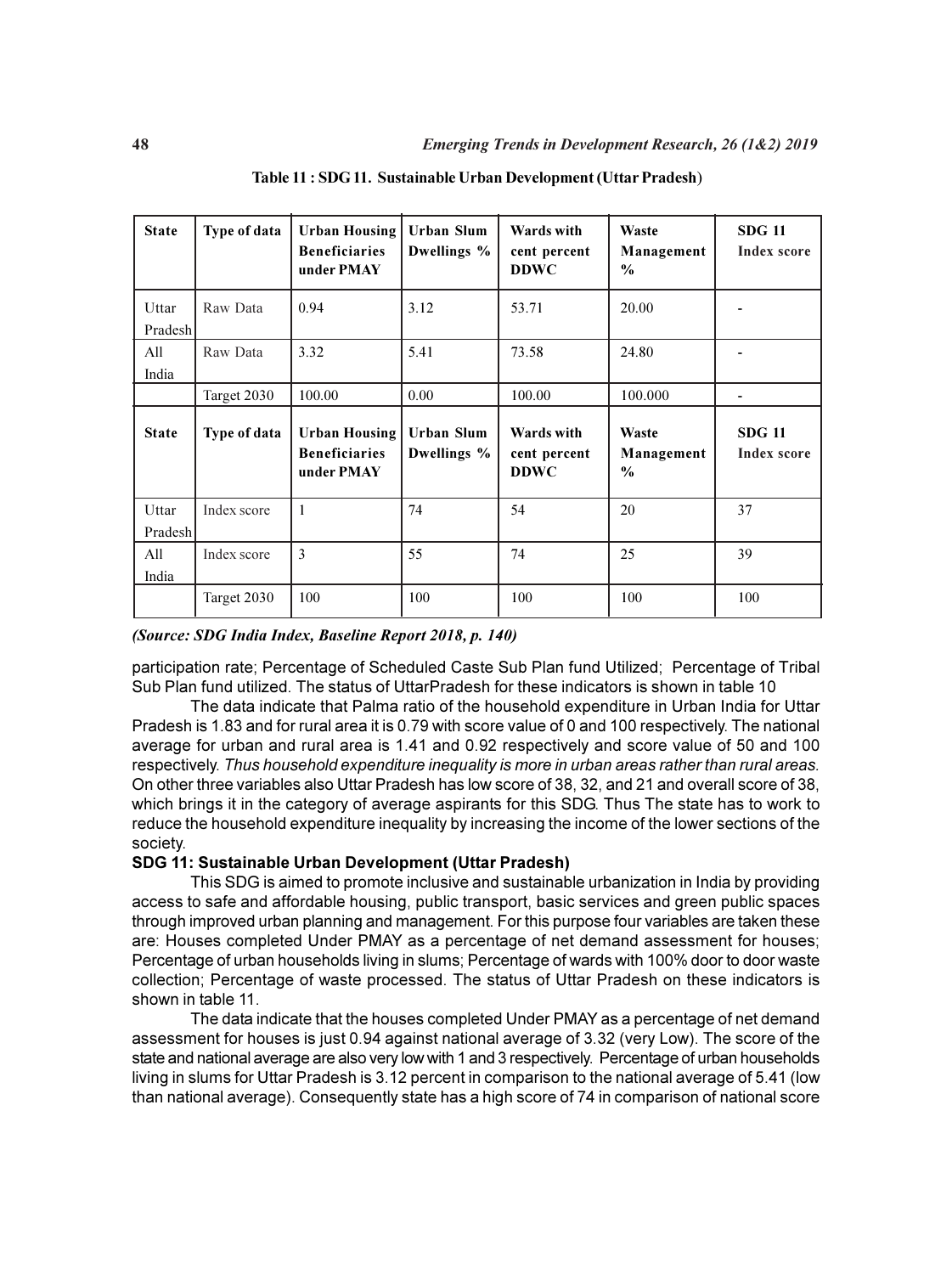#### Sujeet Srivastava 49

| <b>State</b>     | Type of data | Forest | <b>Decadal Variation</b><br>in Forest<br>coverage<br>$(2005-15)\%$ | Decadal<br><b>Variation</b><br>in Forest<br>area<br>$(2005-15)\%$ | Variations in<br><b>Wild Elephants</b><br>Population %<br>in 5 yrs. | <b>SDG 15</b><br><b>Index Score</b> |
|------------------|--------------|--------|--------------------------------------------------------------------|-------------------------------------------------------------------|---------------------------------------------------------------------|-------------------------------------|
| Uttar<br>Pradesh | Raw Data     | 6.09   | $-16.56$                                                           | 0.12                                                              | $-20.27$                                                            |                                     |
| All<br>India     | Raw Data     | 21.54  | 18.24                                                              | 0.21                                                              | 19.53                                                               |                                     |
|                  | Target 2030  | 33.00  | 0.00                                                               | 0.00                                                              | 0.00                                                                |                                     |
|                  |              |        |                                                                    |                                                                   |                                                                     |                                     |
| <b>State</b>     | Type of data | Forest | <b>Decadal Variation</b><br>in Forest<br>coverage<br>$(2005-15)\%$ | Decadal<br><b>Variation</b><br>in Forest<br>area<br>$(2005-15)\%$ | Variations in<br><b>Wild Elephants</b><br>Population %<br>in 5 yrs. | <b>SDG 15</b>                       |
| Uttar<br>Pradesh | Index score  | 9      | 51                                                                 | 100                                                               | 60                                                                  | <b>Index Scord</b><br>55            |
| All<br>India     | Index score  | 61     | 100                                                                | 100                                                               | 100                                                                 | 90                                  |

| Table 12: SDG 15. Sustainable Management of forests, rejuvenation of Land and Biodiversity |
|--------------------------------------------------------------------------------------------|
| <b>Maintenance (Uttar Pradesh)</b>                                                         |

# (Source: SDG India Index, Baseline Report 2018, p. 170)

of 55 and target value of 100. Percentage of wards with 100% door to door waste collection in Uttar Pradesh is 53.71 against 73.58 national average and target value of 100.00. The score for this variable of the state is 54 (low) in comparison of national score of 74. Percentage of waste processed in Uttar Pradesh is low with 20.00 percent against the national average of 24.80 and target value of 100.00. The score of Uttar Pradesh in this regard is 20 (very low), in comparison to the target score of 100 but slightly lower than the national average score of 25. The overall score of the Uttar Pradesh for SDG 11 is 37 (low) in relation to the national average of 39 and the target score of 100. Hence, it is in the category of average aspirant for this SDG.

# SDG 15: Sustainable Management of forests, rejuvenation of Land and Biodiversity Maintenance (Uttar Pradesh)

This SDG is related to environmental concerns. For analytical purpose, four indicators related to environmental concern are taken. These are: Percentage of total land area covered under forest; Decadal change in extent of water bodies within forests from 2005 to 2015 (%); Change in forest area from 2015 to 2017 (%); and Percentage change in estimated population of wild elephants over 5-year period (table 12).

The performance of Uttar Pradesh in relation to these indicators indicate that percentage of total land area covered under forest in Uttar Pradesh is 6.09 is low in relation to the national average of 21.5 percent and the target value of 33.00. The index score of Uttar Pradesh against this indicator is very low (9 only) in comparison to the national index score of 61. The decadal change in extent of water bodies within forests from 2005 to 2015 in Uttar Pradesh is -16.56 percent (target value of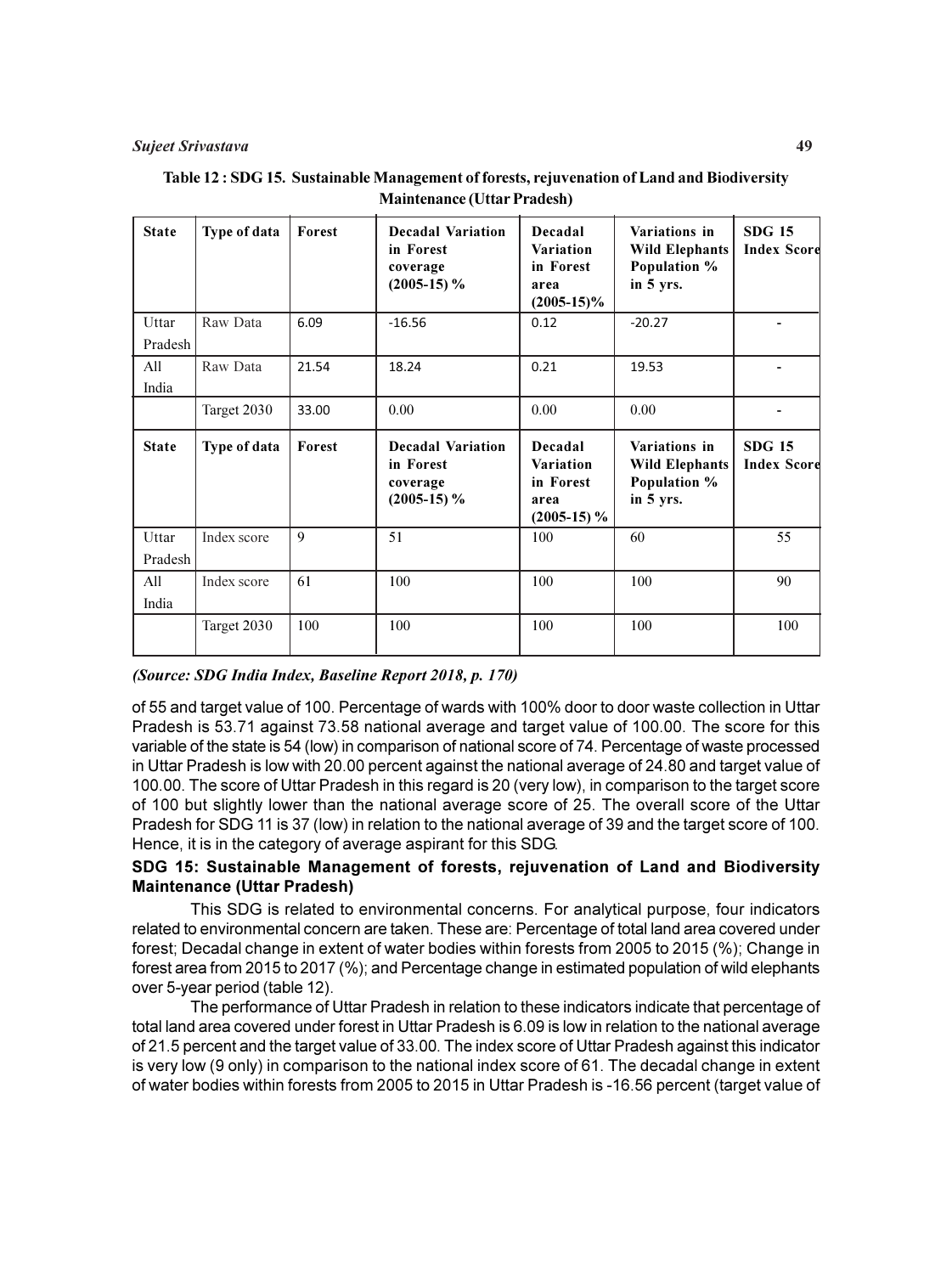| <b>State</b>     | Type of data        | <b>Heinous</b><br>Crime rate<br>(murders)<br>plp | Cognizable<br>Crime rate<br>plp | <b>Estimated</b><br>no. of<br>courts<br>pmp | <b>ERCC</b><br>per<br><b>10MP</b> | <b>PBR</b> | Aadhar<br>Coverage<br>$\%$          | <b>SDG 16</b><br>Index<br><b>Score</b> |
|------------------|---------------------|--------------------------------------------------|---------------------------------|---------------------------------------------|-----------------------------------|------------|-------------------------------------|----------------------------------------|
| Uttar            | Raw Data<br>Pradesh | 2.20                                             | 18.20                           | 9.71                                        | 27.59                             | 67.40      | 87.20                               | $\blacksquare$                         |
| All<br>India     | Raw Data            | 2.40                                             | 24.00                           | 12.83                                       | 34.01                             | 88.30      | 89.50                               | $\blacksquare$                         |
|                  | Target 2030         | 1.20                                             | 0.00                            | 33.76                                       | 17.00                             | 100.00     | 100.00                              | $\blacksquare$                         |
| <b>State</b>     | Type of data        | <b>Heinous</b><br>Crime rate<br>(murders)<br>plp | Cognizable<br>Crime rate<br>plp | <b>Estimated</b><br>no. of<br>courts<br>pmp | <b>ERCC</b><br>per<br><b>10MP</b> | <b>PBR</b> | Aadhar<br>Coverage<br>$\frac{0}{0}$ | <b>SDG 16</b><br>Index<br><b>Score</b> |
| Uttar<br>Pradesh | Index score         | 70                                               | 88                              | 15                                          | 100                               | 7          | 86                                  | 61                                     |
| All<br>India     | Index score         | 64                                               | 84                              | 26                                          | 99                                | 67         | 89                                  | 71                                     |
|                  | Target 2030         | 100                                              | 100                             | 100                                         | 100                               | 100        | 100                                 | 100                                    |

(Source: SDG India Index, Baseline Report 2018, p. 197)

0.00) with a score of 51 in comparison to the national average of 18.24 percent and index score of 100. The change in forest area from 2015 to 2017 is low (0.12) in comparison to the national average of 0.21 but relatively high in relation to the target value of 0.00. The index score is 100 for this variable in Uttar Pradesh as well as at the national level. The percentage change in estimated population of wild elephants over 5-year period is -20.27 with a score of 60 than the national average of 19.53 (score 100) and the target value of 0.00. The overall score of Uttar Pradesh for SDG 15 is 55 which are low in comparison to the national score of 90 in this regard. Thus, the state has to look into environmental issues in a serious manner.

# SDG 16: Societal Processes (Uttar Pradesh)

This sustainable development goal is related to the social processes in the society which show the level of equilibrium in the social system. This is measured in terms of 6 indicators. These are: reported murders per 1 lakh population; reported cognizable crimes against children per 1 lakh population; estimated number of courts per 10 lakh persons; estimated reported corruption crimes per 1 crore population; percentage of births registered; and percentage of population covered under Aadhaar. The assessment of the performance of Uttar Pradesh against these indicators is shown in tabe 13.

The data indicates that the status of Uttar Pradesh for the reported murders per 1 lakh population is 2.20 a little less than the national average of 2.40. The target value of this indicator is 1.20. The status of cognizable crime against children is 18.20 in comparison to national average of 24.00 and target value of 0.00. No. of courts per lakh persons in Uttar Pradesh is 9.71 against the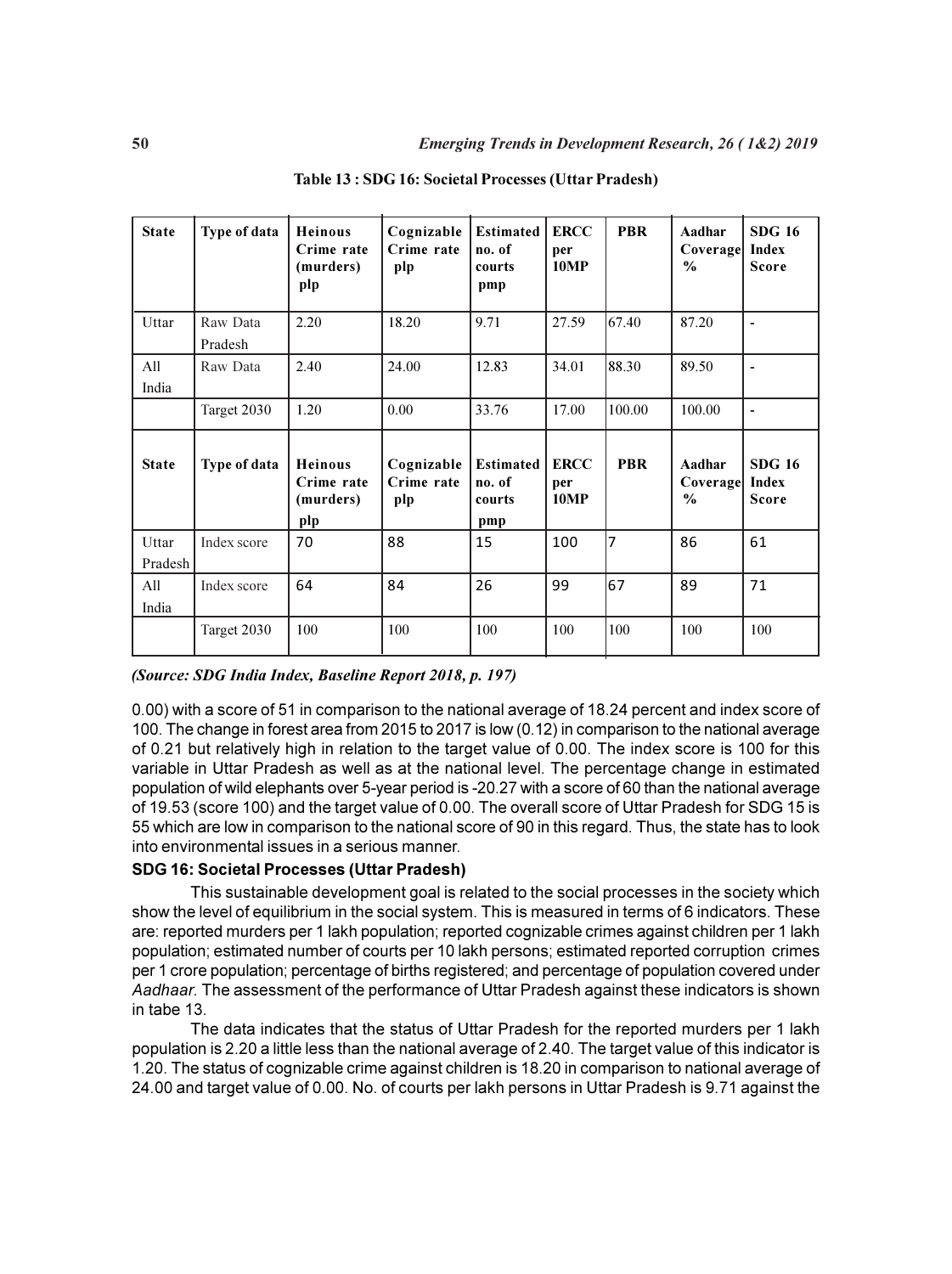| <b>Eradication of Poverty</b><br>Hunger, Food Security, Nutrition<br>and Agricultural Growth<br><b>Health Development Issues</b><br><b>Inclusive and Quality Education</b><br>Gender equality and women empowerment<br><b>ARSM Energy</b><br><b>Sustainable Economic Development</b><br><b>Infrastructural Development,</b><br>Sustainable Industrialization and Innovation | for 2030<br>100<br>100<br>100<br>100<br>100<br>100<br>100<br>100<br>100 | December 2018<br>48 (Average Aspirant)<br>43 (Average Aspirant)<br>25 (Poor Aspirant)<br>53 (Front Runner)<br>27 (Poor Aspirant)<br>55 (Front Runner)<br>23 (Poor Aspirant)<br>55 (Front Runner) |
|-----------------------------------------------------------------------------------------------------------------------------------------------------------------------------------------------------------------------------------------------------------------------------------------------------------------------------------------------------------------------------|-------------------------------------------------------------------------|--------------------------------------------------------------------------------------------------------------------------------------------------------------------------------------------------|
|                                                                                                                                                                                                                                                                                                                                                                             |                                                                         |                                                                                                                                                                                                  |
|                                                                                                                                                                                                                                                                                                                                                                             |                                                                         |                                                                                                                                                                                                  |
|                                                                                                                                                                                                                                                                                                                                                                             |                                                                         |                                                                                                                                                                                                  |
|                                                                                                                                                                                                                                                                                                                                                                             |                                                                         |                                                                                                                                                                                                  |
|                                                                                                                                                                                                                                                                                                                                                                             |                                                                         |                                                                                                                                                                                                  |
|                                                                                                                                                                                                                                                                                                                                                                             |                                                                         |                                                                                                                                                                                                  |
|                                                                                                                                                                                                                                                                                                                                                                             |                                                                         |                                                                                                                                                                                                  |
|                                                                                                                                                                                                                                                                                                                                                                             |                                                                         |                                                                                                                                                                                                  |
|                                                                                                                                                                                                                                                                                                                                                                             |                                                                         |                                                                                                                                                                                                  |
|                                                                                                                                                                                                                                                                                                                                                                             |                                                                         |                                                                                                                                                                                                  |
|                                                                                                                                                                                                                                                                                                                                                                             |                                                                         |                                                                                                                                                                                                  |
|                                                                                                                                                                                                                                                                                                                                                                             |                                                                         | 29 (Poor Aspirant)                                                                                                                                                                               |
| Reduction in Inequality                                                                                                                                                                                                                                                                                                                                                     | 100                                                                     | 38 (Average Aspirant)                                                                                                                                                                            |
| (Inter and Intra Country)                                                                                                                                                                                                                                                                                                                                                   |                                                                         |                                                                                                                                                                                                  |
| Sustainable Urban Development                                                                                                                                                                                                                                                                                                                                               | 100                                                                     | 37 (Average Aspirant)                                                                                                                                                                            |
| Ensure sustainable consumption and                                                                                                                                                                                                                                                                                                                                          |                                                                         |                                                                                                                                                                                                  |
| production patterns                                                                                                                                                                                                                                                                                                                                                         |                                                                         |                                                                                                                                                                                                  |
| Take urgent action to combat climate                                                                                                                                                                                                                                                                                                                                        |                                                                         |                                                                                                                                                                                                  |
| change and its impacts                                                                                                                                                                                                                                                                                                                                                      |                                                                         |                                                                                                                                                                                                  |
| Conserve and sustainably use the                                                                                                                                                                                                                                                                                                                                            |                                                                         |                                                                                                                                                                                                  |
| oceans, seas and marine resources                                                                                                                                                                                                                                                                                                                                           |                                                                         |                                                                                                                                                                                                  |
| Sustainable Management of forests,                                                                                                                                                                                                                                                                                                                                          | 100                                                                     | 55 (Front Runner)                                                                                                                                                                                |
| rejuvenation of Land and Biodiversity                                                                                                                                                                                                                                                                                                                                       |                                                                         |                                                                                                                                                                                                  |
| <b>Societal Processes</b>                                                                                                                                                                                                                                                                                                                                                   | 100                                                                     | 61 (Front Runner)                                                                                                                                                                                |
| Revitalize the global partnership for                                                                                                                                                                                                                                                                                                                                       |                                                                         |                                                                                                                                                                                                  |
| sustainable development                                                                                                                                                                                                                                                                                                                                                     |                                                                         |                                                                                                                                                                                                  |
|                                                                                                                                                                                                                                                                                                                                                                             |                                                                         | (Performance Score Scale: Achiever-100%; Front Runner-65-99%; Performer-50-64%; Aspirant-0-49%)<br>(Source: SDG India Index, Baseline Report 2018, p. 10)                                        |

Table 14: The overall Performance Status on each SDG in Uttar Pradesh (2018)

national average of 12.83 and target value of 33.76. The no. of reported corruption crimes per 1 crore is 27.59 against 34.01 of national average and target value of 17.00. Percentage of births registered in Uttar Pradesh is 67.40 (low) against the national average of 88.30 and target value of 100. The percentage of population covered under Adhaar in Uttar Pradesh is relatively low (87.92) in comparison to national value of 89.50 and target value of 100. The score value of these indicators for Uttar Pradesh is 70 for reported murders, 88 for crime against children, 15 for no. of courts, 100 for reporting of corruption crimes, 7 for births registered and 86 for Adhaar coverage. The overall score for SDG 16 in Uttar Pradesh is 61 (performer).

# Uttar Pradesh overall Performance Status on each Sustainable Development Goal

The detailed analysis of the SGGs on various indicators for the Uttar Pradesh have been discussed with the help of various tables. On the basis of above analysis we can assess the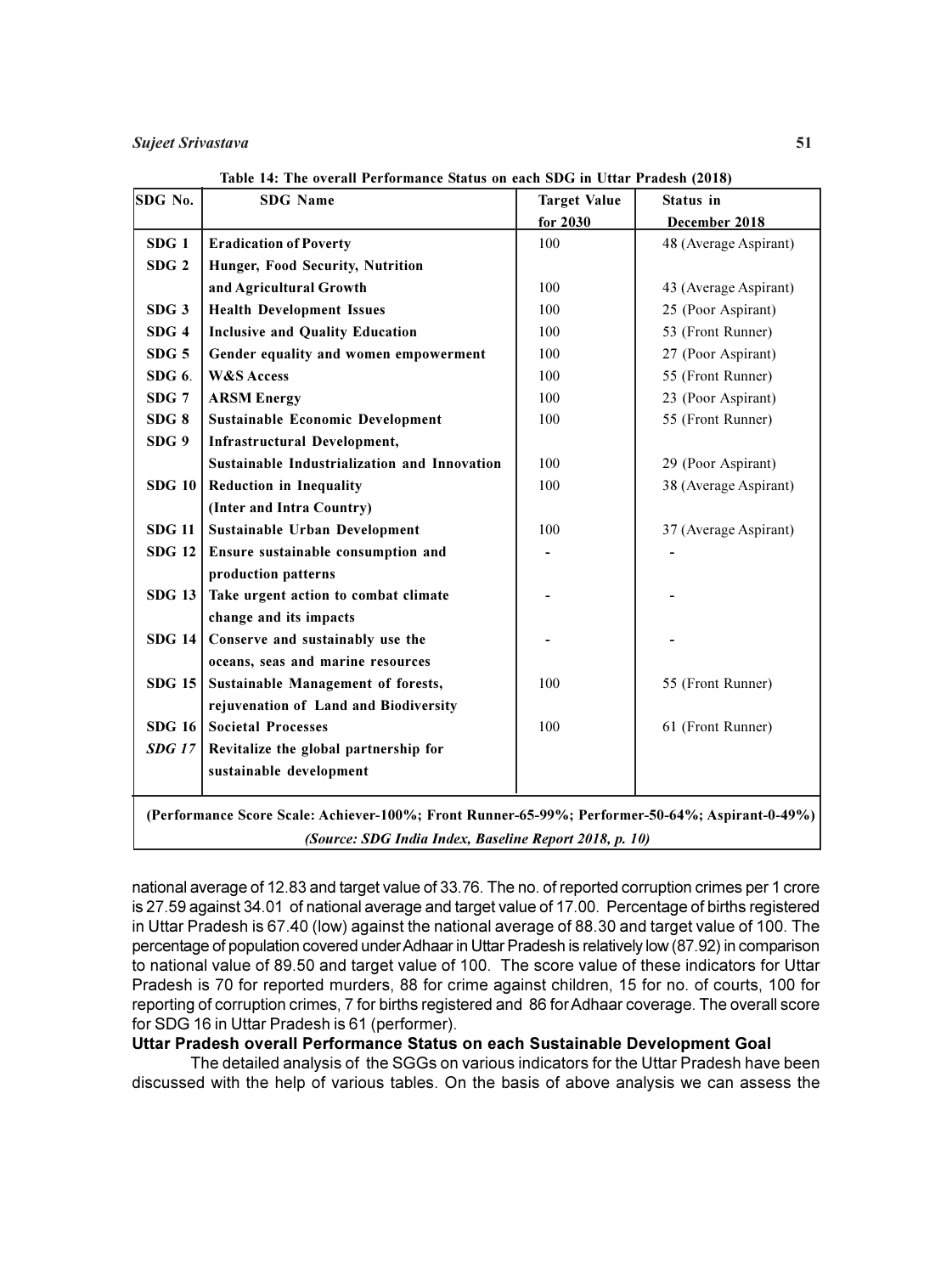position of Uttar Pradesh in relation to Sustainable Development Goals. The overall performance of the state against 13 SDGs discussed below is shown in table 14.

The data show that Uttar Pradesh has good performance in Sustainable development goal 4, 6, 8, 15 and 16 as its position is among the Front Runners at all India level. While its performance in case of other goals can be divided into two categories: average (33% plus) and poor (below 33%). Using this classification we find that position of Uttar Pradesh in case of SDG 1, 2, 10 and 11 is average while in SDG 3, 5, 7 and 9 is poor. It means that the state has good performance in the field of ensuring inclusive and quality education for all and promote lifelong learning (SDG4), in ensuring access to water and sanitation for all (SDG 6), in promoting inclusive and sustainable economic growth, employment and decent work for all (SDG 8), in Sustainably manage forests, combat desertification, halt and reverse land degradation, halt biodiversity loss (SDG 15) and in promoting just, peaceful and inclusive societies. However, on some fronts its performance can be said average. In two sectors, namely, SDG 1- To end poverty in all its forms everywhere (48%); and SDG 2- To end hunger, achieve food security and improved nutrition and promote sustainable agriculture (43%), the score is very near to the front runner states. While in other field that is Reduce inequality within and among countries (here regions) it has average performance. It indicates that at the regional level unequal development has taken place. Some regions like western Uttar Pradesh is more developed in comparison to central and eastern Uttar Pradesh. This inequality can be seen in various sectors of economy of the state. In remaining SDGs, the performance of the state as a whole can be said poor. It means that in ensuring healthy lives and promoting well-being for all at all ages (SDG 3); in achieving gender equality and empowerment of all women and girls (SDG 5); in ensuring access to affordable, reliable, sustainable and modern energy for all (SDG 7); and in building resilient infrastructure, and promoting sustainable industrialization (SDG 9) the state is lagging behind. Thus, there is need to work on formulating a suitable strategy for improvement ion these fronts so that the state can achieve the target within stipulated time i.e. by 2030.

The research findings regarding the performance of Sustainable development goals in Uttar Pradesh may be summarized as follows:

- 1. In the Uttar Pradesh 29.43 per cent of the population is living below the national poverty line in comparison to the national average of 21.92 per cent. It suggests that about 60 million population of the state comes under BPL category which is a very high number. Unfortunately, just 6.10% of the households of the state (against 28.7% of national average) are covered under any health or insurance scheme. On this ground also the condition of the state is also very pathetic. The availability of the employment to the poor on demand is 84.30% (almost equal to the national average of 84.75%) which can be said satisfactory but there are occasions when it is not available on the demand of the poor workers under MGNREGA scheme. However, on other two indicators related to social security benefits and incidence of homelessness is better in the state. If we look on the index score for different indicators, we find that the index score of the population below poverty line is 36 (average aspirant) in comparison to the national value of 62 (Front runner), for health or insurance scheme index score of Uttar Pradesh is just 3 against the national average value of 26 and target value of 100, which is highly unsatisfactory. In case of other indicators it is very near to national average. Overall score of the state on SDG I is 48 (average Aspirant) but very near to the category of performer value of 50.
- 2. In the Uttar Pradesh ratio of rural households covered under public distribution system (PDS) is 1.11 in comparison to national average value of 1.01. This is more than national average but falling short to the target value of 1.29. In this regard Uttar Pradesh has a good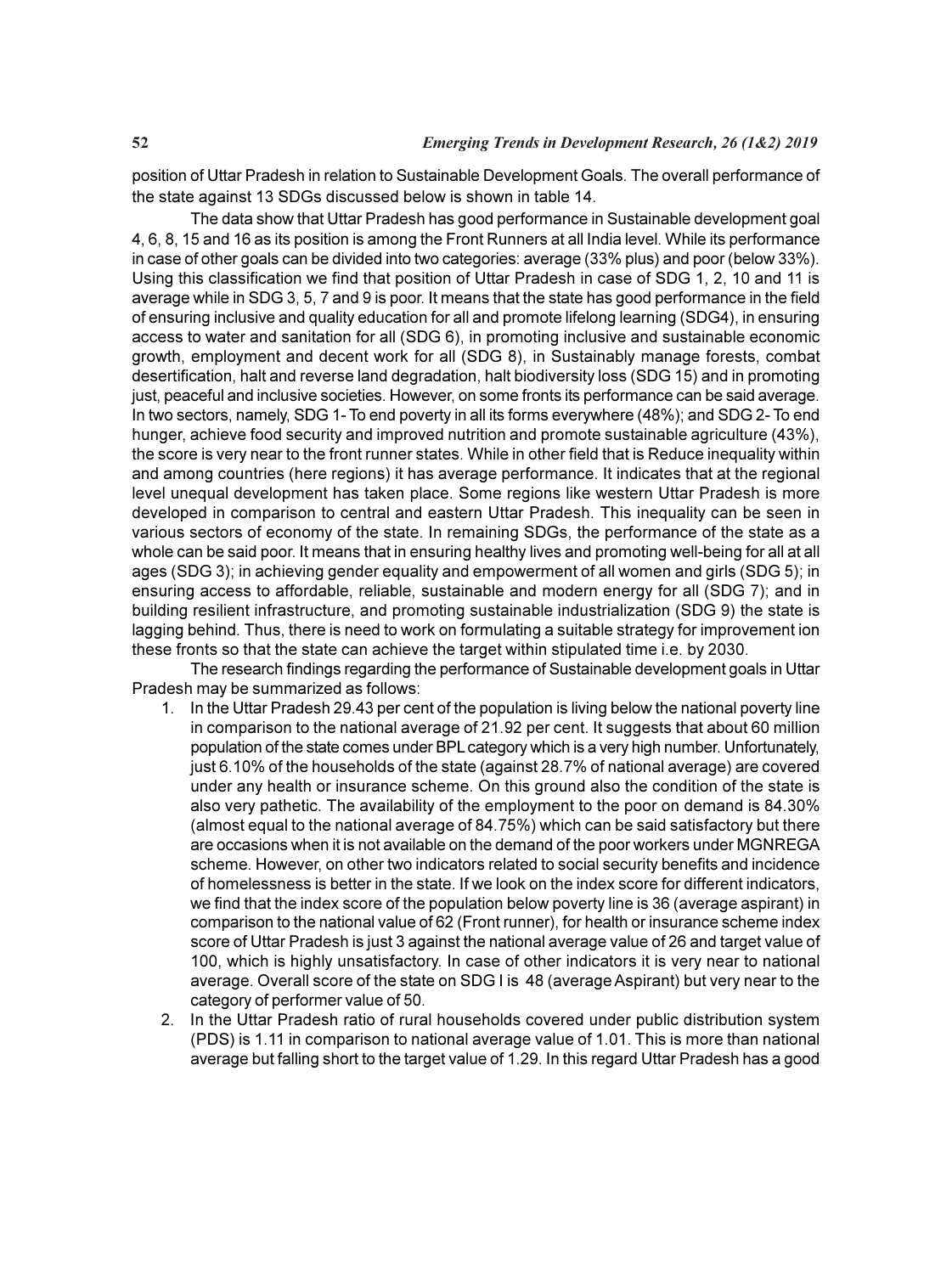### Sujeet Srivastava 53

position with an index score of 78 in comparison to the national index score of 64 and comes under the category of Front Runners to achieve the target.

- 3. In case of the percentage of fewer than 5 years stunted children in Uttar Pradesh, the value is 46.30 in comparison to the national average of 38.40 and target value of 21.03. Thus it is high in comparison to national average and more than double to the target value. The index score for this variable for Uttar Pradesh is only 7 which is very low when compared to national index score of 36 and target value of 100.Thus there is a need to take necessary steps to reduce this gap.
- 4. As far as the percentage of pregnant anemic women is concerned, Uttar Pradesh has 51.00 percent such women, a slightly high figure than the national average of 55.30 against the target value of 23.57 percent. The index score of Uttar Pradesh in this regard is 38 against the all India score of 40 and target value of 100. Thus both the Uttar Pradesh and India are in the category of Average Aspirants in this regard.
- 5. In case of annual agricultural production per unit area is concerned, it is 2404.86 kg /ha in comparison to the national average of 2.509.22 kg/ha which is slightly low to the national average. However it is less than half of the target value of 5018.44 kg/ha. The index score of this variable for Uttar Pradesh is 48 (Average Aspirant) but very near to the category of performer. India's position in this regard is 50 that is just at the bottom of the category of performer against the target value of 100.
- 6. On the basis of the analysis of this four indicators index score of Uttar Pradesh on average is 43. It requires doing a lot of work to increase not only agricultural production but also to improve the condition of mal nutrition for the women and children in the state as well as country.
- 7. The maternal mortality ration in Uttar Pradesh is 201.00 which is very high in comparison to national value of 130.00 and target value of 70.00. Index score of Uttar Pradesh for this indicator is very low (22 only) in comparison to national index score of 64 and target index score of 100.
- 8. Under 5 child mortality rate per one thousand live births is seven times high than the target value of 11.0 and also high in comparison to national value of 50.00. Index score of Uttar Pradesh for this indicator is 00 which is very poor in comparison to all India score of 42 and target 100.
- 9. As far as immunization coverage of children is concerned the national coverage is 62.00 while in Uttar Pradesh is 51.10 which is below the national average and halfway to the target value. The index score for this indicator is 24 against the national score of 41 and target score of 100. Thus in this field also the performance of the state is low. Incidence of tuberculosis are 140 per one lakh population in Uttar Pradesh which is relatively high than the national average (133.33). This is high as the target value for this indicator is 0.00.
- 10. As far as the number of Governmental physians, nurses and mid wives per one lakh population is concerned, the target to be achieved is 550 but all India figure for this indicator is 221 which is relatively low to the global standard. In case of Uttar Pradesh it is very poor with 53.33. The index score for this indicator is also very low (Just 8). The overall index score for SDG 3 for Uttar Pradesh is 25 only in comparison to national score of 52. On the basis of above analysis it can be said in case of health status and services the state has a poor performance. The most important factor for this is the lack of sufficient number of health professional in the state which is very low to provide good health services to the people.
- 11. The performance of Uttar Pradesh against these indicators is shown in table 6.5. The adjusted net enrollment ratio at elementary (class 1 to 8) and secondary (class 9 to 10)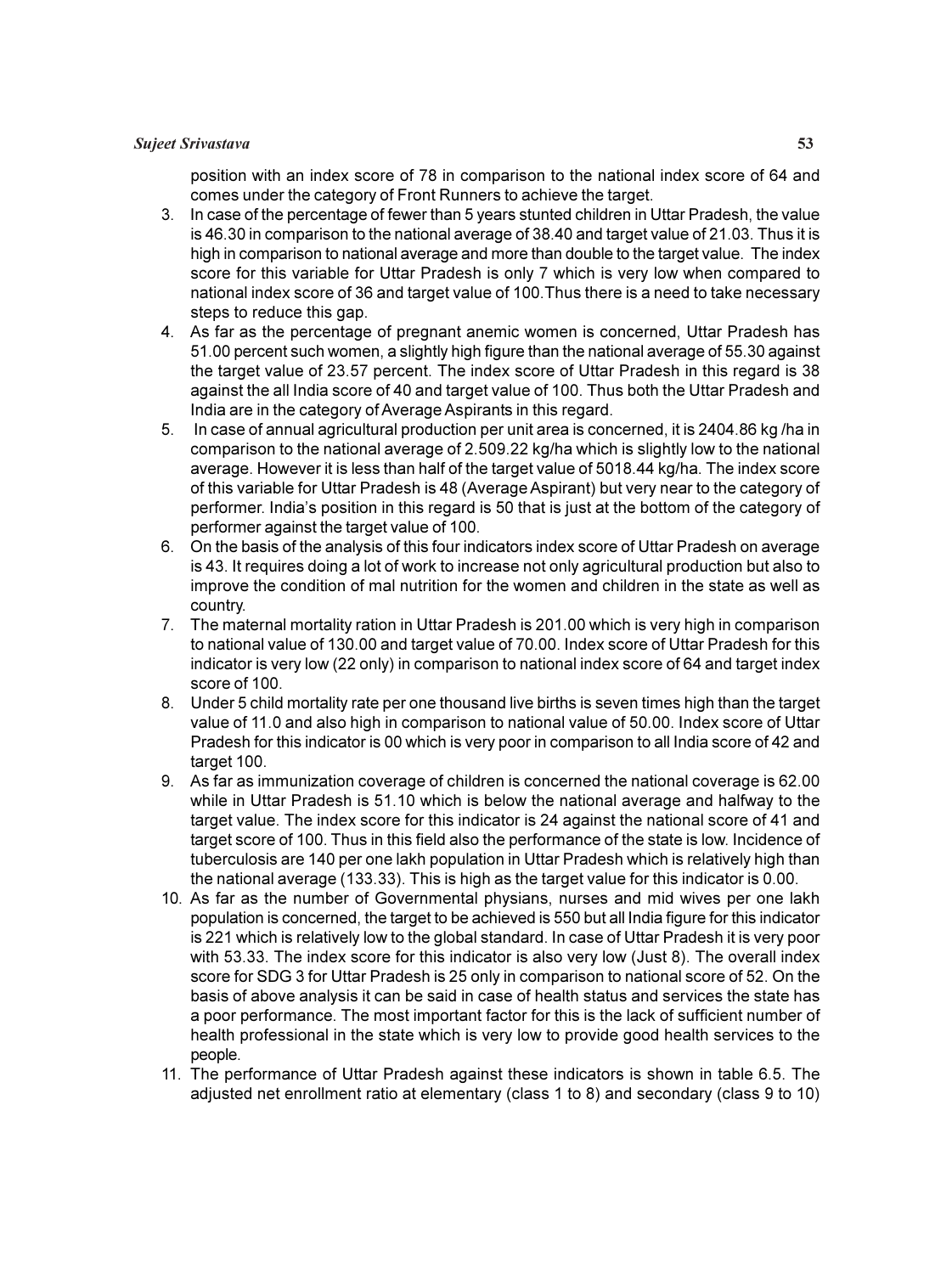schools in India are 75.83 percent. The target to be achieved is 100 percent enrollment. In this regard position of Uttar Pradesh is relatively low (68.71 percent) in comparison to the national value of 75.83 percent. Index score of Uttar Pradesh on this indicator is 43 which is relatively low in comparison to the national index score of 56.

- 12. Student proficiency in class 5 to 8 is measured in terms of learning outcomes in language, mathematics and environmental science by class 5 student is 54.69 percent at the national level and 44.58 percent for class 8 students against the target value of 67.89 and 57.17 respectively. The performance of Uttar Pradesh in this regard is 50.67 percent in case of class 5 students and 44.25 percent in case of class 8 students. These figures are very near to the all India average when converted into Index score, the performance of Uttar Pradesh was 34 for class 5 students and 44 for class 8 students relatively low than the national average values of 50 and 45 respectively. In case of the percentage of children who are out of school the target to be achieved is 0.28. The all India average in this regard is 2.97 and value for Uttar Pradesh is 3.90 which is relatively high. The index score of this indicator for Uttar Pradesh is 38 which is relatively low in relation to the national index score of 54. Average annual drop out rate secondary level is 17.6 at all India level against the target of 10.0 to be achieved. The status of Uttar Pradesh is better in this regard with 10.22, very near to the target. The index score of Uttar Pradesh in this connection is very high with 99 relatively high to the national index score of 68. Percentage of school teachers professionally qualified is 77.51 in Uttar Pradesh, relatively low in comparison to the national average of 81.15 percent. The index score of Uttar Pradesh in this regard is 68 slightly low than the national average of 73. The pupil- teacher ratio of less than or equal to 30 has been achieved by 70.43 percent of elementary and secondary schools in India. This is relatively low in case of Uttar Pradesh with 55.96 percent. Thus having an index score of 44 in comparison to national index score of 62. The overall performance of Uttar Pradesh regarding inclusive and quality education is 53 relatively low than the national average of 58. This suggests that the state has to go a long way to improve inclusive and quality education in years to come.
- 13. The sex ratio at birth in Uttar Pradesh is 882 in comparison to 898 at the national level which is low in relation to the target value of 954. Index score value of this indicator is 41 for Uttar Pradesh , relatively low than the national average of 54. Average female to male ratio in employment is low in Uttar Pradesh is relatively low with 0.67 against the national value of 0.70 and target value of 1.00. Index score in this regard is also low for Uttar Pradesh (37) as well as for the nation as a whole (44) against the target index score of 100. The incidence of spousal violence are 38.30 percent relatively high than the national average of 33. 30. The target to be achieved in this regard is 0.00. Both the Uttar Pradesh (30) and India (39). The representation of women in state legislative assembly in Uttar Pradesh is low with 10.67 percent but better than the national average of 8.70. The target to be achieved in this regard is 50.00. The index score of Uttar Pradesh and India is also low in this regard with 21 and 17 respectively. Female labor force participation in Uttar Pradesh is very low with 0.15 in relation to national average of national average of 0.32 and target value of 1.00 consequently score against this indicator is just 2 in case of Uttar Pradesh which can be said very poor against national index score of 21 and target score of 100. Percentage of women using modern methods of family planning is 45.50 in comparison to 53.50 at the national level. The index score against this indicator in Uttar Pradesh is 29 which is relatively low than the national average score of 39 against target value of 100. It suggests that the performance of Uttar Pradesh in order to achieve gender equality and empowerment of women is low with an overall score of 27.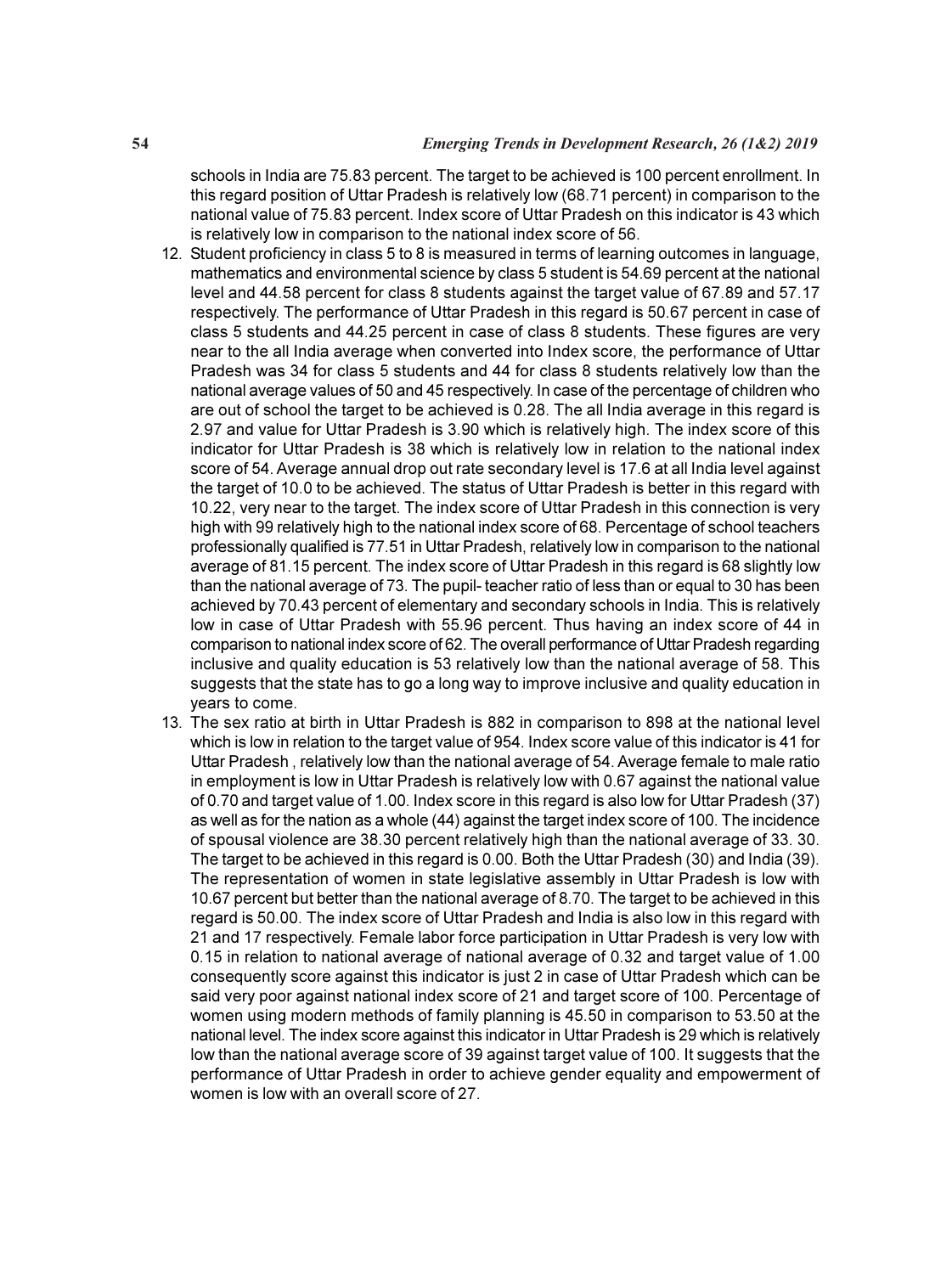#### Sujeet Srivastava 55

- 14. The percentage of population having safe drinking water in rural areas in Uttar Pradesh is 98.40 which is high than the national average of 71.80 and very near to the target value of 100. The index score value in this regard is 98 which is relatively very high in comparison to national index score of 64. In case of individual household toilets in rural areas is 64.67 in Uttar Pradesh which is relatively low than the national average of 82.72. The index score on this indicator for Uttar Pradesh is 24 which is quite low than the national score of 63 and the target value of 100. The percentage of district verified to be open defication free is very low with 2.67 in comparison to the national average of 31.95 . Consequently the score on this indicator is also very low with three percent. The sewage treatment capacity in urban areas is 37.15 percent very near to national average of 37.58 against the target value of 8.79. The index score value for Uttar Pradesh and India are almost same with 54 and 55 respectively. Annual ground water withdrawal against net annual availability is 73.7 percent which is relatively high in comparison to national average of 61.53 and the target value of 70.00. The index score for Uttar Pradesh is 95 in this regard. It suggests that overall score of 55 against SDG 6 for Uttar Pradesh is relatively low than the national average but in case of safe drinking water and annual ground water withdrawal the score is near the target. The major casualties are in the sector of sanitation which requires a lot of improvements in years to come.
- 15. Palma ratio of the household expenditure in Urban India for Uttar Pradesh is 1.83 and for rural area it is 0.79 with score value of 0 and 100 respectively. The national average for urban and rural area is 1.41 and 0.92 respectively and score value of 50 and 100 respectively. Thus household expenditure inequality is more in urban areas rather than rural areas. On other three variables also Uttar Pradesh has low score of 38, 32, and 21 and overall score of 38, which brings it in the category of average aspirants for this SDG. Thus the state has to work to reduce the household expenditure inequality by increasing the income of the lower sections of the society.
- 16. The houses completed Under PMAY as a percentage of net demand assessment for houses is just 0.94 against national average of 3.32 (very Low). The score of the state and national average are also very low with 1 and 3 respectively. Percentage of urban households living in slums for Uttar Pradesh is 3.12 percent in comparison to the national average of 5.41 (low than national average). Consequently state has a high score of 74 in comparison of national score of 55 and target value of 100. Percentage of wards with 100% door to door waste collection in Uttar Pradesh is 53.71 against 73.58 national average and target value of 100.00. The score for this variable of the state is 54 (low) in comparison of national score of 74. Percentage of waste processed in Uttar Pradesh is low with 20.00 percent against the national average of 24.80 and target value of 100.00. The score of Uttar Pradesh in this regard is 20 (very low), in comparison to the target score of 100 but slightly lower than the national average score of 25. The overall score of the Uttar Pradesh for SDG 11 is 37 (low) in relation to the national average of 39 and the target score of 100. Hence, it is in the category of average aspirant for this SDG.
- 17. The percentage of total land area covered under forest in Uttar Pradesh is 6.09 is low in relation to the national average of 21.5 percent and the target value of 33.00. The index score of Uttar Pradesh against this indicator is very low (9 only) in comparison to the national index score of 61. The decadal change in extent of water bodies within forests from 2005 to 2015 in Uttar Pradesh is -16.56 percent (target value of 0.00) with a score of 51 in comparison to the national average of 18.24 percent and index score of 100. The change in forest area from 2015 to 2017 is low (0.12) in comparison to the national average of 0.21 but relatively high in relation to the target value of 0.00. The index score is 100 for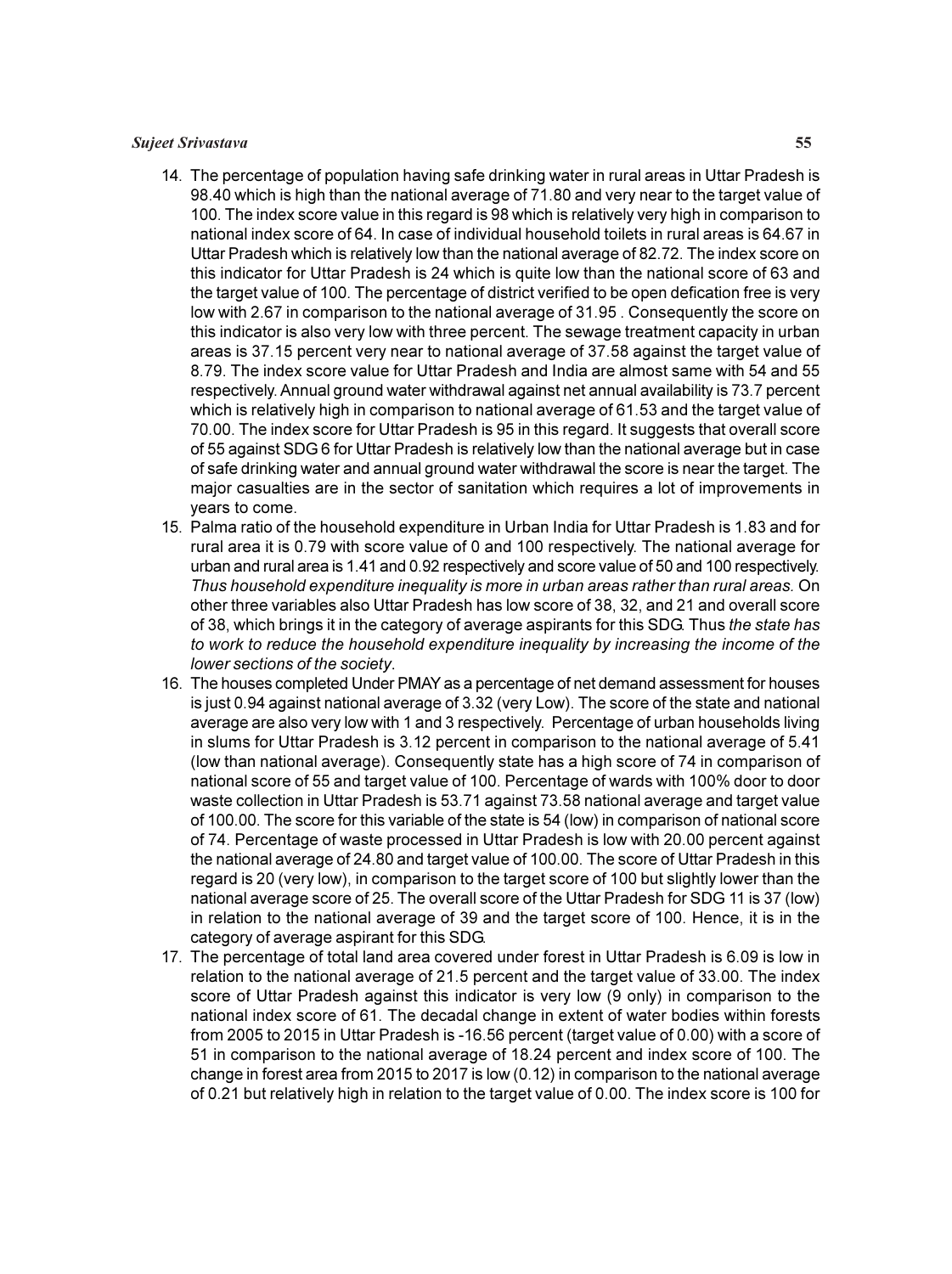this variable in Uttar Pradesh as well as at the national level. The percentage change in estimated population of wild elephants over 5-year period is -20.27 with a score of 60 than the national average of 19.53 (score 100) and the target value of 0.00. The overall score of Uttar Pradesh for SDG 15 is 55 which are low in comparison to the national score of 90 in this regard. Thus, the state has to look into environmental issues in a serious manner.

18. The status of Uttar Pradesh for the reported murders per 1 lakh population is 2.20 a little less than the national average of 2.40. The target value of this indicator is 1.20. The status of cognizable crime against children is 18.20 in comparison to national average of 24.00 and target value of 0.00. No. of courts per lakh persons in Uttar Pradesh is 9.71 against the national average of 12.83 and target value of 33.76. The no. of reported corruption crimes per 1 crore is 27.59 against 34.01 of national average and target value of 17.00. Percentage of births registered in Uttar Pradesh is 67.40 (low) against the national average of 88.30 and target value of 100. The percentage of population covered under Adhaar in Uttar Pradesh is relatively low (87.92) in comparison to national value of 89.50 and target value of 100. The score value of these indicators for Uttar Pradesh is 70 for reported murders, 88 for crime against children, 15 for no. of courts, 100 for reporting of corruption crimes, 7 for births registered and 86 for Adhaar coverage. The overall score for SDG 16 in Uttar Pradesh is 61 (performer).

#### Conclusion

 Uttar Pradesh has good performance in Sustainable development goal 4, 6, 8, 15 and 16 as its position is among the Front Runners at all India level. While its performance in case of other goals can be divided into two categories: average (33% plus) and poor (below 33%). Using this classification we find that position of Uttar Pradesh in case of SDG 1, 2, 10 and 11 is average while in SDG 3, 5, 7 and 9 is poor. It means that the state has good performance in the field of ensuring inclusive and quality education for all and promote lifelong learning (SDG4), in ensuring access to water and sanitation for all (SDG 6), in promoting inclusive and sustainable economic growth, employment and decent work for all (SDG 8), in Sustainably manage forests, combat desertification, halt and reverse land degradation, halt biodiversity loss (SDG 15) and in promoting just, peaceful and inclusive societies.

However, on some fronts its performance can be said average. In two sectors, namely, SDG 1- To end poverty in all its forms everywhere (48%); and SDG 2- To end hunger, achieve food security and improved nutrition and promote sustainable agriculture (43%), the score is very near to the front runner states. While in other field that is Reduce inequality within and among countries (here regions) it has average performance. It indicates that at the regional level unequal development has taken place. Some regions like western Uttar Pradesh is more developed in comparison to central and eastern Uttar Pradesh. This inequality can be seen in various sectors of economy of the state. In remaining SDGs, the performance of the state as a whole can be said poor. It means that in ensuring healthy lives and promoting well-being for all at all ages (SDG 3); in achieving gender equality and empowerment of all women and girls (SDG 5); in ensuring access to affordable, reliable, sustainable and modern energy for all (SDG 7); and in building resilient infrastructure, and promoting sustainable industrialization (SDG 9) the state is lagging behind. Thus, there is need to work on formulating a suitable strategy for improvement ion these fronts so that the state can achieve the target within stipulated time i.e. by 2030.

# References

Census of India, 2011 NITI Ayog 2018: SDG India Index, Baseline Report 2018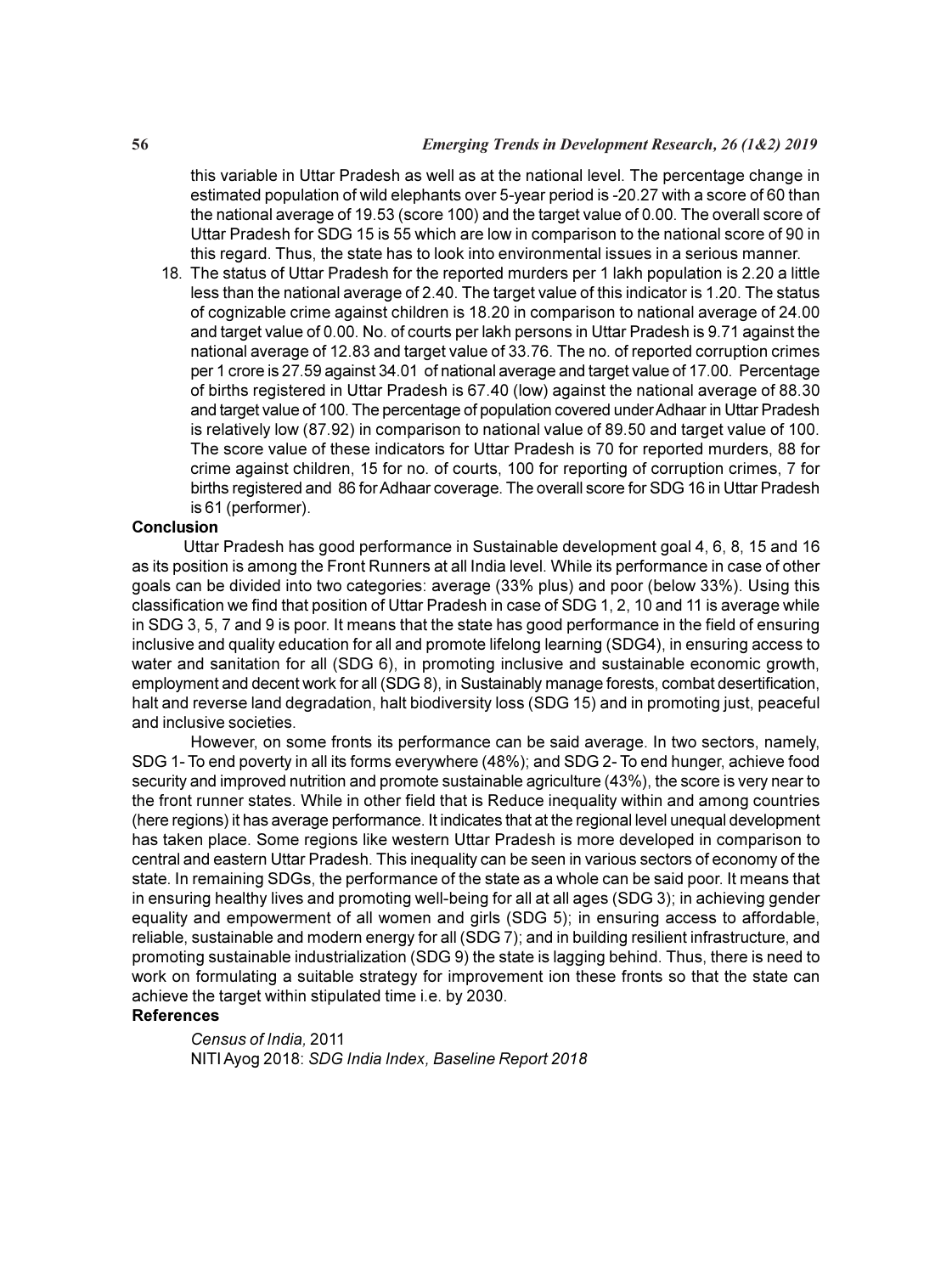ISSN NO. 0972-9445 Emerging Trends in Development Research Vol. 26, No. 1&2, 2019, 57-72 www.grefiglobal.org/journals

# Globalization and Communication Research: Emerging Issues

# Virendra P. Singh

#### **Abstract**

The communication research evolved as a specialized field of sociological research at Chicago University under the leadership of Robert Ezra Park and his colleagues who also became founder of interactionism perspective in sociology. Later on the centre shifted to Columbia University where Paul Lazarsfeld and Robert King Merton laid the foundation of persuasive communication theory. In post-war period sociologists focussed their concern on development communication research and multiplier effect of media in modernization of developing society. However, breakthrough of satellite and communication technologies brought a communication revolution and helped in the process of globalization and made the media global and interactive. New communication technologies are the main driving force of globalization and the network society emerging today is essentially informational society. The present paper analyses the emerging issues in the field of globalization and communication research.

 $\mathbf S$ ocieties throughout the world are now passing through the process of profound and rapid

change. This change is closely related with the process of globalization. In the last few decades, this process has engulfed most of the countries of the world. Globalization refers to 'the increasing interdependence of the people across the world, it refers to the increasing impact of living and working in a single, global market place, but more fundamentally, it refers to a basic shift in the institutions of our lives' (Giddens 1999). New communicatin technologies are at the heart of globalization and facilitate it. In fact, the communication system has also been globalized and integrated all media of communication on digital platform. There has been a long tradition of communication research in the discipline of sociology. he present paper analyses the emerging issues in the field of globalization and communication research.

#### The Concept of Globalization

At the most general level, globalization refers to a process of change, which affects all regions of the world in a variety of sectors including the economy, technology, politics, the media, culture and the environment. According to Held et al. (1999: 2) 'globalization may be thought initially as the widening, deepening and speeding up of worldwide interconnectedness in all aspects of contemporary social life, from the cultural to the criminal, the financial to the spiritual'. There is a general agreement among the scholars on the 'interconnectedness' dimension of the process of globalization. But they differ from each other on other dimensions of globalization. The commentrators

Virendra P. Singh is Professor of Globalization and Development Studies at University of Allahabad, Prayagraj, India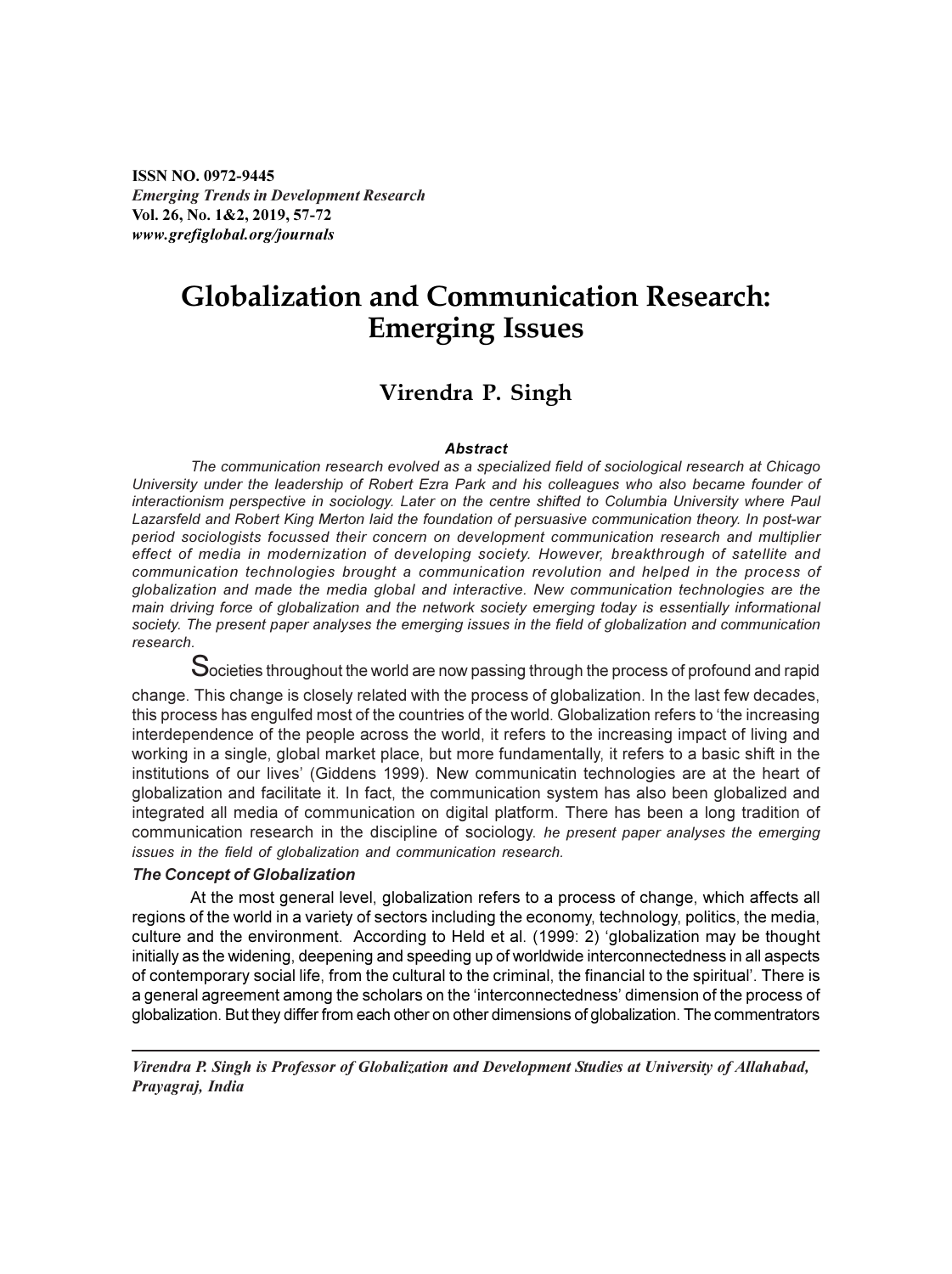on globalization, following Held et al. (1999), can be identified into three broad categories: hyperglobalisers, skeptics and transformationalists.

Hyperglobalizers believe that globalization represents a new epoch in human history, in which all types of relationships are becoming integrated at the global level, transcending the nation states and making it increasingly irrelevant. Ever-increasing cross-border flow of capital, commodities, people and ideas are a defining factor of the new age. Hyperglobalisers can be further divided into two sub-categories: positive hypoglobalizers, mainly those who advocate for open, global markets and believe that these will guarantee optimal economic growth and will, in long run, bring about improved living standards for everyone (Strange 1996, Reich, 1991,); and negative hypoglobalisers, mainly critical theorists and neo-marxist scholars (Ohmae 1195, Martin and Schumann 1997, Schnapper 1994, Wiseman 1997, Hopkins and Wallerstein 1996), focused upon negative impacts of globalization in a critical manner and rejected the notion of globalisation in its totality.

The skeptics who also focus on economic aspects of globalisation argue that there is nothing new about this international economic integration. It is comparable to the period preceding to First World War. They generally prefer the term 'internationlisation' to globalisation (Hirst and Thompson 1996, Weiss 1997). They also argue that the role of the nation-state remain as strong as ever.

Transformationalists, however argue that globalisation is the central driving force behind the major economic, cultural, social and political changes that are affecting virtually all the world's people today. Globalisation is seen as the overall consequences of closely inter-linked processes of change in the areas of technology, economic activity, governance, communication and so on. Developments in all these areas are mutually reinforcing or reflexive, so that no clear distinction can be drawn between cause and effect. Transformationalists regard contemporary patterns of cross-border flows (of trade, investment, migrants, cultural artifacts, environmental factors, etc.) as without historical precedent. Such flows integrate virtually all countries into a larger global system, and thus bring about major social transformations at all levels.

Thus, the process of globalization is not confined to economic and political concerns of these societies. Its impact can also be observed in the field of mass media communication and other social and cultural institutions of the society.

# Theoretical Implications of Globalization in Sociology

There are a number of implications of globalization at theoretical, conceptual and methodological levels. At the theoretical level, globalization poses a challenge to all existing theories of social sciences in general and sociology in particular. It is due to all-encompassing character of globalization which requires a macro-level analysis rather than micro-level analysis which has become a routine approach in sociological research.

Two important theoretical constructs emerged in last five decades. These are postmodernism and globalization. Both the constructs claimed that the project of modernity or institutions of modernity are transforming and a new era has been arrived and they called the new form of society as postmodern society or globalized society. However, these claims of postmodernists and hyperglobalists have been challenged by a number of sociologists particularly by Anthony Giddens and Jurgan Habermas and argued that the project of modernity is not over but the modernity is transforming itself into *high modernity* (Giddens), or it is unfinished (Habermas). Similar formulations are forwarded by Ulrich Beck (Risk Society/reflexive modernization), Manuel Castells (The Network Society/ Informational Society), Zygmunt Bauman (Liquid Modernity). Thus, theoretically, today we have a number of societal types as mentioned above. The above scholars although rejected postmodernism but accepted that the modern society has now been transforming and its institutions are transforming. Thus, the notion of modernity today is in debate. The existing perspectives –structural functionalism, Marxian perspective, symbolic perspective, phenomenology, ethno methodology are not capable to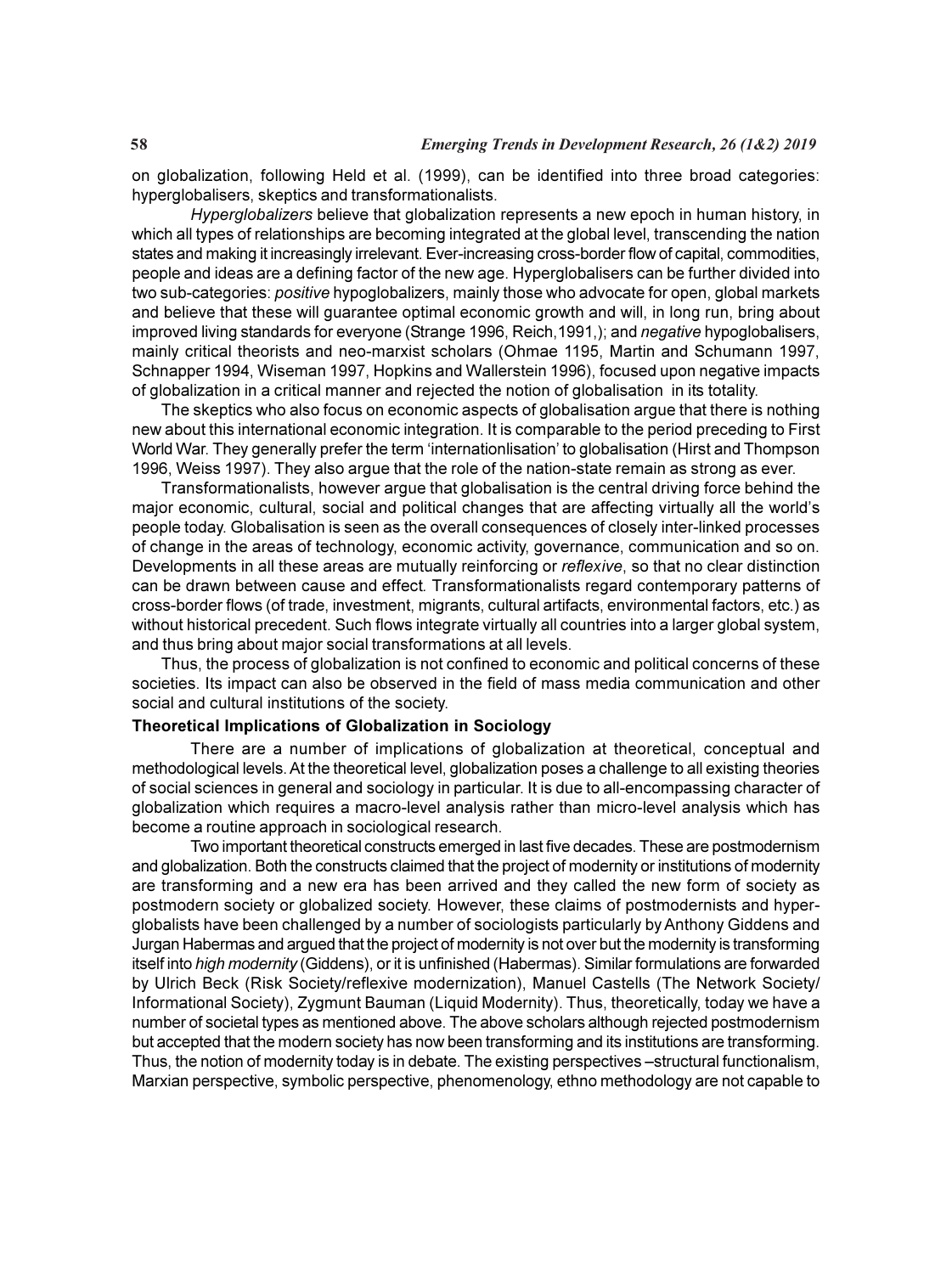# Virendra P. Singh 59

capture the phenomenon of globalization. The debate on postmodernism is also subsumed in the globalization debate. Thus, theoretically we have three problematic,

First problematic is related to modernity or modern society whether it is there or it is ended.

Second problematic is regarding form/types of contemporary society, whether it is highly modern society, or consumer society, or a risk society, or an Informational society, or a network society and so on.

Third problematic is regarding the phenomenon under study. There are different conceptualizations of the same phenomenon presented by different sociologists. The pace of change is very rapid than the normal one and it has affected both the developed and developing societies simultaneously and almost all the institutions of the society at the same time. The transformation is multi-dimensional and reflexive in nature as discussed by most of the transformationalist. Some scholars, thus, declared this unprecedented and ahistorical.

The globalization has two dimensions which have important implications from methodological point of view:

One is time-space dimension-which has been explained by Giddens in terms of timespace distanciation. This makes it more complex phenomenon as social relations are stretched at planetary level and undermining the national boundaries in organizing everyday life of the individual actors. Every person whether he is directly involved with the process of globalization or not is affected by it.

The principle on which globalization works is "networking". It works on the basis of a global network. Thus for the understanding of the process of globalization we have to study network of social relations. In sociology, we have used the term 'network' in two senses, One by Radcliffe Brown, who used the term network as a metaphor when he defines the term social structure as 'a complex network of social relations'. Another important work in this regard initiated by S. F. Nadel who used the term as a part of social structure. As an analytical tool the notion of social network was used by John Barnes, Elizabeth Bott and J. Clyde Mitchel. This has generated a debate in sociology and social anthropology. The contribution of the Barnes to network analysis is very relevant for understanding the phenomenon of globalization. Initially the researchers began to employ the idea of a social network simply in metaphoric sense, but Barnes in the early 1950s, took a lead in applying this idea in a more rigorous and analytical way. While studying a Norwegian Island Parish, he used the idea of social network as an analytical tool. The social structure is conceived best tool where field of interaction are confined to some territory. But when these fields of interaction cut across the boundary of community/ society/ nation, social structure as a tool of analysis becomes weak (Singh, V. P. 2002: 14). In particular case of Bremnes Island , the stationary field was denoted by the domestic, agricultural and administrative areas; the fluid field by industrial area, consisting of fishing vessels, marketing, cooperatives and herring oil factories. The 'third field' which links the other two, namely, stationary and fluid fields of interaction, was termed as 'social network'. This third field' had no units or boundaries; it has no coordinating organization. It is made up of the ties of friendship and acquaintance which everyone growing up in Bremnes, partly inherits and largely builds up for himself. The elements of this social field were not fixed, for new ties were continually being formed and old links were broken or put into indefinite cold storage (Barnes 1954: 237). These characteristics of social network have some implications for the analysis of globalization as social network which through worldwide connectivity links various local, and regional units at planetary level. It is not confined to the boundary/territory of a village, city, state, nation or continent but connect the people at global level. A number of concepts developed by early anthropologists and sociologists for network analysis may prove relevant for the study and analysis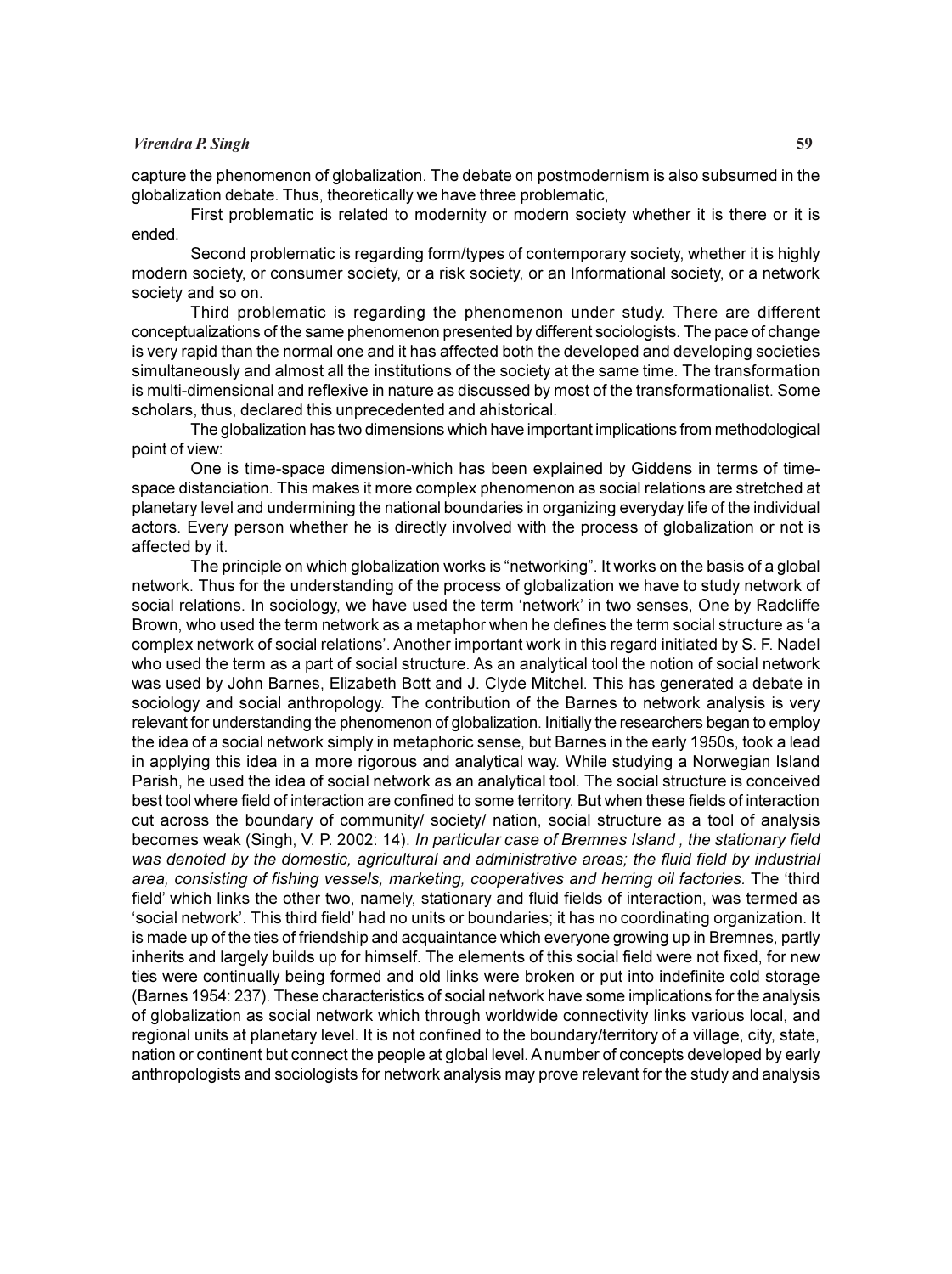of globalization. Bott (1957) makes a distinction between 'close-knit' network and loose-knit network in his exploratory study of 14 families in London and argues that the crucial variable is that of whether one's friends tend to know one another (close-knit network) or not (loose-knit network). She use the notion of 'connectedness' similar to the concept of 'density' by Barnes (1969) to count in terms of 'the number of ties observed in the network formed by ego and his friends and dividing it by the ratio of possible ones'(Barnes 1969: 55). Barnes also suggested the concepts like 'star' in one's social network, the persons who are connected with most of the persons in one's network directly. He also makes a distinction between socio-centric network and egocentric network. The individuals/groups/organizations are engaged in egocentric social network keeping them in the centre. However, when it is not focussed on any structural unit it is socio-centric network. In analysis of globalization we have to analyse both the socio-centric and ego-centric networks.

Epstein (1969: 110-11) points out that different parts of ego's network may have different density. He calls those with whom one "interacts most intensely and most regularly and who are therefore likely to come to know one another, the "effective network", the remainder constitutes the "extended network".

This idea is somewhat close to what Granovetter suggested that the ego's network is composed of mainly two types of ties: strong and weak. he finds that the weak ties perfom a bridge function and connect two networks and facilitate the flow of information. This characteristic of weak ties seems inportant in network analysis particularly in transnational flow of information.

Mitchell (1969) has codified the social network analysis and suggested the conception of 'personal order' in place of Barnes's generalized conception of the sphere of interpersonal relations. The personal order is the pattern of 'personal links individuals have with a set of people and the links these people have in turn among themselves' (Mitchell, 1969:10). These patterns of interaction are, for Mitchell, the sphere of network analysis. Such interpersonal networks, he added, are built from two different ideal types of action, which combine in varying ways to form concrete interaction networks. There is, first of all, 'communication', which involves the transfer of information between individuals, the establishment of social norms and the creation of a degree of consensus. On the other hand, there is the 'instrumental' or purposive type of action, which involves the transfer of material goods and services between people (1969: 36-9). Any particular action will combine elements of both of these ideal types, and so particular social networks will embody both a flow of information and a transfer of resources and services.

Mitchell further goes on to conceptualize the 'total network' of a society as 'the general ever-ramifying, ever-reticulating set of linkages that stretches within and beyond the confines of any community or Organisation' (Mitchell, 1969:12). In actual research, he argues, it is always necessary to select particular aspects of the total network for attention, and these aspects he conceptualizes as 'partial networks' ' There are two bases on which such abstraction can proceed, though Mitchell concentrates his own attention almost exclusively on one of these. First, there is abstraction which is 'anchored' around a particular individual so as to generate 'ego-centred' networks of social relations of all kinds. Second is abstraction of the overall ' 'global' features of networks in relation to a particular aspect of social activity: political ties, kinship obligations, friendship or work relations etc. For Mitchell, it was individually anchored partial networks that were to be the focus of attention. In this kind of research, individuals are identified and their direct and indirect links to others are traced. Such research generates a collection of ego-centred networks, one for each of the individuals studied.

Mitchell recognizes the importance of the second mode of abstraction identified above that which defines partial networks by the 'content' or meaning of the relations involved - but he sees this also as needing to be anchored around particular individuals. The 'partial networks' studied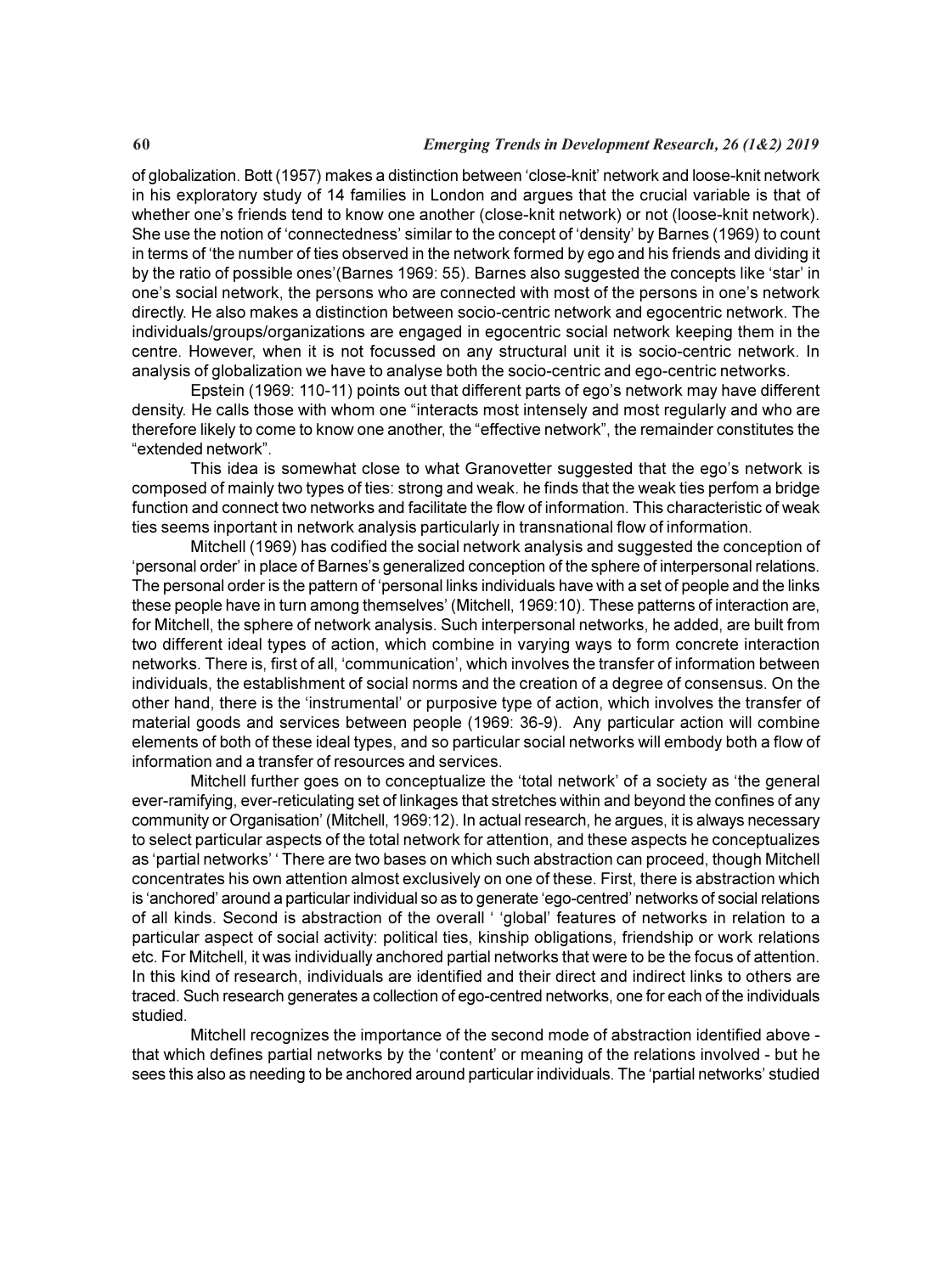#### Virendra P. Singh 61

by sociologists and social anthropologists are always ego-centred networks focused around particular types of social relationship. Most such networks Mitchell argues, are 'multi stranded' or 'multiplex': they involve the combination of a number of meaningfully distinct relations. Thus, Barnes's original notion of the network, and that taken up by Bott, was a partial network in which kinship, friendship and neighbourliness were combined into a single, multi-stranded relationship which it was inappropriate to break down into its constituent elements.

Mitchell adds a further set of concepts, derived from a translation of graph theory into sociological language, which can be used to describe the texture of social networks. 'Density', for example, he sees as the completeness of the network: the extent to which all possible relations are actually present. This is what Barnes and Bott tried to describe with their notions of the 'mesh' and 'connectedness' of networks. 'Reachability' refers to how easy it is for all people to contact one another through a limited number of steps: how easy is it, for example, for gossip, ideas or resources to be diffused through the network. To these concepts, Barnes (1969) has added 'cliques' and 'clusters' as terms for identifying social groupings within networks, but these were not taken up in the empirical studies collected together by Mitchell (1969).

Thus, here we see a departure from the established tradition of social research in which institutionalized roles and statuses are the framework within which interpersonal networks are constructed, but they exist only in and through the reproduction of interpersonal networks. But the above mentioned scholars separate the network analysis from the institutional structure of roles. However, this approach largely failed to attract adherents from outside the area of community studies. Today, in context of globalization in which networking is one of the basic component of connectivity the leads of network analysis can be re-examined and develop further. One of the most fertile area of such research is communication research. Thus, it will be fruitful to review the trends of research in the field of mass communication particularly from sociological point of view.

#### Trends in Communication Research

Communication is an essential process of human society. It facilitates interaction between the members of a given society. The form of communication and communication system, however, differs as the society evolve and passes through different stages of development. The communiction researchhas been passes through for stages: Early Phase, Post Second World War Phase, Development Comminication Research Phase, and the current Globalization Phase.

Early Phase: The communication as an area of scientific investigation has attracted the sociologists in the early part of twentieth century under the influence of "Chicago school" of sociology. The Chicago school developed a general approach to social theory that emphasized on the role of communication in social life (the most important general statements were of Cooley (1902, 1909), Dewey (1927) and Mead (1934). The Chicago sociologists influenced the development of communication studies in several important ways. Collectively they were a major force in the establishment of scientific sociology based on survey and field based studies and thus they initiated the field based works in communication studies as well. Communication was given importance in Burgess and Park's studies of communication, transportation and social change. (Park et al., 1925). Park also contributed analyses of the foreign-language immigrant press (Park 1922, 1925), an approach to the history of the newspaper (Park 1923); and discussions of the nature, forms, and social and political functions of contemporary news (Park 1940). Almost a quarter of the dissertations completed at Chicago prior to World War II were social or institutional analyses of the news and the press. Herbert Blumer, founder of symbolic interactionism, authored two of the twelve volumes of the classic Payne Fund studies on movies and their effects on children (Blumer, 1933).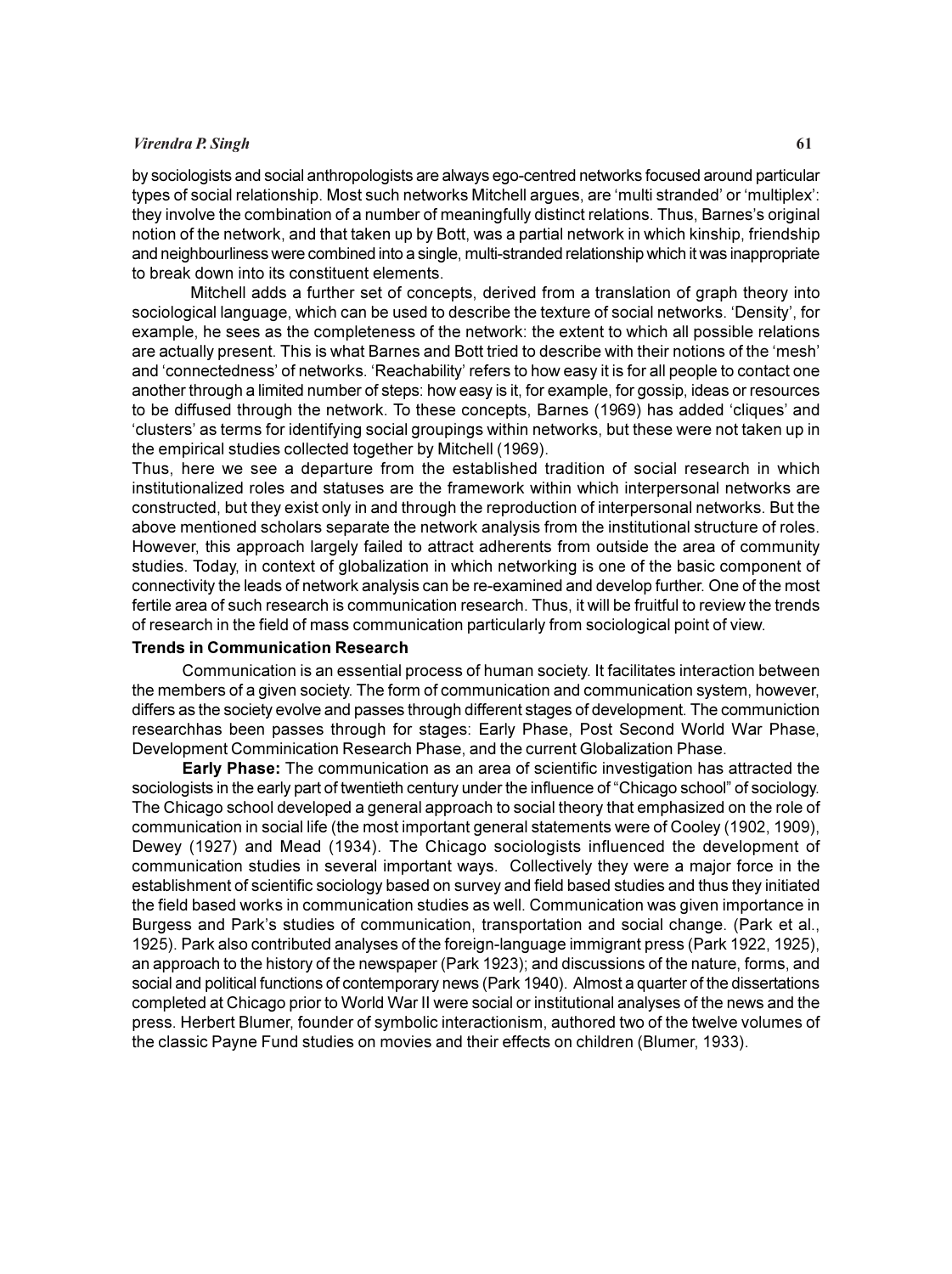There were many important Chicago-style studies of the social significance of communication conducted outside the Chicago sphere. These studies included most notably the attention given to communication media and leisure in Lynd and Lynd's (1929, 1937) classic studies of "Middletown", but also major studies of journalism and film (Desmond 1937; Lee, 1937; Rosten, 1937, 1941; Thorpe, 1939). These studies suggested that mass communication was having broad impact on patterns of everyday life and the creation of a national culture. They also showed the importance of understanding media institutions as parts of a larger social process. Many smaller studies reflected similar perspectives (Prugger 1941; Punke 1937). Although most researches focused on communication institutions and their effects on society, the influence of society on the communication media was also recognized (Harris 1933). Most of the research on the social impact of communication grew out of concern with the effects of mass communication, particularly on children and youths (Healey 1915, Phelan 1919, Jowett 1976, Young 1922). There was also a good deal of efforts to establish historical understanding of the developing media of communication (Young 1922, Mott 1938, 1941, Hampton 1931, Jacobs 1939, Archer 1938, 1939).

Post World War Phase: After World War II, the Centre of sociological communication research was shifted from the Chicago to Columbia. Lazarsfeld had more substantial impact on the sociology of communication, however, through the establishment of a unit for applied social research at Columbia. Lazarsfeld succeeded in translating the office into a general center for applied research that became an integral part of the university structure. Lazarsfeld's Applied Research Institute evolved into a model that was duplicated in many other universities. Some of the significant works of the Prenceton/Columbia research shops were such classic works as Lazarsfeld (1940); Cantril et al. (1940); Lazarsfeld and Stanton (1941, 1944, 1949); Lazarsfeld, Berelson, and Gaudet (1944); Merton (1946); Berelson, Lazarsfeld, and Mc Phee (1954); Katz and Lazarsfeld (1955); and Klapper (1960).Mc Quail (1969) identified three major areas of enquiry in the field of mass communication research during the years covering the 1930's 1940's and much of the 1950's. These are: (a) the research concerned with behaviour, interest and structure of audience; (b) researches on the effectiveness on persuasive power of the media and (c) researcher concerned with general social effects of the mass media.

A. Audience Behaviour Studies: The audience research studies, which have been mainly descriptive have looked at the audience in its social setting and attempted to map out the salient features of audiences behaviour, interests and options. The first independent research directed at the mass media audience was Allport and Cantril's work on radio (1935), followed by a group of impressive and lucid studies, dealing with radio, print and film by Lazarsfeld and associates during 1940's. The arrival of television has since prompted a new crop of studies in the radio research tradition (Bogart 1956; Steiner 1963; Belson 1967).In the findings of the audience research Allport (1935) showed that there had been an average daily radio listening of around 2–3 hours. The amount of television use in Britain was also at about the some level (Belson 1967) and some what higher in the U.S.A. (Steiner 1963). Finally, some attention has been paid in audience research to the structure of the audience, and to the setting of inter-personal relations in which mass communication are received. Merton (1957) studied the patterns of influence in a small community where the flow of communication has been considered in relation to the existing structure of personal relationship.

B. Effectiveness and Persusive power of Media: Despite frequent comment on the power of Press, Cinema and Radio to change options and influence behaviour, attempts to measure the effects of mass communications, a number of very useful reviews of research findings on mass media effects have been attempted by Hovland (1953) and (1954); Klapper (1960); Berelson and Steiner (1964); Halloran (1965); Belson (1967). For those who want a simple answer about the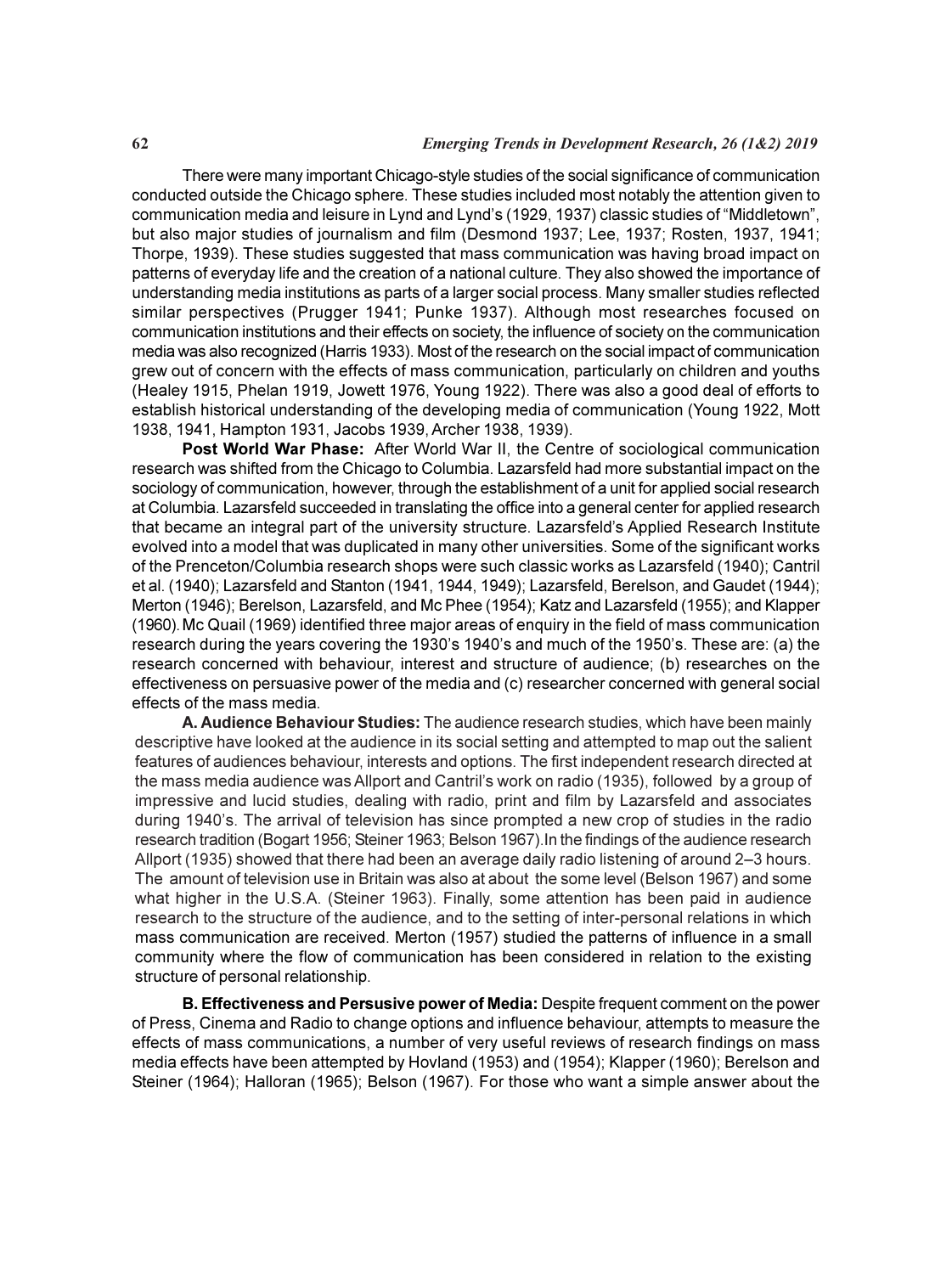#### Virendra P. Singh 63

power of the mass media, it would have to be in the negative. A thought in many respects misleading, would fit most of the available evidence. In the findings of sociological interest, firstly it seems that the effects of media, where they occur, most frequently take the form of a reinforcement of existing attitudes and opinion (Klapper 1960). Secondly, it is clear that effects vary according to the prestige on evolutions attaching to the communication source (Hovland 1954 :1071–2).

C. General Consequences of Mass Media: In the social consequences of mass communication, it was expected that the crime and violence will be encouraged by mass media derives in the first instance from the well documented fact that mass media content tends to over represent the portrayals of acts of crime and violence (Head 1954; Himmelweit 1958). The effect on attitudes (Peterson and Thurstone 1933), of emotional response to crime portrayals and showing that crime films were popular amongst young criminals (Blumer 1933), but eventually neither producing a verdict nor an acquittal, an outcome which has been repeated several times in the case of television. There is expectation about mass media especially television that it encouraged : ' Passivity', 'escapism', unsociability, and loss of creativity. Evidence of small initial reductions in 'interest' and 'initiative' on the part of 'new' adult viewers of television in Britain was obtained by Belson (1967); and Hamilton and Lawless (1956), on the basis of much less elaborate research study, report rather similar findings about television in an American community.

Media are helpful in bringing about attitudinal changes; Lazarsfeld and Merton (1948) have also suggested that news reports can expose a discrepancy between private attitude and behaviour and public morality, thereby forcing the public to a decision. On this matter, Peterson andThurstone (1933) tested the attitudes of a group of subject before and after exposing them to a film. The results indicated that in the case of children there were measurable changes in the attitudes and the direction indicated by the film. At least in one of the groups, these effects persisted significantly for five months. Similarly, Rosenthal (1934) has demonstrated that pictures, with certain types of contents, produce measurable effects on the socio-economic attitudes.

According to Waples, Berelson and Bradwhaw (1940), and Davison (1956), the mass-media publicity, besides having an effect on the audience, can foster a sense of prestige and importance among the members of a group singled out by media. Davison (1956) also believes that in an action situation, the knowledge that others are watching can fortify a group's determination to struggle for achieving goals or for resisting an enemy.

# Development Communication Phase

Doob (1961) says that in the examination of the role of mass media in the transition of traditional societies on developing nations to a modern form, the Lerner (1958), Rogers (1962,1969) and Schramm (1964) have espoused the view that mass media prepare, instigate and undersigned the development of a modern society,. Their prominent work on the role of communication in development are most influential.

Lerner (1963) saw the problem as one of 'modernizing' traditional societies. He saw the spread of literacy resulting from urbanization as a necessary precondition to more complete modernization that would include participatory political institutions. Development was largely a matter of increasing productivity, and 'the problem of stimulating productivity was basically "psychological". He pointed out that, development failed to occur because peasants were unable to 'empathise'or imaginatively identify with new roles and a changed and better way of life, and so remained fatalistic, unambitious and resistant to change. Lerner saw the media as filling this need, of promoting 'empathy', the 'physic mobility' that was the prerequisite of the social and economic mobility that development required. 'Empathy endows a person with capacity to imagine himself as proprietor of a bigger grocery store in a city, to wear nice clothes and live in a nice house, to be interested in " what is going on in the world " and to "get out of his hole" . (Lerner, 1963 : 342) He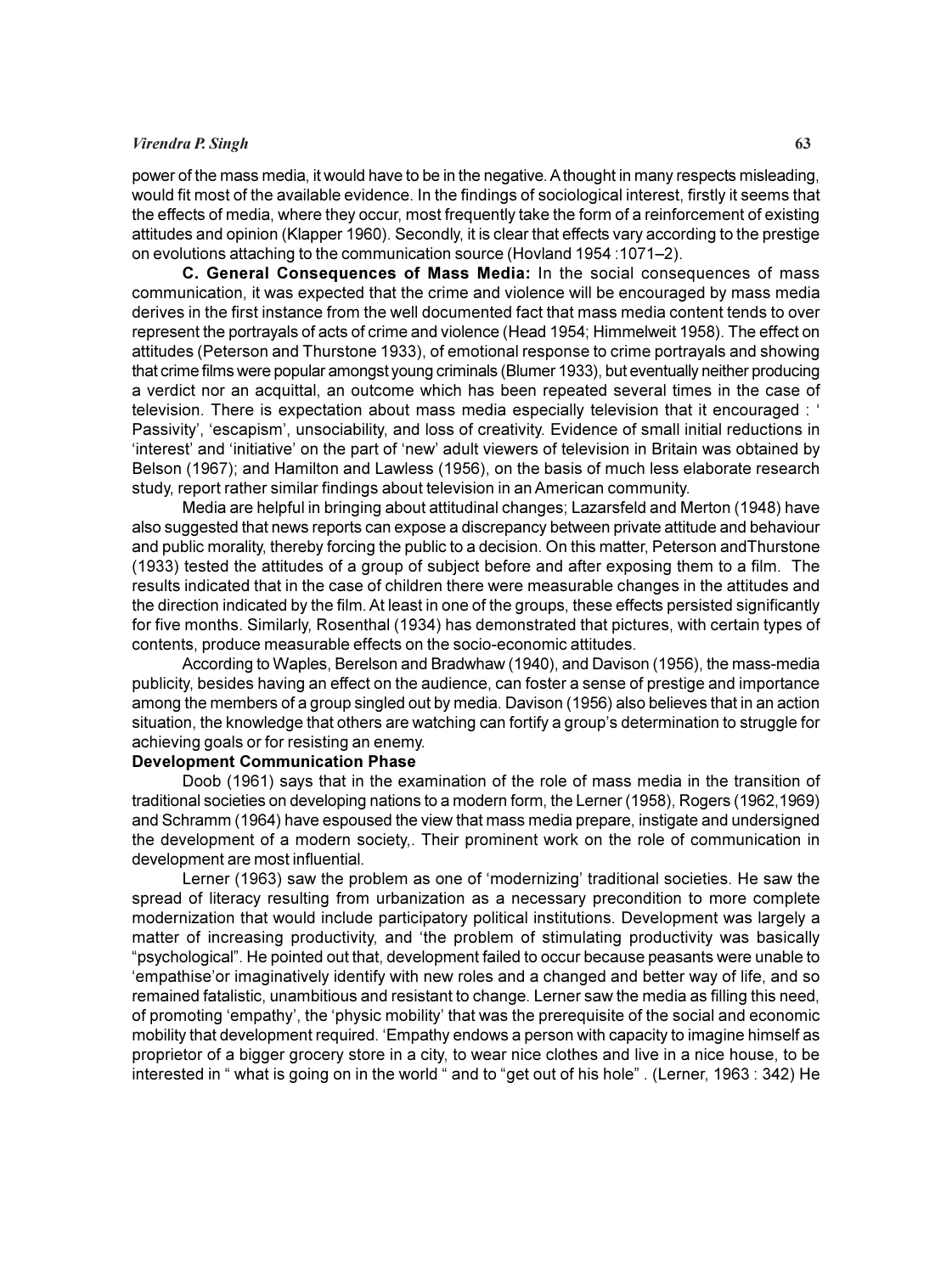pointed to the correlation between economic productivity and media provision in different countries in support of his theory; the richest countries had the most newspapers, radios and so on , and poorest the least.

The development of mass media poses a challenge to these prevailing patterns, and provides the sociologists studying mass communication in these circumstances with a vast natural experiment in which the effects of changing communication patterns can be observed much more clearly than in economically advanced societies, where industrialization, urbanization and near-universal literacy preceded modern mass communication. Three broad and overlapping areas of interest can be discerned, dealing respectively with the effectiveness of mass media campaigns to improve agricultural technique, education and health and the role of media in encouraging what Lerner (1958) calls the 'State of Mind of Modernity', and with the contribution of mass media to the growth of participant political institutions in new nations and territories freed from colonial or traditional forms of rule.

The tradition of research on the diffusion of innovations described by Rogers (1962). Rogers approach had much in common with Lerner's but different some what in emphasis. He saw the diffusion of new ideas and practices as a crucial component of the modernizations process. In his early studies it is highlight the large number of factors in both the 'message' and the recipient that might facilitate or impede effective persuasion. The important realization that mass communication are seldom sufficient to produce direct changes of attitudes or behaviour on their own : the influence of persons and groups with whom the individual is in direct constant could be crucial. It was found that individuals were not equally receptive to their messages. Mass communication influence appears to operate by a 'two-step flow' process; the more aware members of groups tended to be most readily reached by the media, and these 'influential' or 'opinion leaders', in turn, were instrumental in spreading the message to others (Katz 1957).

Rogers applied these and related ideas to the innovations among farmers in the United States, and he proposed a general model for the changes process involved. He concluded that the mass communication was to create the awareness of a possible innovation among the audience, while the development of favourable attitudes and finally the adoption of the new practice depended crucially upon the response of influentials in the group.

Hundreds of 'diffusion' studies based on Rogers model have now been carried out in many parts of the world and have resulted in a refinement of the communication techniques involved. The idea of a 'two-step flow', for instance, has been extended to the nation of 'communication networks' operating in the local situation, and some recent work has been developed to analysing these (Rogers, 1976a). Wilbur Schramm (1964) for the UNESCO mass media development programme propounded the theory of magic multipliers. He pointed out that information must flow, not only to people but also from people, so that their needs can be known and so that they may participate in the acts and decisions of nation building ; and information must also flow vertically so that decision may be made, work organised and skills learned at all levels of society. Pye (1963), formulated three models of communications which are traditional communication, modern communication and transitional communication system. He made a clear cut distinction at theoretical levels and discussed at a length the problems of transformation of traditional societies into modern one.

While Lerner and others saw all of media output as having potentially modernizing effects, for Schramm it was their informational content that was the key to their use in development. He had little to say about entertainment which he regarded as irrelevant distracting or at best sweetener for the informational pill.

# Globalization of Mass Media: The Interactive Phase

In recent years, there has been a major paradigm shift in communication studies. The earlier studies were mainly focused on the role of mass media communication in shaping the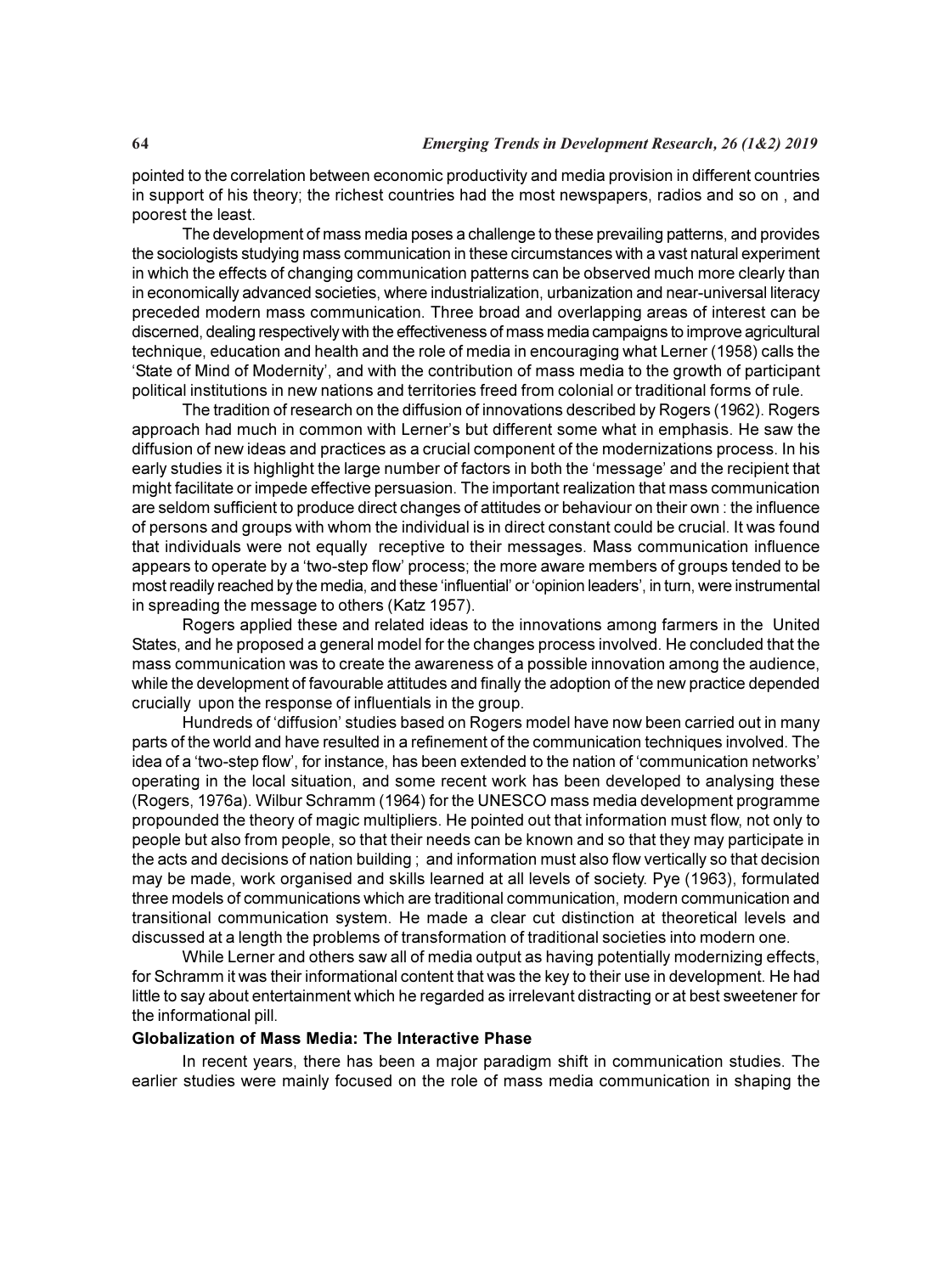#### Virendra P. Singh 65

attitude of the audience. The exposure to mass media was considered as one of the important factor in the process modernization and consequently development in less developed societies. However, in the decade of 1980s the developments in new communication technologies facilitated the process of globalization not only in economic field but also in other walks of life. It has posed a new challenge to the existing theoretical models in the field of communication and the focus of communication research also shifted to the topics such as new media, information technology, informational society and so on. Some of the researches on these topics are summarised below:

Singhal and Rogers (2001) acknowledge the internet for serving as an invaluable resource in researching, writing and illustrating. They accessed a number of Indian newspapers, magazines and hundreds of other relevant web sites tracking down the source through the internet, bridging in an instant the physical distance.

Alexander, Elizabeth (2002) intends to give flavour of what access to internet can mean in the lives of people in rural areas of Madurai in Tamilnadu, South India. The world that it opens up for them and the potential it has for bringing significant changes in their lives is enormous. She, however, stays away from the issues of connectivity, bandwidth and access devices and instead concentrates on the impact that this can create.

 Wallstein, Scott (2003) uses data from a unique new survey of telecommunications regulators and other sources to measure the effects of regulation on Internet development. Controlling for factors such as income, telecommunications infrastructure development ubiquity of personal computers and time trends, he finds that countries requiring formal regulatory approval for Internet Service Providers (ISPs) to operate have fewer Internet users and hosts than countries that do not require such approval. Moreover, countries that regulate ISP final user prices have higher Internet access prices than countries without such regulations. These results suggest that developing countries' own regulatory policies can have large impacts on the digital divide.

Sheehan (2002) examines online users to determine whether types of privacy concern online mirror the offline environment. An e-mail survey of online users examined perceived privacy concerns of 15 different situations involving collection and usage of personally identifiable information. She found that the vast majority of online users are pragmatic when it comes to privacy. The online users can be segmented into four distinct groups, representing differing levels of privacy concern: unconcerned, circumspect, wary and alarmed. Distinct demographic differences were seen. Persons with higher levels of education are more concerned about their privacy online than persons with less education. Additionally, persons over the age of 45 tended to be either not at all concerned about privacy or highly concerned about privacy. Younger persons tended to be more pragmatic.

Blanchette and Johnson (2001) argued that people's feeling about surveillance practices should not be primary basis for formulating information policies about personally sensitive data. They examined three domains where data about people can have substantial consequences: bankruptcy law, juvenile crime record, and credit reports. They are concerned that one unintended side effect of indefinite data retention "is the disappearance of social forgetfulness, which allows individuals a second chance, the opportunity for a fresh start in life". They examine how different policy approaches could control the retention of data and they propose a comprehensive policy so that information policies can be planned, rather than developed piece meal in an ad-hoc and reactive manner.

Holsapple and Joshi (2002) offers professionals a rich framework for planning and applying knowledge management practices within an organization This framework - organized around themes of knowledge resources, knowledge manipulation, an organizational influences - provides a usable and useful common language for practitioners, as well as some important themes for intensive research.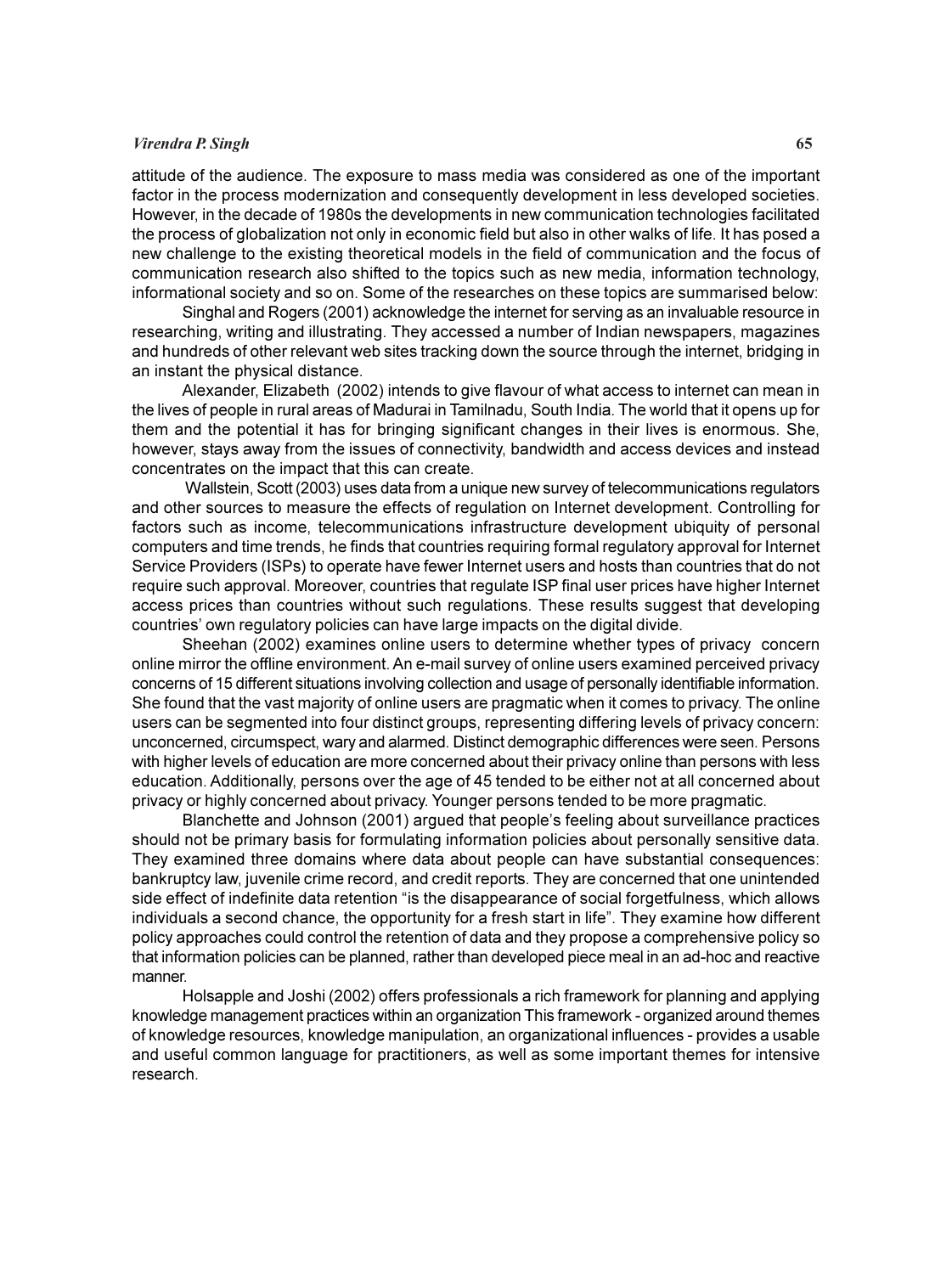#### 66 Emerging Trends in Development Research, 26 (1&2) 2019

Rolland and Monteiro (2002) studied the attempts of a maritime classification company with 5500 employees located in 300 sites in 100 countries to develop an infrastructural information system to support the surveying of ships globally. They elaborated design implications and concepts relevant to developing information infrastructures that also apply to the context of developing countries.

Heeks (2002) presented evidence that - alongside the successes- many information systems in developing countries can be categorised as failing either totally or partially. It then develops a model which seeks to explain the high rates of failure. The model draws on contingency theory in order to advance the notion of design-actuality gaps: the match or mismatch between IS designs and local user actuality. This helps identify two high risk archetypes that affect IS in developing countries: country context gaps and 'hard-soft' gaps. The model is also of value in explaning the constraints that exist to local IS improvisations in developing countries.

Livraghi and Monti (2002) examines the growth of Italian Internet use in International perspective. They show the relatively rapid growth on Italian internet use in the late 1990s with data from 1996-2000 displayed in eight charts. They view internet availability to be a critical infrastructure for important social practices in advanced industrial societies. Bakardjieva and Feenberg (2002) argue that the internet is still in an early stage of development, Perhaps like radio broadcasting in the 1920s, and that there are still important opportunities for developing technologies that can better support group life. Klein (2002) examines the governance-related features of the very controversial Internet Corporation for Assigned Names and Numbers (ICANN). ICANN was created by the U.S. government as an independent corporation in 1998 to coordinate domain names for the internet. Klein notes that some of ICANN's effective authority derives from the Internet's DNS technological architecture based on a centralizable "unique root".

Cummings and Kraut (2002) examines how people have been integrating computers and selecting specific software, features, and services for home use since the mid-1990s. They used data from four national surveys to document how personal computers and the internet have become increasingly domesticated (i.e., adapted and integrated) since 1995 and to explore the mechanisms for this shift. By 2000, their respondents were logging on to the internet more often from home than from places of employment and did so for pleasure and personal purposes rather than for their jobs. Women, children and less well-educated individuals are increasingly using computers and the internet and have a more personal set of motives than well-educated men who usually brought PCs home for work in the 1980s. In addition, the widespread diffusion of the PC and the internet and the diversity of the people who use them for personal interests have led to a much richer set of appealing personal and domestic online services.

Kim, Y. (2010) analysed female individualization and focussed on transnational mobility and media consumption of Asian women. Yong Zhong (2010) explored the relations between Chinese television and the capital market through case studies. Roberts (2010) studied the clash between creative news and commercials through an analysis of decision-making during product development in the television industry. Kyle Conway (2010) studied the paradoxes of translation in television news. Lee (2011) examines the significance of networking practices as a means of finding work and developing a career in the British independent television production sector (ITPS). Brennan (2011) argues that humour can provide researchers with a unique access point into the professional cultures of media producers and argues that humour's organizational role should be considered as a sensitizing concept when designing production research. Klein (2011) studied the educational potential of entertainment television has been acknowledged, with varying degrees of enthusiasm, through research into entertainment-education strategies, intersections of politics and popular media, and the mediated public sphere. Miloš Pankov, Sabina Mihelj and Veronika Bajt (2011) studied Nationalism, gender and the multivocality of war discourse in television news. Hugh Curnutt (2011) studied the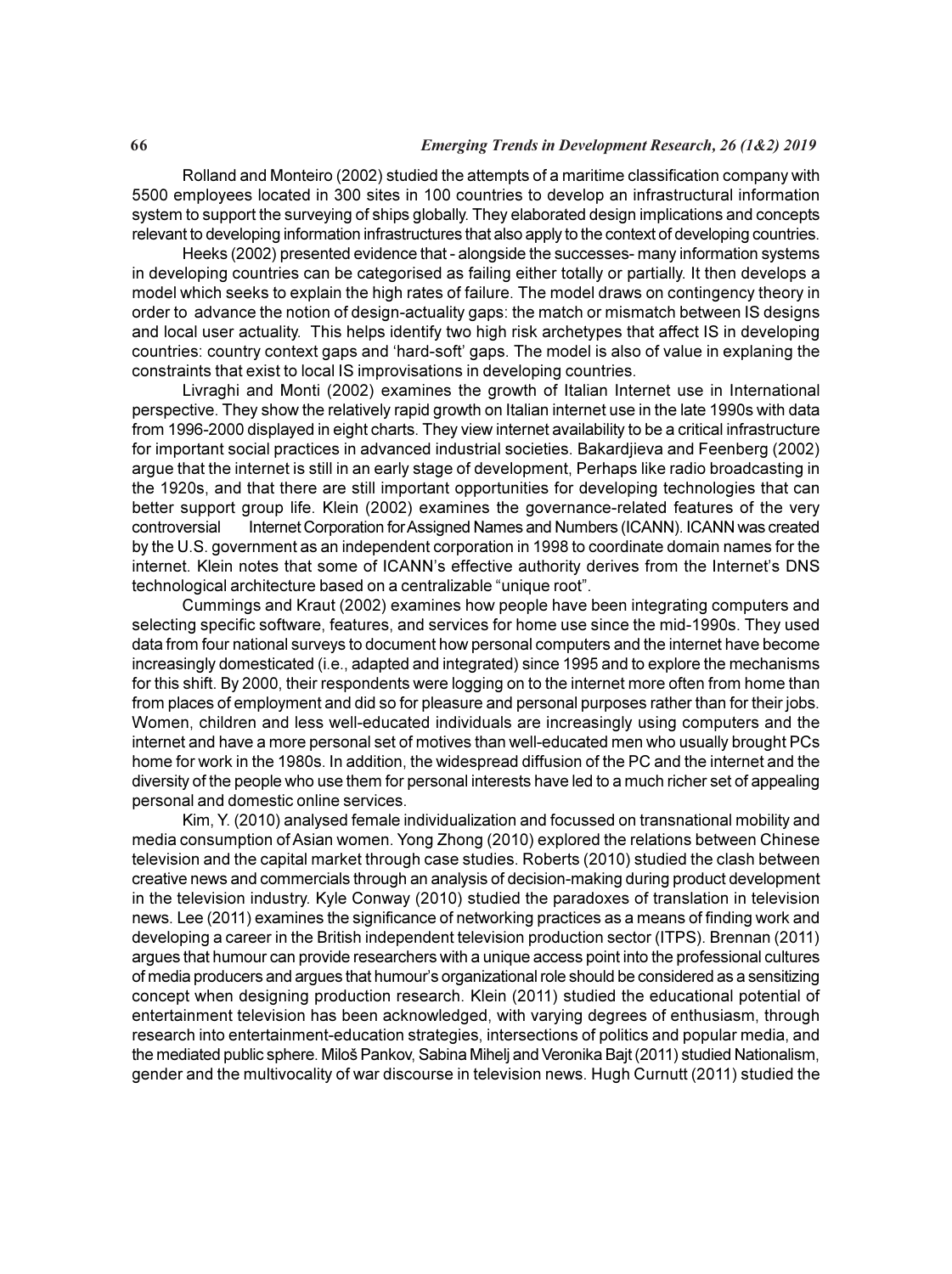# Virendra P. Singh 67

expansion of reality programming across television's changing landscape has been the result of industrial strategies that seek out specific types of real people in order to cast them on particular types of shows. Derek Johnson (2011) focussed on gender anchors cultural negotiations over what media franchising is and how its serial production practices and narratives are valued.

Feminist news researchers have long argued that in the macho culture of most newsrooms, journalists' daily decisions about what is newsworthy remain firmly based on masculine news values Karen Ross and Cynthia Carter (2011) studied the women and news and foound that while there have been some positive improvements in women's representation as news actors, sources and journalists in the British and Irish news media since the first GMMP day of monitoring in 1995, women's voices, experiences and expertise continue to be regarded by news industries as less important than those of men. Liesbet van Zoonen and Dominic Wring (2012) studied the trends in political television fiction in the UK focusing on the themes, characters and narratives between 1965 and 2009. They found that the narrative of the political machinery that exerts its inescapable corruption over all individual politicians runs strongly through the three genres across the whole time period. A further similarity across time and genre is that most series are firmly linked to reallife politics. Siobhan Holohan (2012) studied the UK reality programme in channel 4's The Family and found that instead of the meta-narratives of class, race and gender divisions, displayed in the 1970s documentary, today's version appears to have been stripped of politics. Jean K. Chalaby (2012) focussed on the origin of a global industry in context of the TV format trade as an Anglo-American invention and focuses on the evolution that explains the emergence of these superformats in the late 1990s, the time when the forces that unleashed the super-formats gathered speed, when the format trade expanded beyond game shows and embraced emerging genres that have since become the bedrock of the TV industry.

Carol MacKeogh and Tom Inglis (2012) studied the problems of women, honour and sexuality in contemporary Ireland. Irish women are caught in contradictory sexual discourses which create a cultural double bind. Anamika Saha (2012) focused on the issue related to the television industries and the production of 'race' through the persistence of stereotypical representations of 'race' that appear in television in the West and argues that the constant production of hegemonic images of 'race' cannot be tackled via recruitment measures alone. Merav Katz-Kimchi (2012) studied the Screening science, producing the nation: through popular science programs on Israeli television (1968–88). Sanjay Asthana (2013) studied the Broadcasting, space, and sovereignty in India. In an article he posits that a spatial discourse can be discerned in broadcasting and media policies in India that has framed nationalism, globalization, sovereignty, and citizenship and demonstrates that the spatial discourse of the state can be grasped through a transnational framework that considers national and international as part of the wider global field of relations. Limin Liang (2013) studied television, technology and creativity in the production of a sports mega event. Using a social constructionist and structurational approach to technologies, the article looks at how designers (TV engineers) and users (TV content makers) interacted with each other in developing the "network production and broadcasting system" adopted by the Chinese broadcaster in covering the Beijing Olympics. Carey L. Higgins-Dobney and Gerald Sussman (2013) studied the growth of TV news, the demise of the journalism profession. Martin Scot (2014) studied the mediation of distant suffering: an empirical contribution beyond television news texts based on the results of a large-scale audience study to examine how audiences respond to mediated encounters with distant suffering on UK television and found that in various ways, non-news factual television programming offers spectators a more proximate, active and complex mediated experience of distant suffering than television news.

It suggests that there has been an important shift in the patterns of using media and internet over a period of time. The computer based communication technologies have brought a revolution in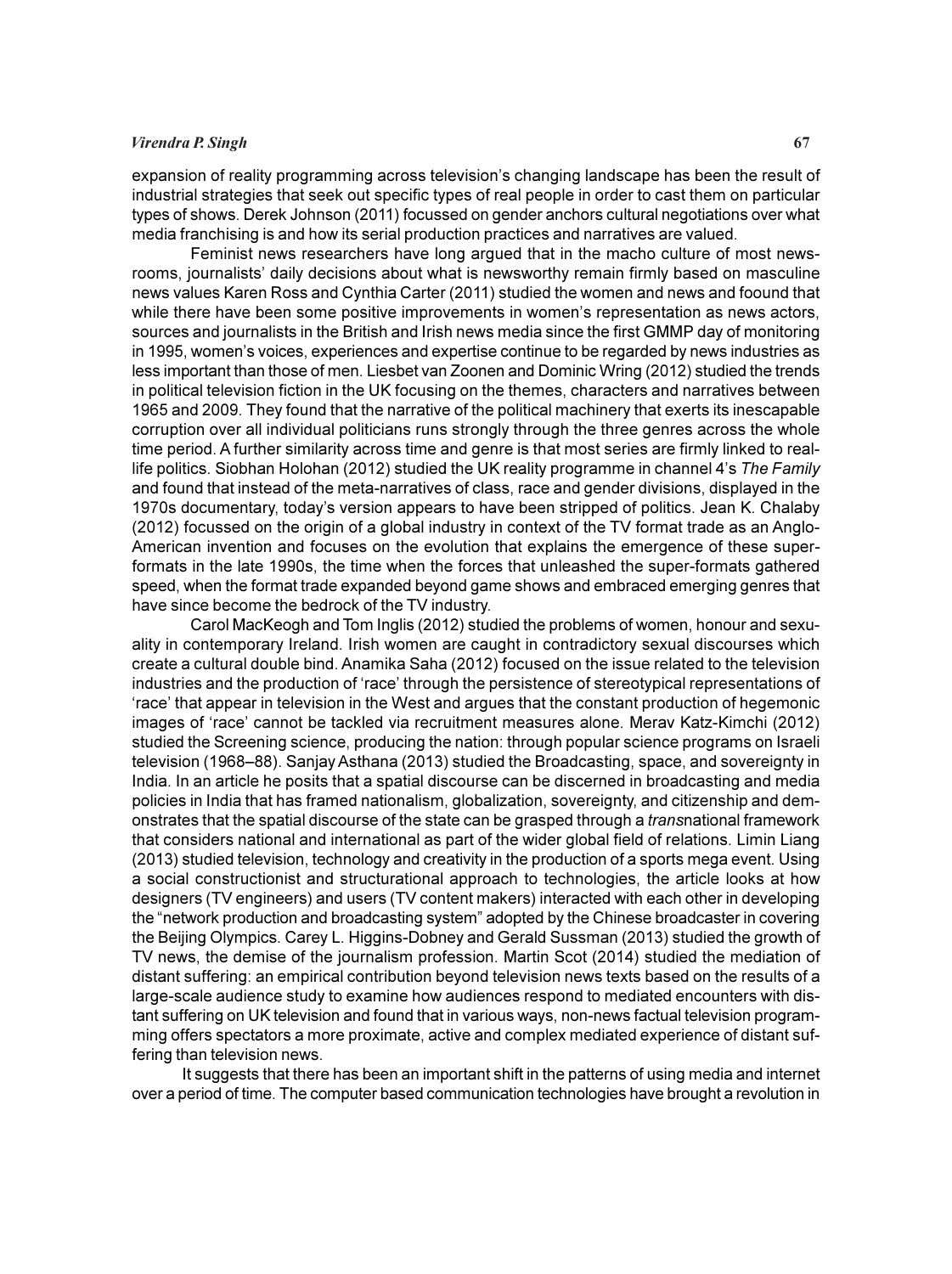the social life of people in both the developing and the developed countries. A gradual shift from feature phone to smart phone has also created a social stratification betwen technology savy and those who have some problem in using the advanced technology as a result of their inefficiency due to lack of education or age. It has been observed that in devloping countries like India, many mere literate persons are using smart phone in their everyday life. Thus, today we have a globalized communication system connecting the local with the global.

On the bases of above discussion, we can delineate the following conceptual and methodological issues for the study of globalization and communication research:

- 1. The conceptual models and perspectives of one discipline are not much useful in analysing the process of globaization as it is a macro-level phenomenon but has a profound impact at the local level in everyday life of the people. Thus, we have to adopt a multi-disciplinary approach for the study of the processes of globalization and communication.
- 2. Cross-cultural and comparative studies may be more fruitful in understanding the macro-level processes in globalization and communication research. This kind of Durkheimian approach was used in social mobility research in 1950s and 1960s. Today it may be very useful in understanding transnational flows of capital, ideas, objects and people.
- 3. At the micro-level, the network analysis may be proved very useful. We have alrady have a conceptual framework developed by the sociologists for the study of rural and urban communities particularly the ties which go beyond the boundary of the community and explain the local level interactions.
- 4. From methodological point of view, there is aneed to develop new methodological tools to study wide range interactions on social media apart from content analysis approach prevailing in communication research.
- 5. As globalization and communication both are reflexive processes, it is difficult to apply causal analysis in both the cases. In such a situation a flexible and multi-disciplinary approach in research may be more fruitful.

# **References**

Alexander, Elizabeth 2002: "A Day in the life of a Village Kiosk Operator", Information Today and Tomorrow, Vol. 21, No. 3&4, Sept.& December, pp.11-13.

Allport, G. W. 1935: Attitudes. in A Handbook of Social Psychology, Clark University Press, pp. 798– 844.

Archer, G. L. 1938: History of Radio in 1926, New York: American Historical Co.

Archer, G. L. 1939: Big Business and Radio, New York: American Historical Co.

Asthana, Sanjay 2013: Broadcasting, space, and sovereignty in India, Media, Culture & Society, vol. 35, 4: pp. 516-534

Barnes, J. A. 1954: " Class and Committees in a Norwegian island parish", Human Relations, 7, 39- 58. Also in Samuel leinhardt (ed.) 1977: Social Networks: A developing Paradigm, New York: Academic Press Inc.

Barnes, J. A. 1969: " Networks and political Process", in J. Clyde Mitchell (ed.) Social Network in Urban Situations, Manchester: Manchester University Press.

Belson, W.A. 1967: The Impact of Television, London: Crosby Lockwood

Berelson, B. and G. A. Steiner 1964: Human Behaviour: An Inventory of Scientific Findings, New York: Harcourt Brace Janovich.

Berelson, B., Lazarsfeld, P. F. and Mc Phee, W. 1954: Voting, Chicago: Chicago University Press

Blanchette, Jean-Francoisand d. G. Johnson and 2002: Data Retention and the Panoptic Society: The Social Benefits of Forgetfulness", The Information Society, 18(10, 33-45 (www.informationsociety), Blumer, H. 1933: Movies and Conduct, New York: Mac Millan

Bogart, L. 1956: The Age of Television, New York, Frederik Ungar Publication.

Bott, Elizabeth 1957: Family and Social Network, London; Tavistock Publication (2nd Edition 1971).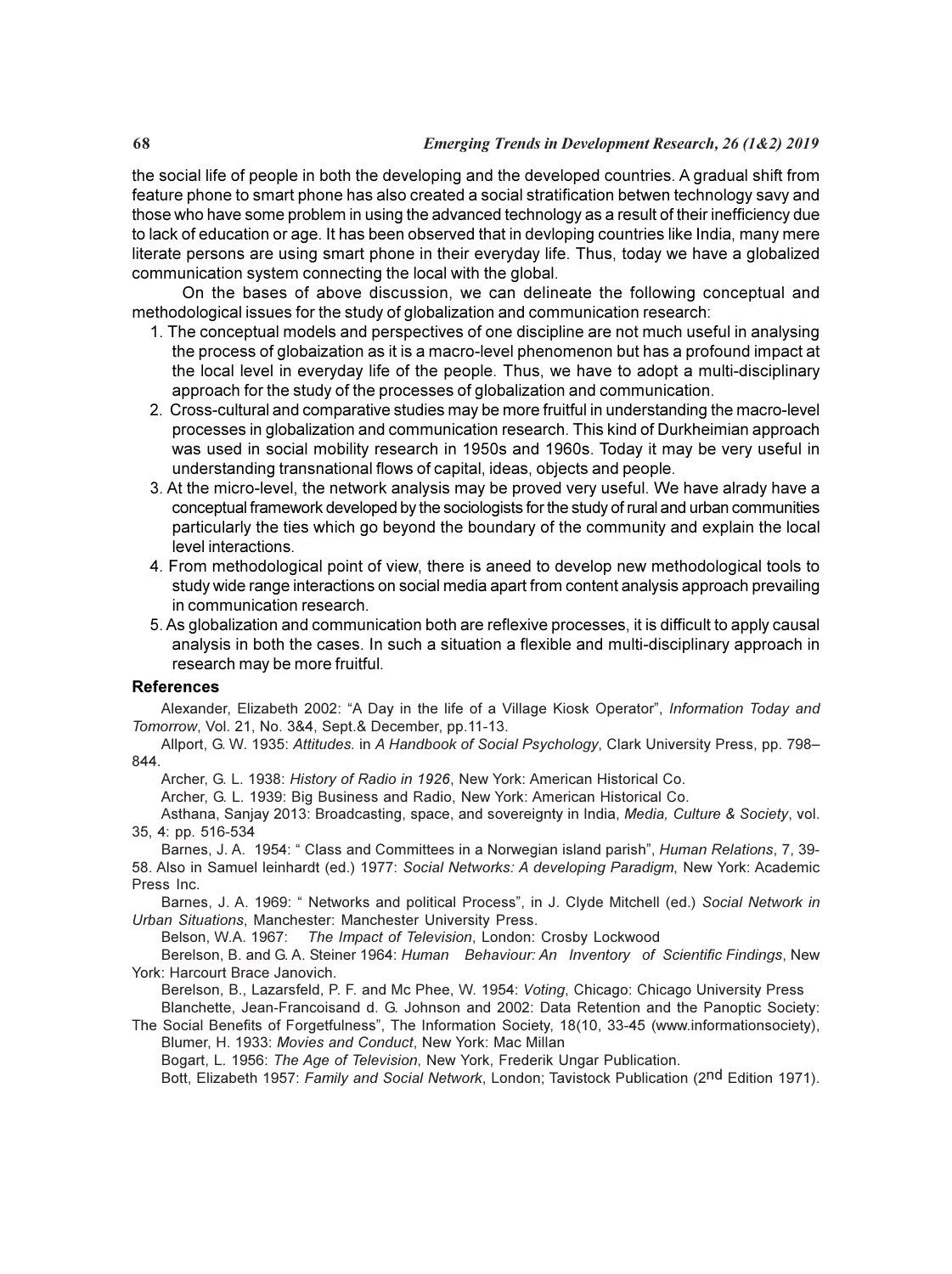#### Virendra P. Singh 69

Brennan, Edward R. 2011: "Not seeing the joke: the overlooked role of humour in researching television production", Media, Culture & Society, Volume: 33 issue 6: 819-833.

Cantril, H. and Allport G.. W. 1935: The Psychology of Radio, New York: Harper & Row.

Cantril, H. Gaudet, H. and Herzog, H. 1940: The Invasion from Mars, Princeton, NJ: Princeton University Press.

Carey L. Higgins-Dobney and Gerald Sussman 2013: "The growth of TV news, the demise of the journalism profession", Media, Culture & Society, vol. 35, 7: pp. 847-863.

 Chalaby, Jean K. 2012: "The advent of the transnational TV format trading system: a global commodity chain analysis", Media, Culture & Society, vol. 37, 3: pp. 460-478.

Conway, Kyle 2010: "Paradoxes of translation in television news", Media, Culture & Society, vol. 32, 6: pp. 979-996.

Cooley, C. H. 1902: Human Nature and the Social Order, New York: Scribner.

Cooley, C. H. 1909: Socail Organization, New York: Scribner.

Cummings, Jonathon N. and Kraut, Robert (2002) 'Domesticating Computers and the Internet, The Information Society, 18, 3, www.information society.

Curnutt, Hugh 2011: "Durable participants: A generational approach to reality TV's 'ordinary' labor pool", Media, Culture & Society, vol. 33, 7: pp. 1061-1076.

Davison, W. Phillip 1956: "Political Significance of Recognition via Mass media- An Illustration from the Berlin Blockade", The Public Opinion Quarterly, vol. 20, no. 1, Spring, 327.

Desmond, R. W. 1937: The Press and the World Affairs, New York: Appleton-Century-Crofts.

Dewey, J. 1927: The Public and Its Problems, New York: Holt, Rinchart & Winston.

Doob, L.W. 1961: Communication in Africa : A Search for Boundaries, New Haven: Yale University Press.

Epstein, A. L. 1969: "The Network and Urban Organization", in J. Clyde Mitchell (ed.) Social Network in Urban Situations, Manchester: Manchester University Press.

Giddens, Anthony 1999: "Globalisation, Director's Lecture: 10th November, 1999", http:// www.lse.ac.uk/ Giddens/reith\_99/Default.htm.

Halloran, J.D. 1965: "The Effects of Mass Communication, With Special Reference to Television, Television Research Committee Working Paper No. 1, Leicester University Press, Quoted by D. Mc Quail, Towards Sociology of Mass Communication, London, Macmillan Communication.

Hamilton, R.V. and R.H. Laweless 1956: 'Television Within the Social Matrix', Public Opinion Quarterly, 20(2),393 – 403.

Hampton, B. B. 1931: History of Movies, New York: Covici, Friede.

Harris, F. 1933: The Presentation of Crime in Newspapers, Hanover, NH: Sociological Press.

Head, S.W. 1954 'Content Analysis of Television Drama Programmes', Quarterly of Film, Radio and Television, New York.

Healey, W. 1915: The Individual Deliquent, Boston: Little Brown.

Heeks, Richard 2002: 'Information systems and Developing Countries: failure, Success and Local Improvisations' The Information Society, 18, 2, (www. information society)

Held, David, Anthony Mc Grew, David Goldblatt and Jonathan Parraton 1999: Global Transformations: Politics, Economics and Culture, Cambridge: Polity.

Hirst, Paul, and Grahame Thompson . 1996: Globalization in Question. Cambridge: Polity.

Hirst, Paul, and Grahame Thompson. 1996. Globalization in Question. Cambridge: Polity

Holsapple, C. W. and K. D. Joshi 2002: 'Knowledge Management: A Three-Fold Framework' The Information Society, 18, 1 (www.information society).

Hopkins, Terence K., and Immanuel Wallerstein (Eds.). 1996: The Age of Transition: Trajectory of the World System, 1945-2025. London and New York.

Hovland, C.I. (1954) 'Effects of the Mass Media of Communication in Lindzey (ed.), Handbook of Social Psychology, Vol. II, Cambridge: Mass Addision-Wesley, pp. 1062 – 1103.

Hovland, C.I. 1953: Communications and Persuasion: Psychological Studies of Opinion Change, New Haven: Yale University Press.

Inglis,Tom and Carol MacKeogh 2012: "The double bind: Women, honour and sexuality in contemporary Ireland", Media, Culture & Society, vol. 34, 1: pp. 68-82.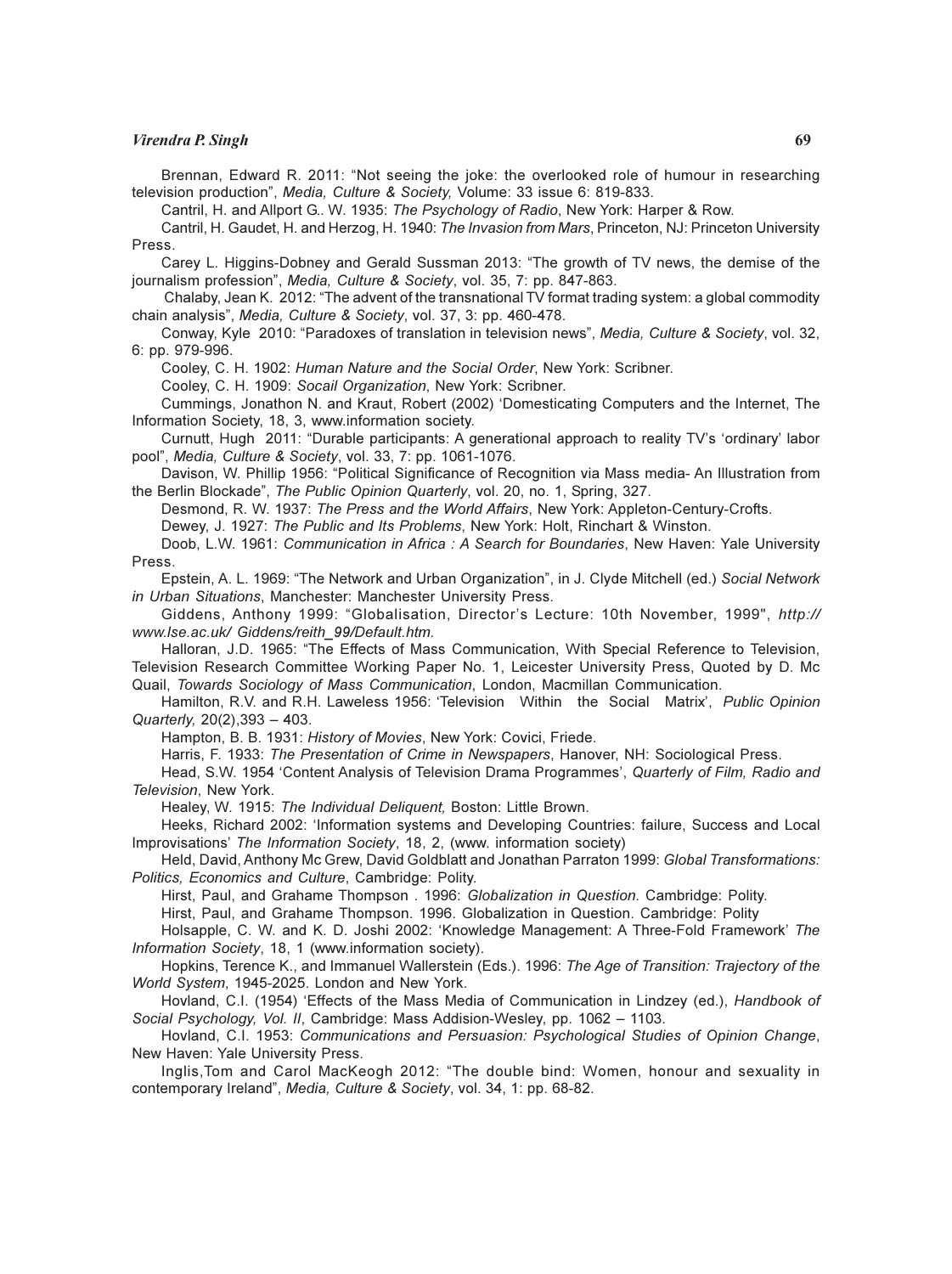Jacobs, L. 1939: The Rise of American Film, New York: Columbia University Teachers College Press.

Johnson, Derek 2011: "Devaluing and revaluing seriality: The gendered discourses of media franchising", Media, Culture & Society, vol. 33, 7: pp. 1077-109

Jowett, G. 1976: Film: The Democratic Art, Boston: Little Brown.

Katz, E.,& Lazarsfeld, P. F. (1955) Personal Influence, New York: Free Press

Katz, Elihu (1957) 'The Two Step Flow of Communication : An Upto Date Report on an Hypothesis', Public Opinion Quarterly, 21.

Katz-Kimchi, Merav 2012: "Screening science, producing the nation: popular science programs on Israeli television (1968–88)", Media, Culture & Society, vol. 34, 5: pp. 519-536.

Kim, Y. 2010: "The invention of the Mideu: redefining American television in South Korea", Media, Culture & Society, vol. 42, 1: pp. 109-125.

Klapper, J.T. 1960: The Effects of Mass Communication, New York, Free Press.

Klein Bethany 2011: "Entertaining ideas: social issues in entertainment television", Media, Culture & Society, vol. 33, 6: pp. 905-921.

Klien, Hans 2002: 'ICANN and Internet Governance: Leveraging Technical Coordination to Realize Global Public Policy' The Information Society, 18, 3 (www.information society).

Lazarsfeld, P. F. & Stanton, F. N. (eds.) 1941: Radio Research 1941, New York: Duell, Sloan, and Pearce

Lazarsfeld, P. F. & Stanton, F. N. (eds.) 1944: Radio Research, 1942-1943, New York: Duell, Sloan, and Pearce

Lazarsfeld, P. F. & Stanton, F. N. (eds.) 1949: Communication Research, 1948-1949, New York: Harper & Row.

Lazarsfeld, P. F. 1940: Radio and the Printed Page, New York: Duell, Sloan, and Pearce

Lazarsfeld, P. F., Berelson, B., & Gaudet, H. 1944: The People's Choice, New York: Duell, Sloan, and Pearce

Lazarsfeld, P.F. and Merton, R.,K. (1948) 'Mass Communication Popular Taste Organised Social Action', in L. Bryson (ed.), The Communications of Ideas, New York, Harper.

Lee, A. M. 1937: The Daily Newspaper in America, New York: Macmillan

Lee, Hyunji 2011: "A 'real' fantasy: hybridity, Korean drama, and pop cosmopolitans", Media, Culture & Society, vol. 40, 3: pp. 365-380

Lerner, D. 1963: The Passing of Traditional Society: Modernizing the Middle East, New York, Free Press

Liang, Limin 2013: "Television, technology and creativity in the production of a sports mega event", Limin Liang (2013)

Livraghi, G.. and Monti, A. 2002: 'The Network Society as Seen From Italy' The Information Society, 18, 3 (www.information society).

Lynd, R. S. & Lynd, H. M. 1929: Middletown, New York: Harcourt Brace Jovanvich.

Lynd, R. S. & Lynd, H. M. 1937: Middletown in Transition, New York: Harcourt Brace Jovanvich) Martin Scot (2014)

Martin, Hans-Peter, and Harald Schumann. 1997: The Global Trap: Globalization and the Assault on Prosperity and Democracy, London: Zed Books and Pluto Press Australia.

McQuail, D. 1969: Towards a Sociology of Mass Communication, London : Macmillan Company. Mead, G. H. 1934: Mind, Self and Society, Chicago: University of Chicago Press

Media, Culture & Society, vol. 35, 4: pp. 472-488.

Merton, R. K. 1946: Public Persuasion, New York: Harper & Row.

Merton, R.K. 1957: Social Theory and Social Structure, New York, Free Press.

Mitchell, J. Clyde (ed.) 1969: Social Network in Urban Situations, Manchester: Manchester University

Press.

Mott, F. L. 1938 History of American Magazines, Cambridge, MA: Harvard University Press.

Mott, F. L. 1941: American Journalism, New York: Appleman.

Ohmae, Kenichi 1995: The End of the Nation State: The Rise of Regional Economies, New York Harper Collins.

Ohmae, Kenichi. 1991: The Borderless World, New York: Harper Collins.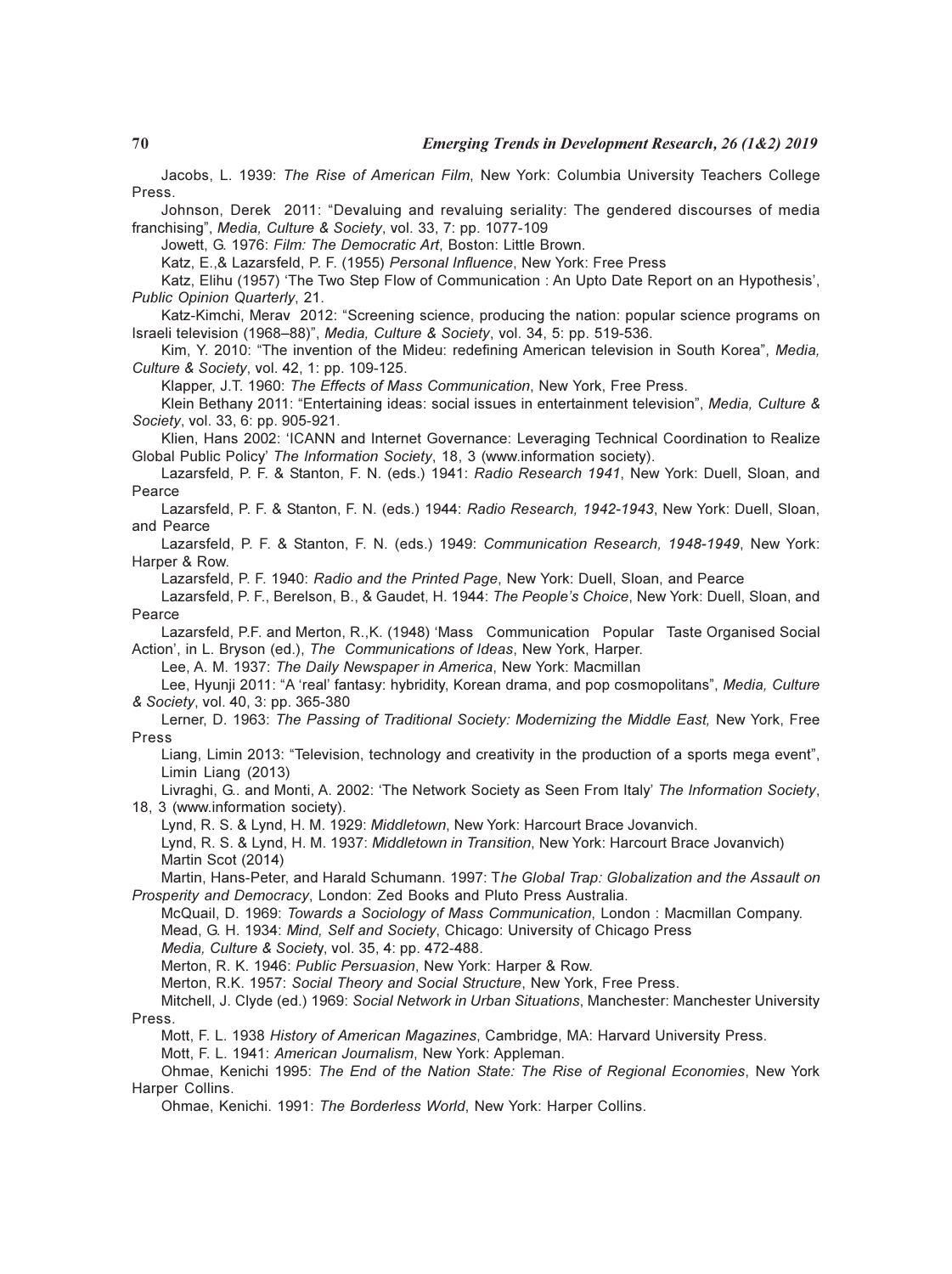#### Virendra P. Singh 71

Pankov, Miloš, Sabina Mihelj and Veronika Bajt 2011: "Nationalism, gender and the multivocality of war discourse in television news", Media, Culture & Society, vol. 33, 7: pp. 1043-1059.

Park, R. E. 1922: The Immigrant Press and its Control, New York: Harper & Row.

Park, R. E. 1923: 'The Natural History of the Newspaper', American Journal of Sociology, 29.273- 289.

Park, R. E. 1925: 'Immigrant Community and Immigrant Press', American Review, 3, 143-152.

Park, R. E. 1940: 'News as a Form of Knowledge: A Chapter in the Sociology of Knowledge', Jounal of Sociology, 45, 669-686.

Park, R. E., E. W. Burgess, & R. D. McKenzie 1925: The City, Chicago: University of Chicago Press. Peterson, Ruth C. and L. L. Thurstone 1933: Motion Pictures and the Social Attitudes of Children, New York, The Macmillan Company.

Phelan, J. J. 1919 Motion Pictures as a Phase of Commercialized Amusement in Toledo, Ohio, Toledo, O.: Little Book Press.

Prugger, F. V. 1941: 'The Social Composition and Training of the Milwaukee, Journal Newstaff', Journalism Quarterly, 19, 231-244.

Punke, H. H. 1937: 'Sociological Factors in the Leisure-time reading of High School Students', Library Quarterly, 7, 332-342.

Pye, L.W. 1963: Communication and Political Development, Princeton University Press.

Rakshit & Bhadoria 2001: 'Informaqtion Technology and Agriculture', Yojna, 45, June 2001, 17-20. Reich, Robert B. 1991: The Work of Nations, London: Simon and Schuster.

Roberts, James Paul 2010: "Revisiting the creative/commercial clash: An analysis of decisionmaking during product development in the television industry", Media Culture & Society, September, 32(5):761-780.

Rogers, E. M. 1962: The Diffusion of Innovations, Glencoe, Free Press.

Rogers, E. M. 1976: Communication and Development, London: Sage Publication.

Rogers, E. M. and Lynne Svenning 1969: Modernizationamong Peasants: The Impact of Communication, Holt: Renehart & Winston.

Rolland, Knut & Eric Monteiro 2002: 'balancing the Local and the Global in Infrastructural Information Systems' The Information Society, 18, 2 (www.information society).

Rosenthal, Solomon P. 1934: "Change of Socio-economic Attitude under radical Motion Picture Propaganda", Archives of Psychology, 25.

Ross, Karen and Cynthia Carter 2011: "Women and news: A long and winding road", Media, Culture & Society, vol. 33, 8: pp. 1148-1165.

Roston, L. C. 1937: The Washington Correspondents, New York: Free Press.

Roston, L. C. 1941: Hollywood, New York: Harcourt Brace Jovanovich.

Saha, Anamik 2012: "Beards, scarves, halal meat, terrorists, forced marriage': television industries and the production of 'race'", Media, Culture & Society, vol. 34, 4: pp. 424-438

Schnapper, Dominique. 1994: La Communauté des Citoyens. Paris: Gallimard.

Schramm, W. 1964: Mass Media and National Development, Paris, Standford University Press, UNESCO.

Scott, Martin 2014: "Marginalized, negative or trivial? Coverage of Africa in the UK press", Media, Culture & Society, vol. 31, 4: pp. 533-557.

Sheehan, Kim Bartel 2001: E-mail Survey Response Rates: A Review", Journal of Computer Mediated Communication, Vol. 6, no. 2, January (Wiley Online Library).

Singh, V. P. 1995: "Satellite Television and Middle Class Youth in Bhopal

Singh, V. P. 2002: Network, Education and mobility in Legal Profession, Meerut; ETDR Publications. Singhal, Arvind and E. M. Rogers 2001; India's Communication Revolution: From Bullockcart to Cybermart, New delhi: Sage Publication.

Steiner. 1963: The people look at Television, New York, Alfred Knopf.

Strange, S. 1996: The Retreat of the State: The Diffusion of Power in the World Economy, Cambridge: Cambridge University Press.

Thorpe, M. F. 1939: America at the Movies, New Haven, CT: Yale University Press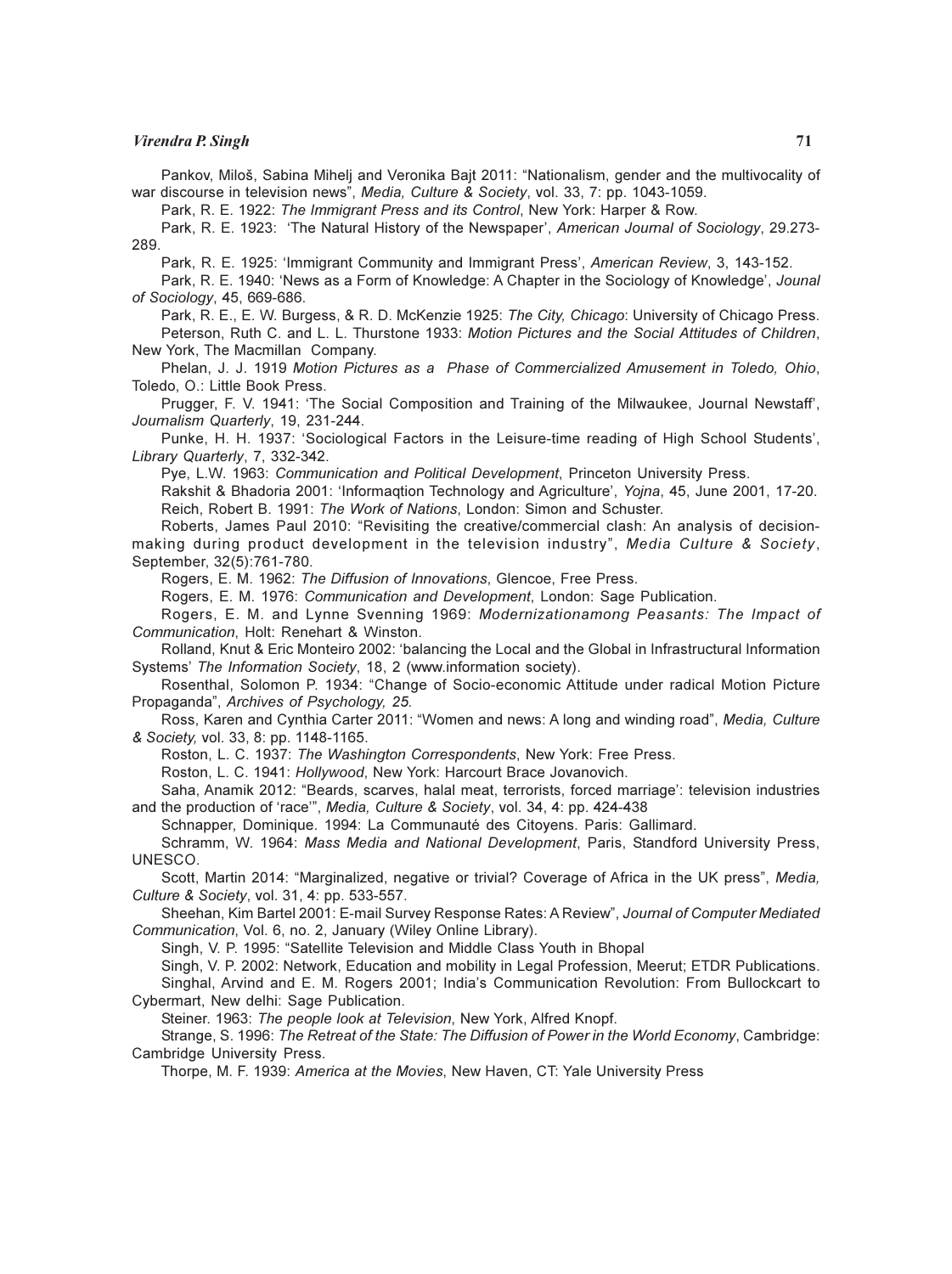Wallerstein, Immanuel. 1984: The Politics of the World Economy: The States, the Movements, and the Civilisations. Cambridge: Cambridge University Press.

Wallstein, Scott 2003: "Regulation and Internet Use in Developing Countries", Policy Research Working Paper 2979, The World Bank Development Research Group Investment Climate, March, pp.32.

Waples, Berelson and Bradwhaw 1940: What Reading Does to People, Chicago: University of Chicago Press.

Weiss, Linda. 1997: "Globalization and the myth of the powerless state." New Left Review 225: 3-27. Wiseman, John (Ed.). 1997: Alternatives to Globalisation: an Asia-Pacific Perspective, Melbourne: Community Aid Abroad.

Yong Zhong (2010 Relations between Chinese television and the capital market: three case studies, Media, Culture & Society, vol. 32, 4: pp. 649-668.

Zoonen, Liesbet van and Dominic Wring 2012: "Trends in political television fiction in the UK: Themes, characters and narratives, 1965–2009", Media, Culture & Society, vol. 34, 3: pp. 263-279.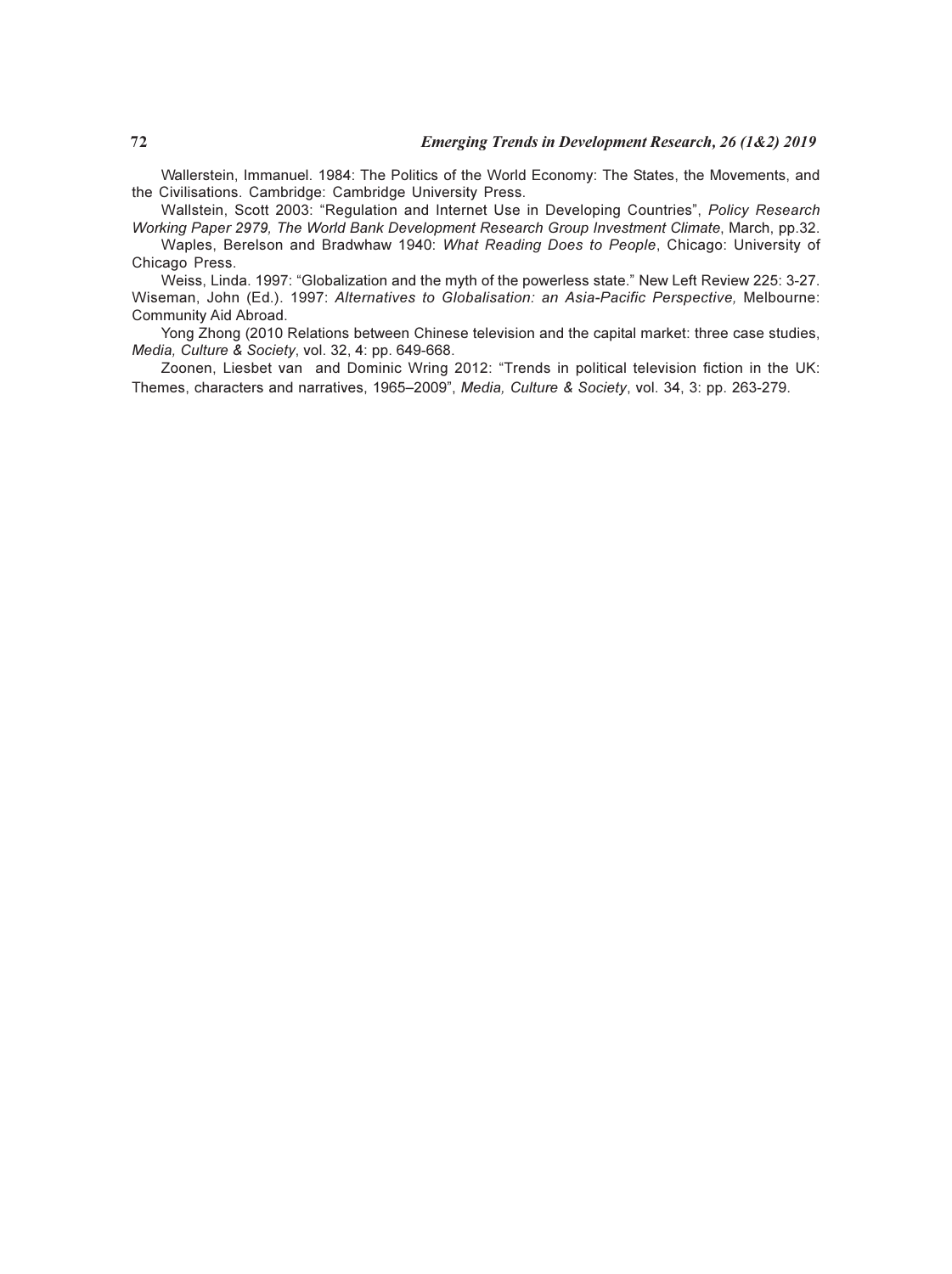ISSN NO. 0972-9445 Emerging Trends in Development Research Vol. 26, No. 1&2, 2019, 73-76 www.grefiglobal.org/journals

# Book Review

#### Gokulsing, K. and Dissanayake, W. (eds.). 2009: Popular Culture in a Globalised India, London: Routledge, ISBN 9780367724917; pp. 312 Pages, 27 B/W Illustrations; Price: Rs. 895 (paperback); HB: £128.00; e-book: £31.99.

The book entitled "Popular Culture in a Globalised India" is an apt account of changing cultural and societal processes of the recent world. The author provides an introduction of economic transformation in Indian society, the changing modes of media, its increasing interactivity and its accentuated effects that accounts for the changing contours of Indian culture. The book provides theoretical debates that are supported by empirical research evidence. The book presents a number of research paradigms that further explore cultural aspects in a very explicit manner. It is an insight of popular culture that is accepted by the public in a very easy way causing its substantial growth. Comprising of 18 chapters and categorized into 7 parts, the book has focused into other current issues as well i.e. film production, television, fashion, print media, religion, gender, sports, tourism and new media or cyber culture. It had also looked upon the dimensions of social media, increasing cyber crime, threats to cultural identity in public and private spheres etc. The book expounds the concept or functions which play in understanding the cultural change especially through media content and its role within the society upon the people who consume it.

The Part I of the book deals with film, television and gender studies. It includes Chapter 1 to Chapter 4 of the book.

The Chapter 1 deals with a comparative study between regional cinema and Bollywood film industry. It takes Bangalore as its study area which is a hub for Kannada film industry. According to the writer, while Bollywood plays as a 'Pan-Indian' or deals with national concerns; the regional films are more concerned with the local artifacts and their problems. It takes three Kannadian films 'Jogi (2005)', 'Duniya (2006)' and 'Munguru Mule (2006)' as its case study. All these film evidences a tragic gap between the 'Kannadiga' and the 'Pan-Indian' in Bangalore depicting cultural gap among the societies.

The Chapter 2 introduces us over the politics, democracy and journalism over Indian television. It tells us about the increasing number of satellite networks and how with its growing interactivity, the common people have become a part of politics and democracy especially over television news channels. With growing two- way interactions now local news are also getting immense commercialism. As a result, the country is facing towards a trend of consumer culture.

The Chapter 3 in the same way shows us the correlation between television and gender problems. According to the author, the television has always carried out an 'education- entertainment' model and innovate ideas to show 'women empowerment. As television has always viewed an increasing number of female viewers, it creates a dualism between the fact that whether TV soaps portrays women as a method of 'Emancipation' or 'Individualism'.

The fourth chapter as well highlights the concept of 'feminism' through films. To elaborate the concept, the writer picks up the film 'fire' by Nandita Das as a case study. It was the first time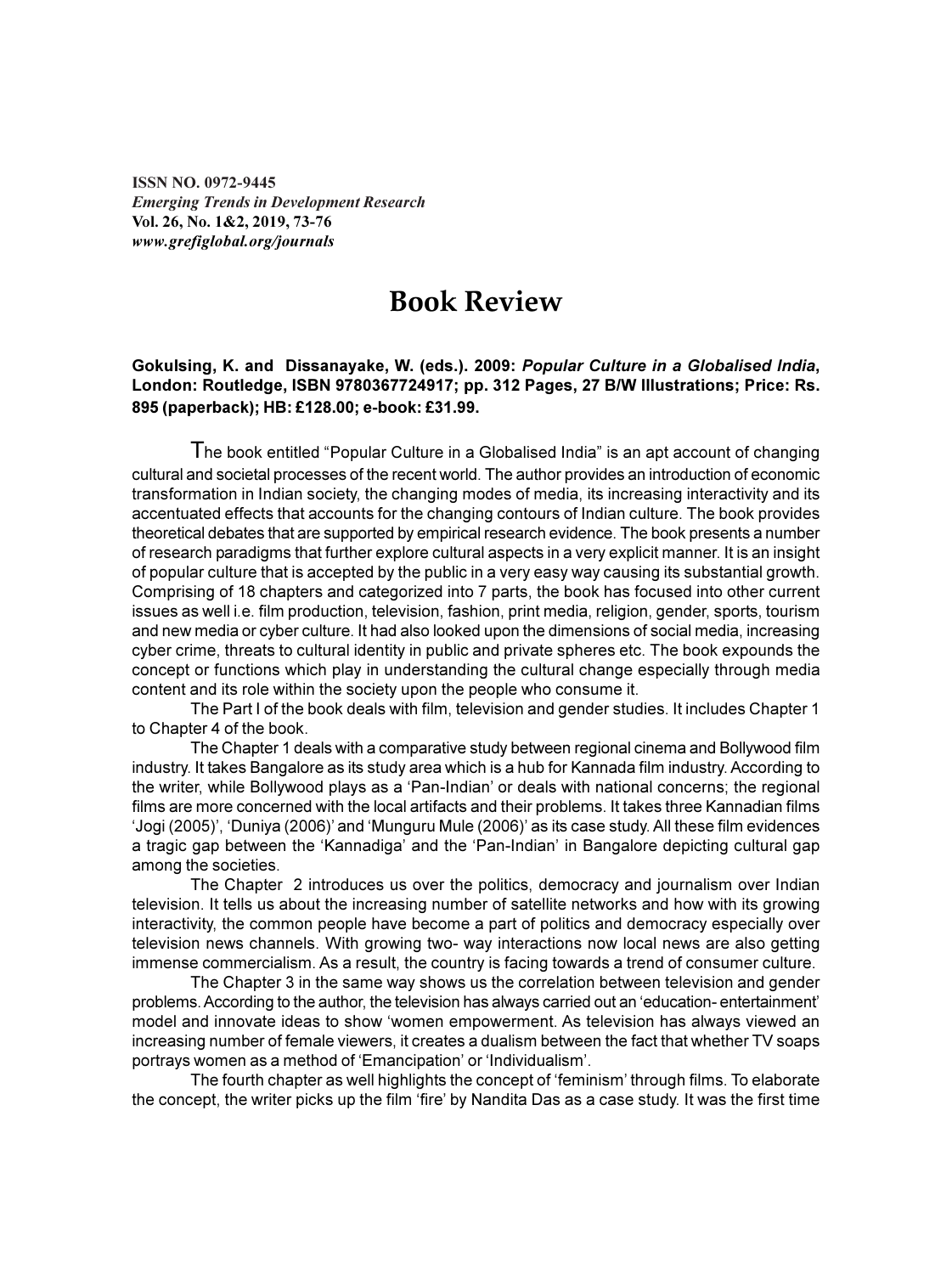when film on 'lesbian' sexuality has been portrayed over Indian history. It also works upon 'religion' to show the status of women over the orthodox religious notions. Thus, it is a vibrant example of changing female politics and challenges of women movements.

The Part II of the book includes Chapter 5 to Chapter 7. This part explicitly discusses 'Globalization' and 'Religious Movements' over Indian society.

The Chapter 5 is based on 'Bhaviya' tradition of 'Saurashtra' that is the parts of Western Gujarat. It shows the Hindu- Muslim integrity over times and how they perform the rituals of both even during marriages. The author narrates the 'Shakti Maa' play which is acted by Muslim Bhaviyas and is a great instance of communal harmony and multi- religious society. Hence it shows how popular culture can be a significant part of harmonious polity.

The Chapter 6 focuses on the language, literature and film through religious imprints. It suggests us that how the elements of the epics like 'Mahabharata' is used in popular culture and literature to show its simultaneousness with their characters. The author cites three plays i.e. Sunil Gangopadhyay's novel 'Arjun (1971)', Maheshweta Devi's 'Bhishma's Thirst (1979)' and Shyam Benegal's 'Kalyug (1981)' to visualize the local problems and their struggles. All the three play as suggested by their names face the same problems as the similar character of the Mahabharata face. Hence, the chapter discusses that the contemporary Globalized India is still passing through the same obstacles that was passed years before in a new context and its impact on the changing societal processes.

The Chapter 7 argues that how political concepts are being connected with religious nationalism now- a- days. Religion has played as a part and parcel of politics in India. The issues can be seen in the form of Dalit problems, Muslims as minorities, RSS as Hindu nationalist and all such related contexts. It has created a popular culture based on blind faith in different aspects of life and culture especially over the communication technologies. It has covered all the arenas whether it is on film, education, lifestyle or any other field; the communal stereotypes are present all over the spaces. Thus, the chapter is an insight of communalized Indian society and its impact on cultural identities.

The Part III of the book is a review on contemporary music- dance and fashion in the Indian society. This part is contributed into three chapters i.e. from chapter 8 to chapter 10.

The Chapter 8 throws light on the fact that whether music has its own individualism in contemporary India or it is only limited to the sounds of cinema. Indipop has rise as a major element in private music albums and non film music. While the film music is for commercial venture, the private music album is a place where the artist intends to express himself. This part enquires that in spite of being very good content and its dynamic nature does the individual albums get a commercial value or not and to what extent popular music anticipates in the transformation of Indian society.

The chapter 9 chooses 'dance' as a pathway to look upon the social factors like feminism, social exclusion and social justice. It shows the paradoxes of female dancers who works in the bar or is named as 'devadasis'. It questions the fact that whether their status is limited to the mainstream entertainment of the elites or the art they pose can get cultural legitimacy and thus can be globalized as a performing art. The chapter henceforth finds out the various scopes to re-conceptualize it as 'popular culture' rather than 'elite culture'; breaking down the all cultural exclusions and inequalities.

The Chapter 10 illustrates the Royal culture of Indian princely states and its contribution in forming the popular culture through films. It used the term 'Zenana' to describe the insights of Royal courtesans and how it has attracted both locales and outsiders over the ages. The cultures of Royal aesthetics are still a main limelight of Hindi cinema. Alongside, the chapter also draws attention to the fact that how the Royalty has established a centre for tourism in the country and is popular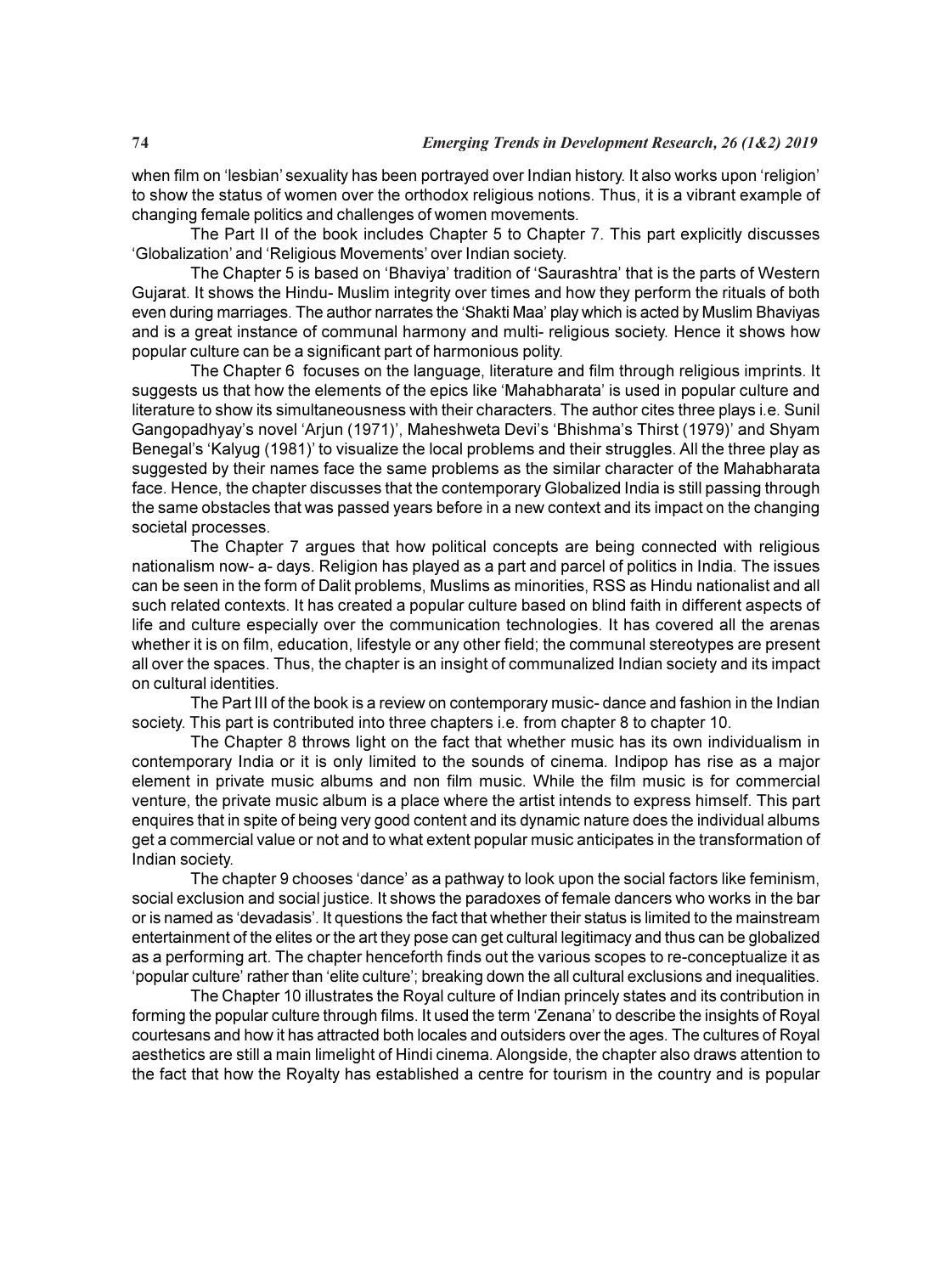#### Debanjana Nag 75

among both Indian and non- Indian tourists in the form of hotels, cultural concerts and market places etc.

The Part IV of the book emphasizes on Print media like comics, photographs, posters and advertising etc. The part is further divided into three chapters i.e. from chapter 11 to chapter 13.

The Chapter 11 studies about the survival of Indian values and culture among the generations to come. It witnesses that the arrival of new comic books and due to the impact of Globalization, the local and mythological stories of Indian subcontinent are disappearing very fast. The arrival of the Phantom, Superman and other Western heroes are gradually overlapping the Indian comics like Amar Chitra Katha, Vivalok etc. that features our mythological characters, our pluralistic society and our moral values. Thus, the chapter is all about our socio-cultural transformation of Indian society and viability of its cultural elements.

The Chapter 12 depicts the transformation of urban India due to the effects of advertisements. It elaborates how advertisements like 'India Shinning' that contains the visual images of luxurious and world class modern city is attracting the urban population through global living standards. It also creates a sense of 'belong to class' especially among middle class. Thus, the chapter is all about how tagging or advertisements transform society both economically and culturally.

The Chapter 13 unlike the above also studies the impact of advertisement in creation of Globalization. The marketplace is now dominated by foreign advertisement agencies especially after liberalization. It provides ample opportunity to the multinational companies to establish their space in Indian markets. Accordingly, it is also a place for cultural exchange where the growth of Indian market also takes place to the global network. Therefore, this chapter examines the increasing effect of advertisement upon Indian traditional behavior and vice- versa.

The Part V deals with the most dynamic issue of the world: Cyber culture or the Software Industry. This part is comprises of Chapter 14 and chapter 15 of the book.

The Chapter 14 is related to the online blogs that has emerged as an important social space along with social networking sites. It has become a new mode of expression of ideas, sociality and cultural exchange. Blogs have become a part and parcel of popular culture. It is converting the society into an agency which is linking the communities by strengthening the views at both public and private spheres. Through online blogs the mob talks upon various affairs like democracy, information technology and national security etc at a mass level. Therefore the chapter concerns about the role of blogs in creating mass society and reinforcing national identities at a mass level.

Chapter 15 is a chronicle of the rise of Software industries in India, the causes of its evolution and the factors leading to the expansion of this cyber culture. It studies South India especially Bangalore which is a hub for IT industries and describes its role in formation of a culture of 'Knowledge' and 'Innovation' in the new era of digital Indian society. It illustrates the coherence of science and globalization due to which technological fields like enterprises, manufacturing industries, military equipments etc have boosted up rapidly.

The next part of the book i.e. the Part VI dedicates itself towards sports- tourism and contributes Chapter 16 and Chapter 17 in this regard.

The chapter 16 describes the concept of 'Globalization' and 'Leisure' and how sports as an activity of leisure and entertainment can put the world in a single basket. It focuses upon three main sports of Indian society i.e. cricket, football and hockey. It argues wherever cricket has taken the country into a world stage; the other two games have doomed itself drastically from its previous status. Thus, the chapter is precisely a mirror of preference of mass and unprecedented societal change in terms of sports culture.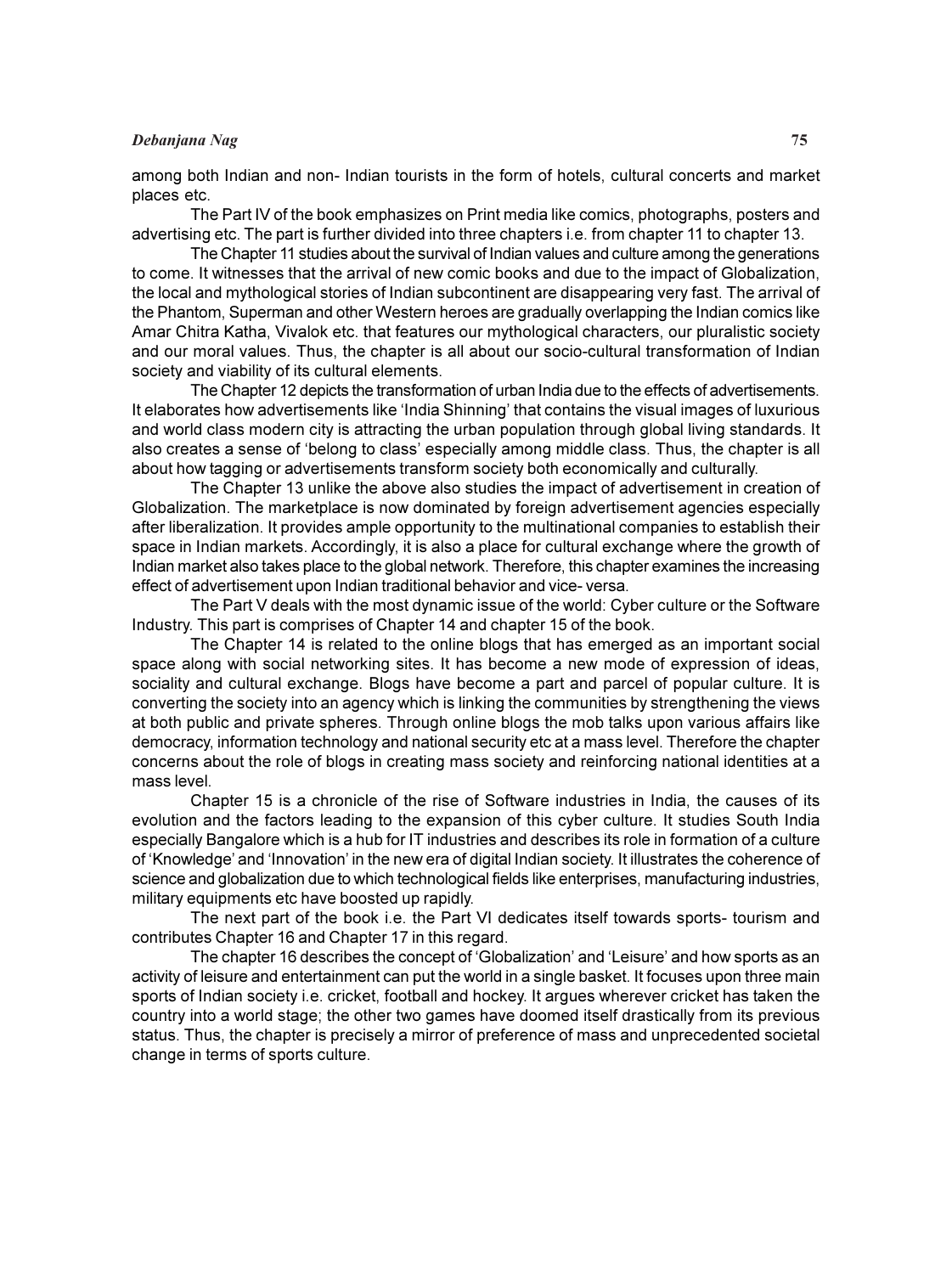Apart from, Chapter 17 entitled 'Going Places' is purely based upon travel and tourism as its name suggests. Tourism has always been a favorite cultural aspect of media; whether may be in print media like Sunday papers, TV shows or may be in online blogs. The author denotes Indian tourists in foreign as 'Global Indian' and discusses about their fond and dilemmas in the alien country. It also talks about cultural quest that provokes a traveler towards tourism in search of 'authenticity' or 'originality' of that foreign country. The travelers in the foreign become a composite characters rather than individual personalities and carries blurred identity. The chapter thus confers the notion of cultural convergence in the form of tourism.

The Part VII is especially designed on food culture and includes only Chapter 18 of the book. It thoroughly discusses about the charm of Indian street foods. It not only survives the conventional practices but also is a sign of modernity, due to its nature of deteriorating the caste based concepts of untouchability etc. It takes Calcutta modern day Kolkata as its study area and states that how street food has given rise to 'Youth Culture'; as it is a favorite destination for youths for their fun time and social gatherings. So, the chapter is all about the impact of street foods on expansion of our cultural identity in the form of taste and dematerialization of monopoly capital and markets leading to the rise of informal sector of the society.

Furthermore, the trend of popular culture is a dynamic element that has brought a revolution in the theories of cultural studies. It highlights all the factors that how cultural production, circulation and exchange of ideas can process change in the society. It proves culture both as 'lived' and 'documented' aspect. This book is a seminal writing on media, society and culture. It familiarizes us with key theoretical and research paradigms especially on popular culture in the era of globalization. Another important feature of the book is that it puts up all the theories and arguments in a very easy language that automatically acknowledges it as a reader-friendly book. The book is explorative in nature and deals with ethno-social problems. The author has cited examples and illustrations mostly from Indian subcontinent that describes every cultural issues of the country thoroughly. The only limitation of the book is that it doesn't compares the cultural phenomena's with other part of the world and due to this we are unaware of the countries of contemporary world.

Reviewed by

Debanjana Nag Research Scholar Centre for Development Study Univeristy of Allahabad Prayagraj-211002 India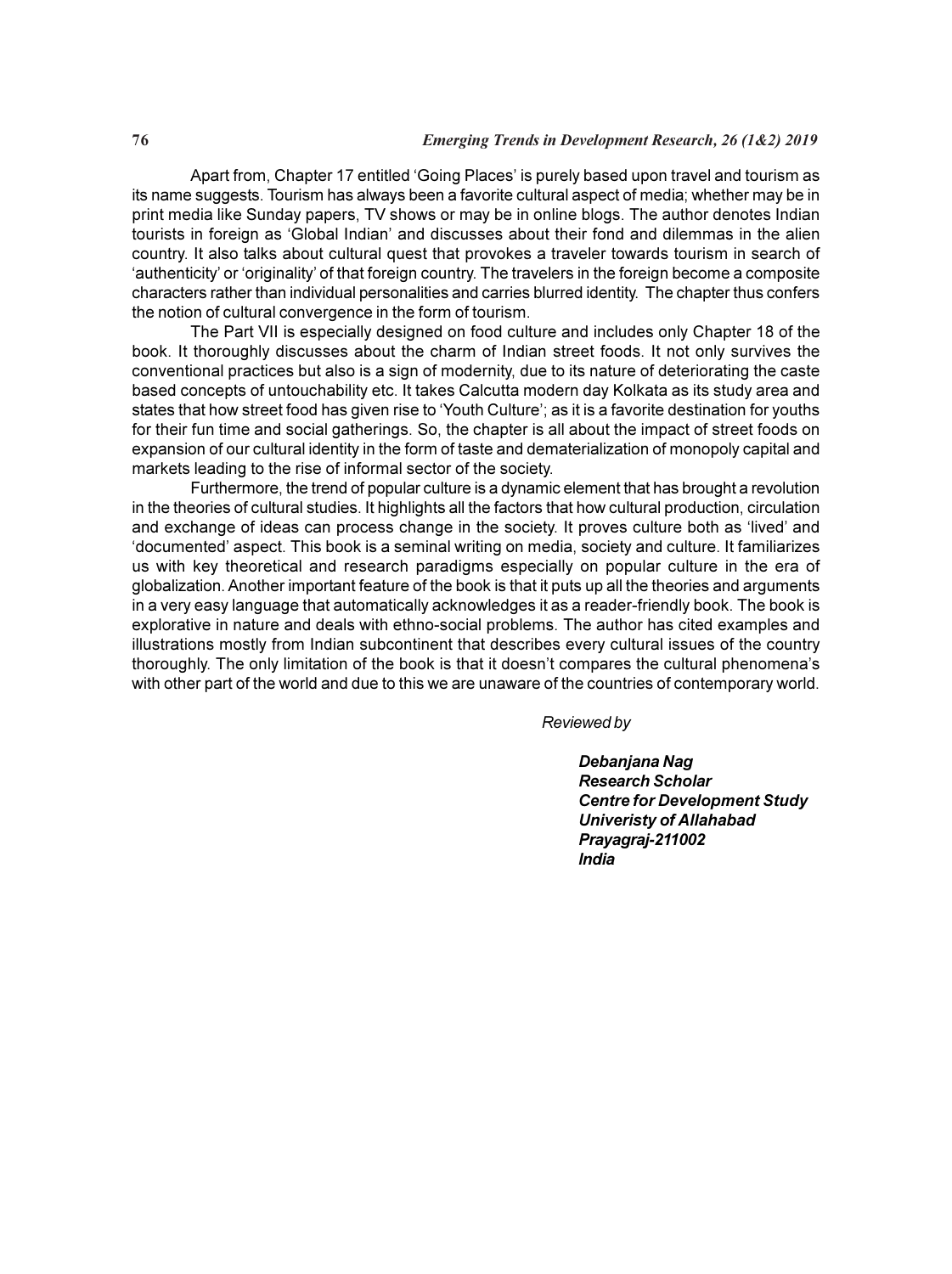| Form 'B'                                  |                                                                             |
|-------------------------------------------|-----------------------------------------------------------------------------|
| Editor's Name, Nationality and Address:   | Virendra P. Singh<br>Indian<br>C-28, Phase I, Pallavpuram,<br>Meerut-250110 |
| Publisher's Name, Nationality and Address | Virendra P. Singh<br>Indian<br>C-28, Phase I, Pallavpuram,<br>Meerut-250110 |
| Periodicity                               | <b>Half</b> yearly                                                          |
| <b>Place of Publication and Address</b>   | C-28, Phase I, Pallavpuram,<br>Meerut-250110                                |
| Owner's Name, Nationality and Address     | Virendra P. Singh<br>Indian<br>C-28, Phase I, Pallavpuram,<br>Meerut-250110 |
| Laser typeset by                          | <b>ETDR</b> Computers,<br>C-28, Phase I, Pallavpuram,<br>Meerut-25011       |
| Printed at                                | <b>ETDR</b> Computers,<br>C-28, Phase I, Pallavpuram,<br>Meerut-250011      |
| Available at                              | www.grefiglobal.org                                                         |